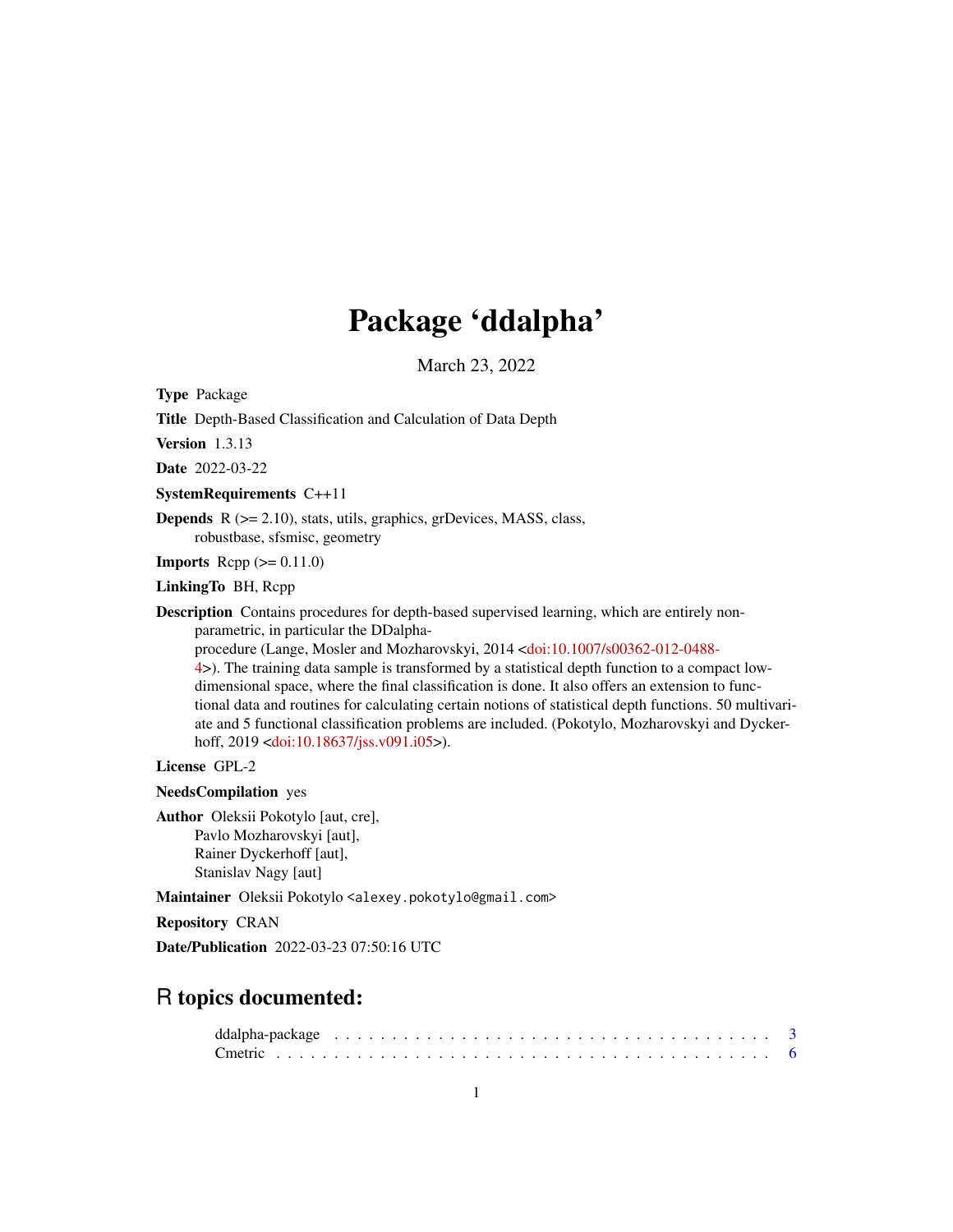|                                                                                                                  | $\overline{7}$ |
|------------------------------------------------------------------------------------------------------------------|----------------|
|                                                                                                                  | 8              |
|                                                                                                                  | 10             |
|                                                                                                                  | 15             |
|                                                                                                                  | 17             |
|                                                                                                                  | 18             |
|                                                                                                                  | 19             |
|                                                                                                                  | 20             |
|                                                                                                                  | 22             |
|                                                                                                                  | 23             |
|                                                                                                                  | 25             |
|                                                                                                                  |                |
|                                                                                                                  |                |
|                                                                                                                  | 29             |
|                                                                                                                  | 31             |
|                                                                                                                  | 33             |
|                                                                                                                  | 34             |
|                                                                                                                  | 35             |
|                                                                                                                  | 37             |
|                                                                                                                  | 43             |
|                                                                                                                  |                |
|                                                                                                                  |                |
|                                                                                                                  |                |
|                                                                                                                  | 49             |
|                                                                                                                  | 51             |
|                                                                                                                  | 53             |
|                                                                                                                  | 55             |
|                                                                                                                  | 56             |
|                                                                                                                  | 58             |
|                                                                                                                  | 59             |
|                                                                                                                  | 61             |
|                                                                                                                  | 63             |
|                                                                                                                  | 65             |
|                                                                                                                  |                |
|                                                                                                                  | 67<br>- 69     |
|                                                                                                                  |                |
|                                                                                                                  | 70             |
|                                                                                                                  | 71             |
|                                                                                                                  | 73             |
|                                                                                                                  | 75             |
|                                                                                                                  | 76             |
|                                                                                                                  | 78             |
| depth.space.potential                                                                                            | 79             |
| depth.space.projection                                                                                           | 81             |
|                                                                                                                  | 83             |
| depth.space.simplicialVolume $\ldots \ldots \ldots \ldots \ldots \ldots \ldots \ldots \ldots \ldots \ldots$      | 84             |
| depth.space.spatial $\ldots \ldots \ldots \ldots \ldots \ldots \ldots \ldots \ldots \ldots \ldots \ldots \ldots$ | 86             |
|                                                                                                                  | 87             |
|                                                                                                                  | 89             |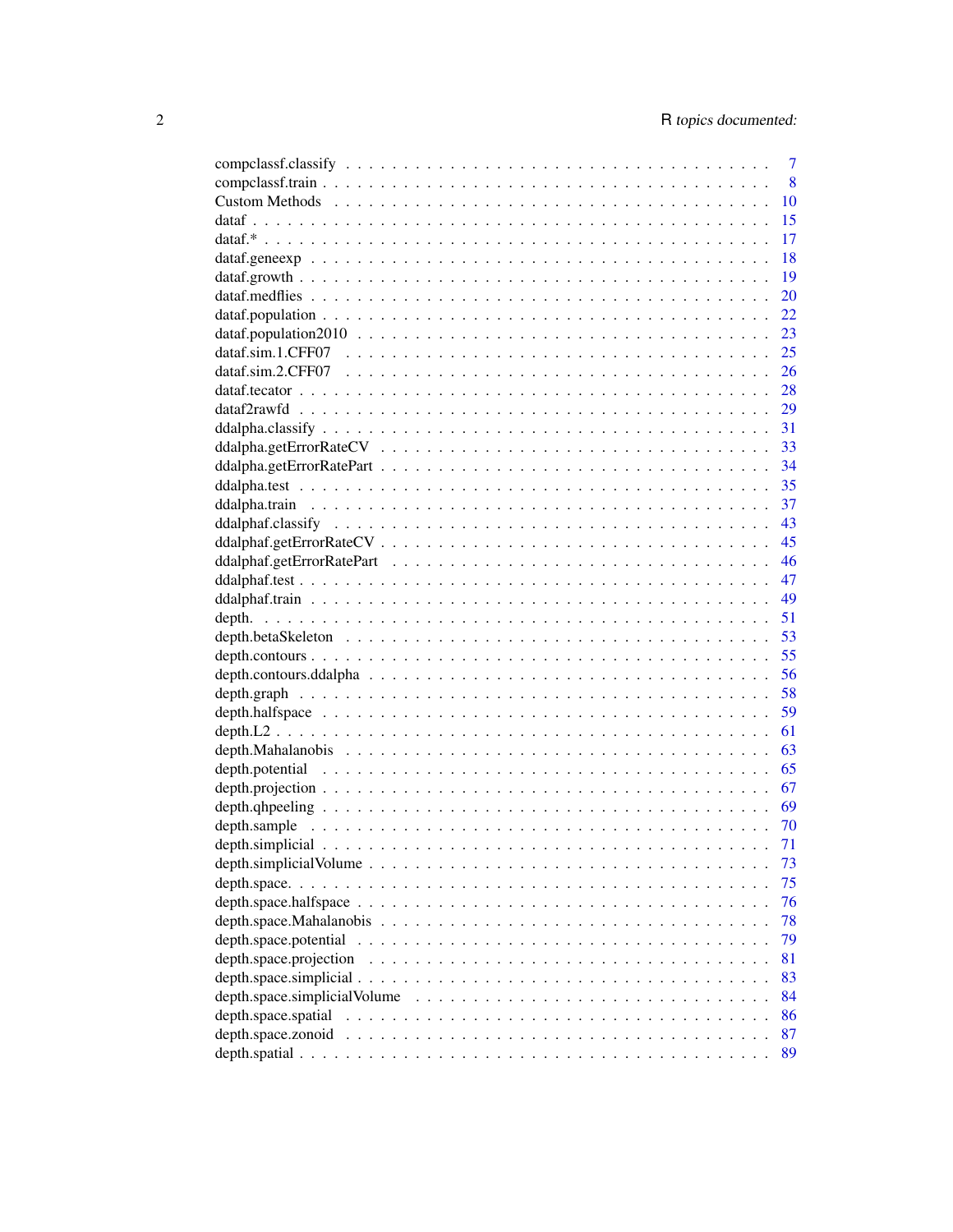<span id="page-2-0"></span>

|       |          | 94  |
|-------|----------|-----|
|       |          | 95  |
|       |          | 96  |
|       |          |     |
|       |          |     |
|       |          |     |
|       |          |     |
|       |          |     |
|       |          |     |
|       |          |     |
|       |          |     |
|       |          |     |
|       |          |     |
|       |          |     |
|       |          |     |
|       |          |     |
|       |          |     |
|       |          |     |
|       |          |     |
|       |          |     |
|       |          |     |
|       |          |     |
|       |          |     |
|       |          |     |
|       | resetPar |     |
|       |          |     |
|       |          |     |
|       |          |     |
| Index |          | 134 |

ddalpha-package *Depth-Based Classification and Calculation of Data Depth*

## Description

The package provides many procedures for calculating the depth of points in an empirical distribution for many notions of data depth. Further it provides implementations for depth-based classification, for multivariate and functional data.

The package implements the  $DD\alpha$ -classifier (Lange, Mosler and Mozharovskyi, 2014), a nonparametric procedure for supervised binary classification with  $q \geq 2$  classes. In the training step, the sample is first transformed into a  $q$ -dimensional cube of depth vectors, then a linear separation rule in its polynomial extension is constructed with the  $\alpha$ -procedure. The classification step involves alternative treatments of 'outsiders'.

## Details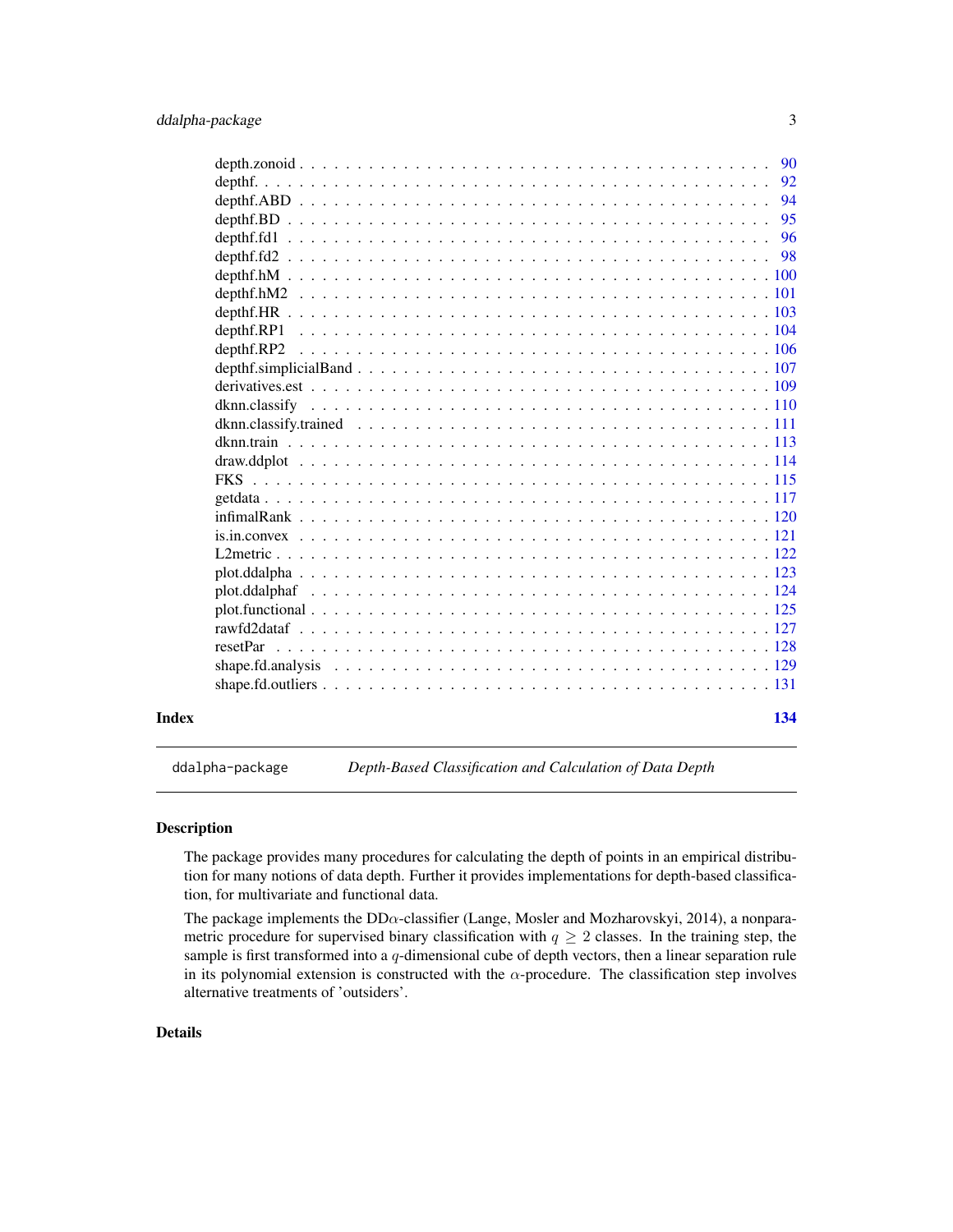Package: ddalpha Type: Package Version: 1.3.13 Date: 2022-03-22 License: GPL-2

Use [ddalpha.train](#page-36-1) to train the DD-classifier and [ddalpha.classify](#page-30-1) to classify with it. Load sample classification problems using [getdata](#page-116-1). The package contains 50 classification problems built of 33 sets of real data.

The list of the implemented multivariate depths is found in topic [depth.](#page-50-1), for functional depths see [depthf.](#page-91-1). The depth representations of the multivariate data are obtained with [depth.space.](#page-74-1). Functions [depth.contours](#page-54-1) and [depth.contours.ddalpha](#page-55-1) build depth contours, and [depth.graph](#page-57-1) builds depth graphs for two-dimensional data. Function [draw.ddplot](#page-113-1) draws DD-plot for the existing DD-classifier, or for pre-calculated depth space.

The package supports user-defined depths and classifiers, see topic [Custom Methods](#page-9-1). A pre-calculated DD-plot may also be used as data, see topic [ddalpha.train](#page-36-1).

[is.in.convex](#page-120-1) shows whether an object is no 'outsider', i.e. can be classified by its depth values. Outsiders are alternatively classified by LDA, kNN and maximum Mahalanobis depth as well as by random assignment.

Use [compclassf.train](#page-7-1) and [ddalphaf.train](#page-48-1) to train the functional DD-classifiers and [compclassf.classify](#page-6-1) [ddalpha.classify](#page-30-1) to classify with them. Load sample functional classification problems with [dataf.\\*](#page-16-1). The package contains 4 functional data sets and 2 data set generators. The functional data are visualized with plot. functional.

## Author(s)

Oleksii Pokotylo, <alexey.pokotylo@gmail.com>

Pavlo Mozharovskyi, <pavlo.mozharovskyi@telecom-paris.fr>

Rainer Dyckerhoff, <rainer.dyckerhoff@statistik.uni-koeln.de>

Stanislav Nagy, <nagy@karlin.mff.cuni.cz>

## References

Pokotylo, O., Mozharovskyi, P., Dyckerhoff, R. (2019). Depth and depth-based classification with R-package ddalpha. *Journal of Statistical Software* 91 1–46.

Lange, T., Mosler, K., and Mozharovskyi, P. (2014). Fast nonparametric classification based on data depth. *Statistical Papers* 55 49–69.

Lange, T., Mosler, K., and Mozharovskyi, P. (2014). DD $\alpha$ -classification of asymmetric and fattailed data. In: Spiliopoulou, M., Schmidt-Thieme, L., Janning, R. (eds), *Data Analysis, Machine Learning and Knowledge Discovery*, Springer (Berlin), 71–78.

Mosler, K. and Mozharovskyi, P. (2017). Fast DD-classification of functional data. *Statistical Papers* 58 1055–1089.

Mozharovskyi, P. (2015). *Contributions to Depth-based Classification and Computation of the Tukey Depth*. Verlag Dr. Kovac (Hamburg).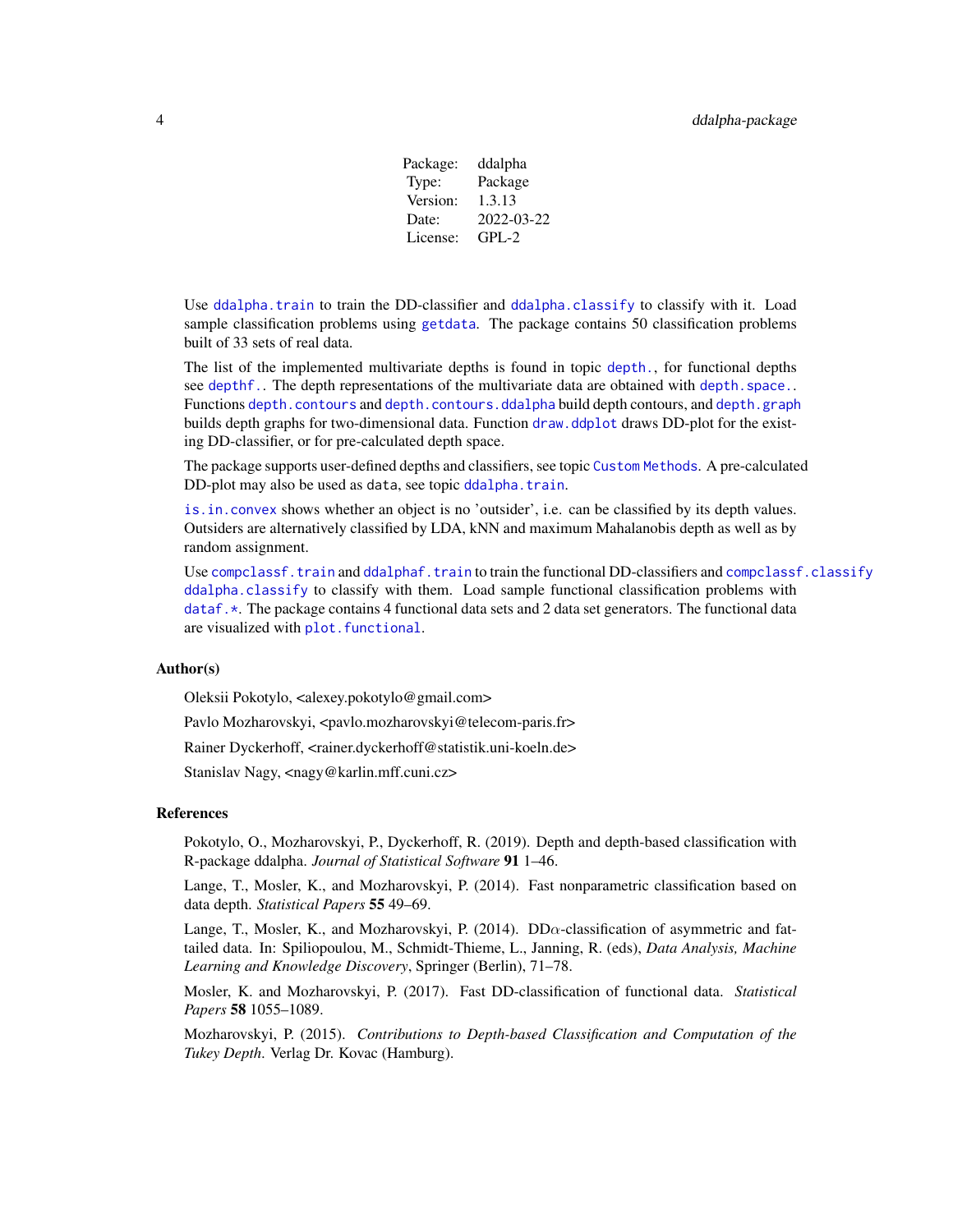Mozharovskyi, P., Mosler, K., and Lange, T. (2015). Classifying real-world data with the  $DD\alpha$ procedure. *Advances in Data Analysis and Classification* 9 287–314.

Nagy, S., Gijbels, I. and Hlubinka, D. (2017). Depth-based recognition of shape outlying functions. *Journal of Computational and Graphical Statistics*. To appear.

#### See Also

[ddalpha.train](#page-36-1), [ddalpha.classify](#page-30-1),

```
ddalphaf.trainddalphaf.classifycompclassf.traincompclassf.classify
depth., depthf., depth.space.,
is.in.convex,
getdata, dataf.*,
plot.ddalpha, plot.ddalphaf, plot.functional, depth.graph, draw.ddplot.
```

```
# Generate a bivariate normal location-shift classification task
# containing 200 training objects and 200 to test with
class1 \leq mvrnorm(200, c(0,0),
                  matrix(c(1,1,1,4), nrow = 2, ncol = 2, byrow = TRUE))class2 <- mvrnorm(200, c(2,2),
                 matrix(c(1,1,1,4)), nrow = 2, ncol = 2, byrow = TRUE))
trainIndices \leq c(1:100)
testIndices <- c(101:200)
propertyVars <- c(1:2)
classVar <- 3
trainData <- rbind(cbind(class1[trainIndices,], rep(1, 100)),
                   cbind(class2[trainIndices,], rep(2, 100)))
testData <- rbind(cbind(class1[testIndices,], rep(1, 100)),
                  cbind(class2[testIndices,], rep(2, 100)))
data <- list(train = trainData, test = testData)
# Train the DDalpha-classifier
ddalpha <- ddalpha.train(data$train)
# Classify by means of DDalpha-classifier
classes <- ddalpha.classify(ddalpha, data$test[,propertyVars])
cat("Classification error rate:",
    sum(unlist(classes) != data$test[,classVar])/200, "\n")
# Calculate zonoid depth of top 10 testing objects w.r.t. 1st class
depths.zonoid <- depth.zonoid(data$test[1:10,propertyVars],
                              data$train[trainIndices,propertyVars])
cat("Zonoid depths:", depths.zonoid, "\n")
# Calculate the random Tukey depth of top 10 testing objects w.r.t. 1st class
depths.halfspace <- depth.halfspace(data$test[1:10,propertyVars],
                                        data$train[trainIndices,propertyVars])
cat("Random Tukey depths:", depths.halfspace, "\n")
```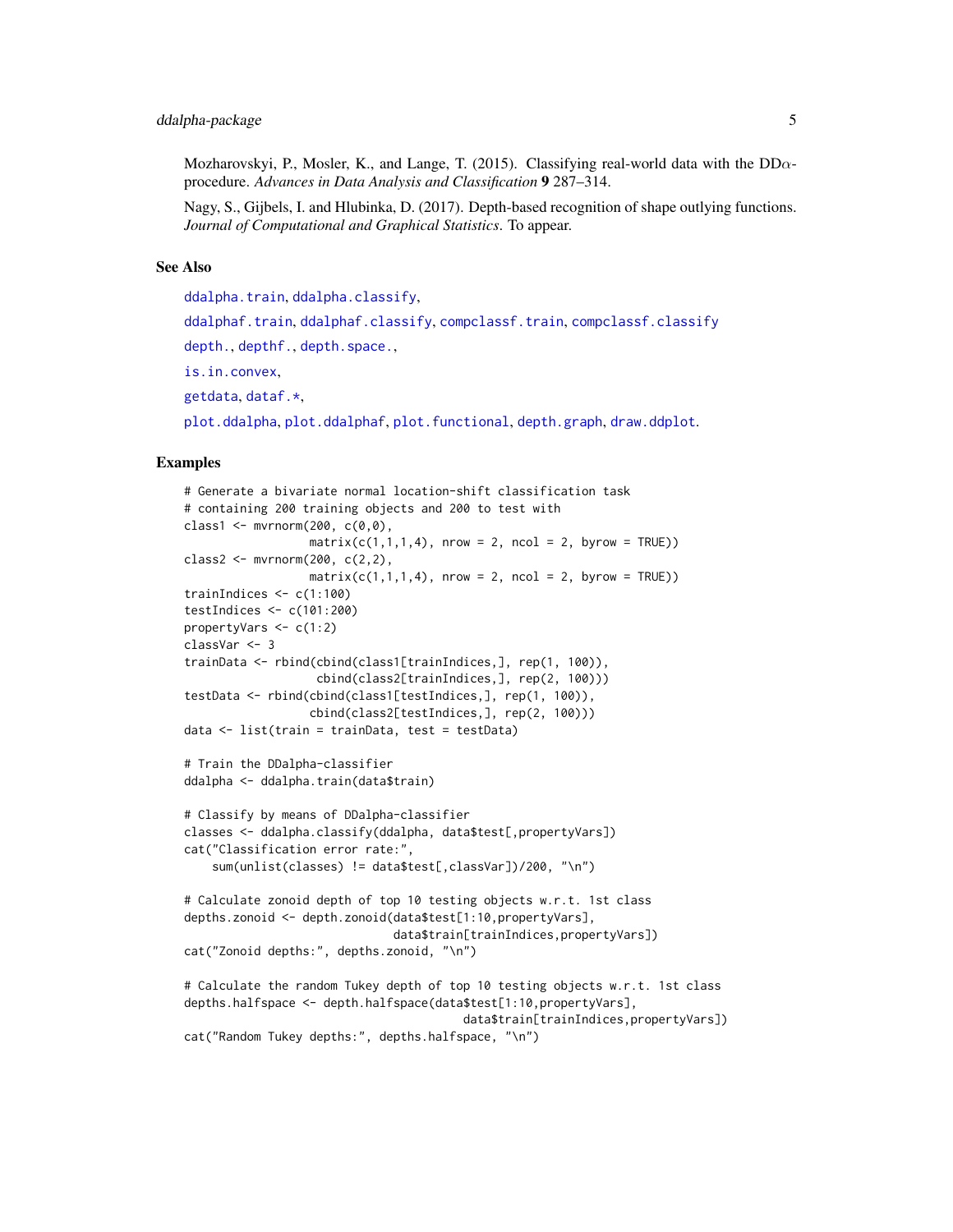```
# Calculate depth space with zonoid depth
dspace.zonoid <- depth.space.zonoid(data$train[,propertyVars], c(100, 100))
# Calculate depth space with the exact Tukey depth
dspace.halfspace <- depth.space.halfspace(data$train[,propertyVars], c(100, 100), exact = TRUE)
# Count outsiders
numOutsiders = sum(rowSums(is.in.convex(data$test[,propertyVars],
                                data$train[,propertyVars], c(100, 100))) == 0)
cat(numOutsiders, "outsiders found in the testing sample.\n")
```
Cmetric *Fast Computation of the Uniform Metric for Sets of Functional Data*

#### Description

Returns the matrix of C (uniform) distances between two sets of functional data.

#### Usage

Cmetric(A, B)

## Arguments

| $\overline{A}$ | Functions of the first set, represented by a matrix of their functional values of<br>size m*d. m stands for the number of functions, d is the number of the equi-<br>distant points in the domain of the data at which the functional values of the m<br>functions are evaluated.                                                                                   |
|----------------|---------------------------------------------------------------------------------------------------------------------------------------------------------------------------------------------------------------------------------------------------------------------------------------------------------------------------------------------------------------------|
| B              | Functions of the second set, represented by a matrix of their functional values<br>of size $n*d$ . n stands for the number of functions, d is the number of the equi-<br>distant points in the domain of the data at which the functional values of the n<br>functions are evaluated. The grid of observation points for the functions A and B<br>must be the same. |

## Details

For two sets of functional data of sizes m and n represented by matrices of their functional values, this function returns the symmetric matrix of size m\*n whose entry in the i-th row and j-th column is the approximated  $C$  (uniform) distance of the i-th function from the first set, and the j-th function from the second set. This function is utilized in the computation of the h-mode depth.

## Value

A symmetric matrix of the distances of the functions of size m\*n.

## Author(s)

Stanislav Nagy, <nagy@karlin.mff.cuni.cz>

<span id="page-5-0"></span>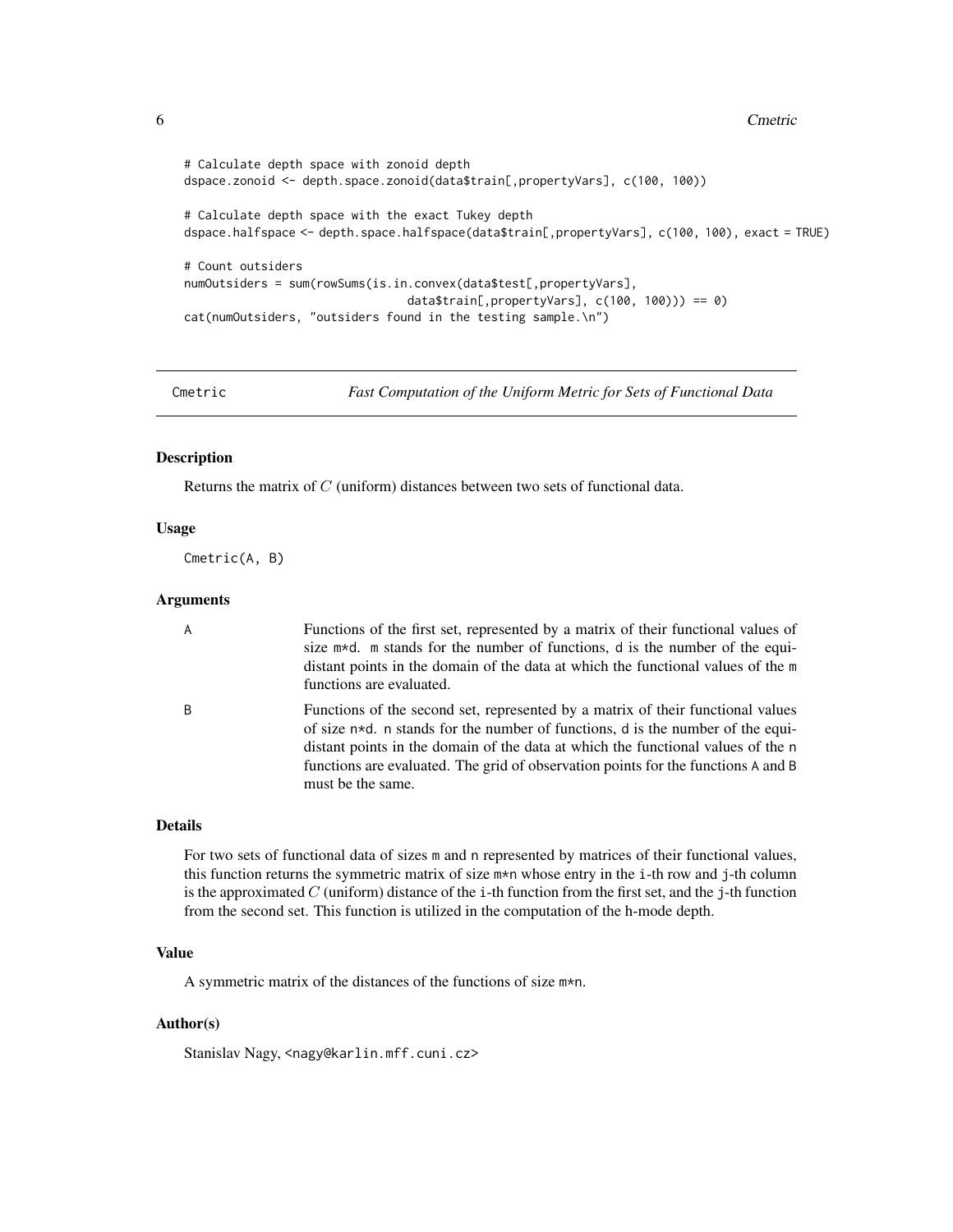## <span id="page-6-0"></span>compclassf.classify 7

## See Also

[depthf.hM](#page-99-1) [dataf2rawfd](#page-28-1)

#### Examples

```
datapop = dataf2rawfd(dataf.population()$dataf,range=c(1950,2015),d=66)
A = datapop[1:20, ]B = datapop[21:50, ]Cmetric(A,B)
```
<span id="page-6-1"></span>compclassf.classify *Classify using Functional Componentwise Classifier*

## Description

Classifies data using the functional componentwise classifier.

## Usage

```
compclassf.classify(compclassf, objectsf, subset, ...)
```
## S3 method for class 'compclassf' predict(object, objectsf, subset, ...)

## Arguments

| compclassf, object |                                                                                                                                                                                 |  |  |  |  |  |  |
|--------------------|---------------------------------------------------------------------------------------------------------------------------------------------------------------------------------|--|--|--|--|--|--|
|                    | Functional componentwise classifier (obtained by composition train).                                                                                                            |  |  |  |  |  |  |
| objectsf           | list containing lists (functions) of two vectors of equal length, named "args"<br>and "vals": arguments sorted in ascending order and corresponding them values<br>respectively |  |  |  |  |  |  |
| subset             | an optional vector specifying a subset of observations to be classified.                                                                                                        |  |  |  |  |  |  |
| $\ddotsc$          | additional parameters, passed to the classifier, selected with parameter classifier. type<br>in compclassf.train.                                                               |  |  |  |  |  |  |

## Value

List containing class labels.

#### References

Delaigle, A., Hall, P., and Bathia, N. (2012). Componentwise classification and clustering of functional data. *Biometrika* 99 299–313.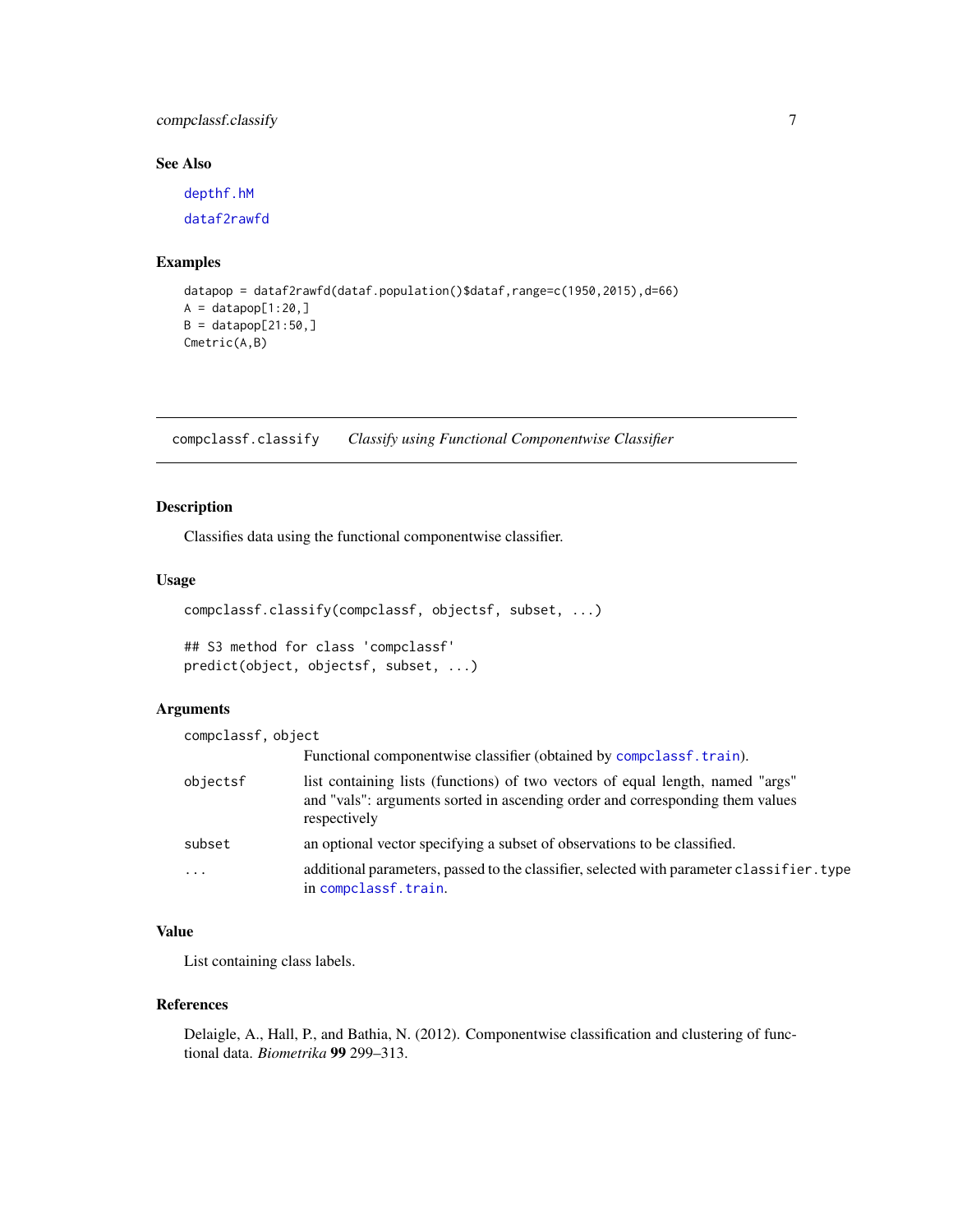## See Also

[compclassf.train](#page-7-1) to train the functional componentwise classifier.

#### Examples

```
## Not run:
## load the Growth dataset
dataf = dataf.growth()learn = c(head(dataf$dataf, 49), tail(dataf$dataf, 34))
labels =c(head(dataf$labels, 49), tail(dataf$labels, 34))
test = tail(head(dataf$dataf, 59), 10) # elements 50:59. 5 girls, 5 boys
c = compclassf.train (learn, labels, classifier.type = "ddalpha")
classified = compclassf.classify(c, test)
print(unlist(classified))
## End(Not run)
```
<span id="page-7-1"></span>compclassf.train *Functional Componentwise Classifier*

## Description

Trains the functional componentwise classifier

#### Usage

```
compclassf.train (dataf, labels, subset,
                  to.equalize = TRUE,
                  to. reduce = TRUE,
              classifier.type = c("ddalpha", "maxdepth", "knnaff", "lda", "qda"),
                  ...)
```
## Arguments

| dataf       | list containing lists (functions) of two vectors of equal length, named "args"<br>and "vals": arguments sorted in ascending order and corresponding them values<br>respectively |
|-------------|---------------------------------------------------------------------------------------------------------------------------------------------------------------------------------|
| labels      | list of output labels of the functional observations                                                                                                                            |
| subset      | an optional vector specifying a subset of observations to be used in training the<br>classifier.                                                                                |
| to.equalize | Adjust the data to have equal (the largest) argument interval.                                                                                                                  |

<span id="page-7-0"></span>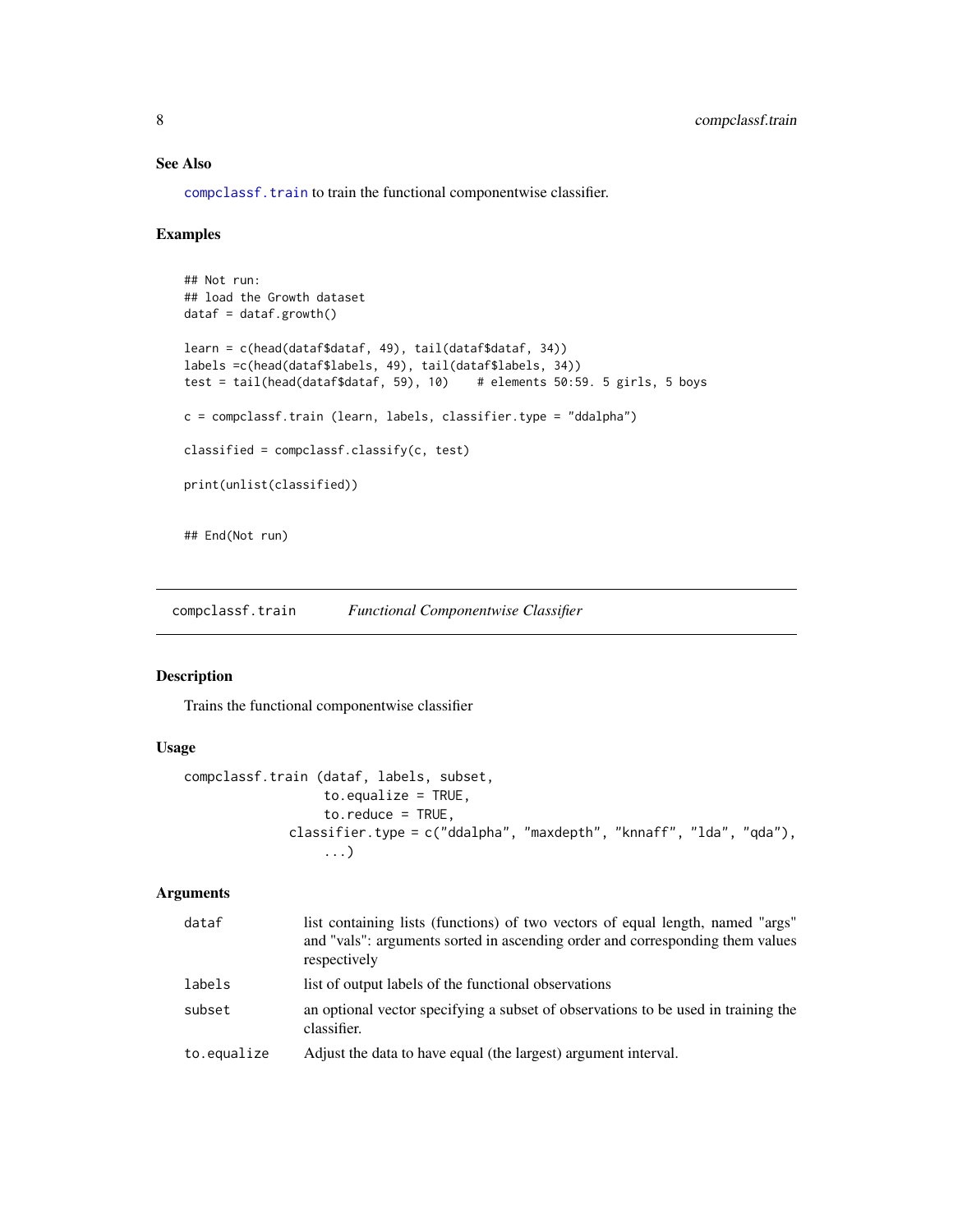| to.reduce               | If the data spans a subspace only, project on it (by PCA).                                  |
|-------------------------|---------------------------------------------------------------------------------------------|
| classifier.type         |                                                                                             |
|                         | the classifier which is used on the transformed space. The default value is 'ddal-<br>pha'. |
| $\cdot$ $\cdot$ $\cdot$ | additional parameters, passed to the classifier, selected with parameter classifier. type.  |

## Details

The finite-dimensional space is directly constructed from the observed values. Delaigle, Hall and Bathia (2012) consider (almost) all sets of discretization points that have a given cardinality.

The usual classifiers are then trained on the constructed finite-dimensional space.

## Value

Trained functional componentwise classifier

#### References

Delaigle, A., Hall, P., and Bathia, N. (2012). Componentwise classification and clustering of functional data. *Biometrika* 99 299–313.

## See Also

[compclassf.classify](#page-6-1) for classification using functional componentwise classifier,

[ddalphaf.train](#page-48-1) to train the functional DD-classifier,

 $dataf.*$  for functional data sets included in the package.

```
## Not run:
## load the Growth dataset
dataf = dataf.growth()learn = c(head(dataf$dataf, 49), tail(dataf$dataf, 34))
labels =c(head(dataf$labels, 49), tail(dataf$labels, 34))
test = tail(head(dataf$dataf, 59), 10) # elements 50:59. 5 girls, 5 boys
c = compclassf.train (learn, labels, classifier.type = "ddalpha")
classified = compclassf.classify(c, test)
print(unlist(classified))
## End(Not run)
```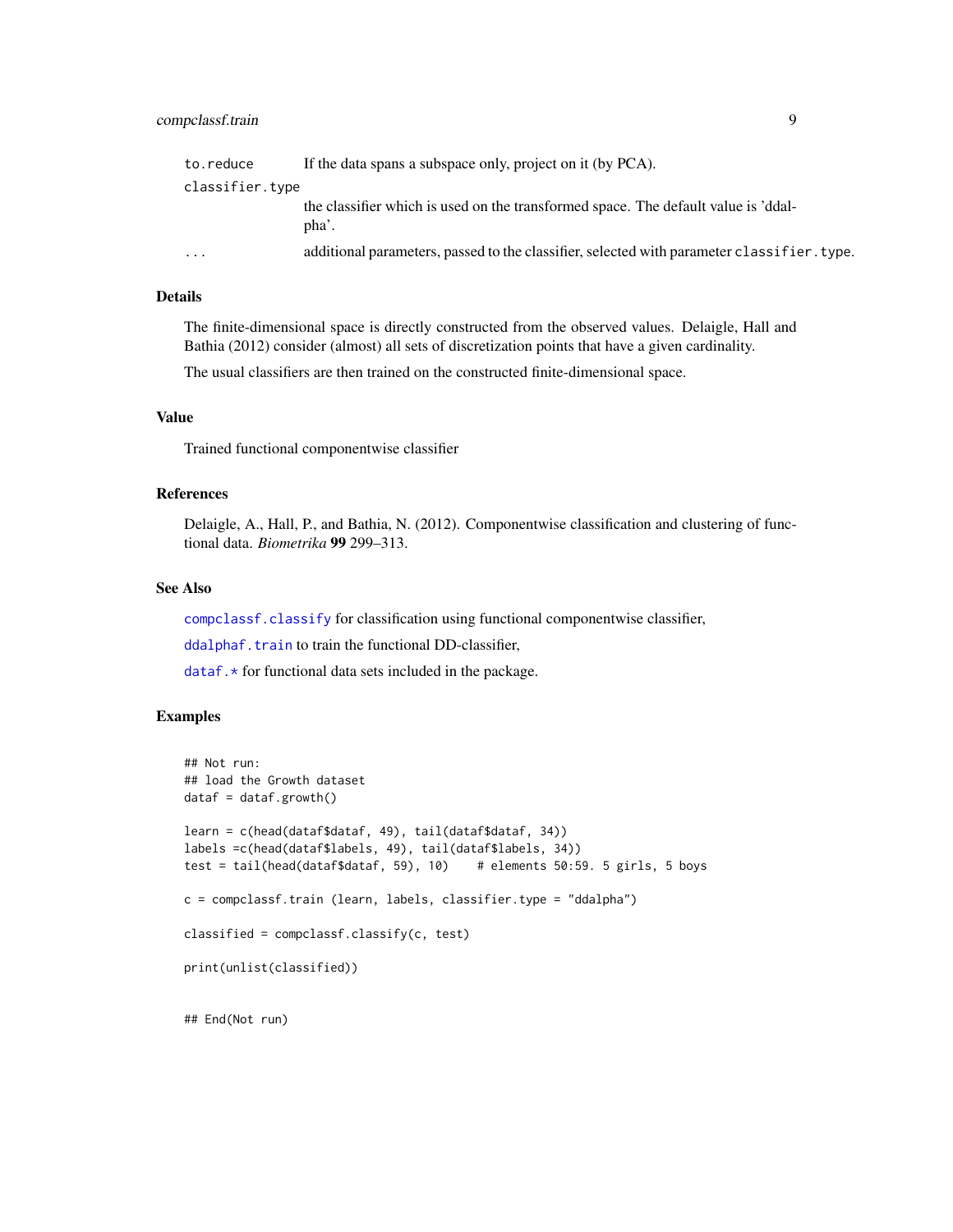<span id="page-9-1"></span><span id="page-9-0"></span>

## Description

To use a custom depth function or classifier one has to implement three functions: parameters validator, learning and calculating functions.

#### Details

## To define a depth function:

.<NAME>\_validate validates parameters passed to [ddalpha.train](#page-36-1) and passes them to the ddalpha object.

## IN:

| ddalpha                         | the ddalpha object, containing the data and settings (mandatory)                                        |
|---------------------------------|---------------------------------------------------------------------------------------------------------|
| <custom parameters=""></custom> | parameters that are passed to the user-defined method                                                   |
| $\cdots$                        | other parameters (mandatory)                                                                            |
| OUT:                            |                                                                                                         |
| list()                          | list of output parameters, after the validation is finished, these parameters are stored in the ddalpha |
|                                 |                                                                                                         |

.<NAME>\_learn trains the depth

#### IN:

| ddalpha          | the ddalpha object, containing the data and settings                                                    |
|------------------|---------------------------------------------------------------------------------------------------------|
| <b>MODIFIES:</b> |                                                                                                         |
| ddalpha          | store the calculated statistics in the ddalpha object                                                   |
| depths           | calculate the depths of each pattern, e.g.                                                              |
|                  | for (i in 1:ddalpha\$numPatterns) ddalpha\$patterns[[i]]\$depths = . <name>_depths(ddalpha, ddal</name> |
| OUT:             |                                                                                                         |
| ddalpha          | the updated ddalpha object                                                                              |

.<NAME>\_depths calculates the depths

## IN:

| ddalpha | the ddalpha object, containing the data and settings |
|---------|------------------------------------------------------|
| objects | the objects for which the depths are calculated      |

## OUT:

depths the calculated depths for each object (rows), with respect to each class (cols)

Usage: ddalpha.train(data,depth = "<NAME>",<custom parameters>,...) #### Custom depths ####

.MyDepth\_validate <- function(ddalpha, mydepth.parameter = "value", ...){

print("MyDepth validating")

# validate the parameters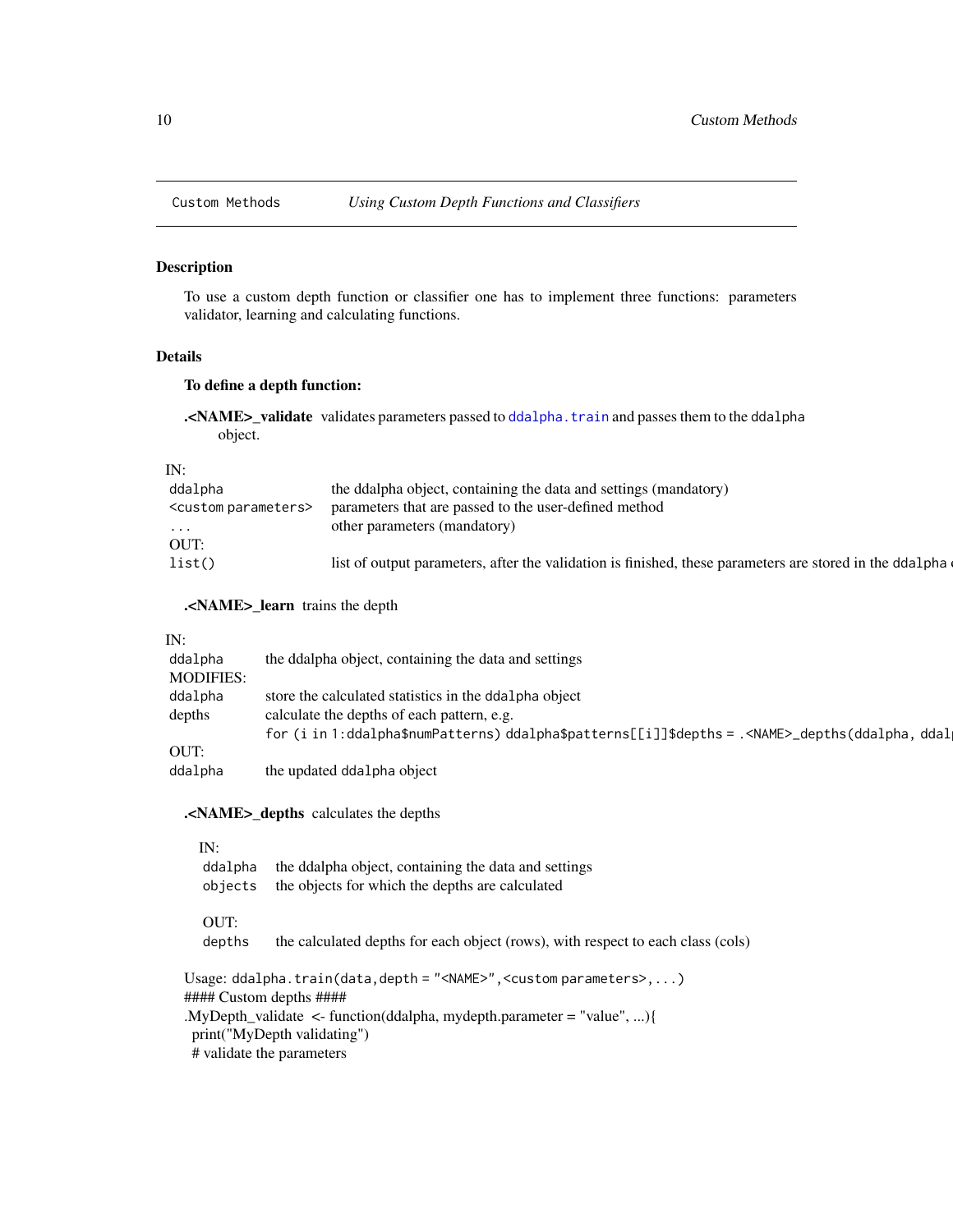```
if (!is.valid(mydepth.parameter)){
  warning("Argument \"mydepth.parameter\" not specified correctly. Default value is used")
  mydepth.parameter = "value"
  # or stop("Argument \"mydepth.parameter\" not specified correctly.")
 }
# the values from the return list will be stored in the ddalpha object
return (list(mydepthpar = mydepth.parameter))
}
.MyDepth_learn \leq- function(ddalpha){
print("MyDepth learning")
#1. Calculate any statistics based on data that .MyDepth_depths needs
# and store them to the ddalpha object:
ddalpha$mydepth.statistic = "some value"
#2. Calculate depths for each pattern
for (i in 1:ddalpha$numPatterns){
  ddalpha$patterns[[i]]$depths = .MyDepth_depths(ddalpha, ddalpha$patterns[[i]]$points)
 }
return(ddalpha)
}
.MyDepth_depths \leq- function(ddalpha, objects){
print("MyDepth calculating")
depths <- NULL
# The depth parameters are accessible in the ddalpha object:
mydepth.parameter = ddalpha$mydepth.parameter
mydepth.statistic = ddalpha$mydepth.statistic
#calculate the depths of the objects w.r.t. each pattern
for (i in 1:ddalpha$numPatterns){
  depth_wrt_i = #calculate depths of the objects, as vector
  depths <- cbind(depths, depth_wrt_i)
 }
return (depths)
}
ddalpha.train(data, depth = "MyDepth", ...)
To define a classifier:
```
.<NAME>\_validate validates parameters passed to [ddalpha.train](#page-36-1) and passes them to the ddalpha object

## IN:

| ddalpha                         | the ddalpha object, containing the data and settings (mandatory)                                        |
|---------------------------------|---------------------------------------------------------------------------------------------------------|
| <custom parameters=""></custom> | parameters that are passed to the user-defined method                                                   |
| $\cdots$                        | other parameters (mandatory)                                                                            |
| OUT:                            |                                                                                                         |
| list()                          | list of output parameters, after the validation is finished, these parameters are stored in the ddalpha |

.<NAME> learn trains the classifier. Is different for binnary and mylticlass classifiers.

#### IN:

ddalpha the ddalpha object, containing the data and settings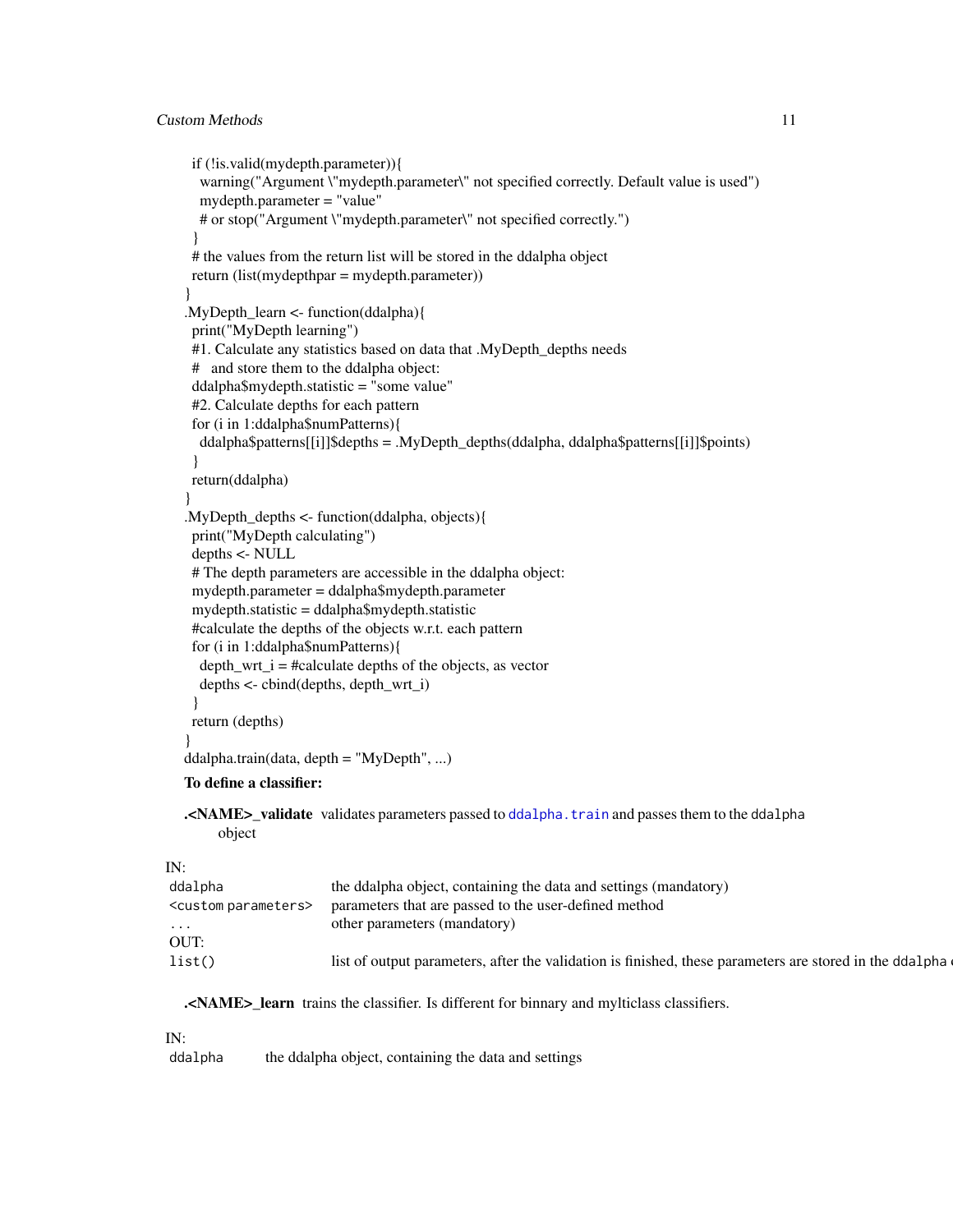| index1<br>index2<br>depths1<br>depths2  | (only for binary) index of the first class<br>(only for binary) index of the second class<br>(only for binary) depths of the first class w.r.t. all classes<br>(only for binary) depths of the second class w.r.t. all classes                                                                                                                                                                                                                                                                |  |  |  |  |  |  |
|-----------------------------------------|-----------------------------------------------------------------------------------------------------------------------------------------------------------------------------------------------------------------------------------------------------------------------------------------------------------------------------------------------------------------------------------------------------------------------------------------------------------------------------------------------|--|--|--|--|--|--|
|                                         | depths w.r.t. only given classes are received by depths1[, c(index1, index2)]                                                                                                                                                                                                                                                                                                                                                                                                                 |  |  |  |  |  |  |
|                                         | for the multiclass classifiers the depths are accessible via ddalpha\$patterns[[i]]\$depths                                                                                                                                                                                                                                                                                                                                                                                                   |  |  |  |  |  |  |
| OUT:<br>classifier                      | the trained classifier object                                                                                                                                                                                                                                                                                                                                                                                                                                                                 |  |  |  |  |  |  |
|                                         | . <name>_classify classifies the objects</name>                                                                                                                                                                                                                                                                                                                                                                                                                                               |  |  |  |  |  |  |
| IN:<br>ddalpha<br>classifier<br>objects | the ddalpha object, containing the data and global settings<br>the previously trained classifier<br>the objects (depths) that are classified                                                                                                                                                                                                                                                                                                                                                  |  |  |  |  |  |  |
| OUT:<br>result                          | a vector with classification results<br>(binary) the objects from class "classifier\$index1" get positive values<br>(multiclass) the objects get the numbers of patterns in ddalpha                                                                                                                                                                                                                                                                                                           |  |  |  |  |  |  |
|                                         | Usage: ddalpha.train(data, separator = " <name>", )<br/>#### Custom classifiers ####<br/>.MyClassifier_validate &lt;- function(ddalpha, my.parameter = "value", ){<br/>print("MyClassifier validating")<br/># validate the parameters</name>                                                                                                                                                                                                                                                  |  |  |  |  |  |  |
|                                         | # always include methodSeparatorBinary.<br># TRUE for the binary classifier, FALSE otherwise<br>return(list(methodSeparatorBinary = $T$ ,<br>$my.parenter = my.parenter$                                                                                                                                                                                                                                                                                                                      |  |  |  |  |  |  |
| )<br># a binary classifier              |                                                                                                                                                                                                                                                                                                                                                                                                                                                                                               |  |  |  |  |  |  |
| # train the classifier<br>classifier <- | # the package takes care of the voting procedures. Just train it as if there are only two classes<br>.MyClassifier_learn <- function(ddalpha, index1, index2, depths1, depths2){<br>print("MyClassifier (binary) learning")<br># The parameters are accessible in the ddalpha object:<br>my.parameter = ddalpha\$my.parameter<br>#depths w.r.t. only given classes are received by<br>depths1[, c/index1, index2]<br>depths2[, c/index1, index2]<br>#return the needed values in a list, e.g. |  |  |  |  |  |  |
| return(list(                            |                                                                                                                                                                                                                                                                                                                                                                                                                                                                                               |  |  |  |  |  |  |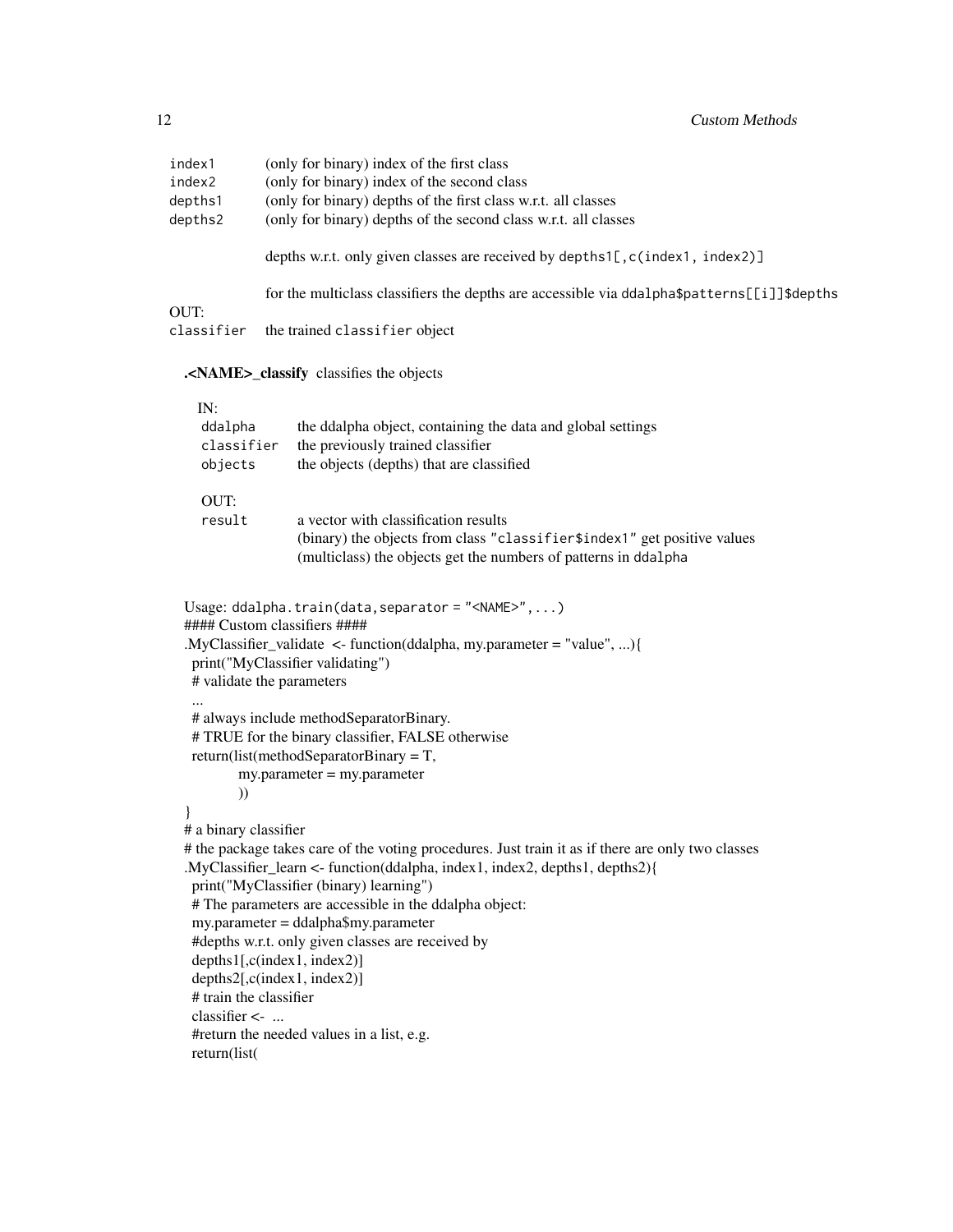```
coefficients = classifier$coefficients,
  ... ))
}
# a multiclass classifier
.MyClassifier_learn <- function(ddalpha)\{print("MyClassifier (multiclass) learning")
 # access the data through the ddalpha object, e.g.
 for (i in 1:ddalpha$numPatterns){
  depth <- ddalpha$patterns[[i]]$depths
  number <- ddalpha$patterns[[i]]$cardinality
  ...
 }
 # train the classifier
 classifier \leq ...
 # return the classifier
 return(classifier)
}
# the interface of the classify function is equal for binary and multiclass classifiers
.MyClassifier_classify <- function(ddalpha, classifier, depths){
 print("MyClassifier classifying")
 # The global parameters are accessible in the ddalpha object:
 my.parameter = ddalpha$my.parameter
 # The parameters generated by .MyClassifier_learn are accessible in the classifier object:
 classifier$coefficients
 # here are the depths w.r.t. the first class
 depths[,classifier$index1]
 # here are the depths w.r.t. the second class
 depths[,classifier$index2]
 # fill results in a vector, so that:
 # (binary) the objects from class "classifier$index1" get positive values
 # (multiclass) the objects get the numbers of patterns in ddalpha
 result <- ...
 return(result)
}
ddalpha.train(data, separator = "MyClassifier", ...)
```
#### See Also

[ddalpha.train](#page-36-1)

```
## Not run:
#### example: Euclidean depth ####
#.Euclidean_validate is basically not needed
.Euclidean_learn <- function(ddalpha){
```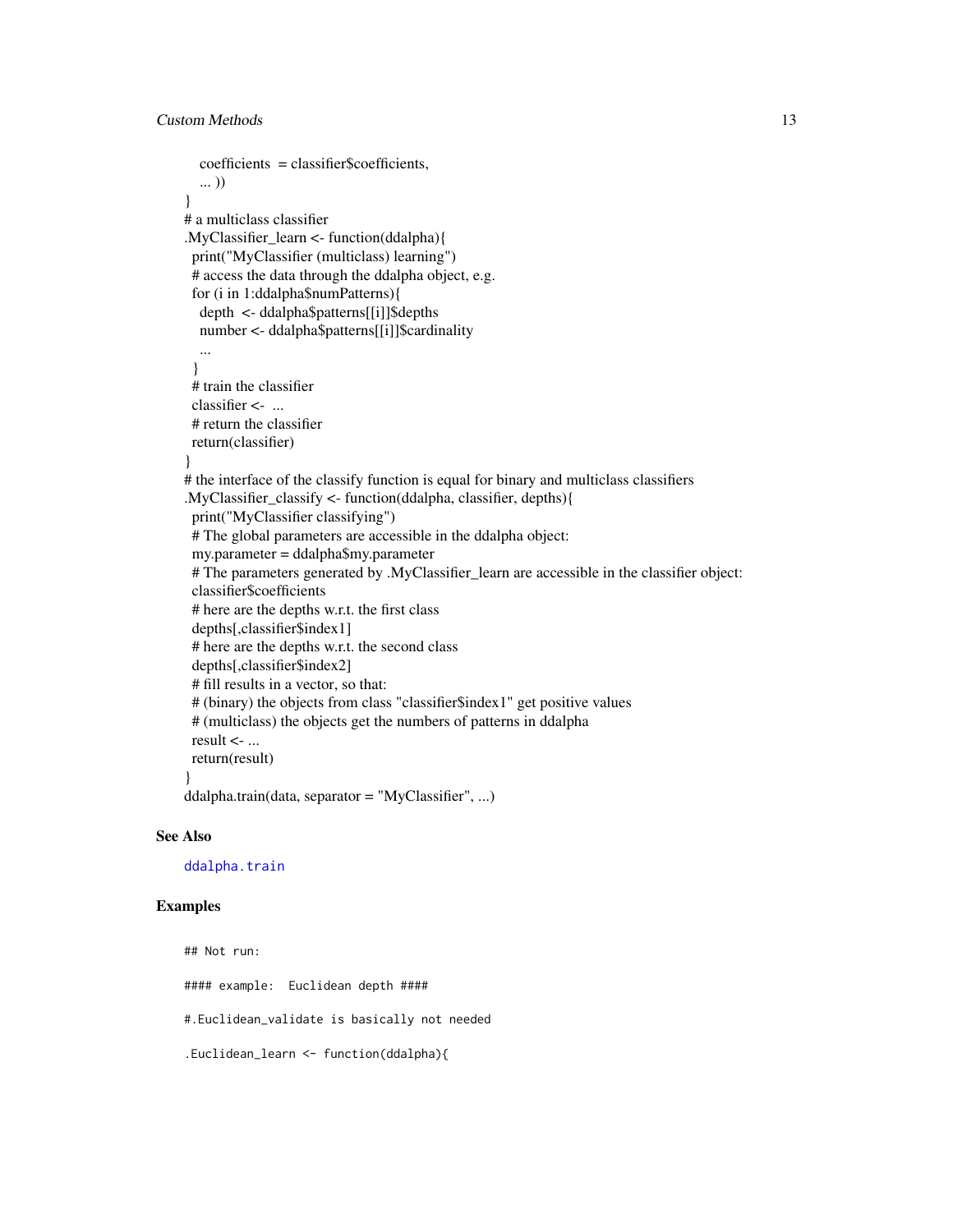```
print("Euclidean depth learning")
 #1. Calculate any statistics based on data that .MyDepth_depths needs
 # and store them to the ddalpha object:
 for (i in 1:ddalpha$numPatterns){
   ddalpha$patterns[[i]]$center <- colMeans(ddalpha$patterns[[i]]$points)
 }
 #2. Calculate depths for each pattern
 for (i in 1:ddalpha$numPatterns){
  ddalpha$patterns[[i]]$depths = .Euclidian_depths(ddalpha, ddalpha$patterns[[i]]$points)
 }
 return(ddalpha)
}
.Euclidean_depths <- function(ddalpha, objects){
 print("Euclidean depth calculating")
 depths <- NULL
 #calculate the depths of the objects w.r.t. each pattern
 for (i in 1:ddalpha$numPatterns){
    # The depth parameters are accessible in the ddalpha object:
   center = ddalpha$patterns[[i]]$center
   depth_wrt_i <- 1/(1 + \text{colSums}((t(\text{objects}) - \text{center})^2))depths <- cbind(depths, depth_wrt_i)
 }
 return (depths)
}
#### example: binary decision tree ####
library(rpart)
.tree_validate <- function(ddalpha, ...){
 print("tree validating")
 return(list(methodSeparatorBinary = T))
}
# a binary classifier
# the package takes care of the voting procedures. Just train it as if there are only two classes
.tree_learn <- function(ddalpha, index1, index2, depths1, depths2){
 print("tree learning")
 # prepare the data
 data = as.data.frame(cbind( (rbind(depths1, depths2)),
                       c(rep(1, times = new(depths1)), rep(-1, times = new(depths1))))names(data) <- paste0("V",seq_len(ncol(data)))
 names(data)[ncol(data)] <- "O"
 # train the classifier
 classifier \leq rpart(0\degree., data = data)
```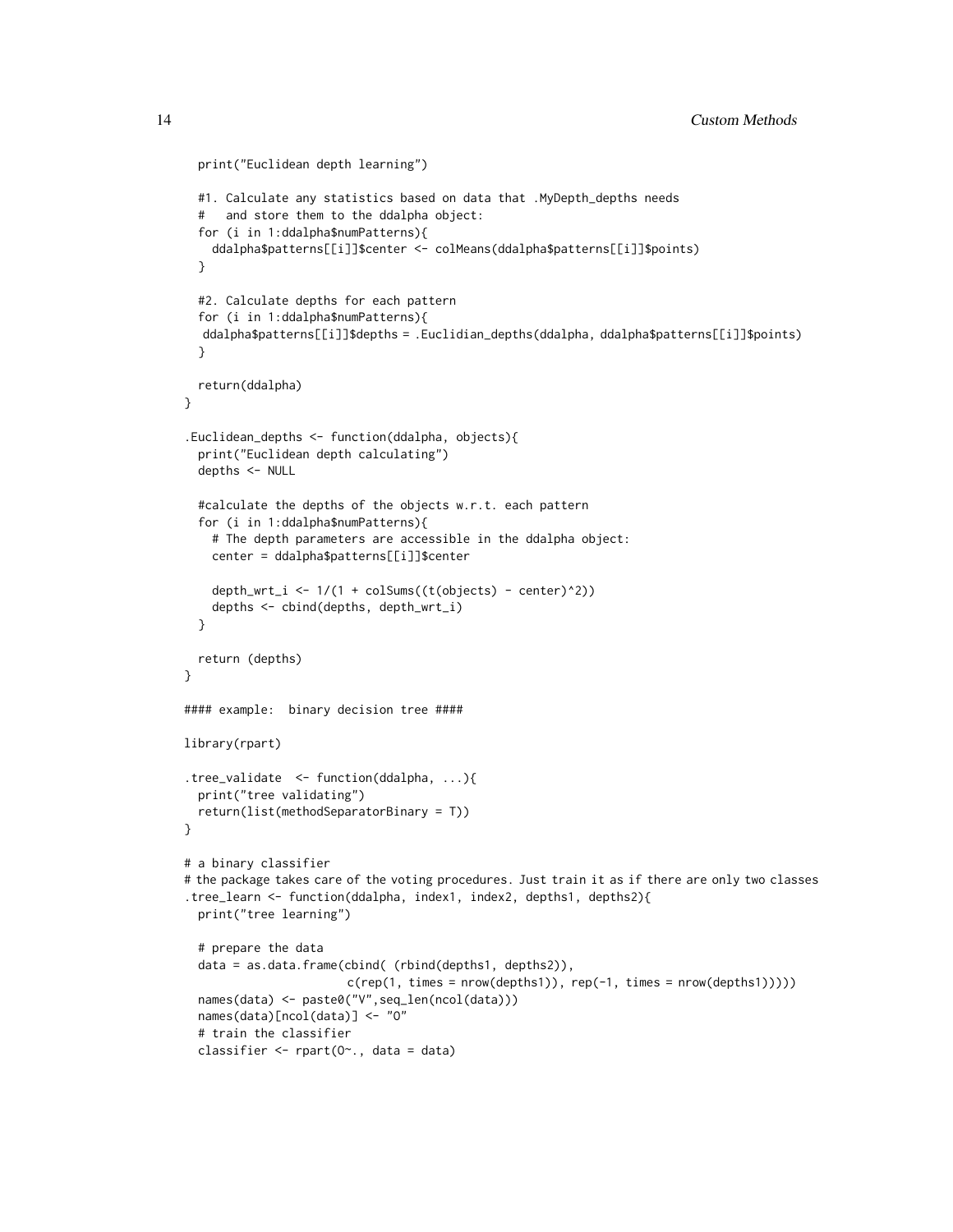```
#return the needed values in a list, e.g.
 return(classifier)
}
# the interface of the classify function is equal for binary and multiclass classifiers
.tree_classify <- function(ddalpha, classifier, depths){
 print("tree classifying")
 # fill results in a vector, so that the objects from class "classifier$index1" get positive values
 data = as.data.frame(depths)
 names(data) <- paste0("V",seq_len(ncol(data)))
 result <- predict(classifier, as.data.frame(depths), type = "vector")
 return(result)
}
#### checking ####
library(ddalpha)
data = getdata("hemophilia")
ddalpha = ddalpha.train(data = data, depth = "Euclidean", separator = "tree")
c = ddalpha.classify(ddalpha, data[, 1:2])errors = sum(unlist(c) != data[, 3])/nrow(data)print(paste("Error rate: ",errors))
# building the depth contours using the custom depth
depth.contours.ddalpha(ddalpha, asp = T, levels = seq(0.5, 1, length.out = 10))
## End(Not run)
```
dataf *Converts data from fdata class to the functional class.*

#### Description

fda.usc contains a handy function [fdata](#page-0-0) that converts varios types of functional data to the fdata class. To use these data in [ddalphaf.train](#page-48-1) it must first be converted with dataf.

The function may be used either to convert a fdata object that contains multiple classes, or to convert multiple fdata objects, each of which contains one class.

Note that fdata\$fdata2d = TRUE is not supported.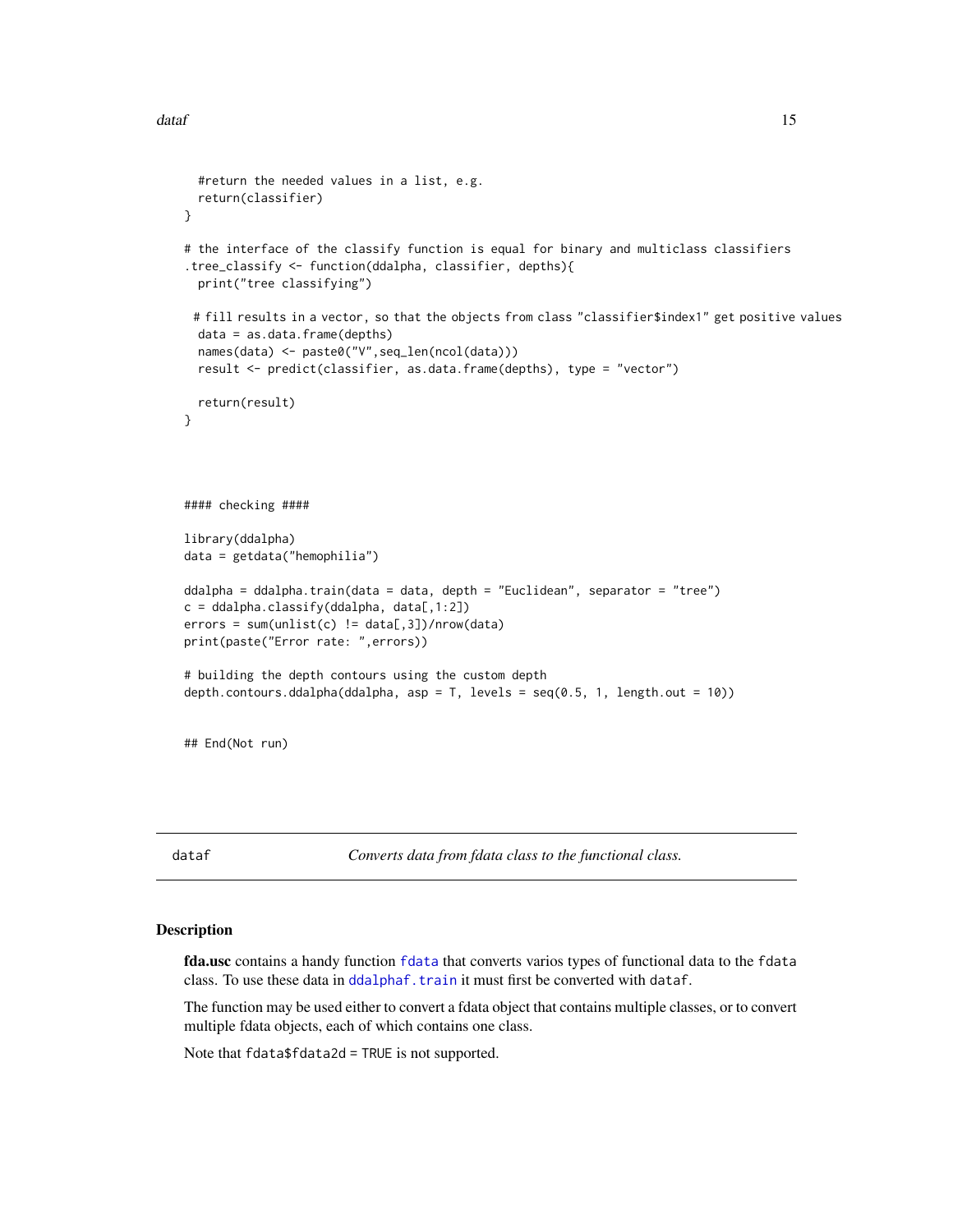## Usage

```
dataf(fdatas, labels)
```
## Arguments

| fdatas | an fdata object with curves belonging to multiple classes, or a list of fdata<br>objects, each of which contains curves of the same class                                                                                  |
|--------|----------------------------------------------------------------------------------------------------------------------------------------------------------------------------------------------------------------------------|
| labels | a list of labels of the functional observations. If fdatas is a single fdata object,<br>the list contains labels for each curve. If fdatas is a list of fdata objects, the<br>list labels for each of these fdata objects. |

## Format

The functional data as a data structure (see dataf. $\star$ ).

dataf The functional data as a list of objects. Each object is characterized by two coordinates

args The arguments vector

vals The values vector

labels The classes of the objects

## See Also

 $dataf.*$  for the functional data format.

[ddalphaf.train](#page-48-1) to train the functional  $DD\alpha$ -classifier

[compclassf.train](#page-7-1) to train the functional componentwise classifier

plot. functional for building plots of functional data

## Examples

```
## Not run:
library(fda.usc)
data(phoneme)
```

```
# 1. convert a fdata object that contains multiple classes.
# labels are defined for each curve
converted = dataf(phoneme$learn, phoneme$classlearn)
plot.functional(converted)
```

```
# 2. convert multiple fdata objects, each of which contains one class
# the same label is applied to all curves of each fdata object
converted = dataf(list(phoneme$learn, phoneme$test), c("1 red", "2 blue"))
converted$name = "Phoneme learn (red) and test (blue)"
plot.functional(converted)
```
## End(Not run)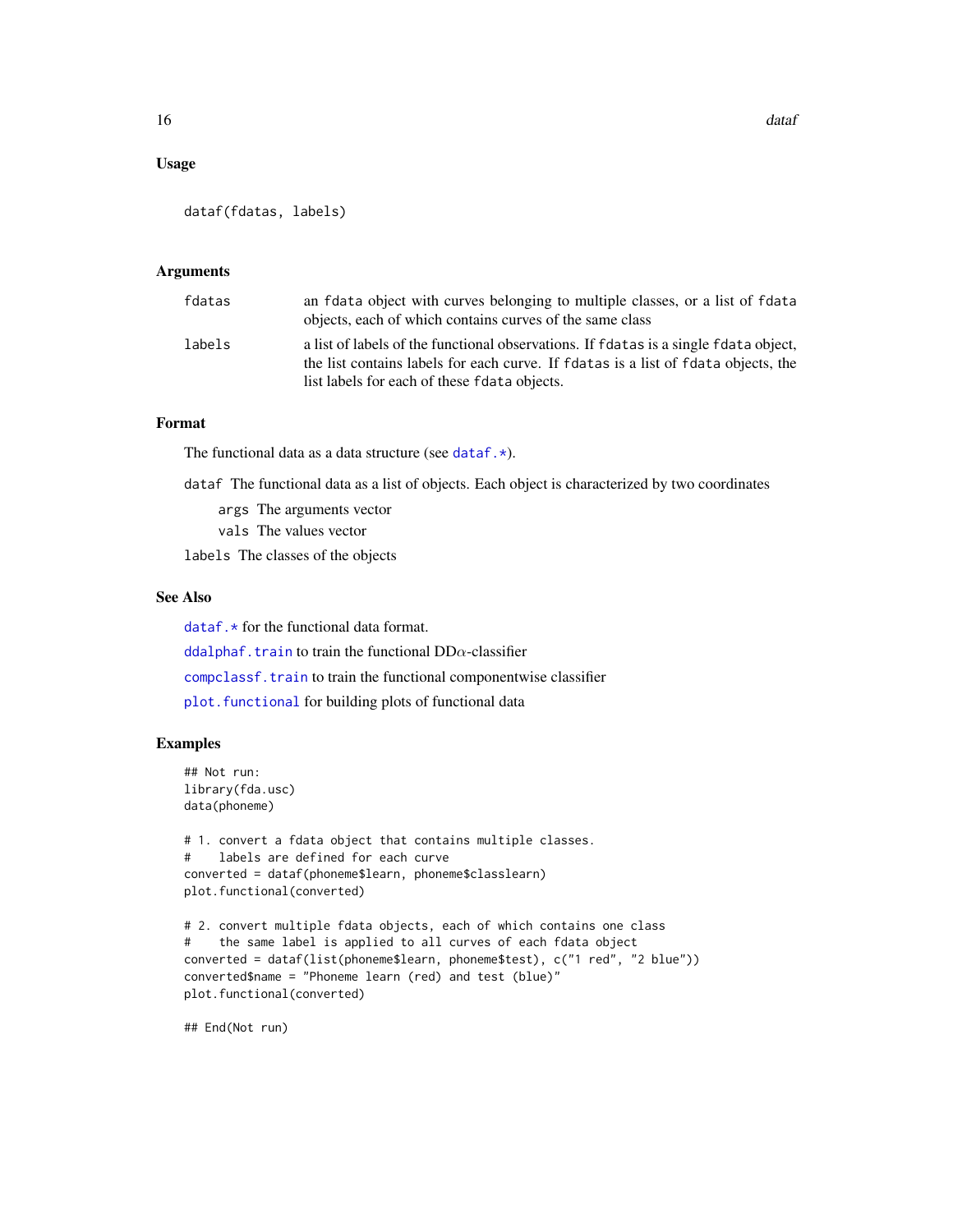<span id="page-16-1"></span><span id="page-16-0"></span>

## Description

The functions generate data sets of functional two-dimensional data of two or more classes.

## Usage

```
# dataf.[name]()
# load the data set by name
# data(list = "name")
# load the data set by name to a variable
# getdata("name")
```
## Format

The functional data as a data structure.

dataf The functional data as a list of objects. Each object is characterized by two coordinates

args The arguments vector vals The values vector

labels The classes of the objects

## Details

More details about the datasets in the topics:

[dataf.geneexp](#page-17-1) [dataf.growth](#page-18-1) [dataf.medflies](#page-19-1) [dataf.population](#page-21-1) [dataf.population2010](#page-22-1) [dataf.tecator](#page-27-1) [dataf.tecator](#page-27-1) The following datasets provide simulated data: [dataf.sim.1.CFF07](#page-24-1) [dataf.sim.2.CFF07](#page-25-1)

## See Also

plot. functional for building plots of functional data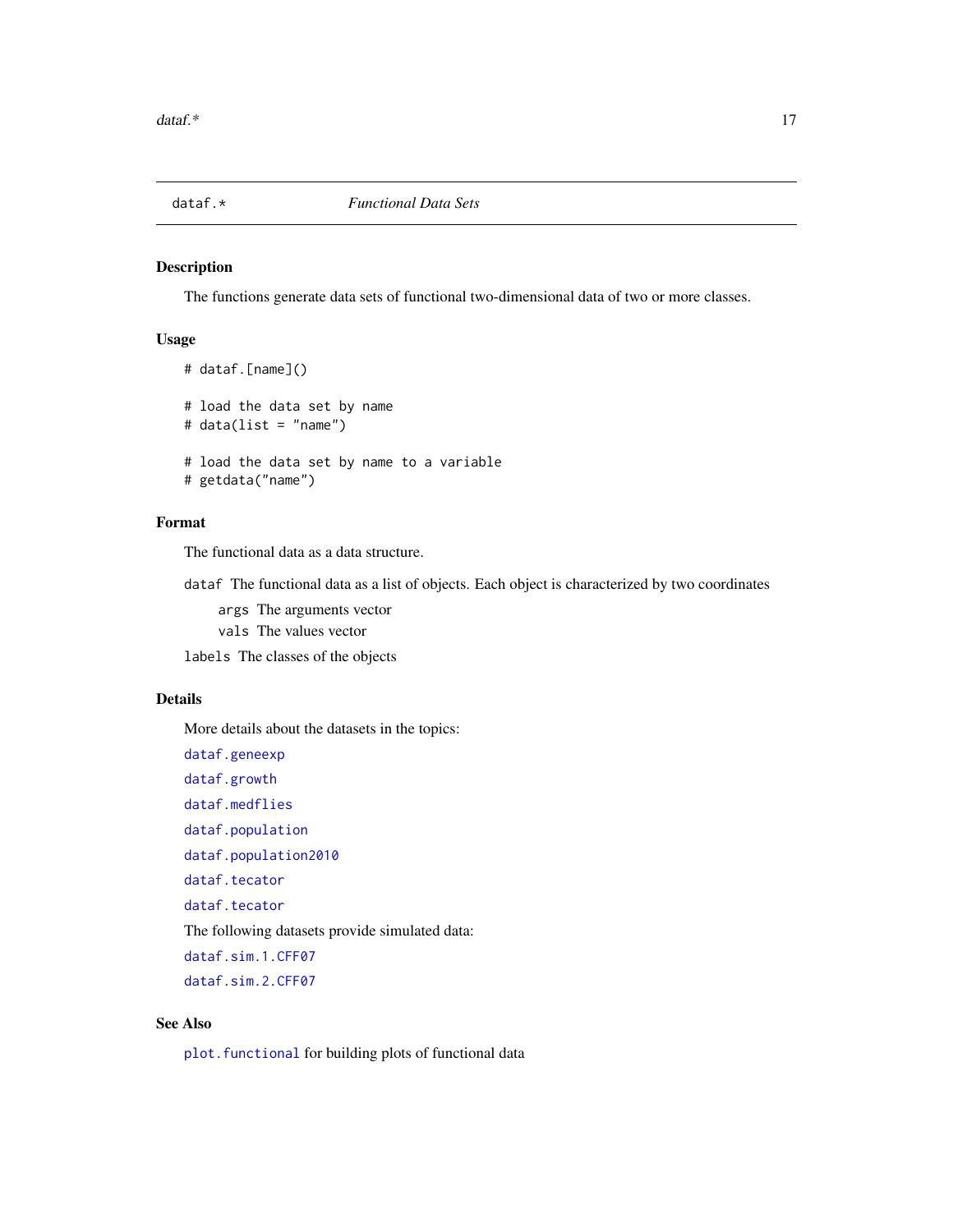## Examples

```
## load the Growth dataset
dataf = dataf.growth()## view the classes
unique(dataf$labels)
## access the 5th point of the 2nd object
dataf$dataf[[2]]$args[5]
dataf$dataf[[2]]$vals[5]
## Not run: plot.functional(dataf)
```
<span id="page-17-1"></span>dataf.geneexp *Gene Expression Profile Data*

#### **Description**

A subet of the Drosophila life cycle gene expression data of Arbeitman et al. (2002). The original data set contains 77 gene expression profiles during 58 sequential time points from the embryonic, larval, and pupal periods of the life cycle. The gene expression levels were obtained by a cDNA microarray experiment.

## Usage

dataf.geneexp()

## Format

The functional data as a data structure.

dataf The functional data as a list of objects. Each object is characterized by two coordinates.

args Time - a numeric vector of time periods

vals Gene Expression Level - a numeric vector

labels Biological classifications identified in Arbeitman et al. $(2002)$   $(1 =$  transient early zygotic genes;  $2 =$  muscle-specific genes;  $3 =$  eye-specific genes.)

#### Source

Chiou, J.-M. and Li, P.-L. Functional clustering and identifying substructures of longitudinal data, J. R. Statist. Soc. B, Volume 69 (2007), 679-699

Arbeitman, M.N., Furlong, E.E.M., Imam,F., Johnson, E., Null,B.H., Baker,B.S., Krasnow, M.A., Scott,M.P., Davis,R.W. and White,K.P. (2002) Gene expression during the life cycle of Drosophila melanogaster. Science, 297, 2270-2274.

<span id="page-17-0"></span>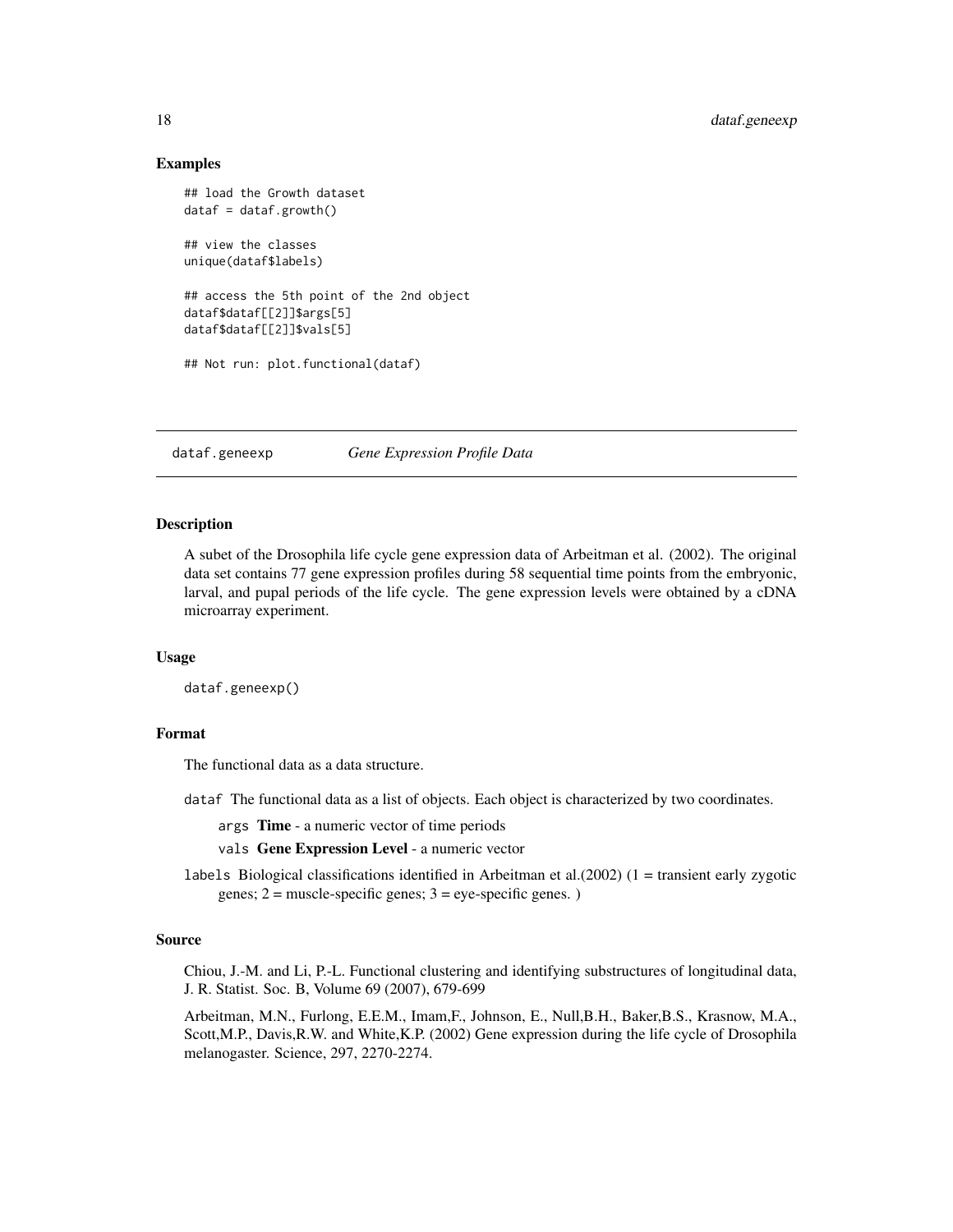## <span id="page-18-0"></span>dataf.growth 19

## See Also

dataf. $*$  for other functional data sets

plot. functional for building plots of functional data

#### Examples

```
## load the dataset
dataf = dataf.geneexp()## view the classes
unique(dataf$labels)
## access the 5th point of the 2nd object
dataf$dataf[[2]]$args[5]
dataf$dataf[[2]]$vals[5]
## plot the data
## Not run:
labels = unlist(dataf$labels)
plot(dataf,
  xlab="Time", ylab="Gene Expression Level",
  main=paste0("Gene Expression: 1 red (", sum(labels == 1), "), ",
            "2 green (", sum(labels == 2), "), ",
            "3 blue (", sum(labels == 3), ")"),
  colors = c("red", "green", "blue"))
## End(Not run)
```
<span id="page-18-1"></span>dataf.growth *Berkeley Growth Study Data*

#### Description

The data set contains the heights of 39 boys and 54 girls from age 1 to 18 and the ages at which they were collected.

#### Usage

dataf.growth()

## Format

The functional data as a data structure.

- dataf The functional data as a list of objects. Each object is characterized by two coordinates
	- args age a numeric vector of length 31 giving the ages at which the heights were measured

vals height - a numeric vector of heights in centimeters of 39 boys and 54 girls

labels The classes of the objects: boy, girl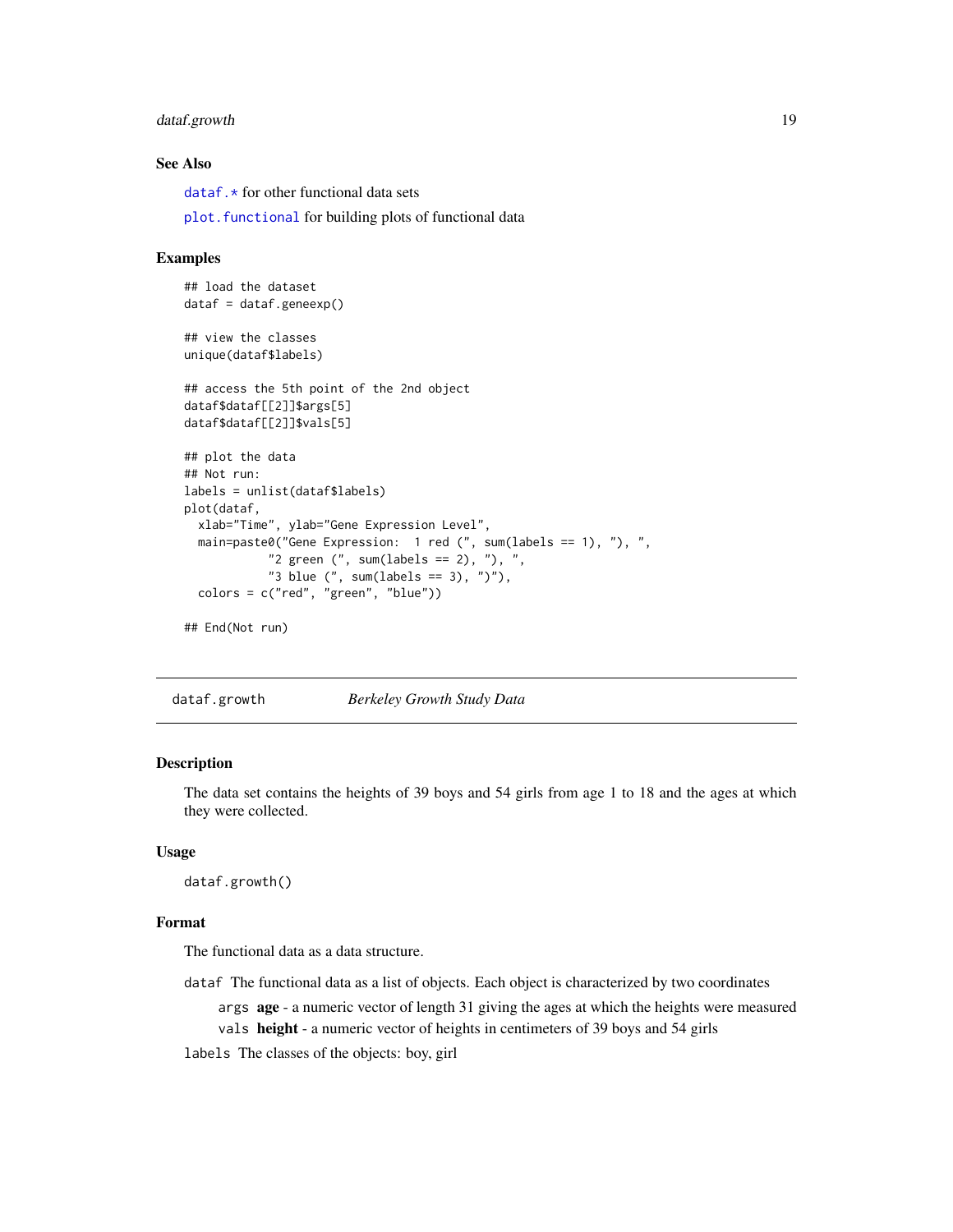## <span id="page-19-0"></span>Details

The ages are not equally spaced.

## Source

Ramsay, James O., and Silverman, Bernard W. (2006), Functional Data Analysis, 2nd ed., Springer, New York.

Ramsay, James O., and Silverman, Bernard W. (2002), Applied Functional Data Analysis, Springer, New York, ch. 6.

Tuddenham, R. D., and Snyder, M. M. (1954) "Physical growth of California boys and girls from birth to age 18", University of California Publications in Child Development, 1, 183-364.

## See Also

dataf. \* for other functional data sets

[plot.functional](#page-124-1) for building plots of functional data

## Examples

```
## load the Growth dataset
dataf = dataf.growth()## view the classes
unique(dataf$labels)
## access the 5th point of the 2nd object
dataf$dataf[[2]]$args[5]
dataf$dataf[[2]]$vals[5]
## plot the data
## Not run:
 labels = unlist(dataf$labels)
 plot(dataf,
   main = paste("Growth: girls red (", sum(labels == "girl"), "),",
                      " boys blue (", sum(labels == "boy"), ")", sep=""),
   xlab="Year", ylab="Height, cm",
   colors = c("blue", "red") # in alphabetical order of class labels
   )
## End(Not run)
```
<span id="page-19-1"></span>dataf.medflies *Relationship of Age Patterns of Fecundity to Mortality for Female Medflies.*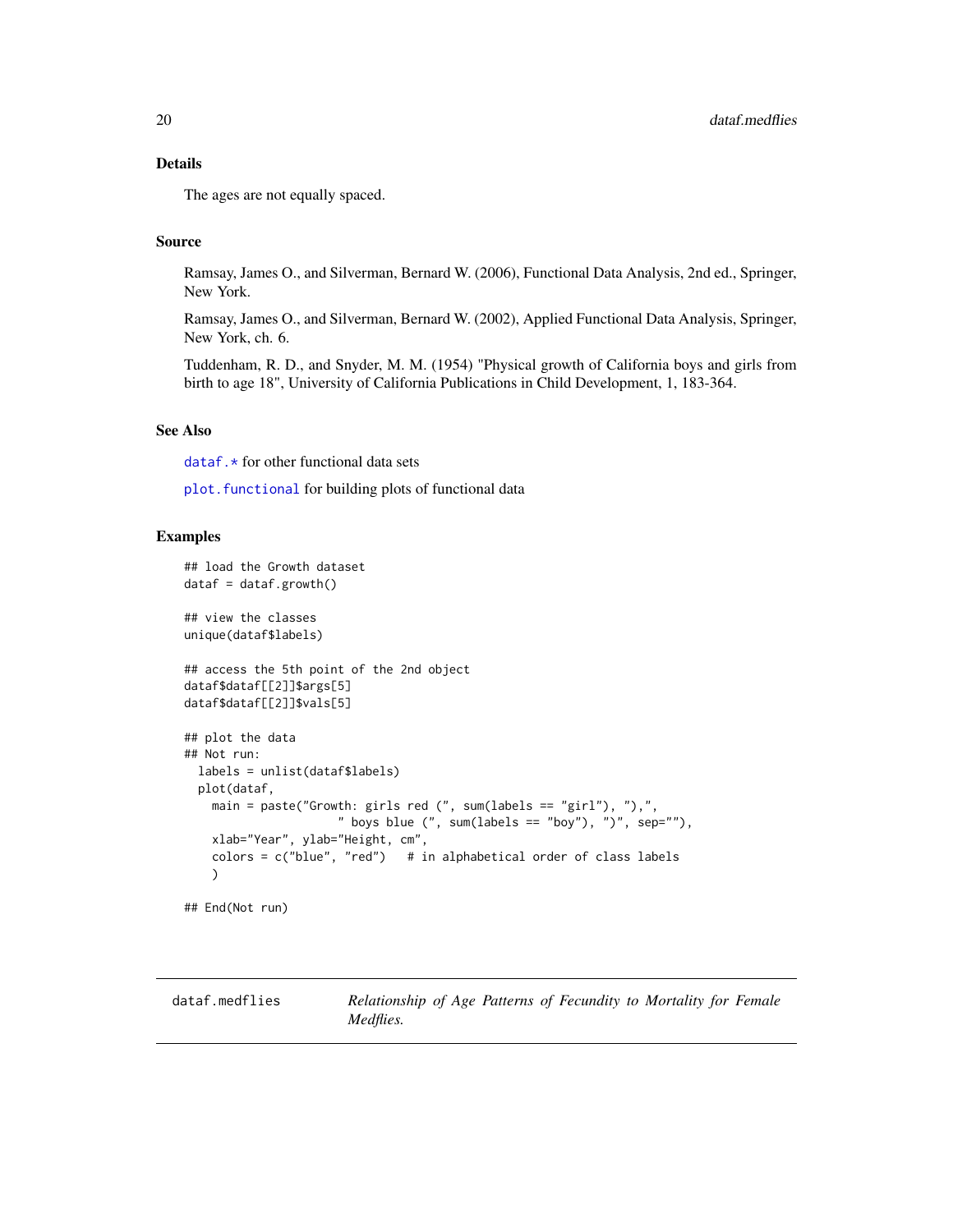#### dataf.medflies 21

#### Description

The data set consists of number of eggs laid daily for each of 1000 medflies (Mediterranean fruit flies, Ceratitis capitata) until time of death. Data were obtained in Dr. Carey's laboratory. The main questions are to explore the relationship of age patterns of fecundity to mortality, longevity and lifetime reproduction.

A basic finding was that individual mortality is associated with the time-dynamics of the egg-laying trajectory. An approximate parametric model of the egg laying process was developed and used in Muller et al. (2001). Non-parametric approaches which extend principal component analysis for curve data to the situation when covariates are present have been developed and discussed in Chiou, Muller and Wang (2003) and Chiou et al. (2003).

#### Usage

dataf.medflies()

## Format

The functional data as a data structure.

dataf The functional data as a list of objects. Each object is characterized by two coordinates.

args day - a numeric vector of the days numbers

vals #eggs - a numeric vector of numbers of eggs laid daily

labels The classes of the objects: long-lived, short-lived

## Source

Carey, J.R., Liedo, P., Muller, H.G., Wang, J.L., Chiou, J.M. (1998). Relationship of age patterns of fecundity to mortality, longevity, and lifetime reproduction in a large cohort of Mediterranean fruit fly females. J. of Gerontology –Biological Sciences 53, 245-251.

Muller, H.G., Carey, J.R., Wu, D., Liedo, P., Vaupel, J.W. (2001). Reproductive potential predicts longevity of female Mediterranean fruit flies. Proceedings of the Royal Society B 268, 445-450.

Chiou, J.M., Muller, H.G., Wang, J.L. (2003). Functional quasi-likelihood regression models with smooth random effects. J. Royal Statist. Soc. B65, 405-423.

Chiou, J.M., Muller, H.G., Wang, J.L., Carey, J.R. (2003). A functional multiplicative effects model for longitudinal data, with application to reproductive histories of female medflies. Statistica Sinica 13, 1119-1133.

Chiou, J.M., Muller, H.G., Wang, J.L. (2004).Functional response models. Statistica Sinica 14,675- 693.

## See Also

dataf. $*$  for other functional data sets

plot. functional for building plots of functional data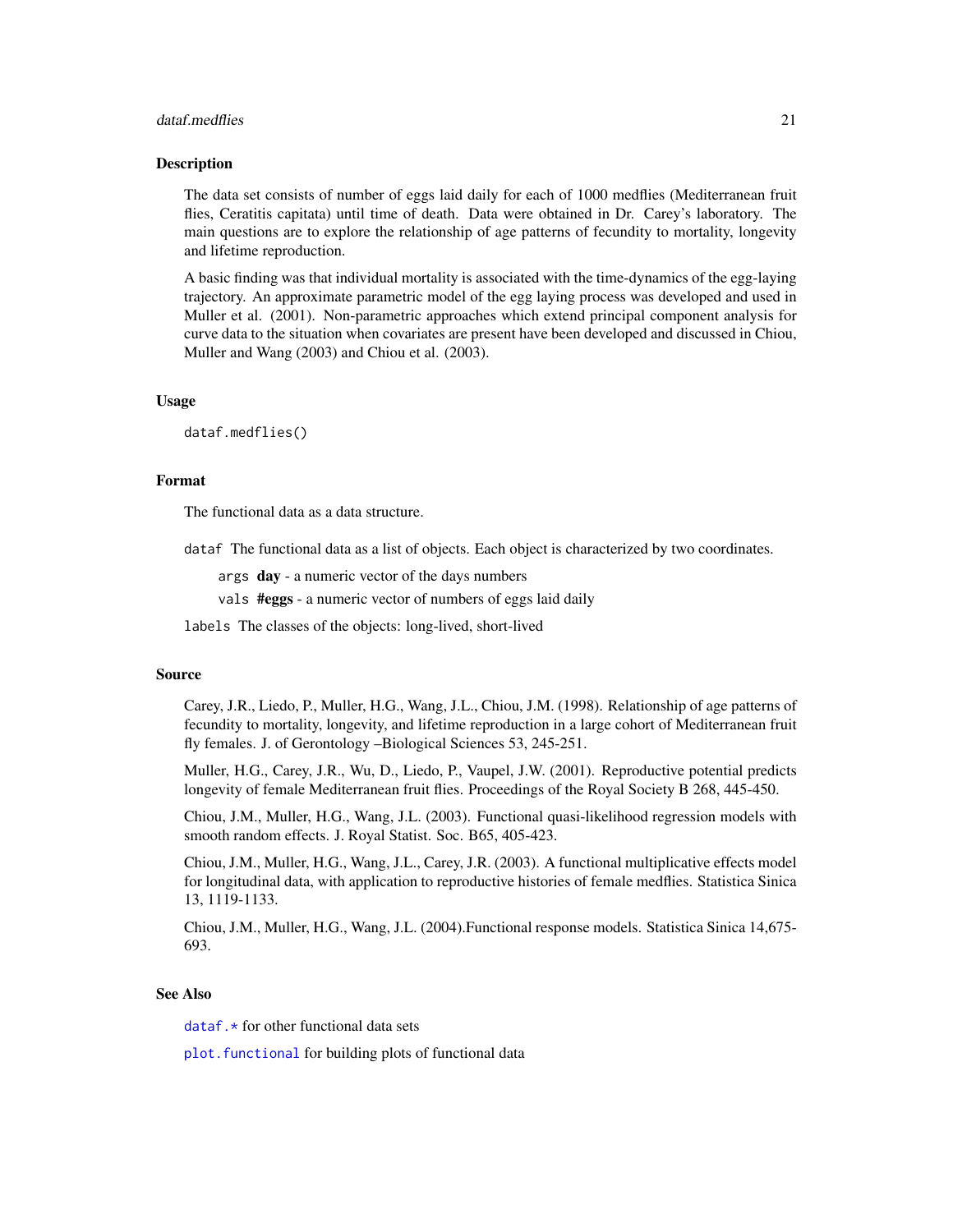## Examples

```
## load the dataset
dataf = dataf.medflies()## view the classes
unique(dataf$labels)
## access the 5th point of the 2nd object
dataf$dataf[[2]]$args[5]
dataf$dataf[[2]]$vals[5]
## plot the data
## Not run:
labels = unlist(dataf$labels)
plot(dataf,
 xlab="Day", ylab="# eggs",
 main=paste("Medflies (training time):\n short-lived red (", sum(labels == "short-lived"), "),",
                    " long-lived blue (", sum(labels == "long-lived"), ")", sep=""),
  colors = c("blue", "red") # in alphabetical order of class labels
  )
```
## End(Not run)

<span id="page-21-1"></span>dataf.population *World Historical Population-by-Country Dataset*

## Description

Historical world population data by countries.

## Usage

dataf.population()

## Format

The functional data as a data structure.

dataf The functional data as a list of objects. Each object is characterized by two coordinates

- args year a numeric vector of years 1950-2015 (66 years)
- vals population a numeric vector of the estimated total population in thousands in 233 countries and regions
- labels The geographic region of the country: Africa, Asia, Europe, Latin America, North America, Oceania
- identifier The name of country or region

<span id="page-21-0"></span>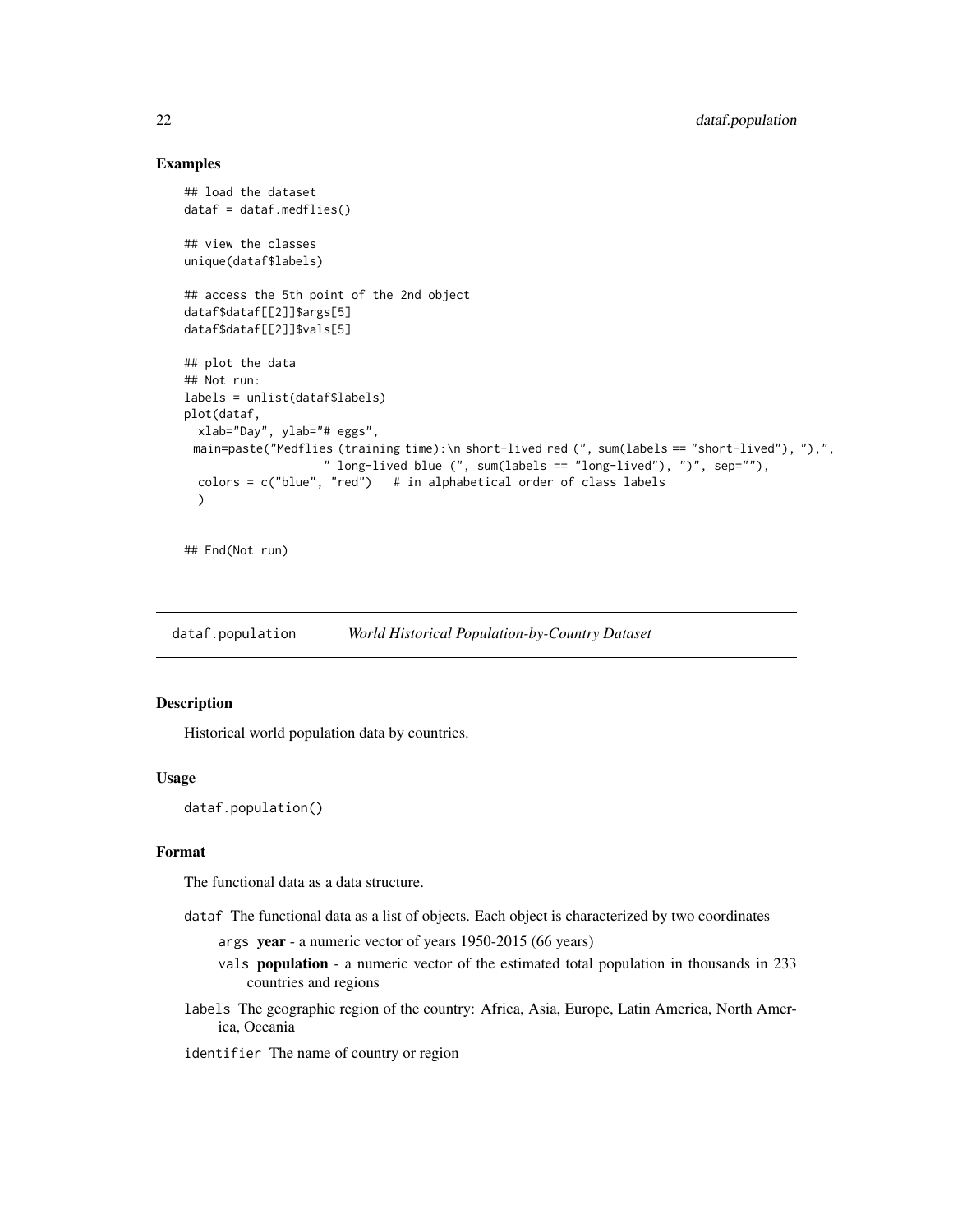## <span id="page-22-0"></span>Details

World population data by a country, area or region as of 1 July of the year indicated. Figures are presented in thousands.

#### Source

United Nations, Department of Economic and Social Affairs, Population Division, [https://esa.](https://esa.un.org/unpd/wpp/Download/Standard/Population/) [un.org/unpd/wpp/Download/Standard/Population/](https://esa.un.org/unpd/wpp/Download/Standard/Population/), file Total population -Both sexes

## See Also

[dataf.population2010](#page-22-1) [dataf.\\*](#page-16-1) for other functional data sets plot. functional for building plots of functional data

## Examples

```
## load the Population dataset
dataf = dataf.population()
## view the classes
unique(dataf$labels)
## access the 5th point of the 2nd object
dataf$dataf[[2]]$args[5]
dataf$dataf[[2]]$vals[5]
## plot the data
## Not run:
labels = unlist(dataf$labels)
plot(dataf,
  main = "World population data",
  xlab="Year", ylab="Population (in thousands)"
  \mathcal{L}## End(Not run)
## compute the integrated and infimal depths of the data curves
## with respect to the same set of curves
```

```
dataf.population2010 World Historical Population-by-Country Dataset (2010 Revision)
```
## Description

Historical world population data by countries.

depthf.fd1(dataf\$dataf, dataf\$dataf)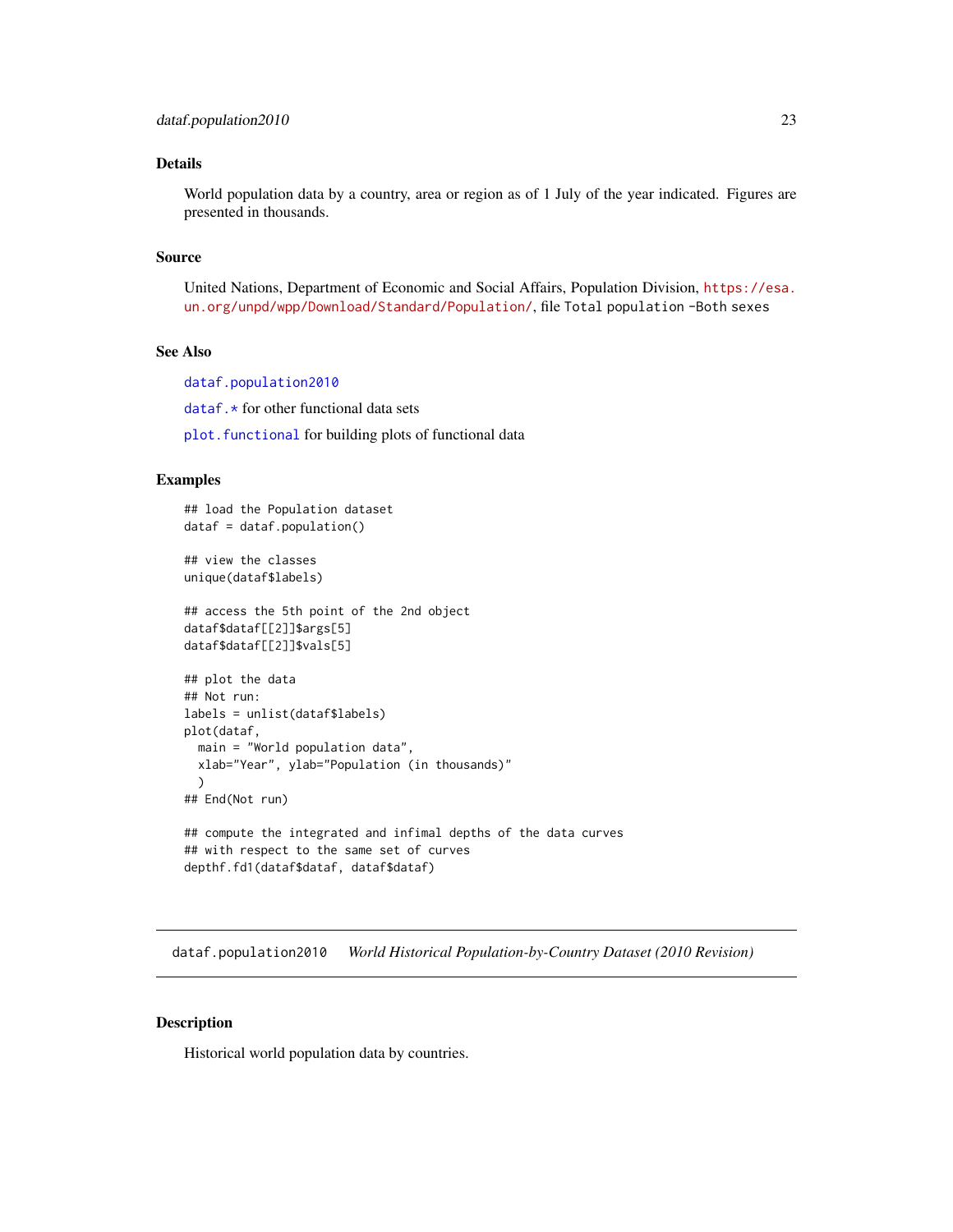## Usage

dataf.population2010()

## Format

The functional data as a data structure.

- dataf The functional data as a list of objects. Each object is characterized by two coordinates
	- args year a numeric vector of years 1950-2010 (61 years)
	- vals population a numeric vector of the estimated total population in thousands in 233 countries and regions

labels The geographic region of the country

identifier The name of country or region

## Details

World population data by a country, area or region as of 1 July of the year indicated. Figures are presented in thousands.

## Source

United Nations, Department of Economic and Social Affairs, Population Division, [https://esa.](https://esa.un.org/unpd/wpp/Download/Standard/Population/) [un.org/unpd/wpp/Download/Standard/Population/](https://esa.un.org/unpd/wpp/Download/Standard/Population/), file Total population -Both sexes

## See Also

[dataf.population](#page-21-1)

dataf. $\star$  for other functional data sets

plot. functional for building plots of functional data

```
## load the Population dataset
dataf = dataf.population2010()
```

```
## view the classes
unique(dataf$labels)
```

```
## access the 5th point of the 2nd object
dataf$dataf[[2]]$args[5]
dataf$dataf[[2]]$vals[5]
```

```
## plot the data
## Not run:
labels = unlist(dataf$labels)
plot(dataf,
  main = "World population data",
  xlab="Year", ylab="Population (in thousands)"
  )
```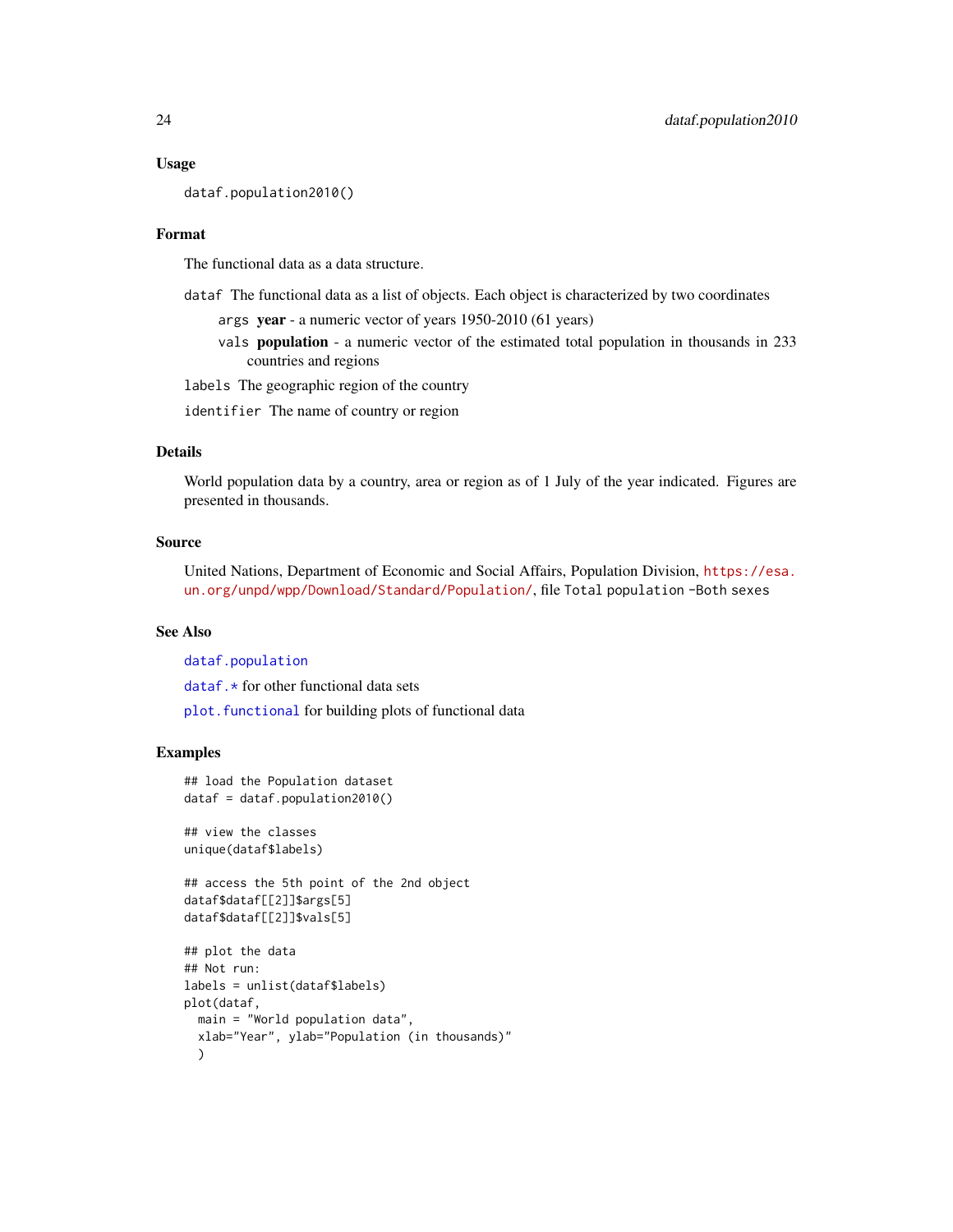## <span id="page-24-0"></span>dataf.sim.1.CFF07 25

## End(Not run)

```
## compute the integrated and infimal depths of the data curves
## with respect to the same set of curves
depthf.fd1(dataf$dataf, dataf$dataf)
```
<span id="page-24-1"></span>dataf.sim.1.CFF07 *Model 1 from Cuevas et al. (2007)*

## **Description**

Model 1 from Cuevas et al. (2007)

Processes:

 $X(t) = m_0(t) + e(t), m_0(t) = 30*(1-t)*t^1.2$  $Y(t) = m_1(t) + e(t), m_1(t) = 30*(1-t)^{1.2*t}$ e(t): Gaussian with mean = 0,  $cov(X(s), X(t)) = 0.2*exp(-abs(s - t)/0.3)$ the processes are discretized at numDiscrets equally distant points on [0, 1]. The functions are smooth and differ in mean only, which makes the classification task rather simple.

#### Usage

dataf.sim.1.CFF07(numTrain = 100, numTest = 50, numDiscrets = 51, plot = FALSE)

### Arguments

| numTrain    | number of objects in the training sample |
|-------------|------------------------------------------|
| numTest     | number of objects in the test sample     |
| numDiscrets | number of points for each object         |
| plot        | if TRUE the training sample is plotted   |

#### Format

A data strusture containing \$learn and \$test functional data. The functional data are given as data structures.

dataf The functional data as a list of objects. Each object is characterized by two coordinates.

args a numeric vector

vals a numeric vector

labels The classes of the objects:  $0$  for  $X(t)$ ,  $1$  for  $Y(t)$ 

## Source

Cuevas, A., Febrero, M. and Fraiman, R. (2007). Robust estimation and classification for functional data via projection-based depth notions. Computational Statistics 22 481-496.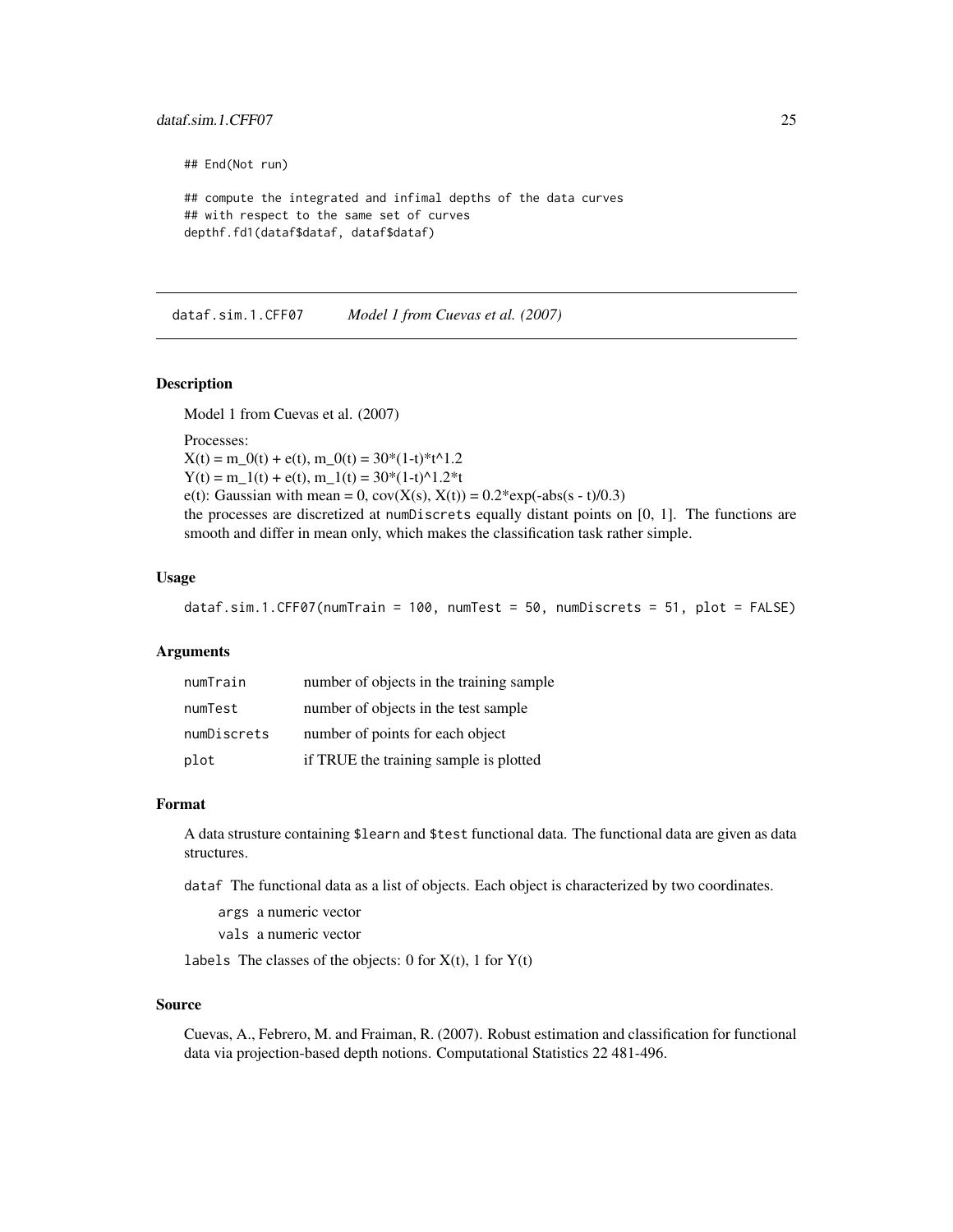## See Also

dataf. \* for other functional data sets

plot. functional for building plots of functional data

## Examples

```
## load the dataset
dataf = dataf.sim.1.CFF07(numTrain = 100, numTest = 50, numDiscrets = 51)
learn = dataf$learn
test = dataf$test
## view the classes
unique(learn$labels)
## access the 5th point of the 2nd object
learn$dataf[[2]]$args[5]
learn$dataf[[2]]$vals[5]
## Not run:
## plot the data
plot(learn)
plot(test)
## or
dataf = dataf.sim.1.CFF07(numTrain = 100, numTest = 50, numDiscrets = 51, plot = TRUE)
## End(Not run)
```
<span id="page-25-1"></span>dataf.sim.2.CFF07 *Model 2 from Cuevas et al. (2007)*

## Description

Model 2 from Cuevas et al. (2007)

Processes:  $X(t) = m_0(t) + e(t), m_0(t) = 30*(1-t)*t^2 + 0.5*abs(sin(20*pi*t))$  $Y(t) =$  an 8-knot spline approximation of X e(t): Gaussian with mean = 0,  $cov(X(s), X(t)) = 0.2*exp(-abs(s - t)/0.3)$ 

## the processes are discretized at numDiscrets equally distant points on [0, 1].

## Usage

```
dataf.sim.2.CFF07(numTrain = 100, numTest = 50, numDiscrets = 51, plot = FALSE)
```
<span id="page-25-0"></span>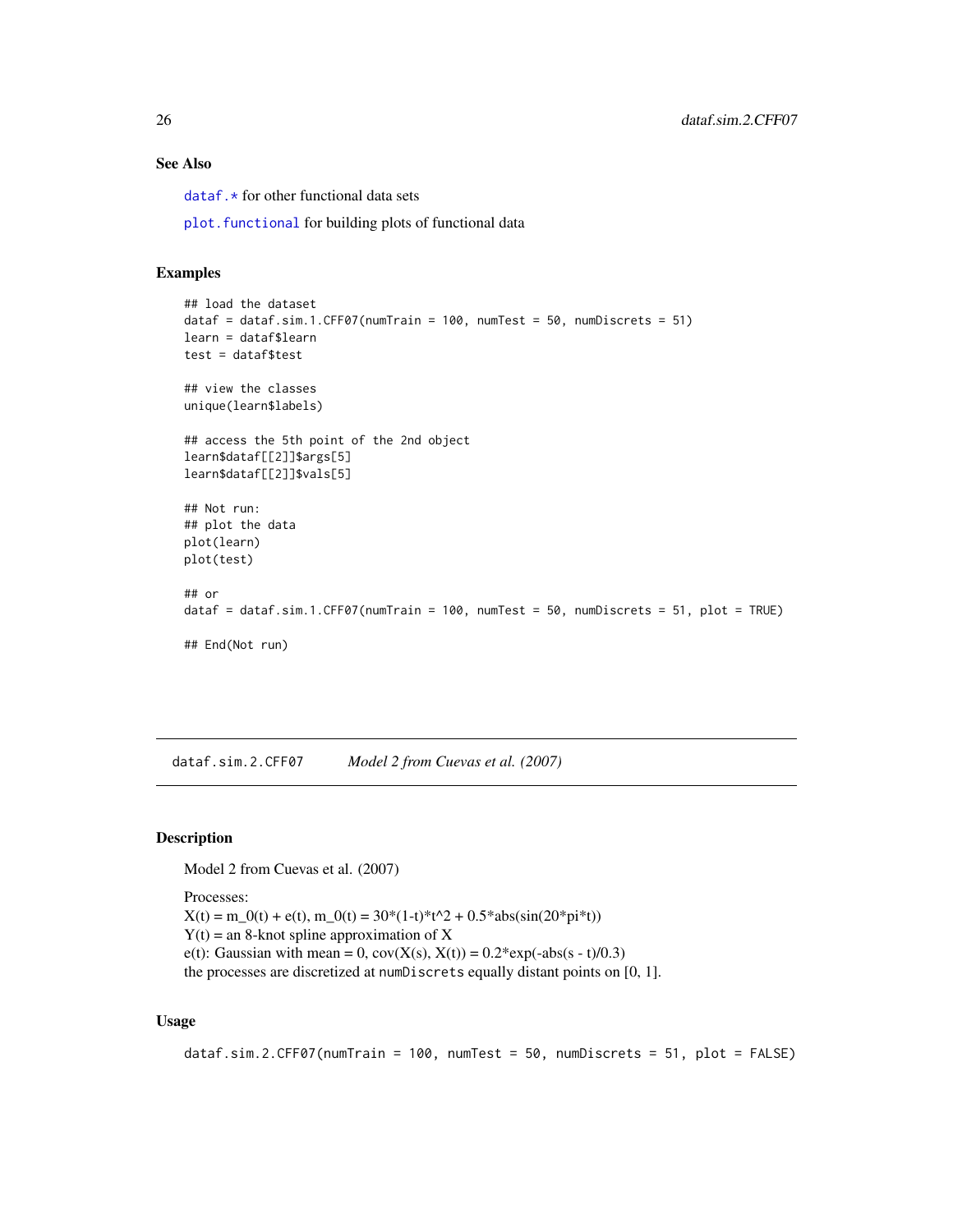#### Arguments

| numTrain    | number of objects in the training sample |
|-------------|------------------------------------------|
| numTest     | number of objects in the test sample     |
| numDiscrets | number of points for each object         |
| plot        | if TRUE the training sample is plotted   |

## Format

A data strusture containing \$learn and \$test functional data. The functional data are given as data structures.

dataf The functional data as a list of objects. Each object is characterized by two coordinates.

args a numeric vector

vals a numeric vector

labels The classes of the objects: 0 for  $X(t)$ , 1 for  $Y(t)$ 

## Source

Cuevas, A., Febrero, M. and Fraiman, R. (2007). Robust estimation and classification for functional data via projection-based depth notions. Computational Statistics 22 481-496.

#### See Also

 $dataf.*$  for other functional data sets plot. functional for building plots of functional data

```
## load the dataset
dataf = dataf.sim.2.CFF07(numTrain = 100, numTest = 50, numDiscrets = 51)
learn = dataf$learn
test = dataf$test
## view the classes
unique(learn$labels)
## access the 5th point of the 2nd object
learn$dataf[[2]]$args[5]
learn$dataf[[2]]$vals[5]
## Not run:
## plot the data
plot(learn)
plot(test)
## or
dataf = dataf.sim.2.CFF07(numTrain = 100, numTest = 50, numDiscrets = 51, plot = TRUE)
## End(Not run)
```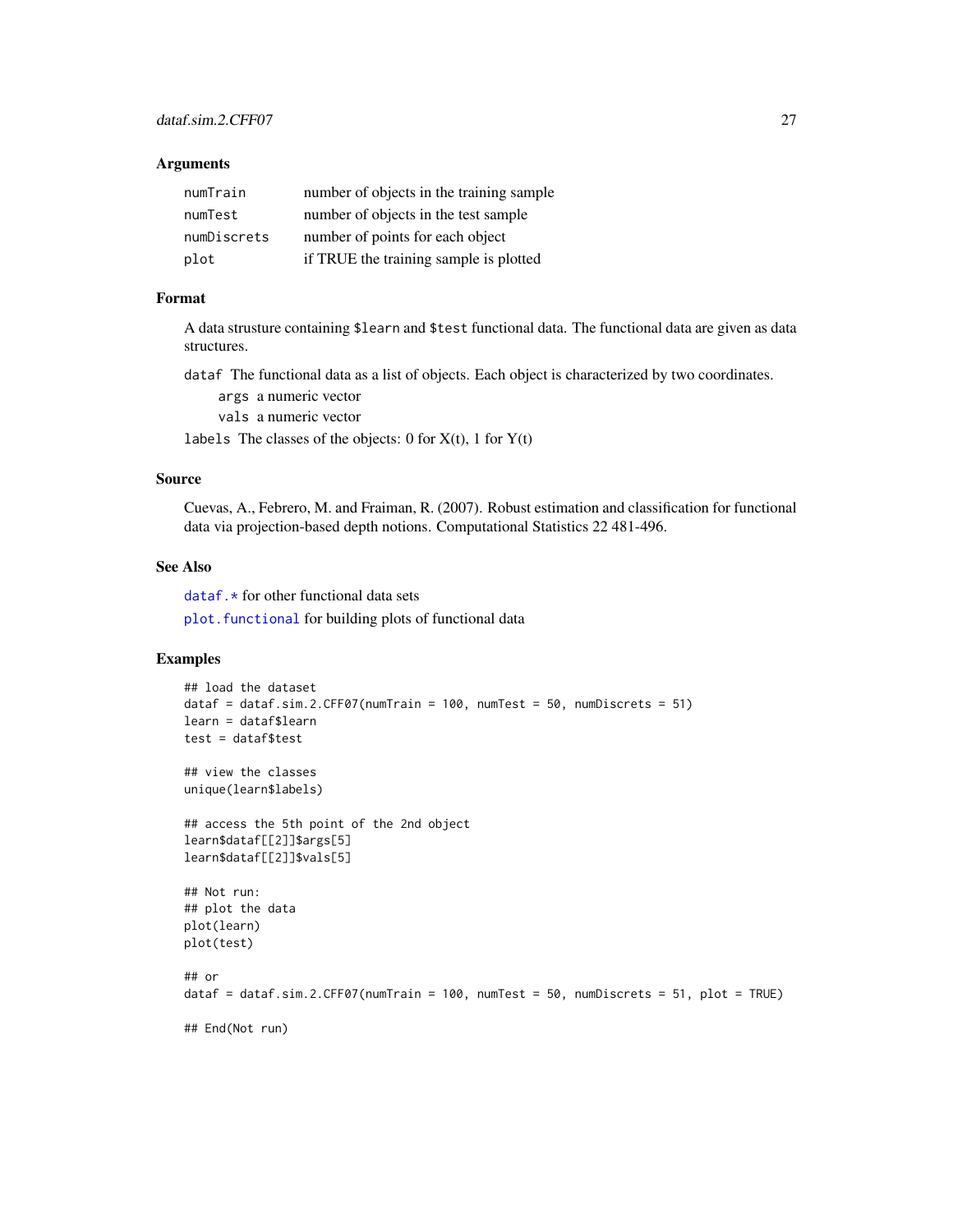<span id="page-27-1"></span><span id="page-27-0"></span>

## Description

This dataset is a part of the original one which can be found at <https://www.stat.cmu.edu/>. For each peace of finely chopped meat we observe one spectrometric curve which corresponds to the absorbance measured at 100 wavelengths. The peaces are split according to Ferraty and Vieu (2006) into two classes: with small (<20) and large fat content obtained by an analytical chemical processing.

## Usage

dataf.tecator()

## Format

The functional data as a data structure.

dataf The functional data as a list of objects. Each object is characterized by two coordinates.

args wavelength - a numeric vector of discretization points from 850 to 1050mm

vals absorbance - a numeric vector of absorbance values

labels The classes of the objects: "small" (<20) and "large" fat content

#### Author(s)

Febrero-Bande, M and Oviedo de la Fuente, Manuel

#### Source

<https://www.stat.cmu.edu/>

## References

Ferraty, F. and Vieu, P. (2006). *Nonparametric functional data analysis: theory and practice*. Springer.

## See Also

[dataf.\\*](#page-16-1) for other functional data sets

plot. functional for building plots of functional data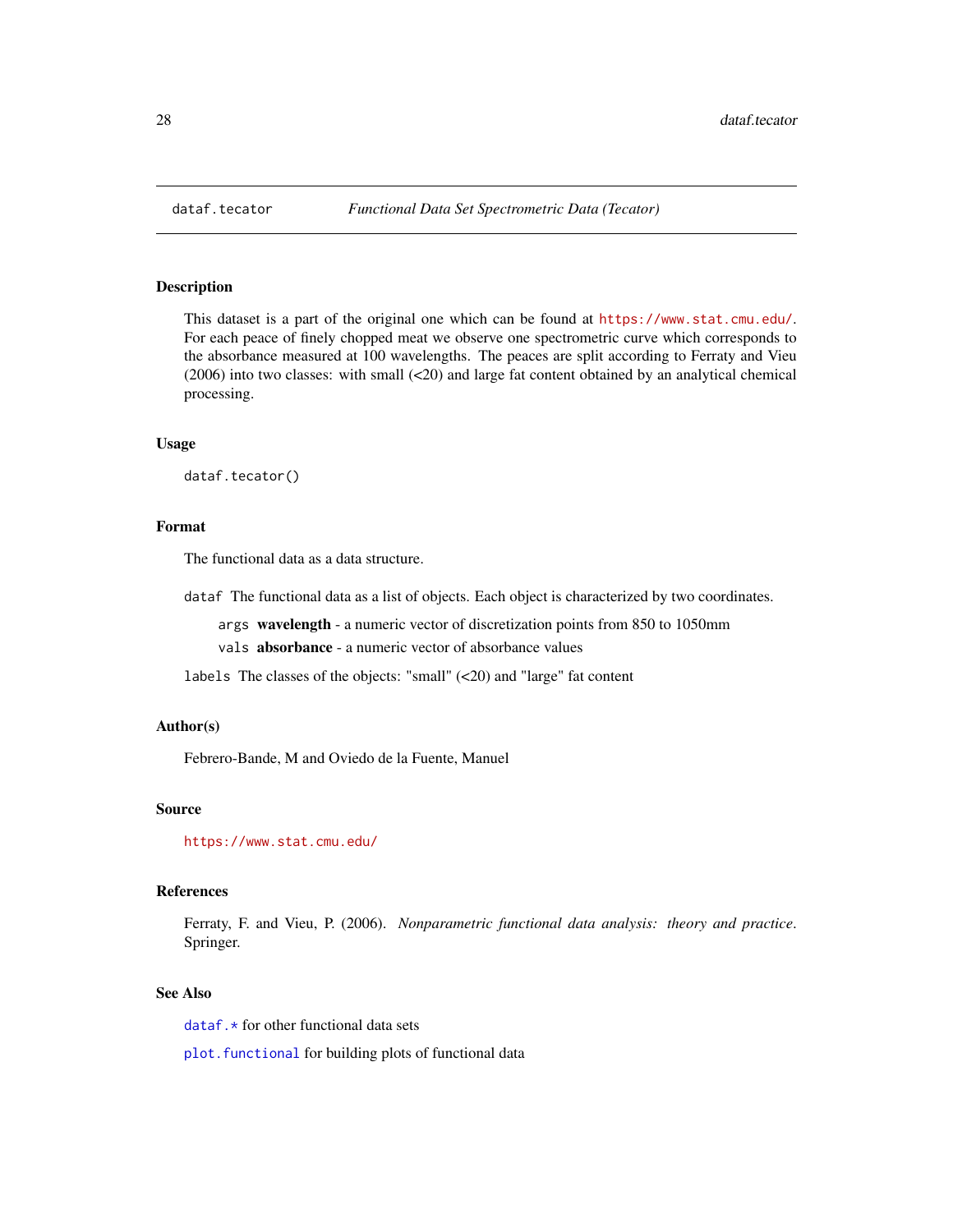#### <span id="page-28-0"></span>dataf2rawfd 29

## Examples

```
## load the dataset
dataf = dataf.tecator()
## view the classes
unique(dataf$labels)
## access the 5th point of the 2nd object
dataf$dataf[[2]]$args[5]
dataf$dataf[[2]]$vals[5]
## plot the data
## Not run:
labels = unlist(dataf$labels)
plot(dataf,
  xlab="Wavelengths", ylab="Absorbances",
  main=paste("Tecator: < 20 red (", sum(labels == "small"), "),",
            " >= 20 blue (", sum(labels == "large"), ")", sep=""),
   colors = c("blue", "red")
```

```
## End(Not run)
```
<span id="page-28-1"></span>

```
dataf2rawfd Transform a dataf Object to Raw Functional Data
```
## Description

From a (possibly multivariate) functional data object dataf constructs an array of the functional values evaluated at an equi-distant grid of points.

#### Usage

```
dataf2rawfd(dataf, range = NULL, d = 101)
```
## Arguments

| dataf | Functions to be transformed, represented by a (possibly multivariate) dataf ob-<br>ject of their arguments and functional values. m stands for the number of func-<br>tions. The grid of observation points for the functions in dataf may not be the<br>same.                                                                                    |
|-------|---------------------------------------------------------------------------------------------------------------------------------------------------------------------------------------------------------------------------------------------------------------------------------------------------------------------------------------------------|
| range | The common range of the domain where the functions dataf are observed. Vec-<br>tor of length 2 with the left and the right end of the interval. Must contain all<br>arguments given in dataf. If the range is not provided, the smallest interval in<br>which all the arguments from the data functions are contained is chosen as the<br>domain. |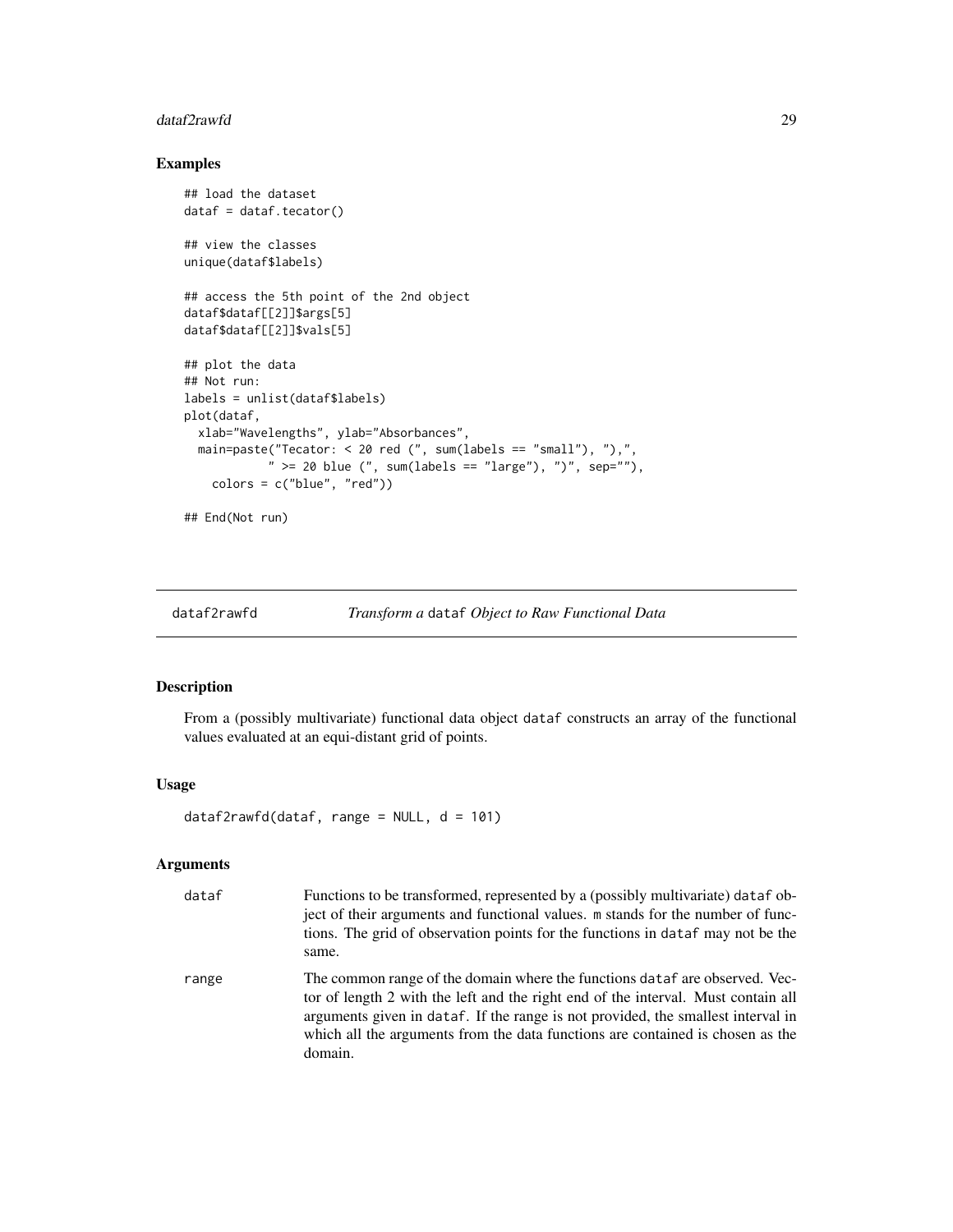d Grid size to which all the functional data are transformed. All functional observations are transformed into vectors of their functional values of length d corresponding to equi-spaced points in the domain given by the interval range. Functional values in these points are reconstructed using linear interpolation, and extrapolation, see Nagy et al. (2016).

## Value

If the functional data are univariate (scalar-valued), a matrix of size m\*d is given, with each row corresponding to one function. If the functional data are k-variate with  $k>1$ , an array of size  $m*d*k$ of the functional values is given.

## Author(s)

Stanislav Nagy, <nagy@karlin.mff.cuni.cz>

## See Also

[rawfd2dataf](#page-126-1) [depthf.fd1](#page-95-1)

[depthf.fd2](#page-97-1)

```
## transform a matrix into a functional data set and back
n = 5d = 21X = matrix(rnorm(n*d), ncol=d)R = rawfd2dataf(X, range=c(0,1))R2 = dataf2rawfd(R, range=c(0,1), d=d)all.equal(X,R2)
## transform a functional dataset into a raw matrix of functional values
dataf = dataf.population()$dataf
dataf2rawfd(dataf,range=c(1950,2015),d=66)
```

```
## transform an array into a multivariate functional data set and back
k = 3X = array(rnorm(n*d*k),dim=c(n,d,k))R = rawfd2dataf(X, range=c(-1,1))dataf2rawfd(R,range=c(-1,1),d=50)
```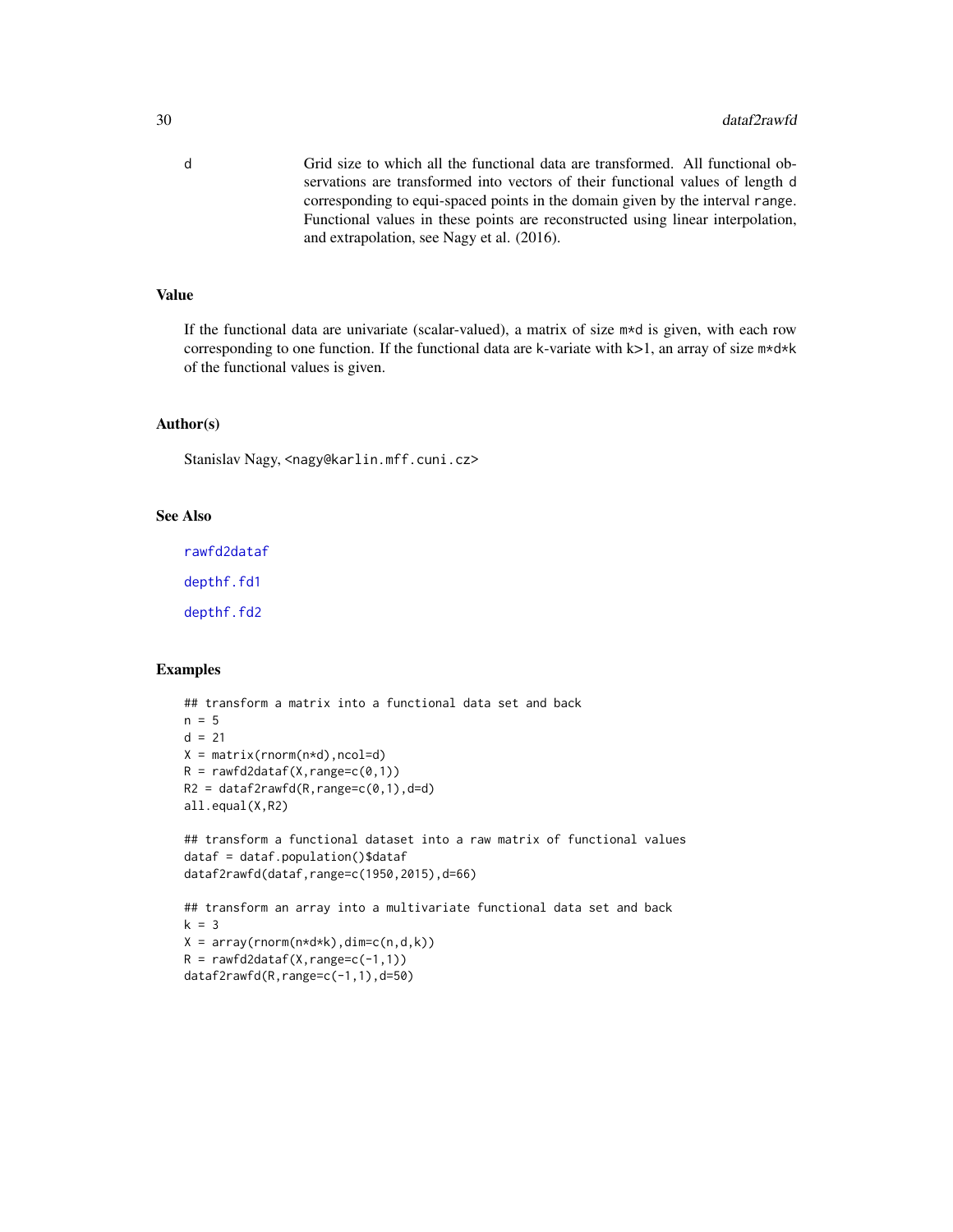## <span id="page-30-1"></span><span id="page-30-0"></span>Description

Classifies data using the DD-classifier and a specified outsider treatment.

## Usage

```
ddalpha.classify(ddalpha, objects, subset, outsider.method = NULL, use.convex = NULL)
## S3 method for class 'ddalpha'
predict(object, objects, subset, outsider.method = NULL, use.convex = NULL, ...)
```
## Arguments

| ddalpha, object |                                                                                                                                                                                                                                                                                                                                                                                                               |  |
|-----------------|---------------------------------------------------------------------------------------------------------------------------------------------------------------------------------------------------------------------------------------------------------------------------------------------------------------------------------------------------------------------------------------------------------------|--|
|                 | $DD\alpha$ -classifier (obtained by ddalpha. train).                                                                                                                                                                                                                                                                                                                                                          |  |
| objects         | Matrix containing objects to be classified; each row is one d-dimensional object.                                                                                                                                                                                                                                                                                                                             |  |
| subset          | an optional vector specifying a subset of observations to be classified.                                                                                                                                                                                                                                                                                                                                      |  |
| outsider.method |                                                                                                                                                                                                                                                                                                                                                                                                               |  |
|                 | Character string, name of a treatment to be used for outsiders; one of those<br>trained by ddalpha. train. If the treatment was specified using the argument<br>outsider, methods then use the name of the method.                                                                                                                                                                                            |  |
| use.convex      | Logical variable indicating whether outsiders should be determined as the points<br>not contained in any of the convex hulls of the classes from the training sample<br>(TRUE) or those having zero depth w.r.t. each class from the training sample<br>(FALSE). For depth = "zonoid" both values give the same result. If NULL the<br>value specified in $DD\alpha$ -classifier (in ddalpha. train) is used. |  |
|                 | additional parameters are ignored                                                                                                                                                                                                                                                                                                                                                                             |  |

## Details

Only one outsider treatment can be specified.

See Lange, Mosler and Mozharovskyi (2014) for details and additional information.

## Value

List containing class labels, or character string "Ignored" for the outsiders if "Ignore" was specified as the outsider treating method.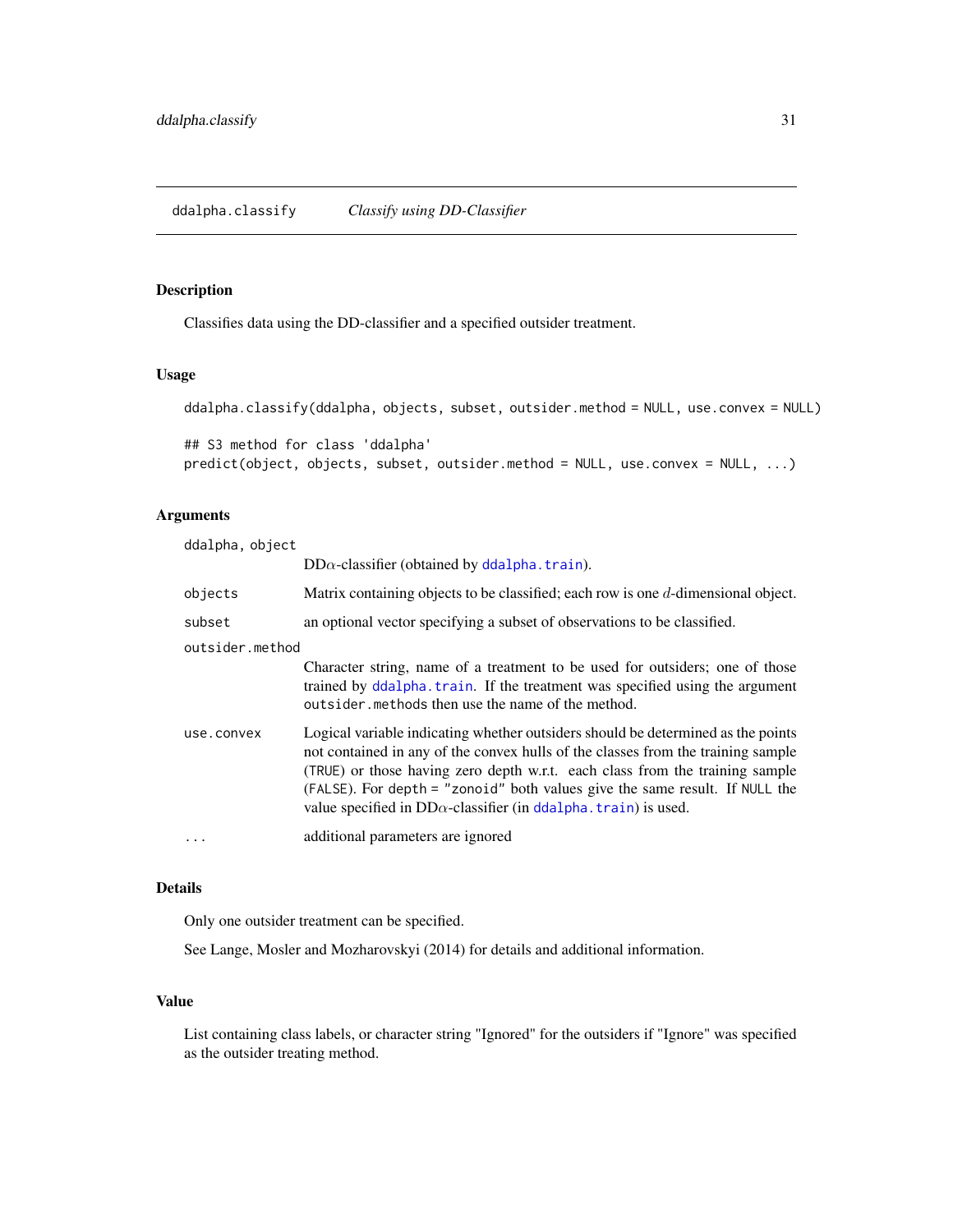## References

Dyckerhoff, R., Koshevoy, G., and Mosler, K. (1996). Zonoid data depth: theory and computation. In: Prat A. (ed), *COMPSTAT 1996. Proceedings in computational statistics*, Physica-Verlag (Heidelberg), 235–240.

Lange, T., Mosler, K., and Mozharovskyi, P. (2014). Fast nonparametric classification based on data depth. *Statistical Papers* 55 49–69.

Li, J., Cuesta-Albertos, J.A., and Liu, R.Y. (2012). DD-classifier: Nonparametric classification procedure based on DD-plot. *Journal of the American Statistical Association* 107 737–753.

Mozharovskyi, P. (2015). *Contributions to Depth-based Classification and Computation of the Tukey Depth*. Verlag Dr. Kovac (Hamburg).

Mozharovskyi, P., Mosler, K., and Lange, T. (2015). Classifying real-world data with the  $DD\alpha$ procedure. *Advances in Data Analysis and Classification* 9 287–314.

Vasil'ev, V.I. (2003). The reduction principle in problems of revealing regularities I. *Cybernetics and Systems Analysis* 39 686–694.

#### See Also

ddalpha. train to train the DD-classifier.

```
# Generate a bivariate normal location-shift classification task
# containing 200 training objects and 200 to test with
class1 <- mvrnorm(200, c(0,0),
                  matrix(c(1,1,1,4), nrow = 2, ncol = 2, byrow = TRUE))
class2 <- mvrnorm(200, c(2,2),
                 matrix(c(1,1,1,4), nrow = 2, ncol = 2, byrow = TRUE))
trainIndices <-c(1:100)testIndices <- c(101:200)
propertyVars <- c(1:2)
classVar <- 3
trainData <- rbind(cbind(class1[trainIndices,], rep(1, 100)),
                   cbind(class2[trainIndices,], rep(2, 100)))
testData <- rbind(cbind(class1[testIndices,], rep(1, 100)),
                  cbind(class2[testIndices,], rep(2, 100)))
data <- list(train = trainData, test = testData)
# Train the DDalpha-Classifier (zonoid depth, maximum Mahalanobis depth
# classifier with defaults as outsider treatment)
ddalpha <- ddalpha.train(data$train,
                         depth = "zonoid",
                         outsider.methods = "depth.Mahalanobis")
# Get the classification error rate
classes <- ddalpha.classify(data$test[,propertyVars], ddalpha,
                            outsider.method = "depth.Mahalanobis")
cat("Classification error rate: ",
    sum(unlist(classes) != data$test[,classVar])/200, ".\n", sep="")
```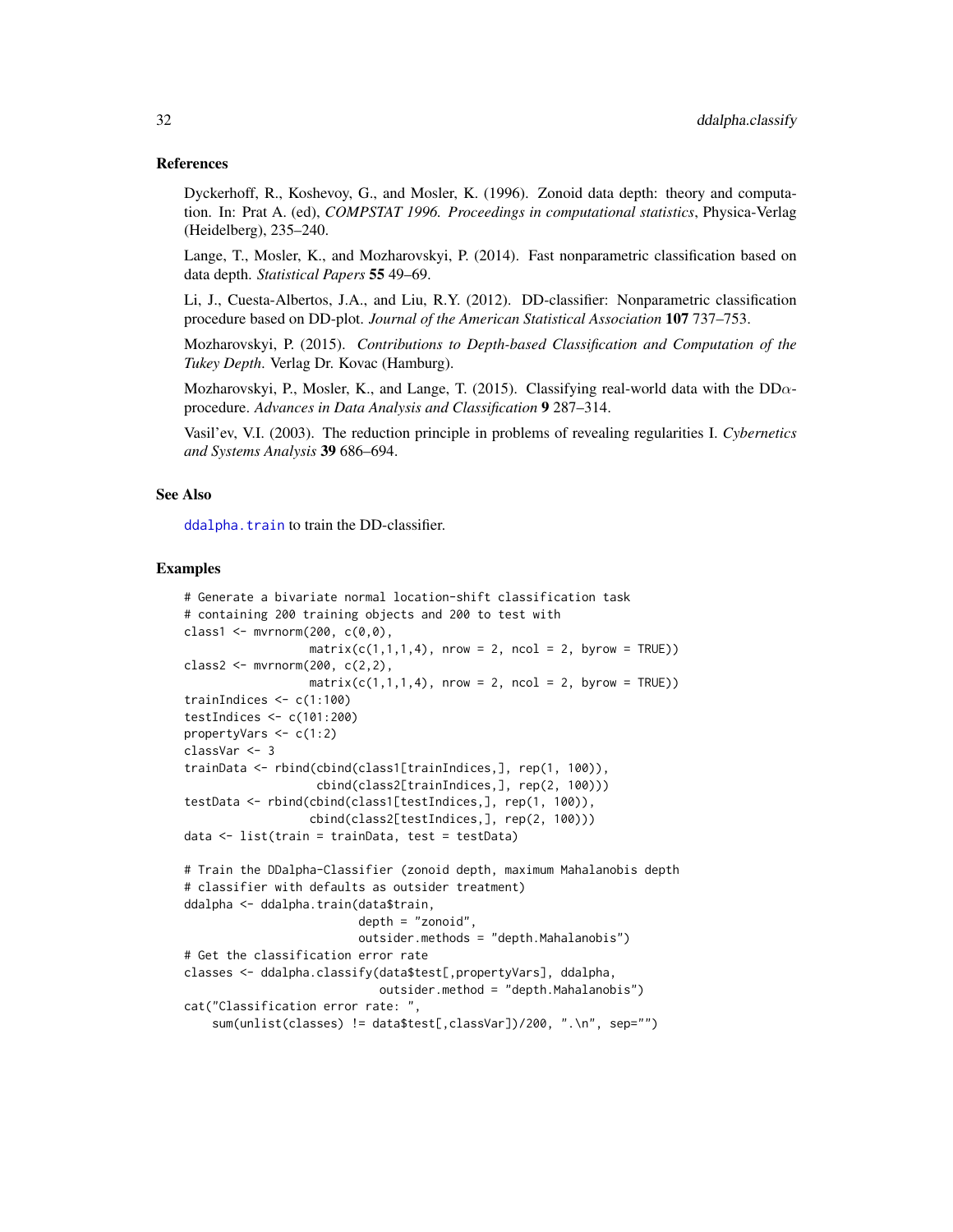<span id="page-32-1"></span><span id="page-32-0"></span>ddalpha.getErrorRateCV

*Test DD-Classifier*

## Description

Performs a cross-validation procedure over the given data. On each step every numchunks observation is removed from the data, the DD-classifier is trained on these data and tested on the removed observations.

#### Usage

```
ddalpha.getErrorRateCV (data, numchunks = 10, ...)
```
## Arguments

| data      | Matrix containing training sample where each of $n$ rows is one object of the<br>training sample where first $d$ entries are inputs and the last entry is output (class<br>label). |
|-----------|------------------------------------------------------------------------------------------------------------------------------------------------------------------------------------|
| numchunks | number of subsets of testing data. Equals to the number of times the classifier is<br>trained.                                                                                     |
| $\ddotsc$ | additional parameters passed to ddalpha. train                                                                                                                                     |

#### Value

| errors  | the part of incorrectly classified data |
|---------|-----------------------------------------|
| time    | the mean training time                  |
| time sd | the standard deviation of training time |

## See Also

[ddalpha.train](#page-36-1) to train the DD $\alpha$ -classifier, [ddalpha.classify](#page-30-1) for classification using DD $\alpha$ -classifier, [ddalpha.test](#page-34-1) to test the DD-classifier on particular learning and testing data, [ddalpha.getErrorRatePart](#page-33-1) to perform a benchmark study of the DD-classifier on particular data.

```
# Generate a bivariate normal location-shift classification task
# containing 200 training objects and 200 to test with
class1 <- mvmorm(150, c(0,0),matrix(c(1,1,1,4), nrow = 2, ncol = 2, byrow = TRUE))
class2 <- mvrnorm(150, c(2,2),
                 matrix(c(1,1,1,4), nrow = 2, ncol = 2, byrow = TRUE))
propertyVars <- c(1:2)
classVar <- 3
data <- rbind(cbind(class1, rep(1, 150)), cbind(class2, rep(2, 150)))
```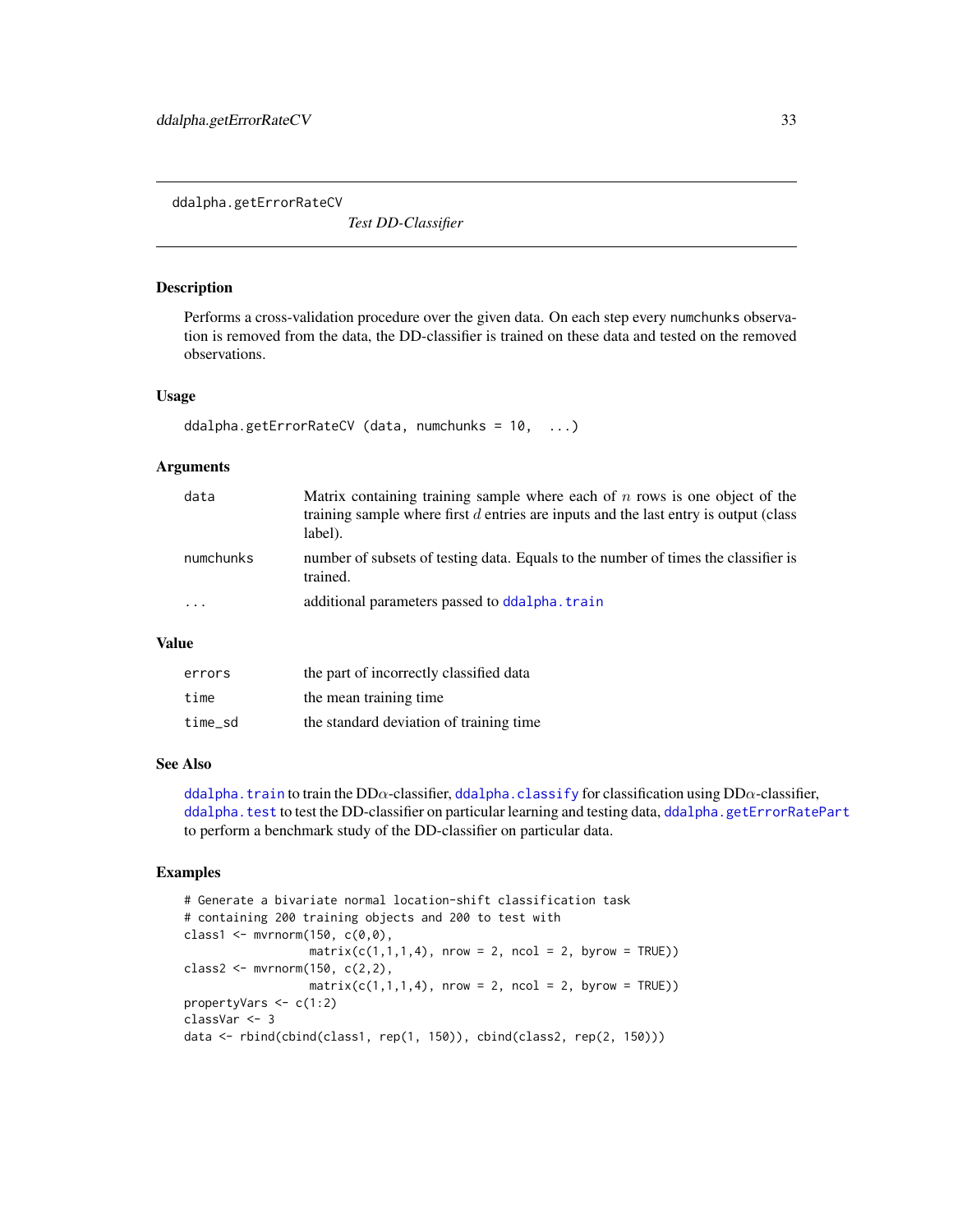```
# Train 1st DDalpha-classifier (default settings)
# and get the classification error rate
stat <- ddalpha.getErrorRateCV(data, numchunks = 5)
cat("1. Classification error rate (defaults): ",
    stat$error, ".\n\cdot \n\cdot", sep = "")
# Train 2nd DDalpha-classifier (zonoid depth, maximum Mahalanobis
# depth classifier with defaults as outsider treatment)
# and get the classification error rate
stat2 <- ddalpha.getErrorRateCV(data, depth = "zonoid",
                          outsider.methods = "depth.Mahalanobis")
cat("2. Classification error rate (depth.Mahalanobis): ",
    stat2$error, ".\n", sep = "")
```
<span id="page-33-1"></span>ddalpha.getErrorRatePart *Test DD-Classifier*

## Description

Performs a benchmark procedure by partitioning the given data. On each of times steps size observations are removed from the data, the DD-classifier is trained on these data and tested on the removed observations.

## Usage

```
ddalpha.getErrorRatePart(data, size = 0.3, times = 10, ...)
```
#### Arguments

| data                    | Matrix containing training sample where each of $n$ rows is one object of the<br>training sample where first $d$ entries are inputs and the last entry is output (class<br>label). |
|-------------------------|------------------------------------------------------------------------------------------------------------------------------------------------------------------------------------|
| size                    | the excluded sequences size. Either an integer between 1 and $n$ , or a fraction of<br>data between $0$ and $1$ .                                                                  |
| times                   | the number of times the classifier is trained.                                                                                                                                     |
| $\cdot$ $\cdot$ $\cdot$ | additional parameters passed to ddalpha. train                                                                                                                                     |
|                         |                                                                                                                                                                                    |

## Value

| errors     | the part of incorrectly classified data (mean) |
|------------|------------------------------------------------|
| errors_sd  | the standard deviation of errors               |
| errors_vec | vector of errors                               |
| time       | the mean training time.                        |
| time_sd    | the standard deviation of training time        |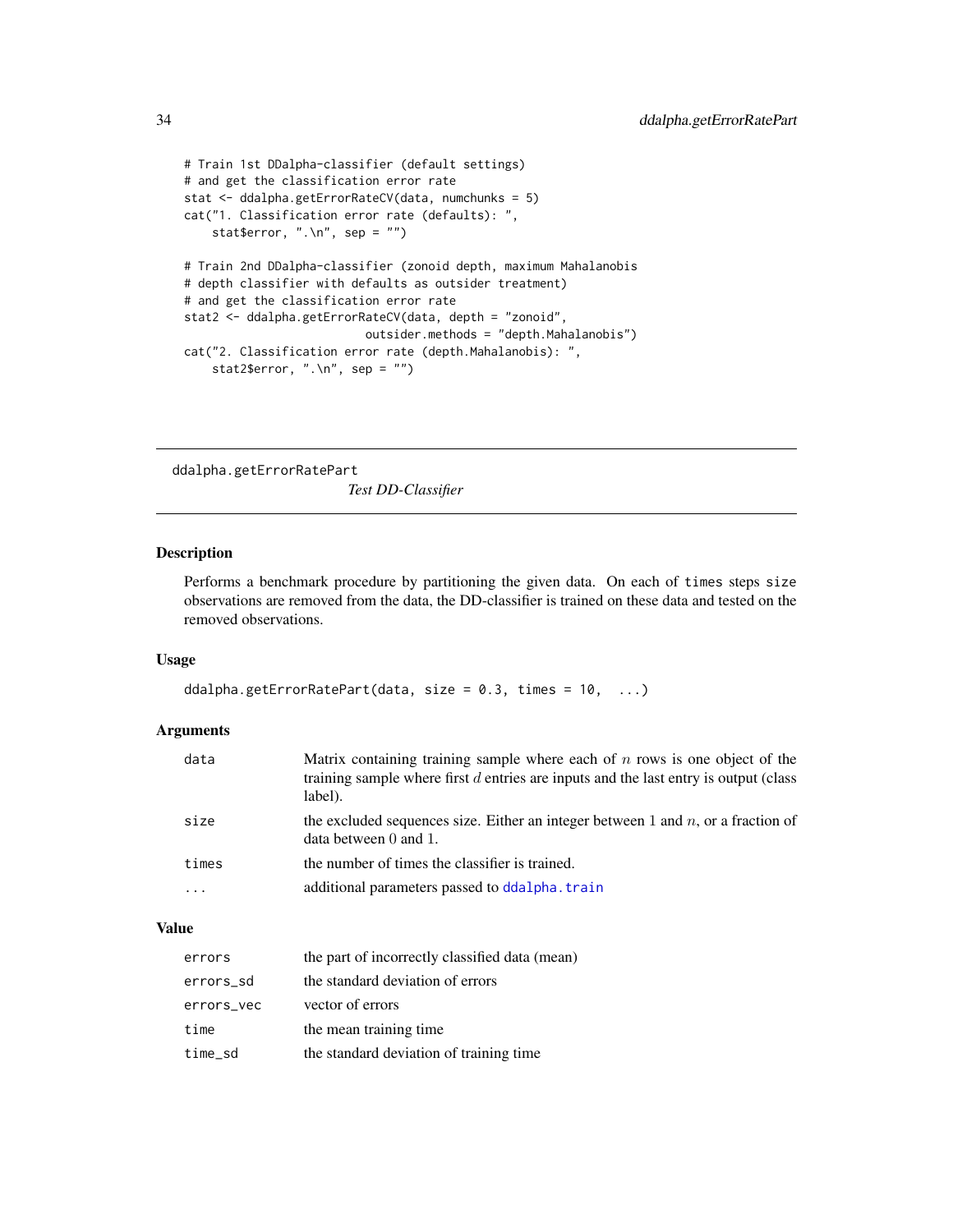## <span id="page-34-0"></span>ddalpha.test 35

## See Also

[ddalpha.train](#page-36-1) to train the DD $\alpha$ -classifier, [ddalpha.classify](#page-30-1) for classification using DD $\alpha$ -classifier, [ddalpha.test](#page-34-1) to test the DD-classifier on particular learning and testing data, [ddalpha.getErrorRateCV](#page-32-1) to get error rate of the DD-classifier on particular data.

## Examples

```
# Generate a bivariate normal location-shift classification task
# containing 200 objects
class1 \leq mvrnorm(100, c(0,0),
                  matrix(c(1,1,1,4), nrow = 2, ncol = 2, byrow = TRUE))
class2 <- mvrnorm(100, c(2,2),
                  matrix(c(1,1,1,4), nrow = 2, ncol = 2, byrow = TRUE))
propertyVars <- c(1:2)
classVar <- 3
data <- rbind(cbind(class1, rep(1, 100)), cbind(class2, rep(2, 100)))
# Train 1st DDalpha-classifier (default settings)
# and get the classification error rate
stat <- ddalpha.getErrorRatePart(data, size = 10, times = 10)
cat("1. Classification error rate (defaults): ",
    stat$error, ".\n\cdot \n\cdot", sep = "")
# Train 2nd DDalpha-classifier (zonoid depth, maximum Mahalanobis
# depth classifier with defaults as outsider treatment)
# and get the classification error rate
stat2 <- ddalpha.getErrorRatePart(data, depth = "zonoid",
                           outsider.methods = "depth.Mahalanobis", size = 0.2, times = 10)
cat("2. Classification error rate (depth.Mahalanobis): ",
    stat2$error, ".\n\cdot \n\cdot", sep = "")
```
<span id="page-34-1"></span>ddalpha.test *Test DD-Classifier*

## Description

Trains DD-classifier on the learning sequence of the data and tests it on the testing sequence.

## Usage

```
ddalpha.test(learn, test, ...)
```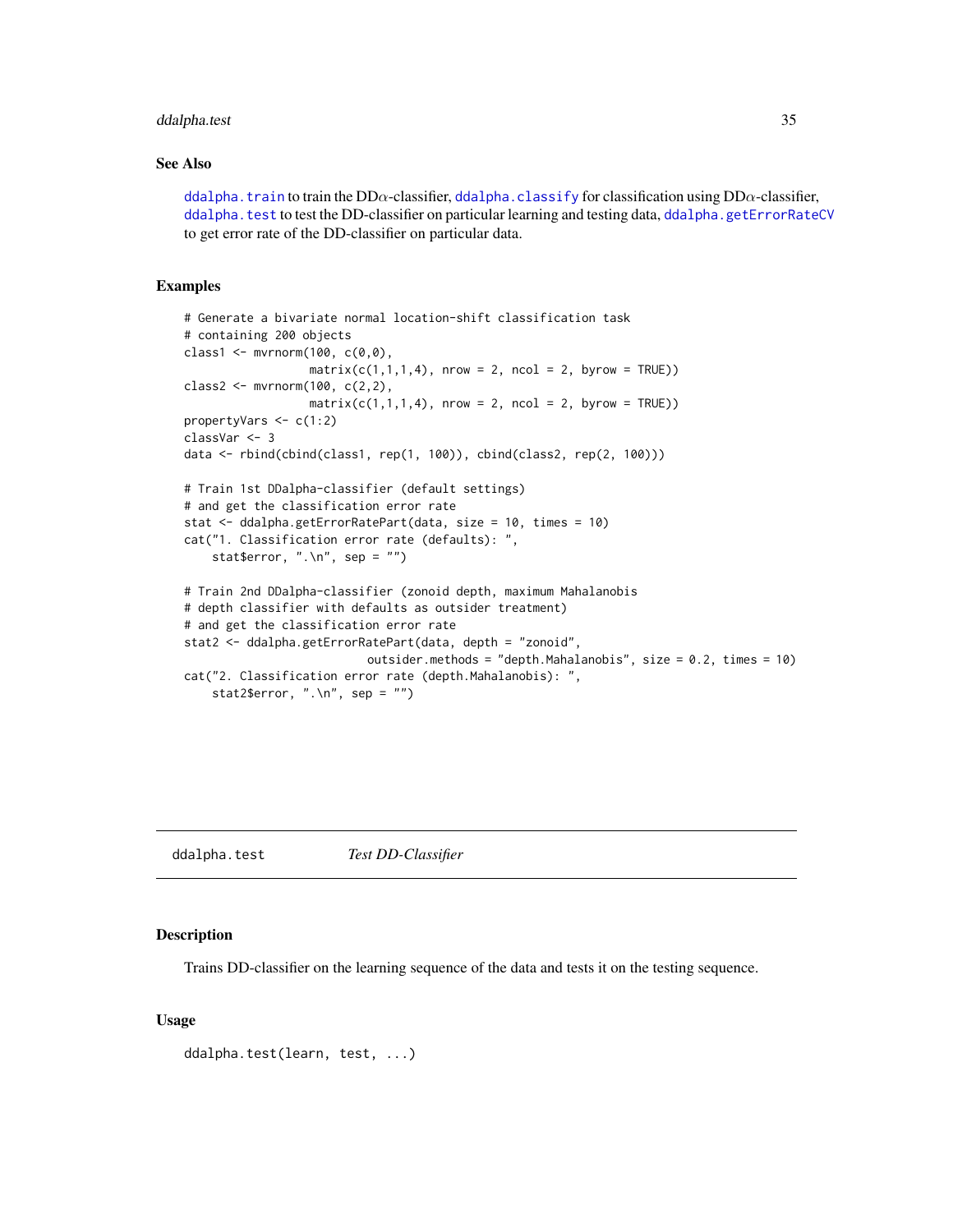## Arguments

| learn | the learning sequence of the data. Matrix containing training sample where each<br>of <i>n</i> rows is one object of the training sample where first $d$ entries are inputs and<br>the last entry is output (class label). |
|-------|----------------------------------------------------------------------------------------------------------------------------------------------------------------------------------------------------------------------------|
| test  | the testing sequence. Has the same format as learn                                                                                                                                                                         |
| .     | additional parameters passed to ddalpha. train                                                                                                                                                                             |

## Value

| error     | the part of incorrectly classified data                                      |
|-----------|------------------------------------------------------------------------------|
| correct   | the number of correctly classified objects                                   |
| incorrect | the number of incorrectly classified objects                                 |
| total     | the number of classified objects                                             |
| ignored   | the number of ignored objects (outside the convex hull of the learning data) |
| n         | the number of objects in the testing sequence                                |
| time      | training time                                                                |

#### See Also

[ddalpha.train](#page-36-1) to train the DD-classifier, [ddalpha.classify](#page-30-1) for classification using DD-classifier, [ddalpha.getErrorRateCV](#page-32-1) and [ddalpha.getErrorRatePart](#page-33-1) to get error rate of the DD-classifier on particular data.

```
# Generate a bivariate normal location-shift classification task
# containing 200 training objects and 200 to test with
class1 <- mvrnorm(200, c(0,0),
                  matrix(c(1,1,1,4), nrow = 2, ncol = 2, byrow = TRUE))
class2 <- mvrnorm(200, c(2,2),
                 matrix(c(1,1,1,4), nrow = 2, ncol = 2, byrow = TRUE))trainIndices <- c(1:100)
testIndices <- c(101:200)
propertyVars <- c(1:2)
classVar <- 3
trainData <- rbind(cbind(class1[trainIndices,], rep(1, 100)),
                   cbind(class2[trainIndices,], rep(2, 100)))
testData <- rbind(cbind(class1[testIndices,], rep(1, 100)),
                  cbind(class2[testIndices,], rep(2, 100)))
data <- list(train = trainData, test = testData)
# Train 1st DDalpha-classifier (default settings)
# and get the classification error rate
stat <- ddalpha.test(data$train, data$test)
cat("1. Classification error rate (defaults): ",
    stat$error, ".\n", sep = "")
```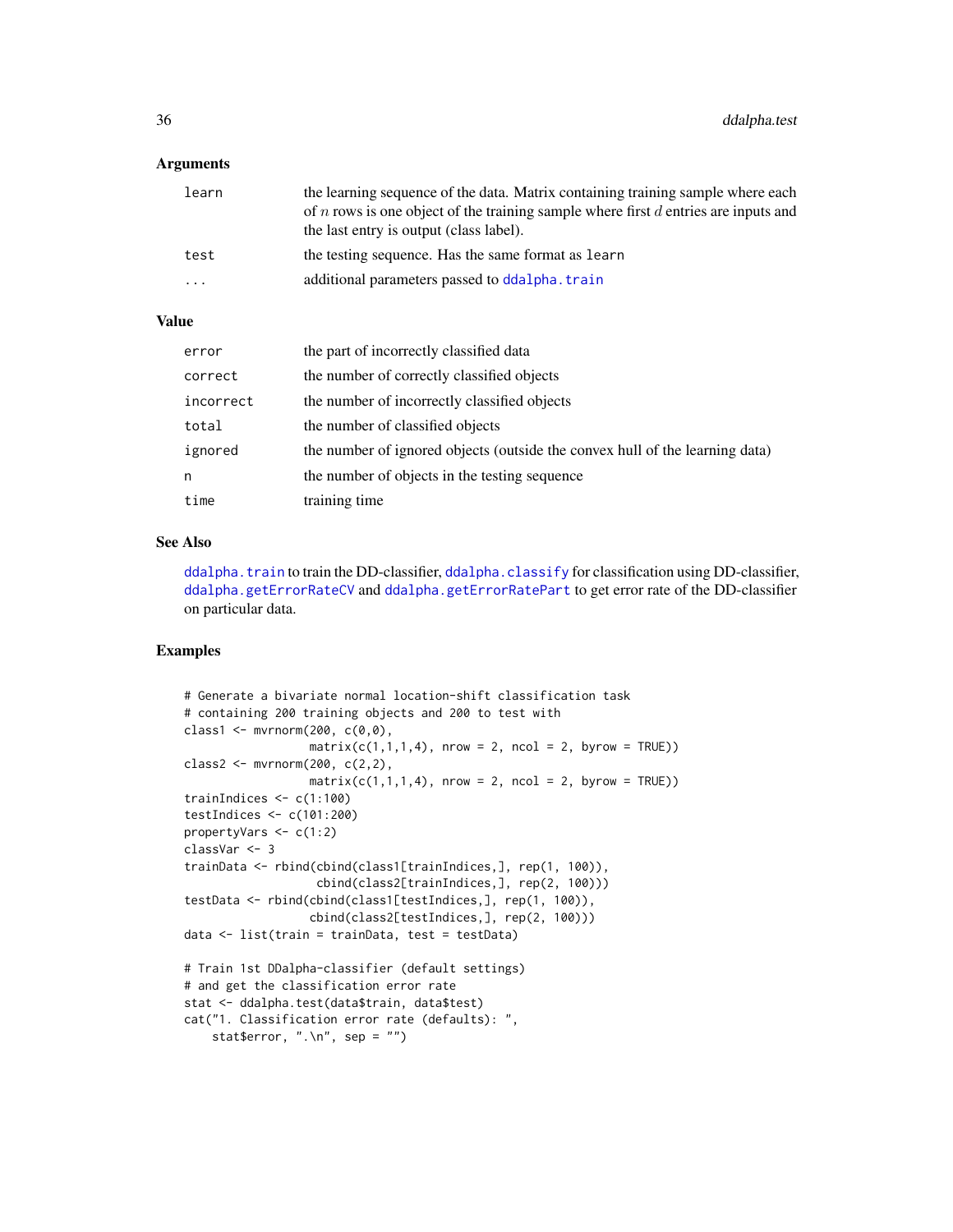```
# Train 2nd DDalpha-classifier (zonoid depth, maximum Mahalanobis
# depth classifier with defaults as outsider treatment)
# and get the classification error rate
stat2 <- ddalpha.test(data$train, data$test, depth = "zonoid",
                          outsider.methods = "depth.Mahalanobis")
cat("2. Classification error rate (depth.Mahalanobis): ",
    stat2$error, ".\ln", sep = "")
```
<span id="page-36-0"></span>ddalpha.train *Train DD-Classifier*

#### **Description**

Trains the DD-classifier using a training sample according to given parameters. The DD-classifier is a non-parametric procedure that first transforms the training sample into the depth space calculating the depth of each point w.r.t each class (dimension of this space equals the number of classes in the training sample), and then constructs a separating rule in this depth space. If in the classification phase an object does not belong to the convex hull of at least one class (we mention such an object as an 'outsider'), it is mapped into the origin of the depth space and hence cannot be classified in the depth space. For these objects, after 'outsiderness' has been assured, an outsider treatment, i.e. a classification procedure functioning outside convex hulls of the classes is applied; it has to be trained too.

The current realization of the DD-classifier allows for several alternative outsider treatments; they involve different traditional classification methods, see 'Details' and 'Arguments' for parameters needed.

The function allows for classification with  $q \geq 2$  classes, see aggregation. method in 'Arguments'.

## Usage

```
ddalpha.train(formula, data, subset,
              depth = "halfspace",
              separator = "alpha",
              outsider.methods = "LDA",
              outsider.settings = NULL,
              aggregation.method = "majority",
              pretransform = NULL,
              use.convex = FALSE,
              seed = 0,
              ...)
```
#### **Arguments**

formula an object of class "formula" (or one that can be coerced to that class): a symbolic description of the model. If not found in data, the variables of the model are taken from environment.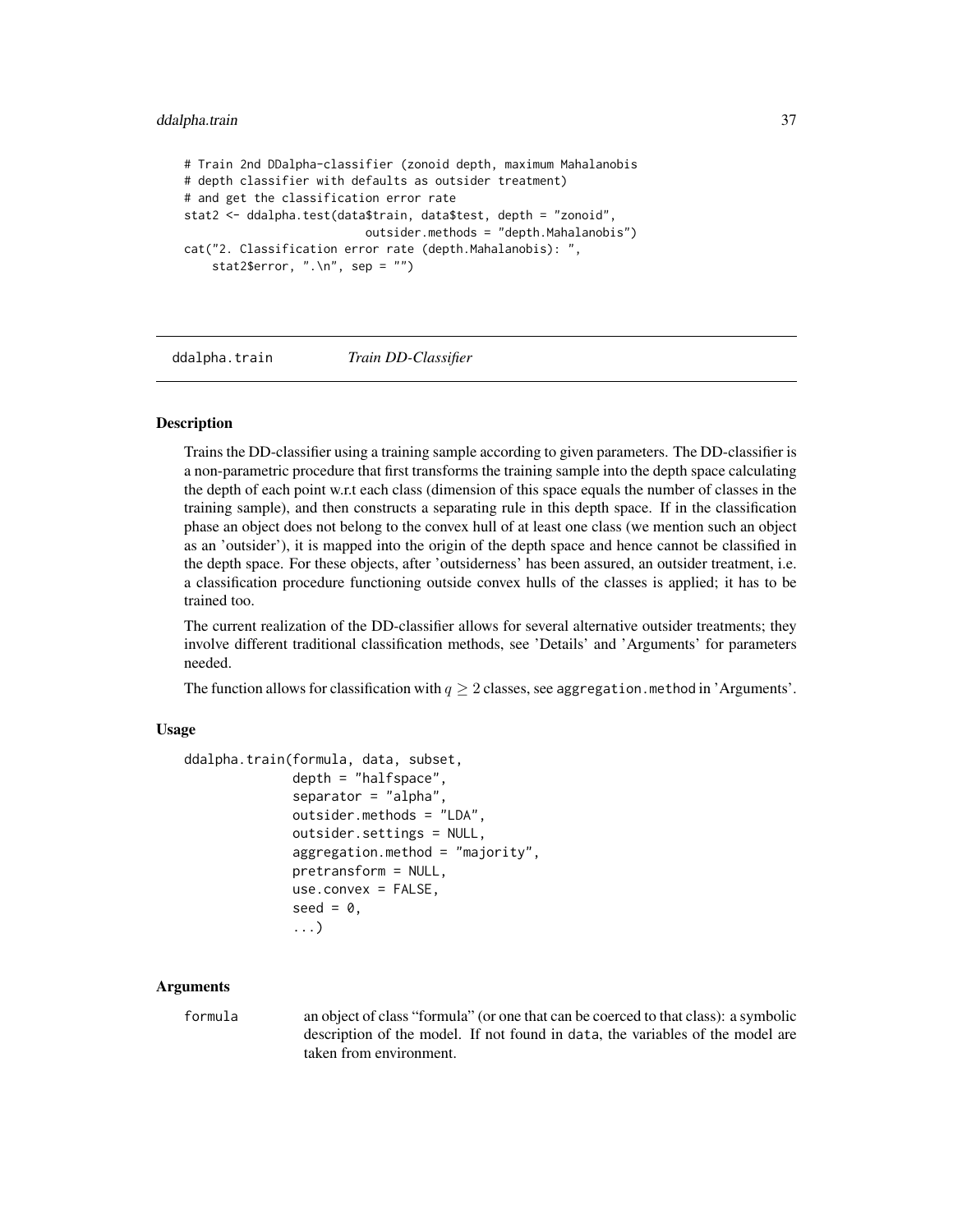| data              | Matrix or data.frame containing training sample where each of $n$ rows is one<br>object of the training sample where first $d$ entries are inputs and the last entry is<br>output (class label).                                                                                                                                                                                                                                                                                                                                                                                                                                                                      |  |  |
|-------------------|-----------------------------------------------------------------------------------------------------------------------------------------------------------------------------------------------------------------------------------------------------------------------------------------------------------------------------------------------------------------------------------------------------------------------------------------------------------------------------------------------------------------------------------------------------------------------------------------------------------------------------------------------------------------------|--|--|
|                   | A pre-calculated DD-plot may be used as data with depth="ddplot".                                                                                                                                                                                                                                                                                                                                                                                                                                                                                                                                                                                                     |  |  |
| subset            | an optional vector specifying a subset of observations to be used in training the<br>classifier.                                                                                                                                                                                                                                                                                                                                                                                                                                                                                                                                                                      |  |  |
| depth             | Character string determining which depth notion to use; the default value is<br>"halfspace". The list of the supported depths is given in section Depths. To<br>use a custom depth, see topic Custom Methods. To use an outsider treatment<br>only set depth = NULL.                                                                                                                                                                                                                                                                                                                                                                                                  |  |  |
| separator         | The method used for separation on the DD-plot; can be "alpha" (the default),<br>"polynomial", "knnlm" or "maxD". See section Separators for the description<br>of the separators and additional parameters. To use a custom separator, see topic<br>Custom Methods.                                                                                                                                                                                                                                                                                                                                                                                                   |  |  |
| outsider.methods  |                                                                                                                                                                                                                                                                                                                                                                                                                                                                                                                                                                                                                                                                       |  |  |
|                   | Vector of character strings each being a name of a basic outsider method for<br>eventual classification; possible names are: "LDA" (the default), "QDA", "kNN",<br>"kNNAff", "depth.Mahalanobis", "RandProp", "RandEqual" and "Ignore".<br>Each method can be specified only once, replications are ignored. By specifying<br>treatments in such a way only a basic treatment method can be chosen (by the<br>name), and the default settings for each of the methods are applied, see 'Details'.                                                                                                                                                                     |  |  |
| outsider.settings |                                                                                                                                                                                                                                                                                                                                                                                                                                                                                                                                                                                                                                                                       |  |  |
|                   | List containing outsider treatments each described by a list of parameters includ-<br>ing a name, see 'Details' and 'Examples'. Each method can be used multiply<br>with (not necessarily) different parameters, just the name should be unique, en-<br>tries with the repeating names are ignored.                                                                                                                                                                                                                                                                                                                                                                   |  |  |
|                   | aggregation.method                                                                                                                                                                                                                                                                                                                                                                                                                                                                                                                                                                                                                                                    |  |  |
|                   | Character string determining which method to apply to aggregate binary classi-<br>fication results during multiclass classification; can be "majority" (the default)<br>or "sequent". If "majority", $q(q-1)/2$ (with q being the number of classes<br>in the training sample) binary classifiers are trained, the classification results are<br>aggregated using the majority voting, where classes with larger proportions in<br>the training sample (eventually with the earlier entries in the data) are preferred<br>when tied. If "sequent", $q$ binary 'one against all'-classifiers are trained and<br>ties during the classification are resolved as before. |  |  |
| pretransform      | indicates if the data has to be scaled before the learning procedure. If the used<br>depth method is affine-invariant and pretransform doesn't influence the result,<br>the data won't be transformed (the parameter is ignored).                                                                                                                                                                                                                                                                                                                                                                                                                                     |  |  |
|                   | NULL applies no transformation to the data<br>"1Mom", "1MCD" the data is transformed with the common covariance ma-<br>trix of the whole data<br>"NMom", "NMCD" the data is transformed w.r.t. each class using its covari-<br>ance martix. The depths w.r.t. each class are calculated using the trans-<br>formed data.<br>for the values "1MCD", "NMCD" covMcd is used to calculate the covariance<br>matrix, and the parameter mah. parMcd is used.                                                                                                                                                                                                                |  |  |
|                   |                                                                                                                                                                                                                                                                                                                                                                                                                                                                                                                                                                                                                                                                       |  |  |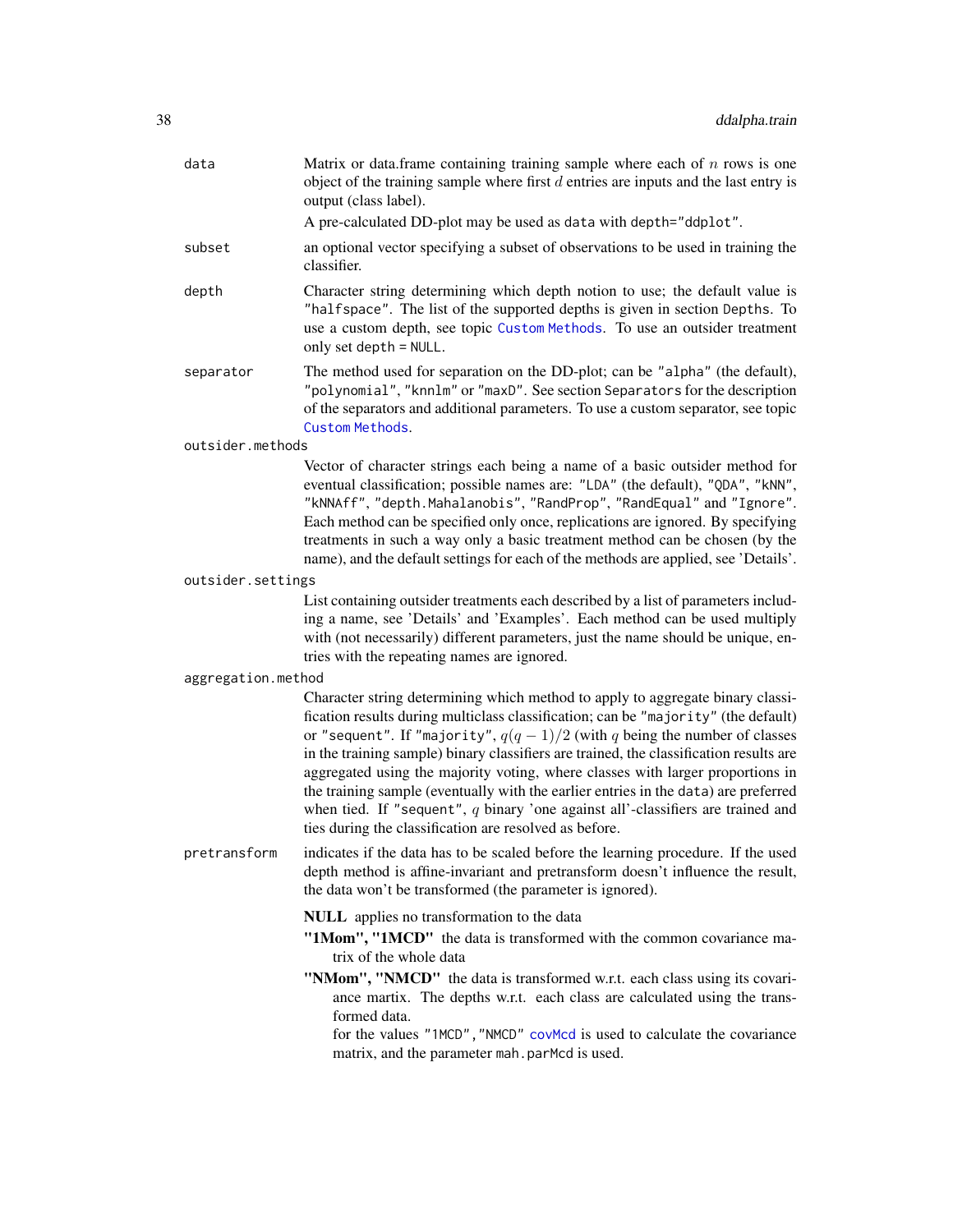## ddalpha.train 39

| use.convex              | Logical variable indicating whether outsiders should be determined exactly, <i>i.e.</i><br>as the points not contained in any of the convex hulls of the classes from the<br>training sample (TRUE), or those having zero depth w.r.t. each class from the<br>training sample (FALSE). For depth = "zonoid" both values give the same re-<br>sult. |
|-------------------------|----------------------------------------------------------------------------------------------------------------------------------------------------------------------------------------------------------------------------------------------------------------------------------------------------------------------------------------------------|
| seed                    | the random seed. The default value seed=0 makes no changes.                                                                                                                                                                                                                                                                                        |
| $\cdot$ $\cdot$ $\cdot$ | The parameters for the depth calculating and separation methods.                                                                                                                                                                                                                                                                                   |

## Details

#### Depths:

For depth="ddplot" the pre-calculated DD-plot shall be passed as data.

To use a custom depth, see topic [Custom Methods](#page-9-0).

To use an outsider treatment only set depth = NULL.

The following depths are supported:

[depth.halfspace](#page-58-0) for calculation of the Tukey depth.

[depth.Mahalanobis](#page-62-0) for calculation of Mahalanobis depth.

[depth.projection](#page-66-0) for calculation of projection depth.

[depth.simplicial](#page-70-0) for calculation of simplicial depth.

[depth.simplicialVolume](#page-72-0) for calculation of simplicial volume depth.

[depth.spatial](#page-88-0) for calculation of spatial depth.

[depth.zonoid](#page-89-0) for calculation of zonoid depth.

The additional parameters are described in the corresponding topics.

#### Separators:

The separators classify data on the 2-dimensional space of a DD-plot built using the depths. To use a custom separator, see topic [Custom Methods](#page-9-0).

#### *alpha:*

Trains the DDα-classifier (Lange, Mosler and Mozharovskyi, 2014; Mozharovskyi, Mosler and Lange, 2015). The DD $\alpha$ -classifier constructs a linear separating rule in the polynomial extension of the depth space with the  $\alpha$ -procedure (Vasil'ev, 2003); maximum degree of the polynomial products is determined via cross-validation (in the depth space).

The additional parameters:

- max.degree Maximum of the range of degrees of the polynomial depth space extension over which the  $\alpha$ -procedure is to be cross-validated; can be 1, 2 or 3 (default).
- num.chunks Number of chunks to split data into when cross-validating the  $\alpha$ -procedure; should  $be > 0$ , and smaller than the total number of points in the two smallest classes when aggregation.method = "majority" and smaller than the total number of points in the training sample when aggregation.method = "sequent". The default value is 10.

## *polynomial:*

Trains the polynomial DD-classifier (Li, Cuesta-Albertos and Liu, 2012). The DD-classifier constructs a polynomial separating rule in the depth space; the degree of the polynomial is determined via cross-validation (in the depth space).

The additional parameters: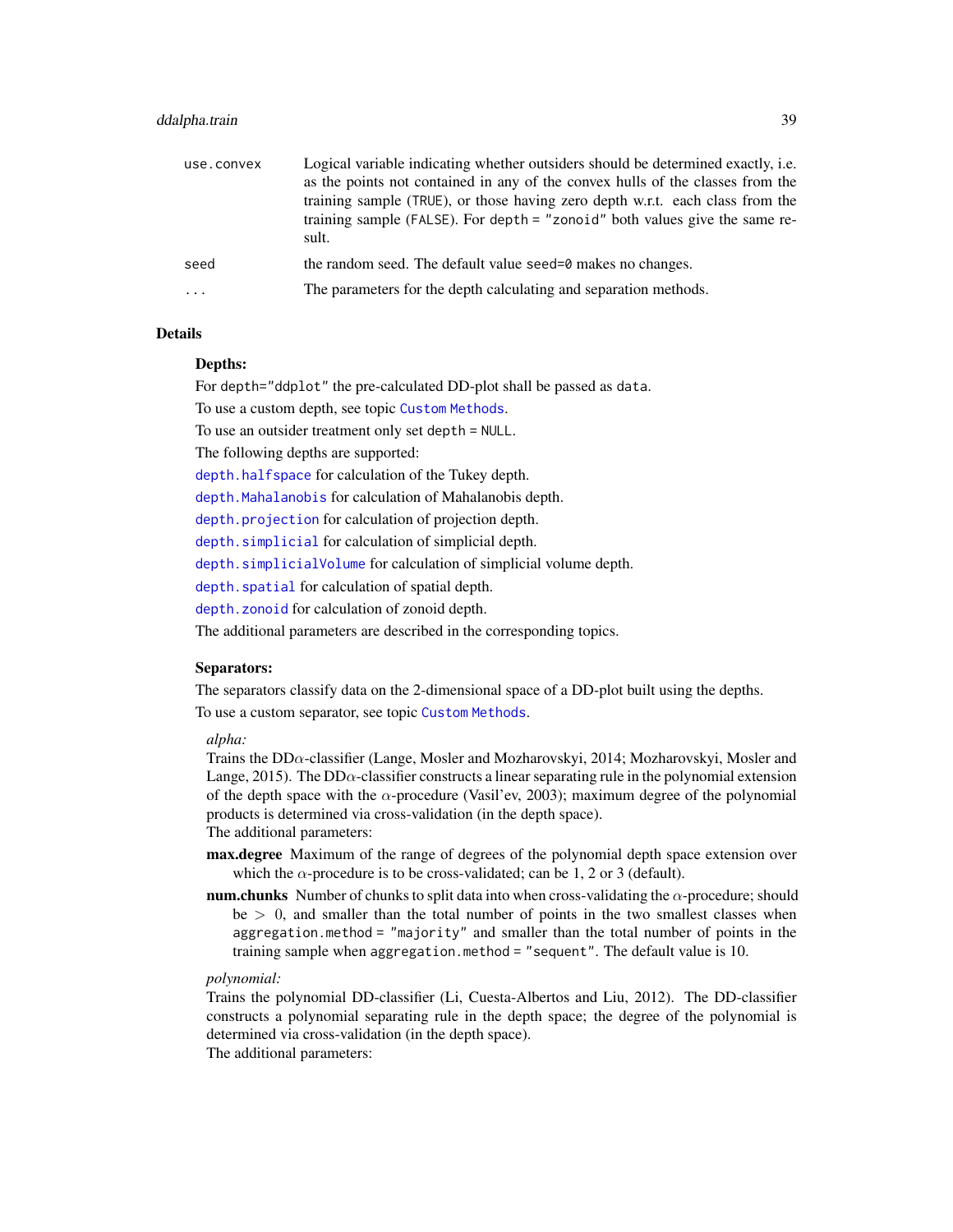- max.degree Maximum of the range of degrees of the polynomial over which the separator is to be cross-validated; can be in [1:10], the default value is 3.
- num.chunks Number of chunks to split data into when cross-validating the separator; should  $be > 0$ , and smaller than the total number of points in the two smallest classes when aggregation.method = "majority" and smaller than the total number of points in the training sample when aggregation.method = "sequent". The default value is 10.

*knnlm:*

Trains the k-nearest neighbours classifier in the depth space.

The additional parameters:

knnrange The maximal number of neighbours for kNN separation. The value is bounded by 2 and  $n/2$ .

NULL for the default value  $10 \times (n^{1/q}) + 1$ , where *n* is the number of objects, *q* is the number of classes.

"MAX" for the maximum value  $n/2$ 

*maxD*: The maximum depth separator classifies an object to the class that provides it the largest depth value.

#### Outsider treatment:

An outsider treatment is a supplementary classifier for data that lie outside the convex hulls of all q training classes. Available methods are: Linear Discriminant Analysis (referred to as "LDA"), see [lda](#page-0-0); k-Nearest-Neighbor Classifier ("kNN"), see [knn](#page-0-0), [knn.cv](#page-0-0); Affine-Invariant kNN ("kN-NAff"), an affine-invariant version of the kNN, suited only for binary classification (some aggregation is used with multiple classes) and not accounting for ties (at all), but very fast by that; Maximum Mahalanobis Depth Classifier ("depth.Mahalanobis"), the outsider is referred to a class w.r.t. which it has the highest depth value scaled by (approximated) priors; Proportional Randomization ("RandProp"), the outsider is referred to a class randomly with probability equal to it (approximated) prior; Equal Randomization ("RandEqual"), the outsider is referred to a class randomly, chances for each class are equal; Ignoring ("Ignore"), the outsider is not classified, the string "Ignored" is returned instead.

An outsider treatment is specified by a list containing a name and parameters:

name is a character string, name of the outsider treatment to be freely specified; should be unique; is obligatory.

method is a character string, name of the method to use, can be "LDA", "kNN", "kNNAff", "depth.Mahalanobis", "RandProp", "RandEqual" and "Ignore"; is obligatory.

priors is a numerical vector specifying prior probabilities of classes; class portions in the training sample are used by the default. priors is used in methods "LDA", "depth.Mahalanobis" and "RandProp".

knn. k is the number of the nearest neighbors taken into account; can be between 1 and the number of points in the training sample. Set to  $-1$  (the default) to be determined by the leave-one-out cross-validation. knn.k is used in method "kNN".

knn.range is the upper bound on the range over which the leave-one-out cross-validation is performed (the lower bound is 1); can be between 2 and the number of points in the training sample −1. Set to −1 (the default) to be calculated automatically accounting for number of points and dimension. knn.range is used in method "kNN".

knnAff.methodAggregation is a character string specifying the aggregation technique for method "kNNAff"; works in the same way as the function argument aggregation.method. knnAff.methodAggregation is used in method "kNNAff".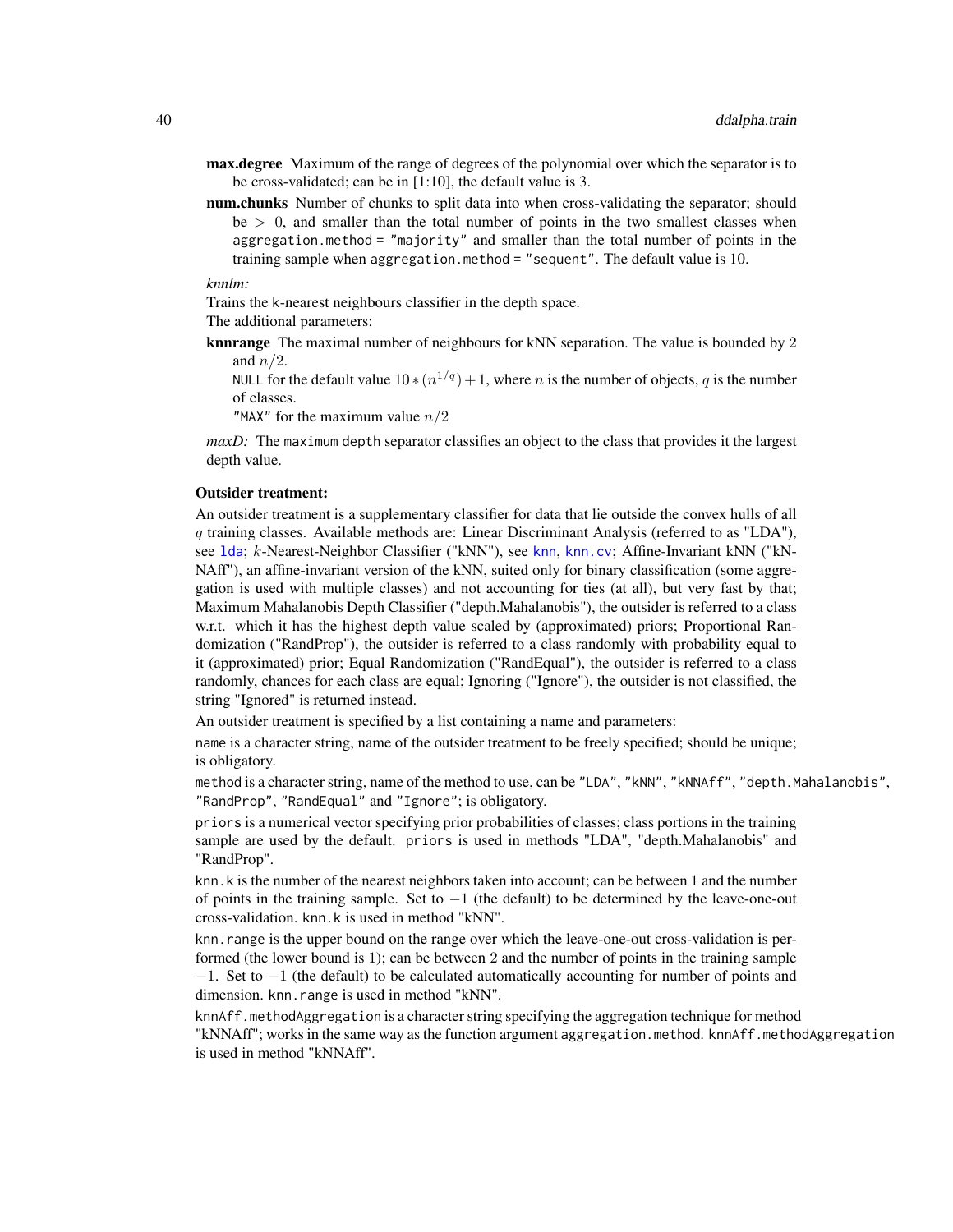## ddalpha.train 41

knnAff.k is the number of the nearest neighbors taken into account; should be at least 1 and up to the number of points in the training sample when knnAff.methodAggregation = "sequent", and up to the total number of points in the training sample when knnAff.methodAggregation = "majority". Set to −1 (the default) to be determined by the leave-one-out cross-validation. knnAff.k is used in method "kNNAff".

knnAff.range is the upper bound on the range over which the leave-one-out cross-validation is performed (the lower bound is 1); should be  $> 1$  and smaller than the total number of points in the two smallest classes when knnAff.methodAggregation = "majority", and  $> 1$  and smaller than the total number of points in the training sample when knnAff.methodAggregation = "sequent". Set to −1 to be calculated automatically accounting for number of points and dimension. knnAff.range is used in method "kNNAff".

mah.estimate is a character string specifying which estimates to use when calculating the Mahalanobis depth; can be "moment" or "MCD", determining whether traditional moment or Minimum Covariance Determinant (MCD) (see [covMcd](#page-0-0)) estimates for mean and covariance are used. mah.estimate is used in method "depth.Mahalanobis".

mcd.alpha is the value of the argument alpha for the function [covMcd](#page-0-0); is used in method "depth.Mahalanobis" when mah.estimate = "MCD".

#### Value

Trained  $DD\alpha$ -classifier containing following - rather informative - fields:

| num.points        | Total number of points in the training sample.                                                                                          |
|-------------------|-----------------------------------------------------------------------------------------------------------------------------------------|
| dimension         | Dimension of the original space.                                                                                                        |
| depth             | Character string determining which depth notion to use.                                                                                 |
| methodAggregation |                                                                                                                                         |
|                   | Character string determining which method to apply to aggregate binary classi-<br>fication results.                                     |
| num.chunks        | Number of chunks data has been split into when cross-validating the $\alpha$ -procedure.                                                |
|                   | num. directions Number of directions used for approximating the Tukey depth (when it is used).                                          |
| use.convex        | Logical variable indicating whether outsiders should be determined exactly when<br>classifying.                                         |
| max.degree        | Maximum of the range of degrees of the polynomial depth space extension over<br>which the $\alpha$ -procedure has been cross-validated. |
| patterns          | Classes of the training sample.                                                                                                         |
| num.classifiers   |                                                                                                                                         |
|                   | Number of binary classifiers trained.                                                                                                   |
| outsider.methods  |                                                                                                                                         |

Treatments to be used to classify outsiders.

## References

Dyckerhoff, R., Koshevoy, G., and Mosler, K. (1996). Zonoid data depth: theory and computation. In: Prat A. (ed), *COMPSTAT 1996. Proceedings in computational statistics*, Physica-Verlag (Heidelberg), 235–240.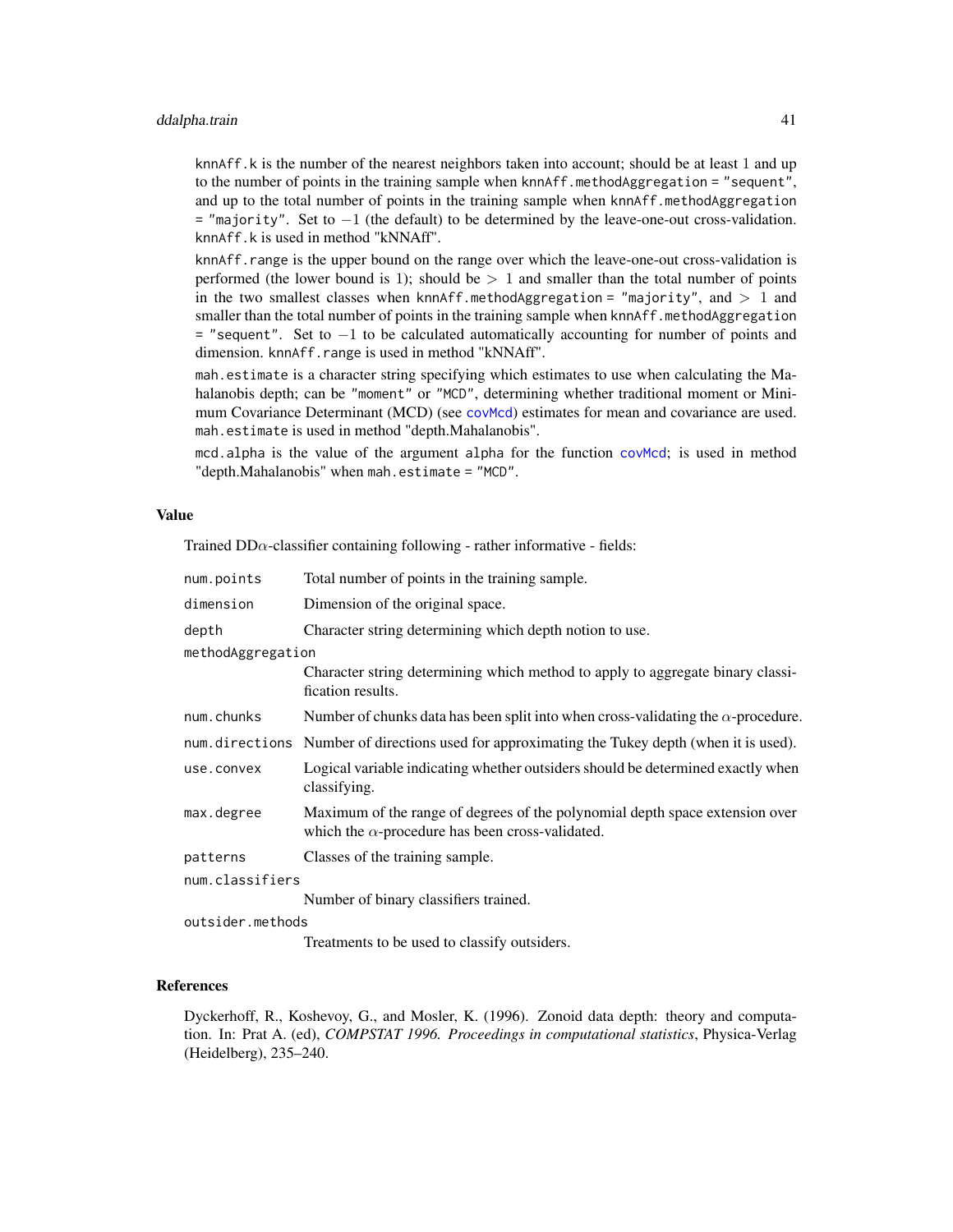Lange, T., Mosler, K., and Mozharovskyi, P. (2014). Fast nonparametric classification based on data depth. *Statistical Papers* 55 49–69.

Li, J., Cuesta-Albertos, J.A., and Liu, R.Y. (2012). DD-classifier: Nonparametric classification procedure based on DD-plot. *Journal of the American Statistical Association* 107 737–753.

Mozharovskyi, P. (2015). *Contributions to Depth-based Classification and Computation of the Tukey Depth*. Verlag Dr. Kovac (Hamburg).

Mozharovskyi, P., Mosler, K., and Lange, T. (2015). Classifying real-world data with the  $DD\alpha$ procedure. *Advances in Data Analysis and Classification* 9 287–314.

Vasil'ev, V.I. (2003). The reduction principle in problems of revealing regularities I. *Cybernetics and Systems Analysis* 39 686–694.

#### See Also

[ddalpha.classify](#page-30-0) for classification using DD-classifier, [depth.](#page-50-0) for calculation of depths, depth. space. for calculation of depth spaces, [is.in.convex](#page-120-0) to check whether a point is not an outsider.

```
# Generate a bivariate normal location-shift classification task
# containing 200 training objects and 200 to test with
class1 <- mvrnorm(200, c(0,0),
                  matrix(c(1,1,1,4), nrow = 2, ncol = 2, byrow = TRUE))
class2 \leq mvrnorm(200, c(2,2),
                  matrix(c(1,1,1,4), nrow = 2, ncol = 2, byrow = TRUE))
trainIndices <- c(1:100)
testIndices <- c(101:200)
propertyVars <- c(1:2)
classVar <- 3
trainData <- rbind(cbind(class1[trainIndices,], rep(1, 100)),
                   cbind(class2[trainIndices,], rep(2, 100)))
testData <- rbind(cbind(class1[testIndices,], rep(1, 100)),
                  cbind(class2[testIndices,], rep(2, 100)))
data <- list(train = trainData, test = testData)
# Train 1st DDalpha-classifier (default settings)
# and get the classification error rate
ddalpha1 <- ddalpha.train(data$train)
classes1 <- ddalpha.classify(ddalpha1, data$test[,propertyVars])
cat("1. Classification error rate (defaults): ",
    sum(unlist(classes1) != data$test[,classVar])/200, ".\n", sep = "")
# Train 2nd DDalpha-classifier (zonoid depth, maximum Mahalanobis
# depth classifier with defaults as outsider treatment)
# and get the classification error rate
ddalpha2 <- ddalpha.train(data$train, depth = "zonoid",
                          outsider.methods = "depth.Mahalanobis")
classes2 <- ddalpha.classify(ddalpha2, data$test[,propertyVars],
                               outsider.method = "depth.Mahalanobis")
cat("2. Classification error rate (depth.Mahalanobis): ",
    sum(unlist(classes2) != data$test[,classVar])/200, ".\n", sep = "")
```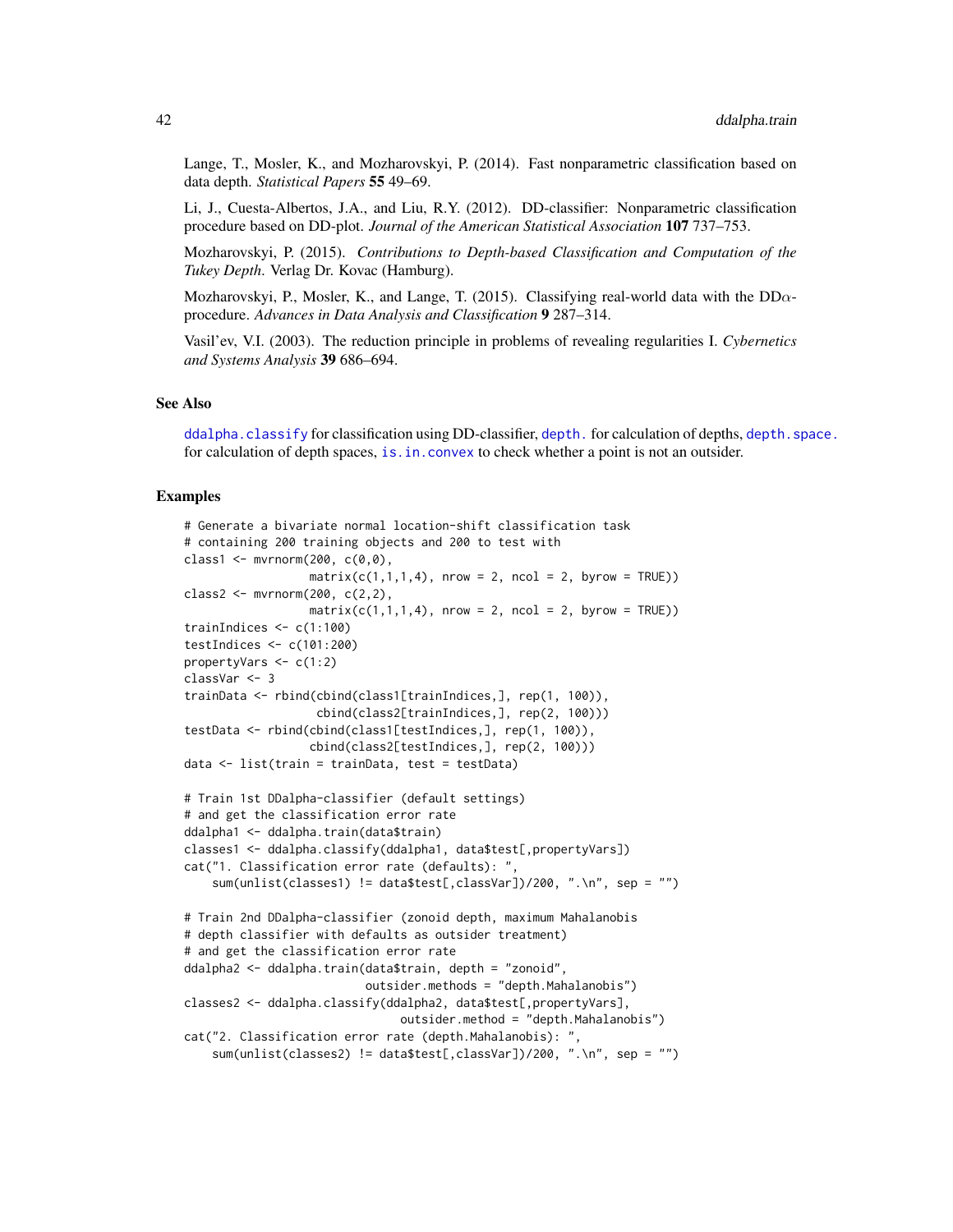```
# Train 3rd DDalpha-classifier (100 random directions for the Tukey depth,
# adjusted maximum Mahalanobis depth classifier
# and equal randomization as outsider treatments)
# and get the classification error rates
treatments <- list(list(name = "mahd1", method = "depth.Mahalanobis",
                        mah.estimate = "MCD", mcd.alpha = 0.75, priors = c(1, 1)/2),
                   list(name = "rand1", method = "RandEqual"))ddalpha3 <- ddalpha.train(data$train, outsider.settings = treatments,
                          num.direction = 100)
classes31 <- ddalpha.classify(ddalpha3, data$test[,propertyVars],
                              outsider.method = "mahd1")
classes32 <- ddalpha.classify(ddalpha3, data$test[,propertyVars],
                              outsider.method = "rand1")
cat("3. Classification error rate (by treatments):\n")
cat(" Error (mahd1): ",
    sum(unlist(classes31) != data$test[,classVar])/200, ".\n", sep = "")
cat(" Error (rand1): ",
    sum(unlist(classes32) != data$test[,classVar])/200, ".\n", sep = "")
# Train using some weird formula
ddalpha = ddalpha.train(
    I(mpg \ge 19.2) \sim log(disp) + I(disp^2) + disp + I(disp * drat),data = mtrans, subset = (carb!=1),depth = "Mahalanobis", separator = "alpha")
print(ddalpha) # make sure that the resulting table is what you wanted
CC = ddalpha.classify(ddalpha, mtcars)
sum((mtcars$mpg>=19.2)!= unlist(CC))/nrow(mtcars) # error rate
#Use the pre-calculated DD-plot
data = cbind(rbind(mvrnorm(n = 50, mu = c(\theta, \theta), Sigma = diag(2)),
                   mvrnorm(n = 50, mu = c(5,10), Sigma = diag(2)),mvrnorm(n = 50, mu = c(10, 0), Signa = diag(2))),rep(c(1, 2, 3), each = 50)plot(data[, 1:2], col = (data[, 3]+1))ddplot = depth.space.Mahalanobis(data = data[,1:2], cardinalities = c(50, 50, 50))
ddplot = cbind(ddplot, data[,3])
ddalphaD = ddalpha.train(data = ddplot, depth = "ddplot", separator = "alpha")
c = ddalpha.classify(ddalphaD, ddplot[, 1:3])errors = sum(unlist(c) != data[, 3])/nrow(data)print(paste("Error rate: ",errors))
ddalpha = ddalpha.train(data = data, depth = "Mahalanobis", separator = "alpha")
c = ddalpha.classify(ddalpha, data[, 1:2])errors = sum(unlist(c) != data[, 3])/nrow(data)print(paste("Error rate: ",errors))
```
<span id="page-42-0"></span>ddalphaf.classify *Classify using Functional DD-Classifier*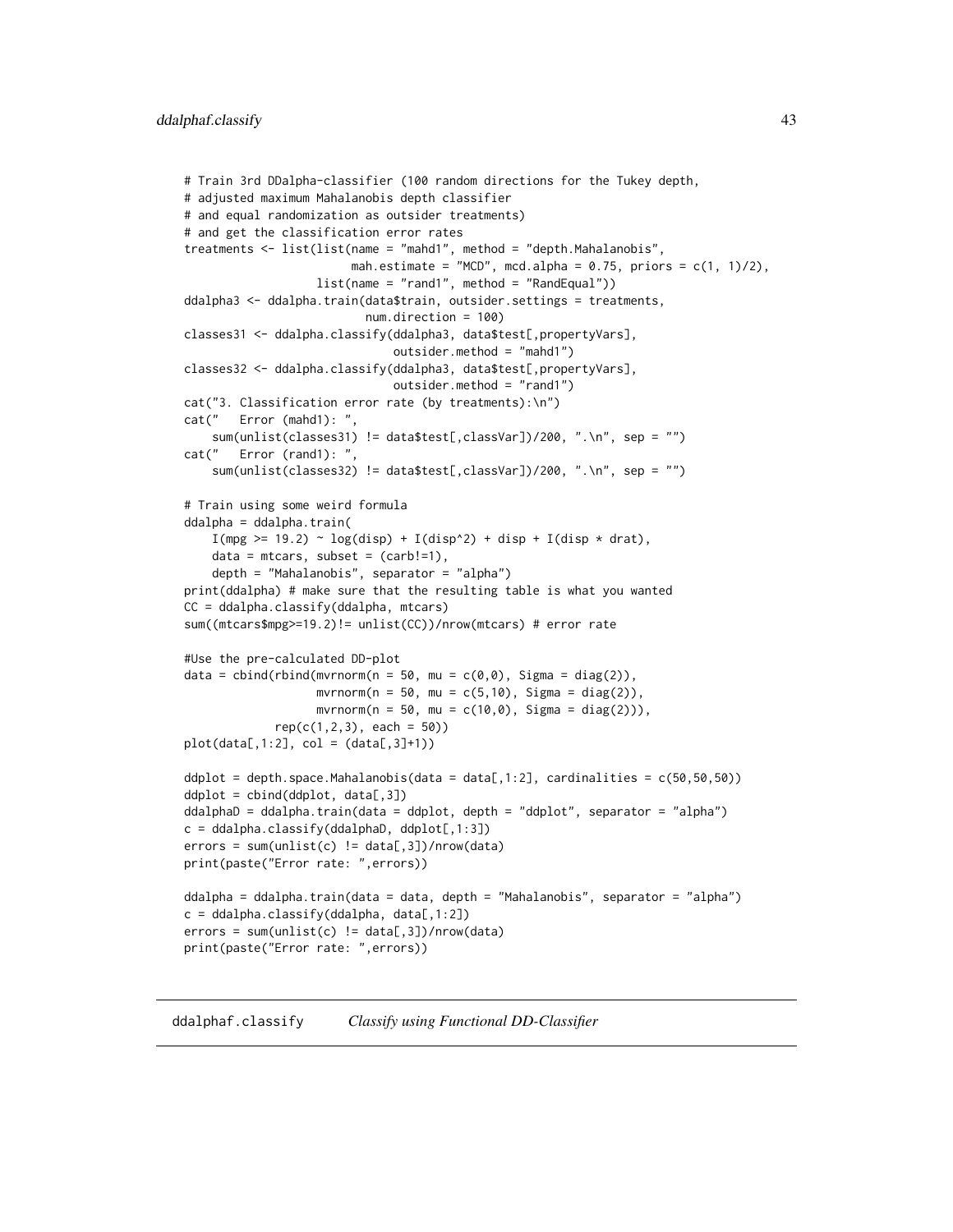#### Description

Classifies data using the functional DD-classifier.

#### Usage

```
ddalphaf.classify(ddalphaf, objectsf, subset, ...)
```
## S3 method for class 'ddalphaf' predict(object, objectsf, subset, ...)

## Arguments

| ddalphaf, object |                                                                                                                                                                                 |
|------------------|---------------------------------------------------------------------------------------------------------------------------------------------------------------------------------|
|                  | Functional DD-classifier (obtained by ddalphaf.train).                                                                                                                          |
| objectsf         | list containing lists (functions) of two vectors of equal length, named "args"<br>and "vals": arguments sorted in ascending order and corresponding them values<br>respectively |
| subset           | an optional vector specifying a subset of observations to be classified.                                                                                                        |
| $\ddotsc$        | additional parameters, passed to the classifier, selected with parameter classifier. type<br>in ddalphaf.train.                                                                 |

#### Value

List containing class labels.

## References

Mosler, K. and Mozharovskyi, P. (2017). Fast DD-classification of functional data. *Statistical Papers* 58 1055–1089.

Mozharovskyi, P. (2015). *Contributions to Depth-based Classification and Computation of the Tukey Depth*. Verlag Dr. Kovac (Hamburg).

#### See Also

[ddalphaf.train](#page-48-0) to train the functional  $DD\alpha$ -classifier.

```
## Not run:
## load the Growth dataset
dataf = dataf.growth()
learn = c(head(dataf$dataf, 49), tail(dataf$dataf, 34))
labels= c(head(dataf$labels, 49), tail(dataf$labels, 34))
test = tail(head(dataf$dataf, 59), 10) # elements 50:59. 5 girls, 5 boys
c = ddalphaf.train (learn, labels, classifier.type = "ddalpha")
```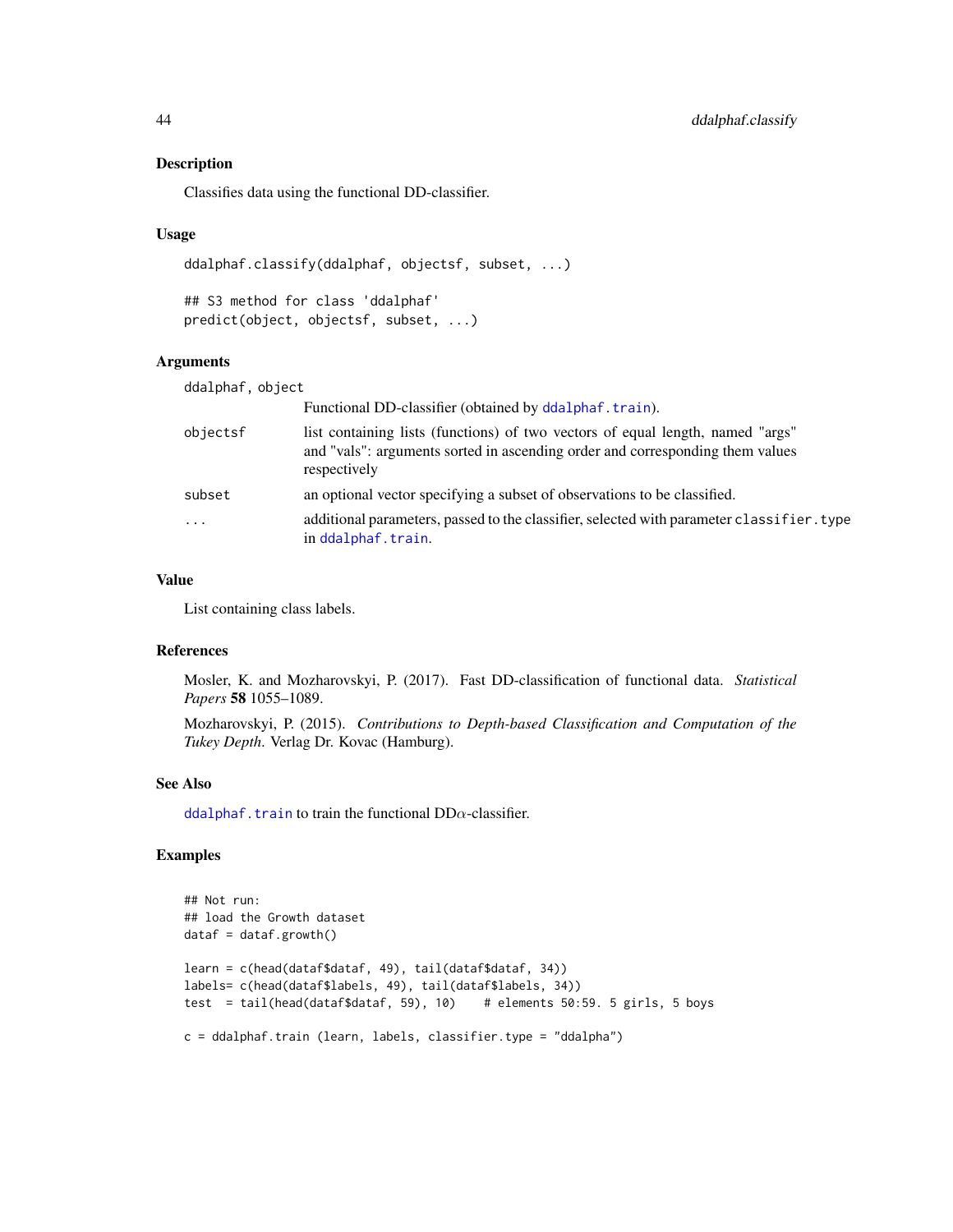```
classified = ddalphaf.classify(c, test)
print(unlist(classified))
```
## End(Not run)

<span id="page-44-0"></span>ddalphaf.getErrorRateCV

*Test Functional DD-Classifier*

#### Description

Performs a cross-validation procedure over the given data. On each step every numchunks observation is removed from the data, the functional DD-classifier is trained on these data and tested on the removed observations.

## Usage

ddalphaf.getErrorRateCV (dataf, labels, numchunks = 10, disc.type = c("LS", "comp"), ...)

## Arguments

| dataf     | list containing lists (functions) of two vectors of equal length, named "args"<br>and "vals": arguments sorted in ascending order and corresponding them values<br>respectively |
|-----------|---------------------------------------------------------------------------------------------------------------------------------------------------------------------------------|
| labels    | list of output labels of the functional observations                                                                                                                            |
| numchunks | number of subsets of testing data. Equals to the number of times the classifier is<br>trained.                                                                                  |
| disc.type | type of the used discretization scheme. "LS" for ddalphaf.train, "comp" for<br>for compclassf.train                                                                             |
| .         | additional parameters passed to ddalphaf.train                                                                                                                                  |

#### Value

| errors  | the part of incorrectly classified data |
|---------|-----------------------------------------|
| time    | the mean training time                  |
| time sd | the standard deviation of training time |

## See Also

[ddalphaf.train](#page-48-0) to train the functional DD $\alpha$ -classifier, [ddalphaf.classify](#page-42-0) for classification using functional  $DD\alpha$ -classifier, [ddalphaf.test](#page-46-0) to test the functional DD-classifier on particular learning and testing data, [ddalphaf.getErrorRatePart](#page-45-0) to perform a benchmark study of the functional DD-classifier on particular data.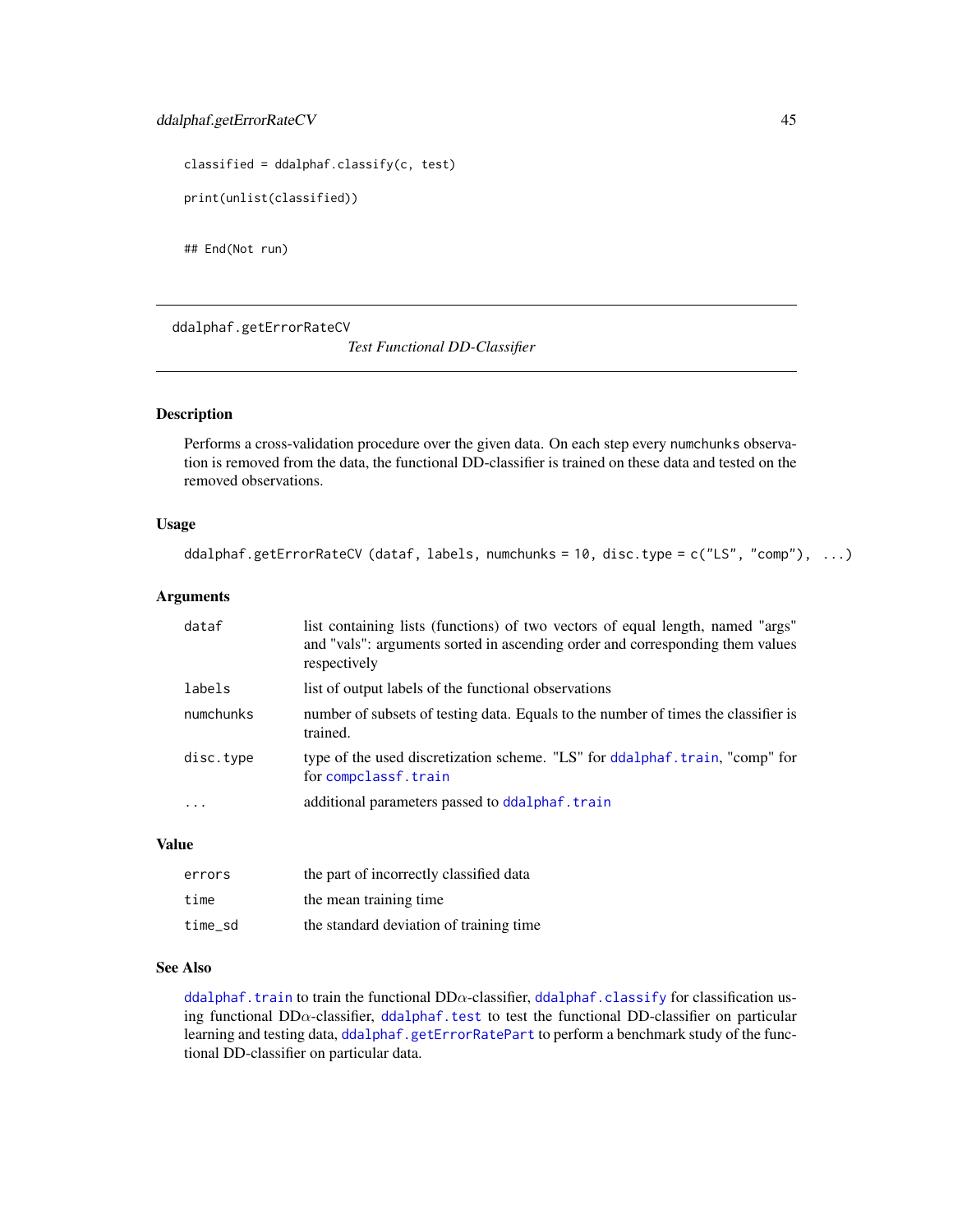## Examples

```
# load the fdata
df = dataf.growth()
stat <- ddalphaf.getErrorRateCV(dataf = df$dataf, labels = df$labels,
                                numchunks = 5,
                                adc.args = list(instance = "avr",
                                                numFcn = 2,
                                                numDer = 2)cat("Classification error rate: ", stat$errors, ".\n", sep = "")
```
<span id="page-45-0"></span>ddalphaf.getErrorRatePart

*Test Functional DD-Classifier*

## Description

Performs a benchmark procedure by partitioning the given data. On each of times steps size observations are removed from the data, the functional DD-classifier is trained on these data and tested on the removed observations.

## Usage

```
ddalphaf.getErrorRatePart(dataf, labels, size = 0.3, times = 10,
                         disc.type = c("LS", "comp"), ...)
```
## Arguments

| dataf     | list containing lists (functions) of two vectors of equal length, named "args"<br>and "vals": arguments sorted in ascending order and corresponding them values<br>respectively |
|-----------|---------------------------------------------------------------------------------------------------------------------------------------------------------------------------------|
| labels    | list of output labels of the functional observations                                                                                                                            |
| size      | the excluded sequences size. Either an integer between 1 and $n$ , or a fraction of<br>data between $0$ and $1$ .                                                               |
| times     | the number of times the classifier is trained.                                                                                                                                  |
| disc.type | type of the used discretization scheme. "LS" for ddalphaf.train, "comp" for<br>for compclassf.train                                                                             |
|           | additional parameters passed to ddalphaf.train                                                                                                                                  |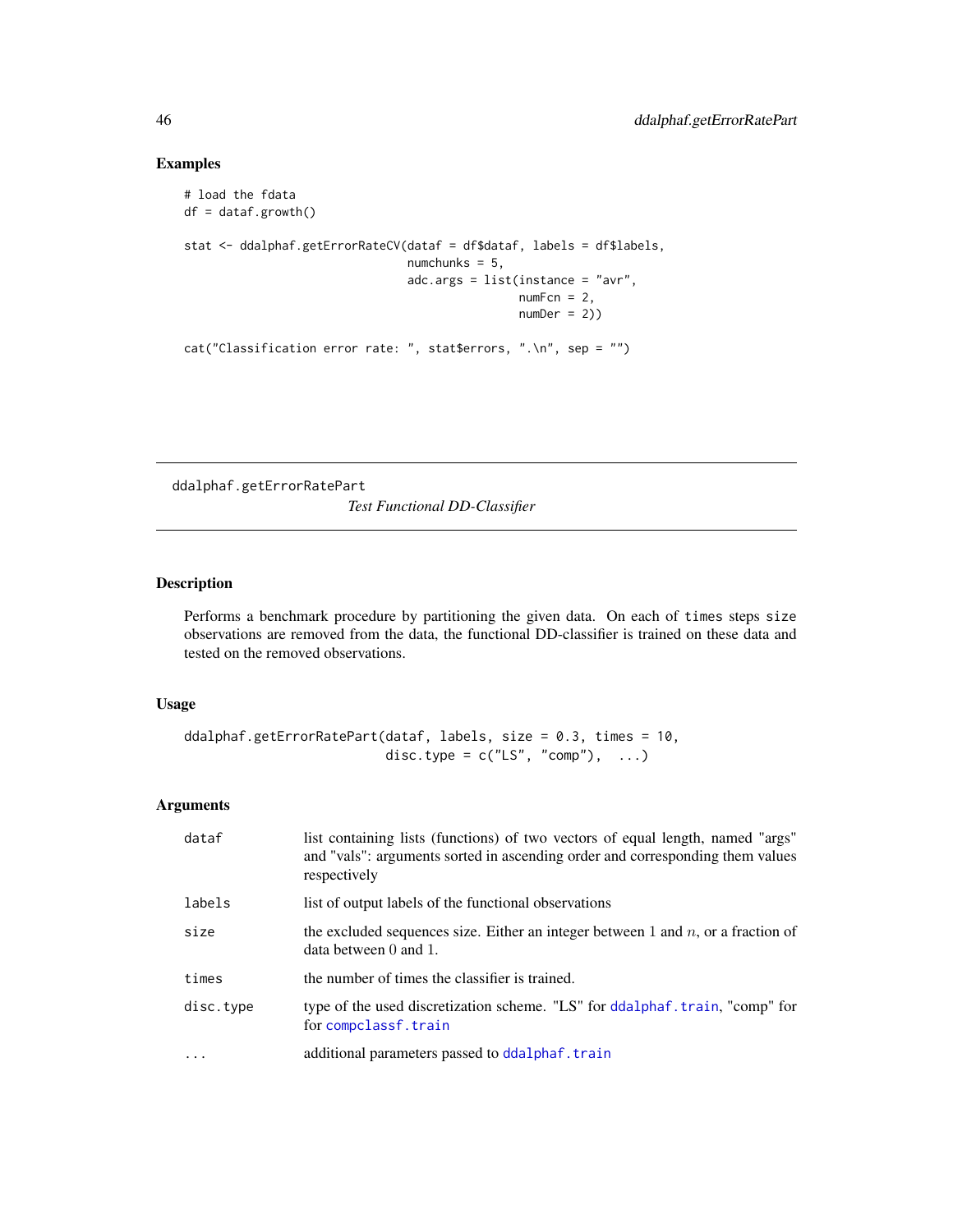## ddalphaf.test 47

## Value

| errors     | the part of incorrectly classified data (mean) |
|------------|------------------------------------------------|
| errors_sd  | the standard deviation of errors               |
| errors_vec | vector of errors                               |
| time       | the mean training time                         |
| time_sd    | the standard deviation of training time        |

## See Also

[ddalphaf.train](#page-48-0) to train the functional  $DD\alpha$ -classifier, [ddalphaf.classify](#page-42-0) for classification using functional  $DD\alpha$ -classifier, [ddalphaf.test](#page-46-0) to test the functional DD-classifier on particular learning and testing data, [ddalphaf.getErrorRateCV](#page-44-0) to get error rate of the functional DDclassifier on particular data.

## Examples

```
# load the fdata
df = dataf.growth()
stat <- ddalphaf.getErrorRatePart(dataf = df$dataf, labels = df$labels,
                          size = 0.3, times = 5,
                          adc.args = list(instance = "avr",
                                         numFcn = 2,
                                         numDer = 2)cat("Classification error rate: ", stat$errors, ".\n", sep = "")
```
<span id="page-46-0"></span>ddalphaf.test *Test Functional DD-Classifier*

## Description

Trains functional DD-classifier on the learning sequence of the data and tests it on the testing sequence.

#### Usage

```
ddalphaf.test(learn, learnlabels, test, testlabels, disc.type = c("LS", "comp"), ...)
```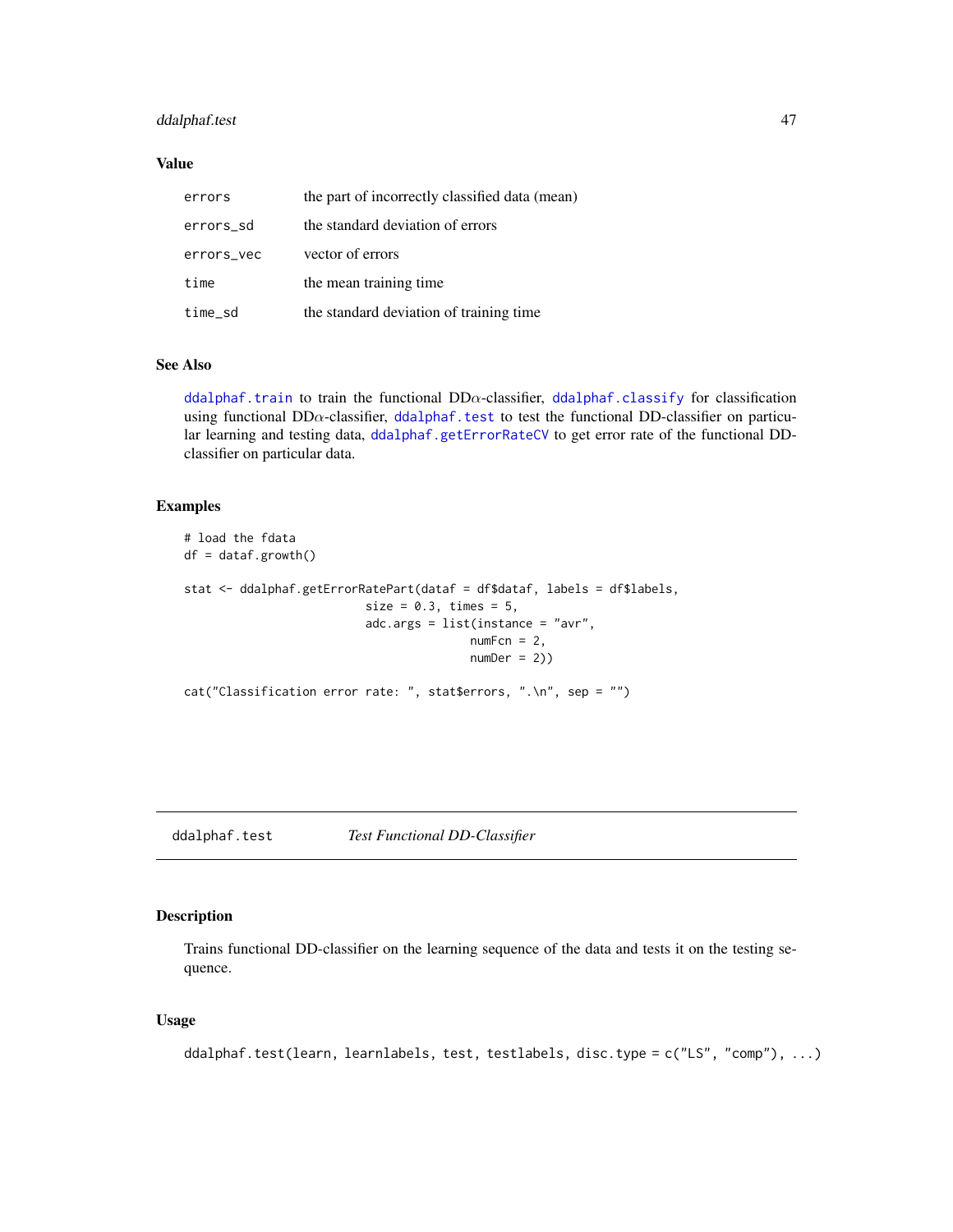## Arguments

| learn       | list containing lists (functions) of two vectors of equal length, named "args"<br>and "vals": arguments sorted in ascending order and corresponding them values<br>respectively |
|-------------|---------------------------------------------------------------------------------------------------------------------------------------------------------------------------------|
| learnlabels | list of output labels of the functional observations                                                                                                                            |
| test        | the testing sequence. Has the same format as learn                                                                                                                              |
| disc.type   | type of the used discretization scheme. "LS" for ddalphaf.train, "comp" for<br>for compclassf.train                                                                             |
| testlabels  | list of output labels of the functinal observations                                                                                                                             |
| $\ddots$    | additional parameters passed to ddalphaf.train                                                                                                                                  |

# Value

| error     | the part of incorrectly classified data                                      |
|-----------|------------------------------------------------------------------------------|
| correct   | the number of correctly classified objects                                   |
| incorrect | the number of incorrectly classified objects                                 |
| total     | the number of classified objects                                             |
| ignored   | the number of ignored objects (outside the convex hull of the learning data) |
| n         | the number of objects in the testing sequence                                |
| time      | training time                                                                |

## See Also

[ddalphaf.train](#page-48-0) to train the functional DD $\alpha$ -classifier, [ddalphaf.classify](#page-42-0) for classification using functonal DDα-classifier, [ddalphaf.getErrorRateCV](#page-44-0) and [ddalphaf.getErrorRatePart](#page-45-0) to get error rate of the functional DD-classifier on particular data.

```
# load the fdata
df = dataf.growth()samp = c(35:70)ddalphaf.test(learn = df$dataf[-samp], learnlabels = df$labels[-samp],
              test = df$dataf[samp], testlabels = df$labels[samp],
             adc.args = list(instance = "avr",
                             numFcn = 2,
                             numDer = 2)
```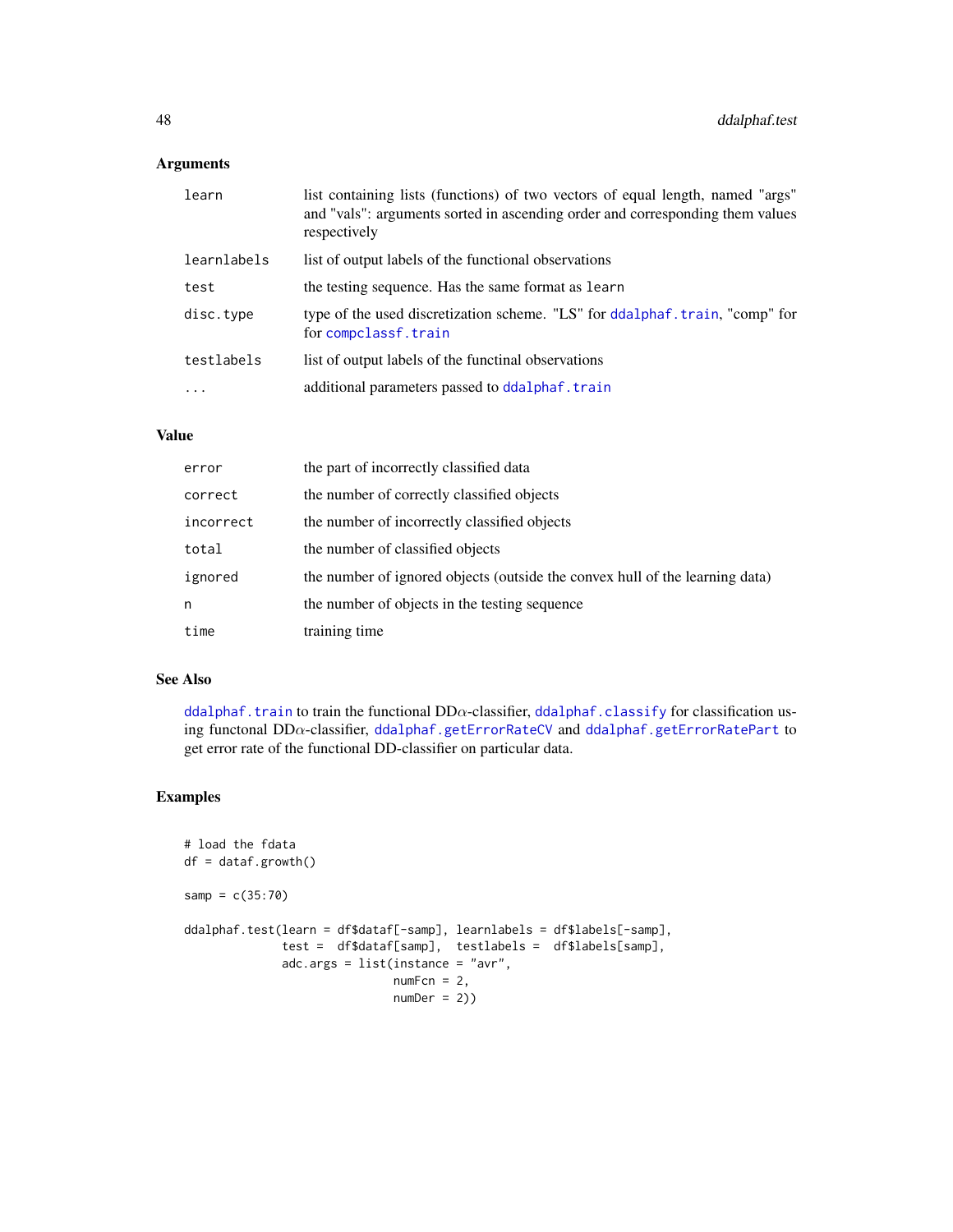<span id="page-48-0"></span>ddalphaf.train *Functional DD-Classifier*

## Description

Trains the functional DD-classifier

# Usage

```
ddalphaf.train(dataf, labels, subset,
                adc.args = list(instance = "avr",
                               numFcn = -1,
                               numDer = -1,
             classifier.type = c("ddalpha", "maxdepth", "knnaff", "lda", "qda"),
                cv.complete = FALSE,
                maxNumIntervals = min(25, ceiling(length(dataf[[1]]$args)/2)),
                seed = 0,
                ...)
```
## Arguments

| dataf           | list containing lists (functions) of two vectors of equal length, named "args"<br>and "vals": arguments sorted in ascending order and corresponding them values<br>respectively                                                                                                                                                                                                |
|-----------------|--------------------------------------------------------------------------------------------------------------------------------------------------------------------------------------------------------------------------------------------------------------------------------------------------------------------------------------------------------------------------------|
| labels          | list of output labels of the functional observations                                                                                                                                                                                                                                                                                                                           |
| subset          | an optional vector specifying a subset of observations to be used in training the<br>classifier.                                                                                                                                                                                                                                                                               |
| adc.args        | Represents a function sample as a multidimensional (dimension="numFcn"+"numDer")<br>one averaging (instance = " $\text{avr}$ ") or evaluating (instance = " $\text{val}$ ") for that<br>each function and it derivative on "numFcn" (resp. "numDer") equal nonover-<br>lapping covering intervals<br>First two named "args" and "vals" are arguments sorted in ascending order |
|                 | and having same bounds for all functions and corresponding them values re-<br>spectively                                                                                                                                                                                                                                                                                       |
|                 | <b>instance</b> type of discretizing the functions:<br>"avr" - by averaging over intervals of the same length<br>"val" - by taking values on equally-spaced grid<br>numFcn number of function intervals<br><b>numDer</b> number of first-derivative intervals                                                                                                                  |
|                 | Set numFcn and numDer to -1 to apply cross-validation.<br>Set adc. args to a list of "adc.args" objects to cross-validate only over these<br>values.                                                                                                                                                                                                                           |
| classifier.type | the classifier which is used on the transformed space. The default value is 'ddal-<br>pha'.                                                                                                                                                                                                                                                                                    |
|                 |                                                                                                                                                                                                                                                                                                                                                                                |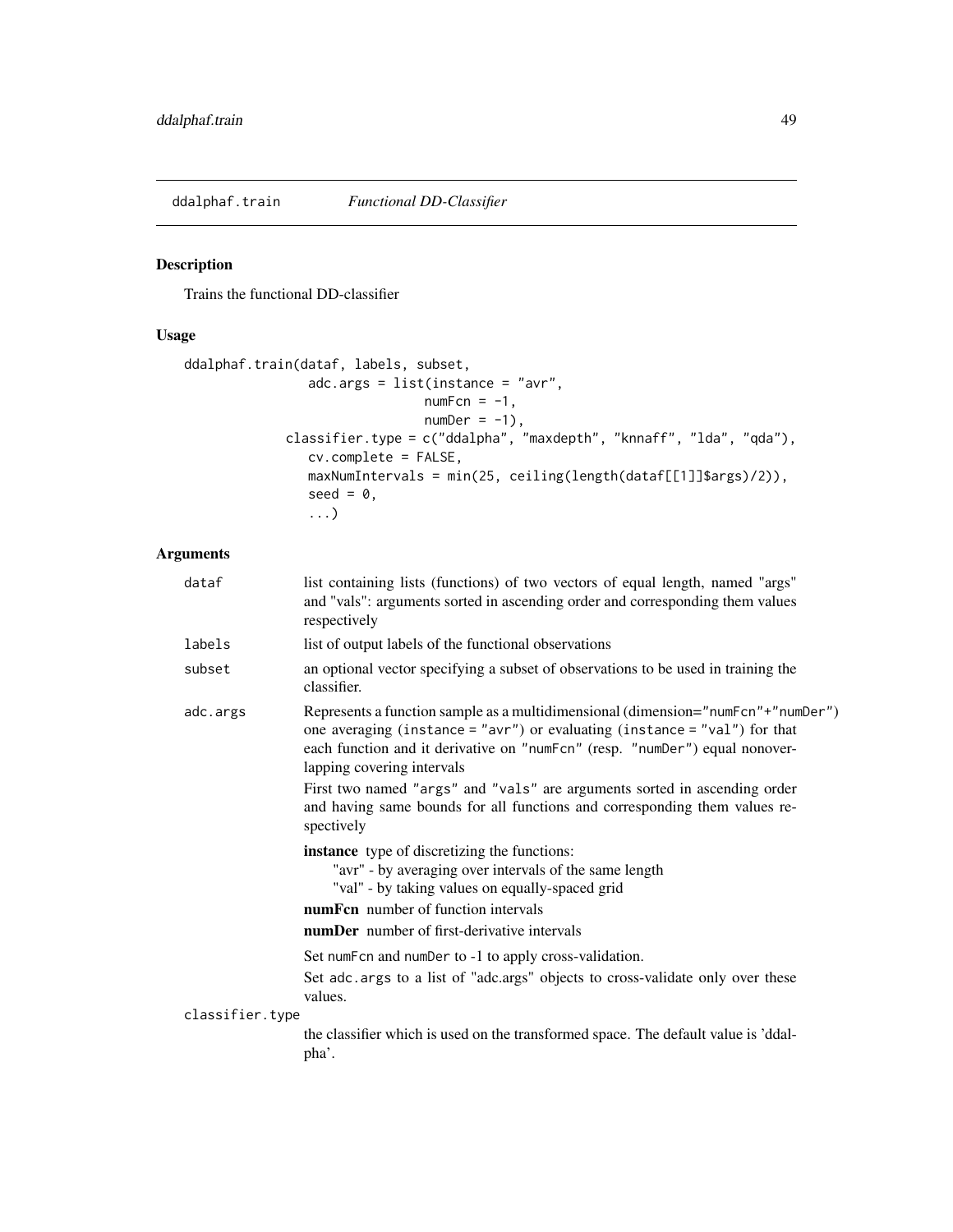| cv.complete     | T: apply complete cross-validation                                                              |
|-----------------|-------------------------------------------------------------------------------------------------|
|                 | F: restrict cross-validation by Vapnik-Chervonenkis bound                                       |
| maxNumIntervals |                                                                                                 |
|                 | maximal number of intervals for cross-validation ( $max(numFcn + number) =$<br>maxNumIntervals) |
| seed            | the random seed. The default value seed=0 makes no changes.                                     |
| $\ddots$        | additional parameters, passed to the classifier, selected with parameter classifier. type.      |

#### Details

The functional DD-classifier is fast nonparametric procedure for classifying functional data. It consists of a two-step transformation of the original data plus a classifier operating on a lowdimensional hypercube. The functional data are first mapped into a finite-dimensional locationslope space and then transformed by a multivariate depth function into the DD-plot, which is a subset of the unit hypercube. This transformation yields a new notion of depth for functional data. Three alternative depth functions are employed for this, as well as two rules for the final classification. The resulting classifier is cross-validated over a small range of parameters only, which is restricted by a Vapnik-Cervonenkis bound. The entire methodology does not involve smoothing techniques, is completely nonparametric and allows to achieve Bayes optimality under standard distributional settings. It is robust and efficiently computable.

#### Value

Trained functional DD-classifier

#### References

Mosler, K. and Mozharovskyi, P. (2017). Fast DD-classification of functional data. *Statistical Papers* 58 1055–1089.

Mozharovskyi, P. (2015). *Contributions to Depth-based Classification and Computation of the Tukey Depth*. Verlag Dr. Kovac (Hamburg).

#### See Also

[ddalphaf.classify](#page-42-0) for classification using functional  $DD\alpha$ -classifier, [compclassf.train](#page-7-0) to train the functional componentwise classifier, [dataf.\\*](#page-16-0) for functional data sets included in the package.

```
## Not run:
## load the Growth dataset
dataf = dataf.growth()learn = c(head(dataf$dataf, 49), tail(dataf$dataf, 34))
labels= c(head(dataf$labels, 49), tail(dataf$labels, 34))
test = tail(head(dataf$dataf, 59), 10) # elements 50:59. 5 girls, 5 boys
```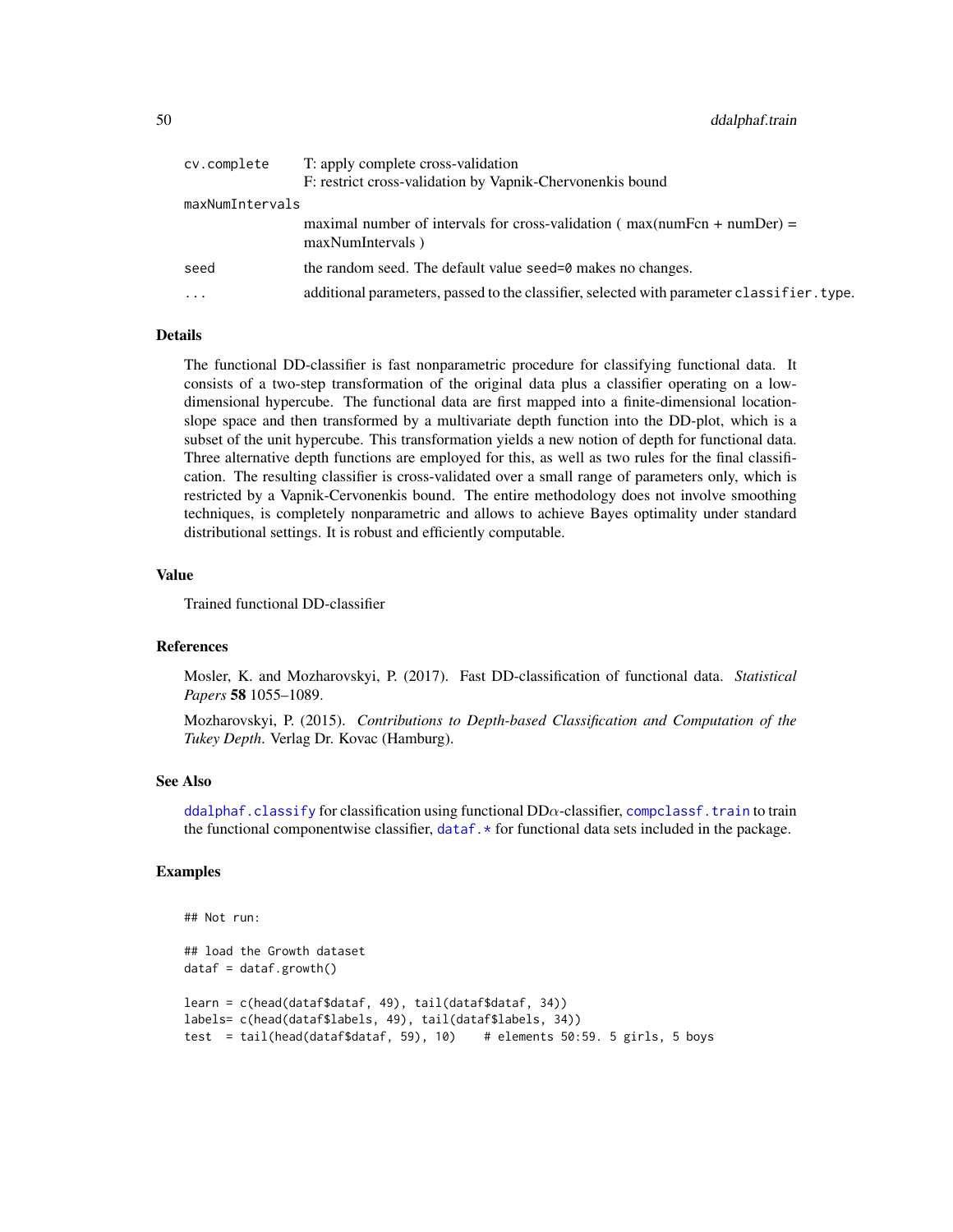depth. 51

```
#cross-validate over the whole variants up to dimension 3
c1 = ddalphaf.train (learn, labels, classifier.type = "ddalpha", maxNumIntervals = 3)
classified1 = ddalphaf.classify(c1, test)print(unlist(classified1))
print(c1$adc.args)
# cross-validate over these two variants
c2 = ddalphaf.train (learn, labels, classifier.type = "ddalpha",
                     adc.args = list(list(instance = "avr",
                            numFcn = 1,
                            numDer = 2,
                       list(instance = "avr",
                            numFcn = 0,
                            numDer = 2))classified2 = ddalphaf.classify(c2, test)
print(unlist(classified2))
print(c2$adc.args)
## End(Not run)
```
<span id="page-50-0"></span>

depth. *Calculate Depth*

#### Description

Calculates the depth of points w.r.t. a multivariate data set.

The detailed descriptions are found in the corresponding topics.

#### Usage

```
depth.(x, data, notion, ...)
## beta-skeleton depth
# depth.betaSkeleton(x, data, beta = 2, distance = "Lp", Lp.p = 2,
# mah.estimate = "moment", mah.parMcd = 0.75)
## Tukey depth
# depth.halfspace(x, data, exact, method, num.directions = 1000, seed = 0)
## L2-depth
# depth.L2(x, data, mah.estimate = "moment", mah.parMcd = 0.75)
## Mahalanobis depth
```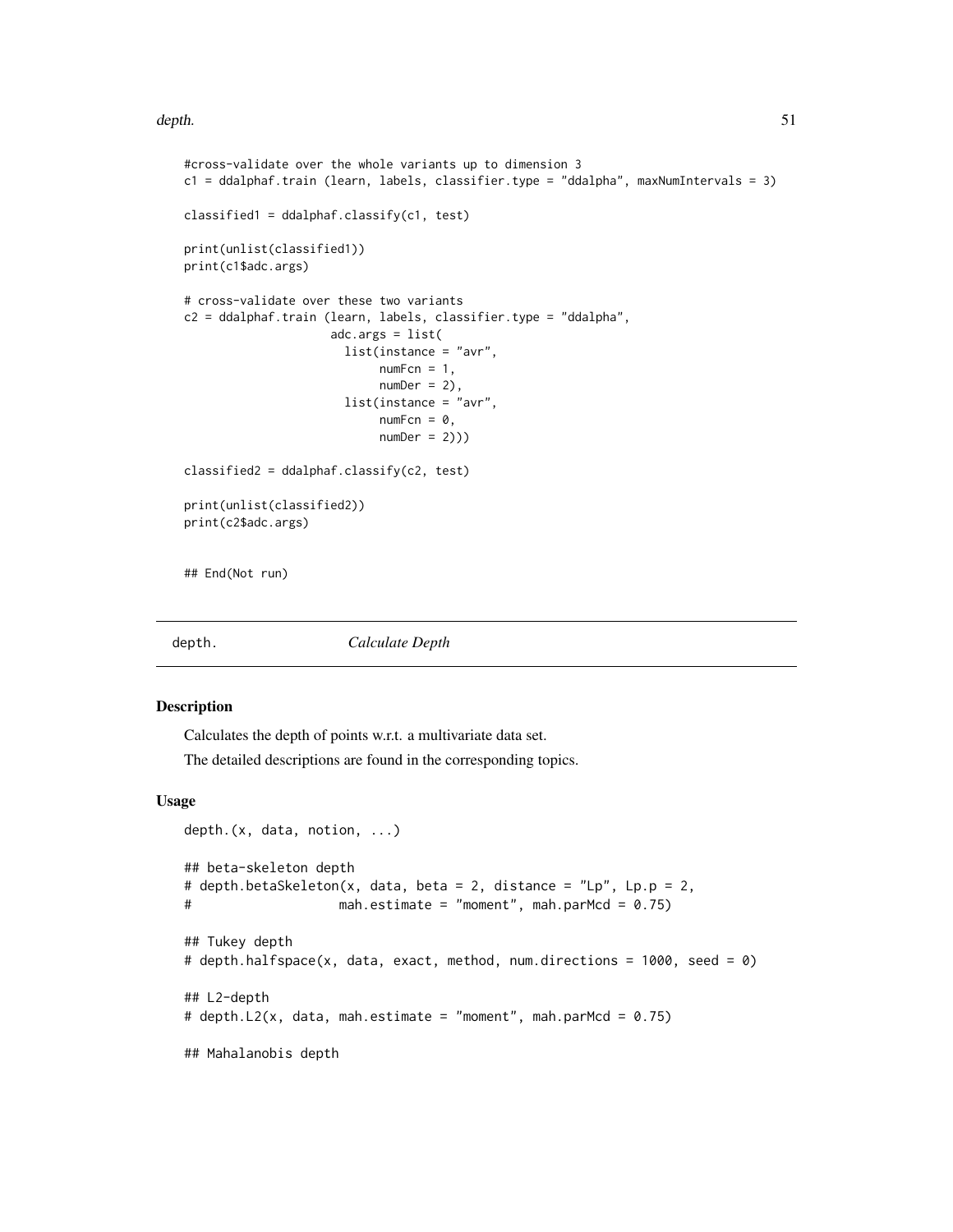```
# depth.Mahalanobis(x, data, mah.estimate = "moment", mah.parMcd = 0.75)
## projection depth
# depth.projection(x, data, method = "random", num.directions = 1000)
## simplicial depth
# depth.simplicial(x, data, exact = F, k = 0.05, seed = 0)
## simplicial volume depth
# depth.simplicialVolume(x, data, exact = F, k = 0.05, seed = 0)
## spatial depth
# depth.spatial(x, data)
## zonoid depth
# depth.zonoid(x, data)
## potential
# depth.potential (x, data, pretransform = "1Mom",
# kernel = "GKernel", kernel.bandwidth = NULL, mah.parMcd = 0.75)
## convex hull peeling depth
# depth.qhpeeling(x, data)
```
## Arguments

| $\mathsf{x}$ | Matrix of objects (numerical vector as one object) whose depth is to be calcu-<br>lated; each row contains a d-variate point. Should have the same dimension as<br>data. |
|--------------|--------------------------------------------------------------------------------------------------------------------------------------------------------------------------|
| data         | Matrix of data where each row contains a d-variate point, w.r.t. which the depth<br>is to be calculated.                                                                 |
| notion       | The name of the depth notion (shall also work with a user-defined depth function<br>named "depth. <name>").</name>                                                       |
| $\cdots$     | Additional parameters passed to the depth functions.                                                                                                                     |

## Value

Numerical vector of depths, one for each row in x; or one depth value if x is a numerical vector.

## See Also

[depth.betaSkeleton](#page-52-0) [depth.halfspace](#page-58-0) [depth.L2](#page-60-0) [depth.Mahalanobis](#page-62-0) [depth.projection](#page-66-0)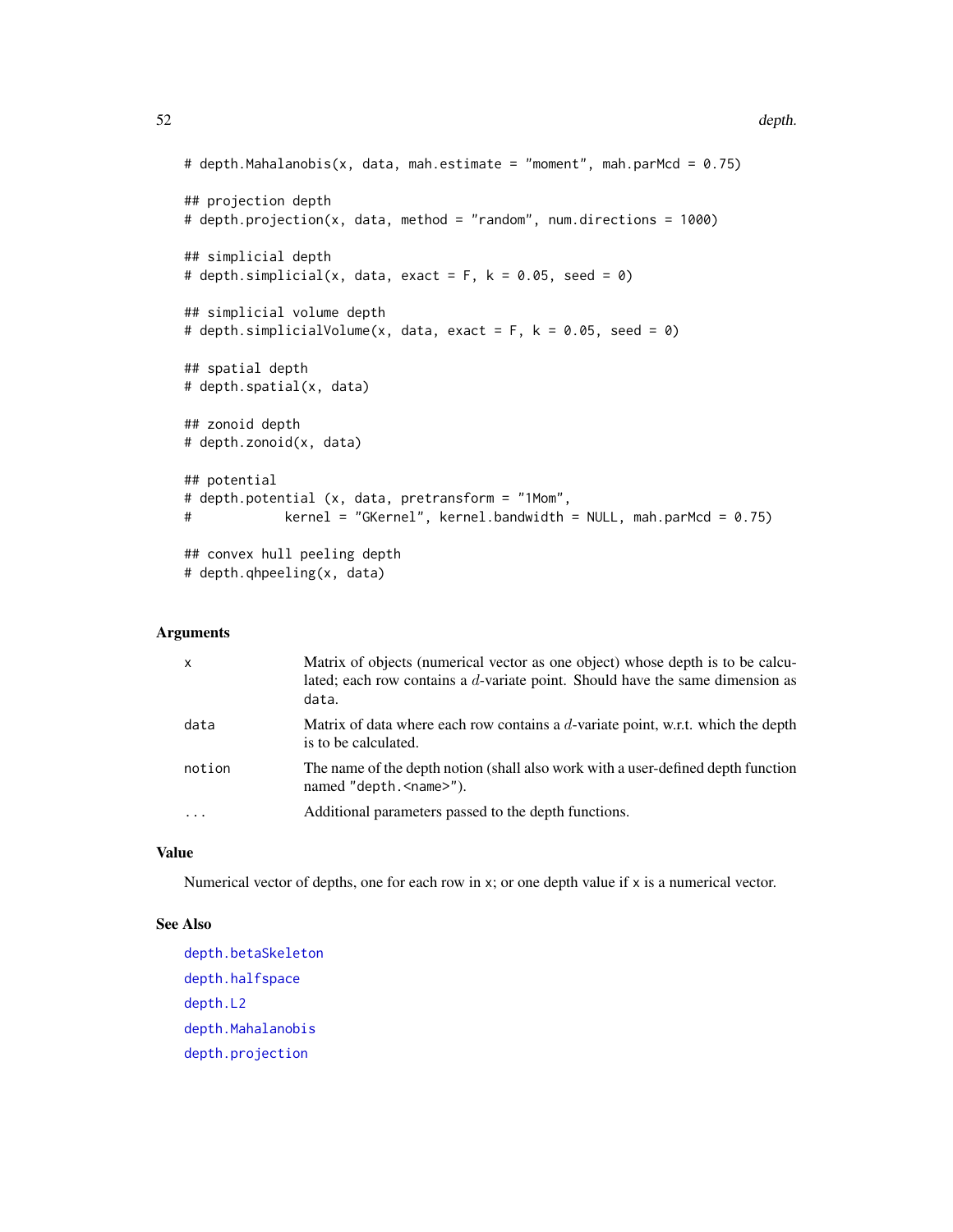[depth.simplicial](#page-70-0) [depth.simplicialVolume](#page-72-0) [depth.spatial](#page-88-0) [depth.zonoid](#page-89-0) [depth.potential](#page-64-0) [depth.qhpeeling](#page-68-0)

[depth.graph](#page-57-0) for building the depth surfaces of the two dimensional data.

# Examples

```
# 5-dimensional normal distribution
data <- mvrnorm(1000, rep(0, 5),
                matrix(c(1, 0, 0, 0, 0,
                         0, 2, 0, 0, 0,
                         0, 0, 3, 0, 0,
                         0, 0, 0, 2, 0,
                         0, 0, 0, 0, 1),
                nrow = 5)x \leq -m \v{or} (10, rep(1, 5),matrix(c(1, 0, 0, 0, 0,
                      0, 1, 0, 0, 0,
                      0, 0, 1, 0, 0,
                      0, 0, 0, 1, 0,
                      0, 0, 0, 0, 1),
             nrow = 5)depths \leq depth.(x, data, notion = "zonoid")
cat("Depths: ", depths, "\n")
```
<span id="page-52-0"></span>depth.betaSkeleton *Calculate Beta-Skeleton Depth*

## Description

Calculates the beta-skeleton depth of points w.r.t. a multivariate data set.

#### Usage

```
depth.betaSkeleton(x, data, beta = 2, distance = "Lp", Lp.p = 2,
                   mah.estimate = "moment", mah.parMcd = 0.75)
```
## Arguments

x Matrix of objects (numerical vector as one object) whose depth is to be calculated; each row contains a d-variate point. Should have the same dimension as data.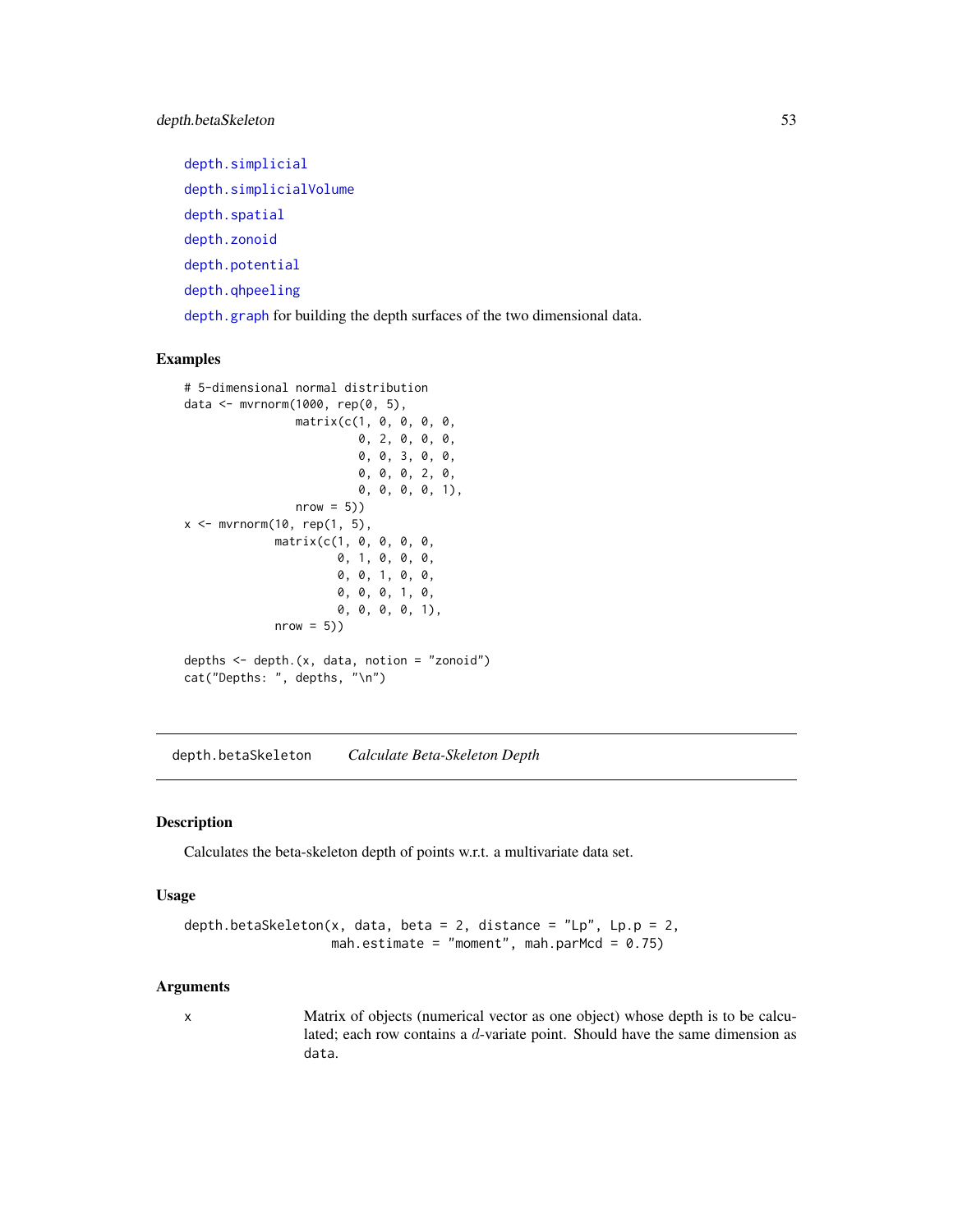| data         | Matrix of data where each row contains a d-variate point, w.r.t. which the depth<br>is to be calculated.                                                                                                                                                                                                                                                       |
|--------------|----------------------------------------------------------------------------------------------------------------------------------------------------------------------------------------------------------------------------------------------------------------------------------------------------------------------------------------------------------------|
| beta         | The paremeter defining the positionning of the balls' centers, see Yang and<br>Modarres (2017) for details. By default (together with other arguments) equals<br>2, which corresponds to the lens depth, see Liu and Modarres (2011).                                                                                                                          |
| distance     | A character string defining the distance to be used for determining inclusion<br>of a point into the lens (influence region), see Yang and Modarres (2017) for<br>details. Possibilities are "Lp" for the Lp-metric (default) or "Mahalanobis" for<br>the Mahalanobis distance adjustment.                                                                     |
| Lp.p         | A non-negative number defining the distance's power equal 2 by default (Eu-<br>clidean distance); is used only when distance $=$ "Lp".                                                                                                                                                                                                                         |
| mah.estimate | A character string specifying which estimates to use when calculating sample<br>covariance matrix; can be "none", "moment" or "MCD", determining whether<br>traditional moment or Minimum Covariance Determinant (MCD) (see covMcd)<br>estimates for mean and covariance are used. By default "moment" is used. Is<br>used only when distance = "Mahalanobis". |
| mah.parMcd   | The value of the argument alpha for the function covMcd; is used when distance<br>= "Mahalanobis" and mah.estimate = "MCD".                                                                                                                                                                                                                                    |

#### Details

Calculates the beta-skeleton depth, see Yang and Modarres (2017). Its particular case, lens depth, see Liu and Modarres (2011), is obtained when beta = 2, distance =  $"Lp"$  and  $Lp.p = 2$  (default settings). For the example of the lens depth, the depth of an observation x is calculated as the portion of lens containing x, with lens being an intersection of two closed balls centered at two sample's points each having radius equal to the distance between these two points.

#### Value

Numerical vector of depths, one for each row in x; or one depth value if x is a numerical vector.

#### References

Liu, Z. and Modarres, R. (2011). Lens data depth and median. *Journal of Nonparametric Statistics* 23(4) 1063–1074.

Yang, M. and Modarres, R. (2017). β-skeleton depth functions and medians. *Commmunications in Statistics - Theory and Methods* to appear.

## See Also

[depth.halfspace](#page-58-0) for calculation of the Tukey depth.

[depth.Mahalanobis](#page-62-0) for calculation of Mahalanobis depth.

[depth.projection](#page-66-0) for calculation of projection depth.

[depth.simplicial](#page-70-0) for calculation of simplicial depth.

[depth.simplicialVolume](#page-72-0) for calculation of simplicial volume depth.

[depth.spatial](#page-88-0) for calculation of spatial depth.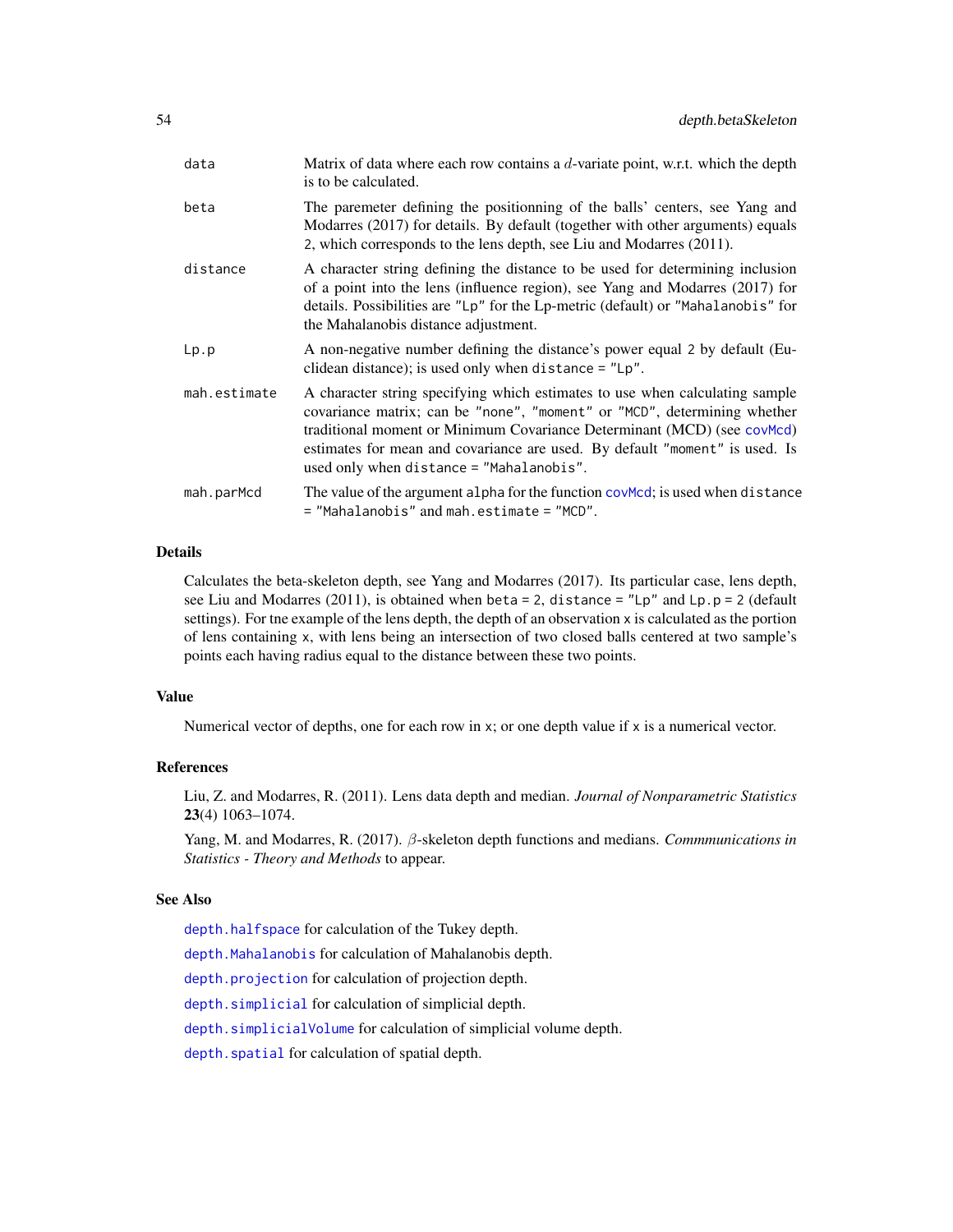## depth.contours 55

[depth.zonoid](#page-89-0) for calculation of zonoid depth.

[depth.potential](#page-64-0) for calculation of data potential.

## Examples

```
# 5-dimensional normal distribution
data <- mvrnorm(1000, rep(0, 5),
                matrix(c(1, 0, 0, 0, 0,
                          0, 2, 0, 0, 0,
                          0, 0, 3, 0, 0,
                          0, 0, 0, 2, 0,
                          0, 0, 0, 0, 1),
                nrow = 5)x \leq -m \text{wrnorm}(10, \text{rep}(1, 5),matrix(c(1, 0, 0, 0, 0,
                       0, 1, 0, 0, 0,
                       0, 0, 1, 0, 0,
                       0, 0, 0, 1, 0,
                       0, 0, 0, 0, 1),
             nrow = 5))
depths <- depth.betaSkeleton(x, data)
cat("Depths:", depths, "\n")
```
<span id="page-54-0"></span>depth.contours *Depth Contours*

## Description

Builds the data depth contours for 2-dimensional data.

## Usage

```
depth.contours(data, depth,
             main = ", xlab="", ylab = "",
             drawplot = T, frequency=100, levels = 10,
             col = "red",...)
```
## Arguments

| data       | 2-dimensional numeric data frame or matrix                                                           |
|------------|------------------------------------------------------------------------------------------------------|
| depth      | the name of the depth function. The list of the supported depths and described<br>in the topic depth |
| main       | an overall title for the plot: see title                                                             |
| xlab, ylab | labels of the axes                                                                                   |
| drawplot   | if set to false, the contours are built on the existing plot.                                        |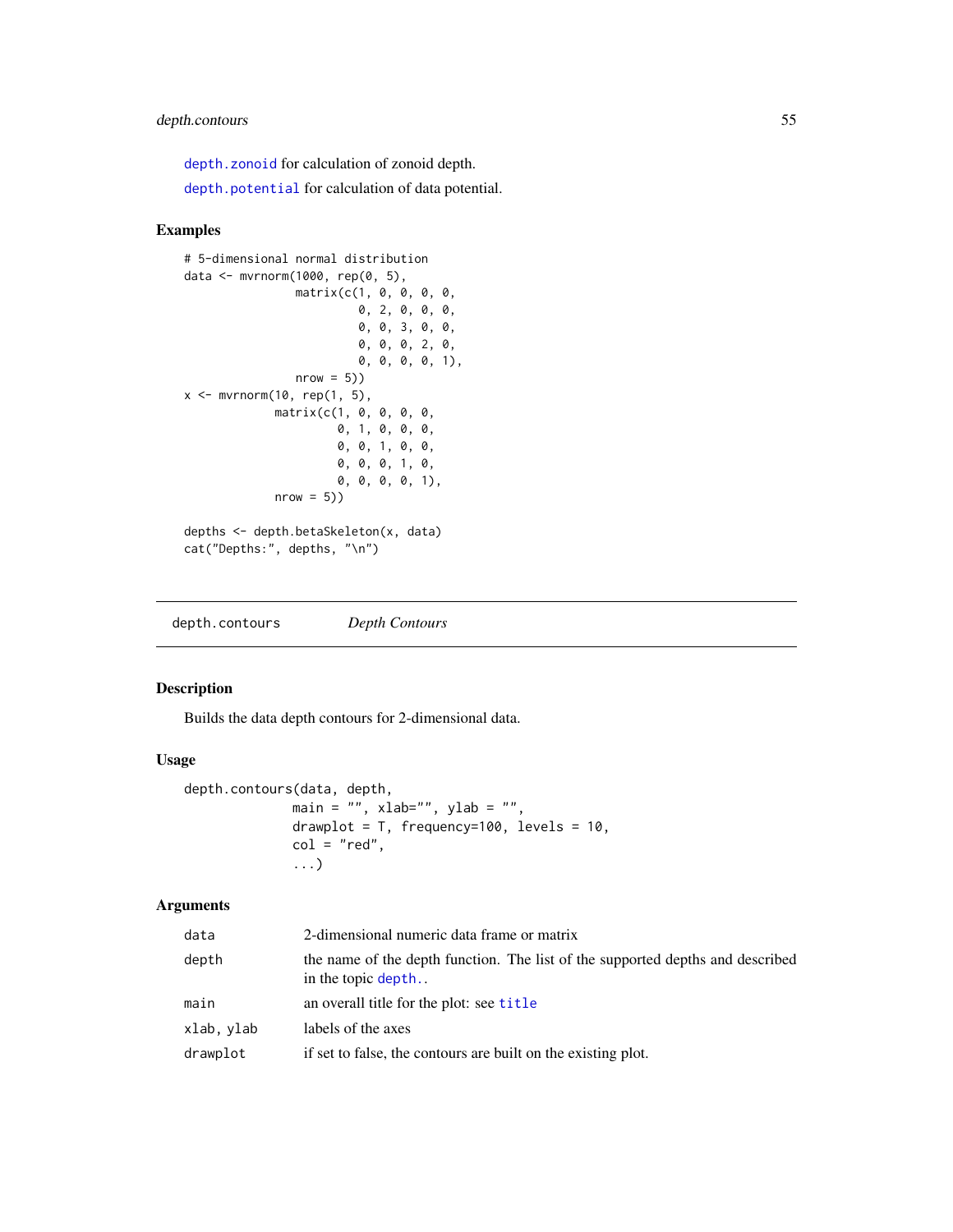| frequency | number of points on each direction, x and y. Impacts the smoothness of the<br>contours.                                                                                                        |
|-----------|------------------------------------------------------------------------------------------------------------------------------------------------------------------------------------------------|
| levels    | numeric vector of levels at which to draw contour lines. If the vector contains<br>only ONE element, the levels are generated automatically as $seq(0, max(depth), length.out$<br>$=$ levels). |
| col       | color, used to draw points and contours                                                                                                                                                        |
| $\cdots$  | additional parameters passed to the depth functions and to plot                                                                                                                                |

## See Also

[depth.](#page-50-0), [depth.contours.ddalpha](#page-55-0), [depth.graph](#page-57-0).

#### Examples

```
## Not run:
par(mfrow = c(2,2))data(hemophilia)
depth.contours(hemophilia[,1:2], depth = "none", main = "data")
for (depth in c("zonoid", "Mahalanobis", "projection", "spatial")){
 depth.contours(hemphilia[,1:2], depth = depth, main = depth)}
for (depth in c("halfspace", "simplicial", "simplicialVolume")){
 depth.contours(hemophilia[,1:2], depth = depth, main = depth, exact = T)
}
```
## End(Not run)

<span id="page-55-0"></span>depth.contours.ddalpha

*Depth Contours*

# Description

Builds the data depth contours for multiclass 2-dimensional data using the trained classifier. Also accessible from [plot.ddalpha](#page-122-0).

#### Usage

```
depth.contours.ddalpha(ddalpha,
             main = "", xlab="", ylab = "",
              drawplot = T, frequency=100, levels = 10, drawsep = T, ...)
```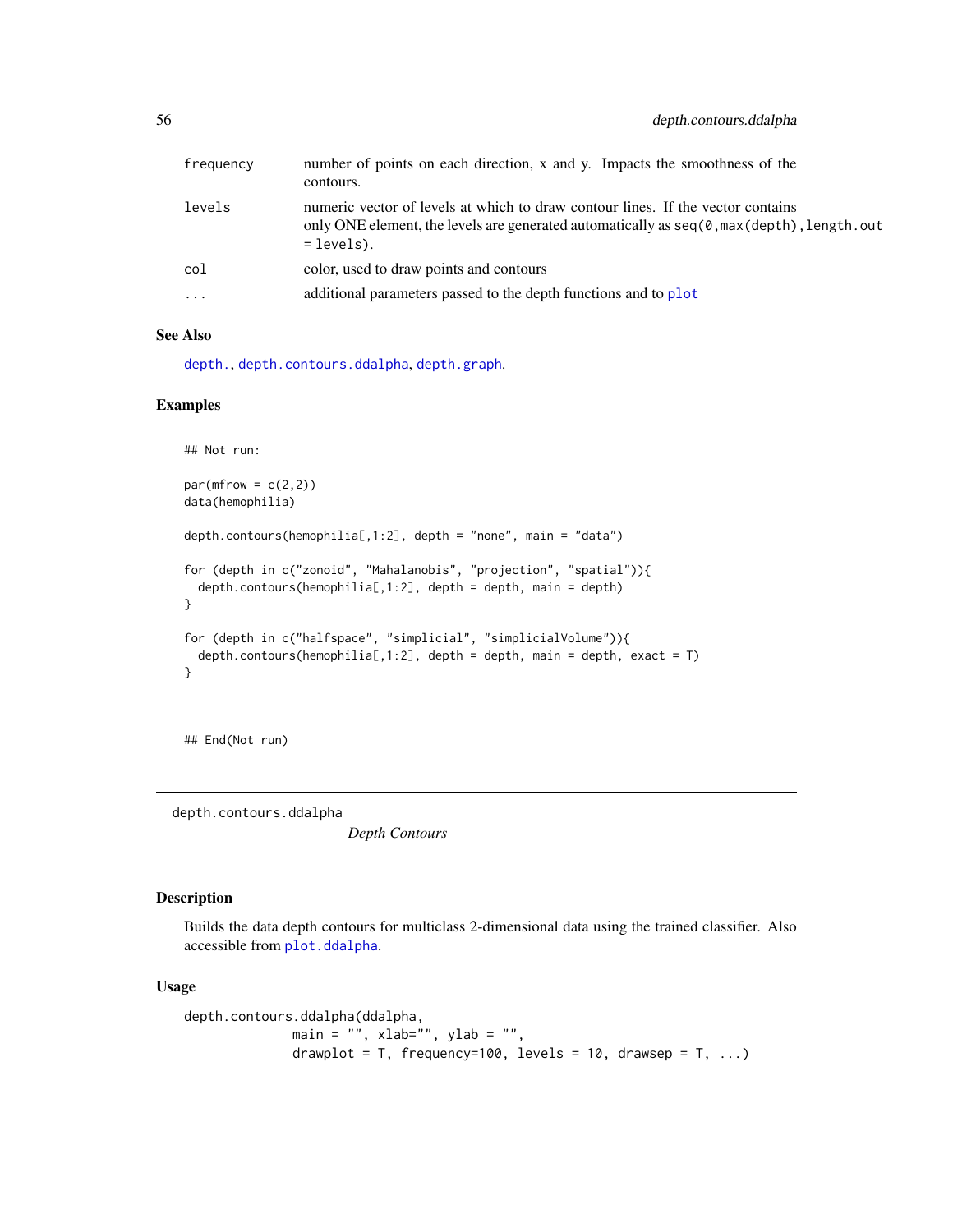## Arguments

| ddalpha    | $DD\alpha$ -classifier (obtained by ddalpha. train).                                                                                                                                           |
|------------|------------------------------------------------------------------------------------------------------------------------------------------------------------------------------------------------|
| main       | an overall title for the plot: see title                                                                                                                                                       |
| xlab, ylab | labels of the axes                                                                                                                                                                             |
| drawplot   | if set to false, the contours are built on the existing plot.                                                                                                                                  |
| frequency  | number of points on each direction, x and y. Impacts the smoothness of the<br>contours.                                                                                                        |
| levels     | numeric vector of levels at which to draw contour lines. If the vector contains<br>only ONE element, the levels are generated automatically as $seq(0, max(detth), length.out$<br>$=$ levels). |
| drawsep    | draws the separation on the DD-plot (currently for 2 classes and not for knn)                                                                                                                  |
| $\cdots$   | additional parameters passed to the depth functions and to plot                                                                                                                                |

## See Also

[depth.](#page-50-0), [depth.contours](#page-54-0), [depth.graph](#page-57-0).

## Examples

```
## Not run:
par(mfrow = c(2,2))data(hemophilia)
ddalpha = ddalpha.train(hemophilia, depth = "none")
depth.contours.ddalpha(ddalpha, main = "data")
for (depth in c("zonoid", "Mahalanobis", "projection", "spatial")){
 ddalpha = ddalpha.train(hemophilia, depth = depth)
 depth.contours.ddalpha(ddalpha, main = depth)
}
for (depth in c("halfspace", "simplicial", "simplicialVolume")){
 ddalpha = ddalpha.train(hemophilia, depth = depth, exact = T)
 depth.contours.ddalpha(ddalpha, main = depth)
}
```
## End(Not run)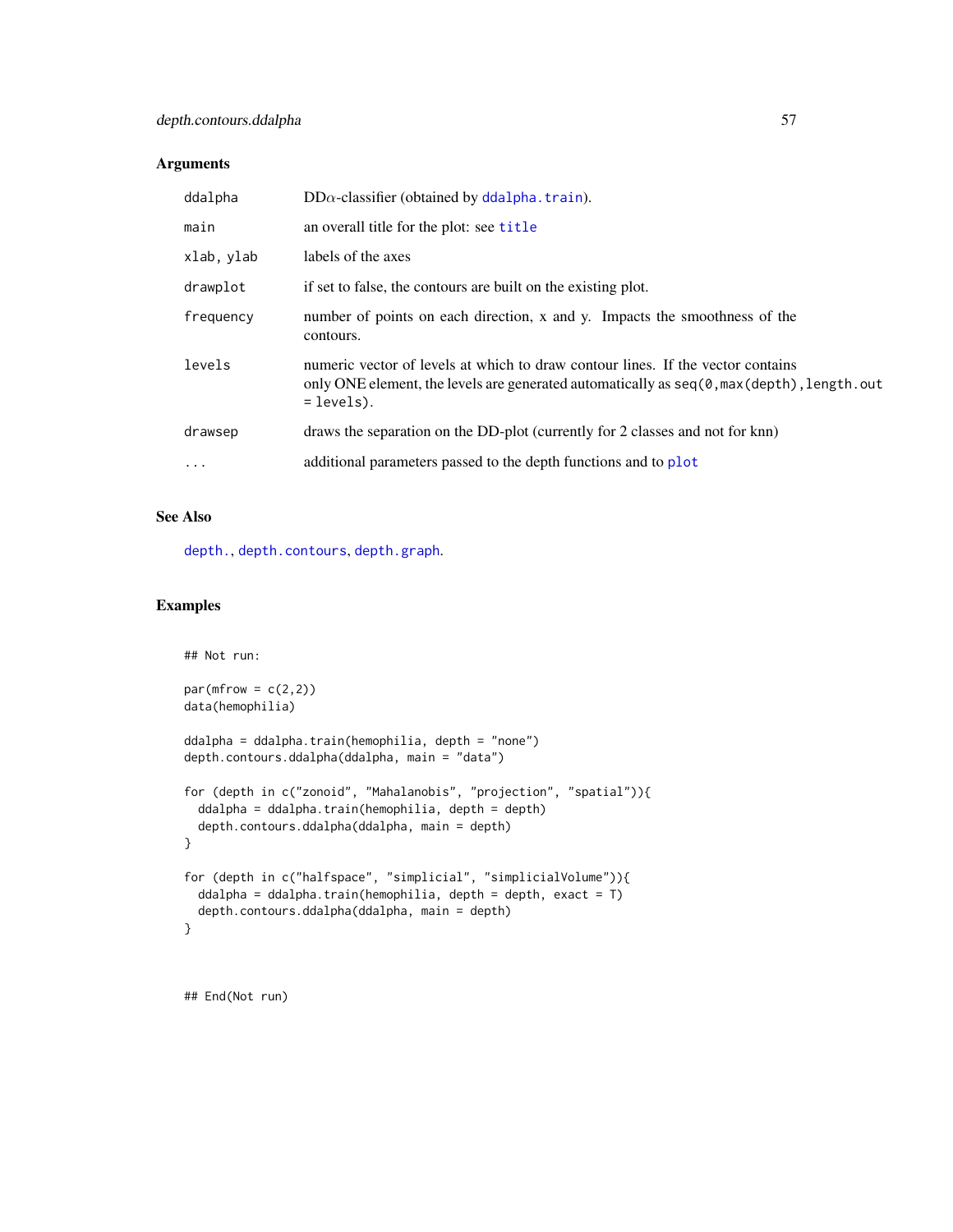<span id="page-57-0"></span>

# Description

Builds the data depth graphs for 2-dimensional data. The graph is built using [persp](#page-0-0).

#### Usage

```
depth.graph(data,
  depth_f = c("halfspace", "Mahalanobis", "projection", "simplicial",
              "simplicialVolume", "spatial", "zonoid", "none"),
  apoint = NULL,main = depth_f,
 xlim = c(min(data[, 1]), max(data[, 1])),
 ylim = c(min(data[, 2]), max(data[, 2])),
 zlim = c(0, max(z)),xnum = 250,
 ynum = 250,
  theta=15, phi=60,
 bold = F,...)
```
# Arguments

| data             | 2-dimensional numeric data frame or matrix                                                           |
|------------------|------------------------------------------------------------------------------------------------------|
| depth_f          | the name of the depth function. The list of the supported depths and described<br>in the topic depth |
| apoint           | a 2-dimensional point which is shown in black color.                                                 |
| main             | an overall title for the plot: see title                                                             |
| xlim, ylim, zlim |                                                                                                      |
|                  | numeric vectors of length 2, giving the x, y and z coordinates ranges: see<br>plot.window            |
| xnum, ynum       | number of points on each direction, x and y. Impacts the smoothness of the<br>surface.               |
| theta, phi       | rotation angles                                                                                      |
| bold             | draws bold points                                                                                    |
| $\cdots$         | additional parameters passed to persp                                                                |
|                  |                                                                                                      |

## See Also

[depth.](#page-50-0)

[persp](#page-0-0)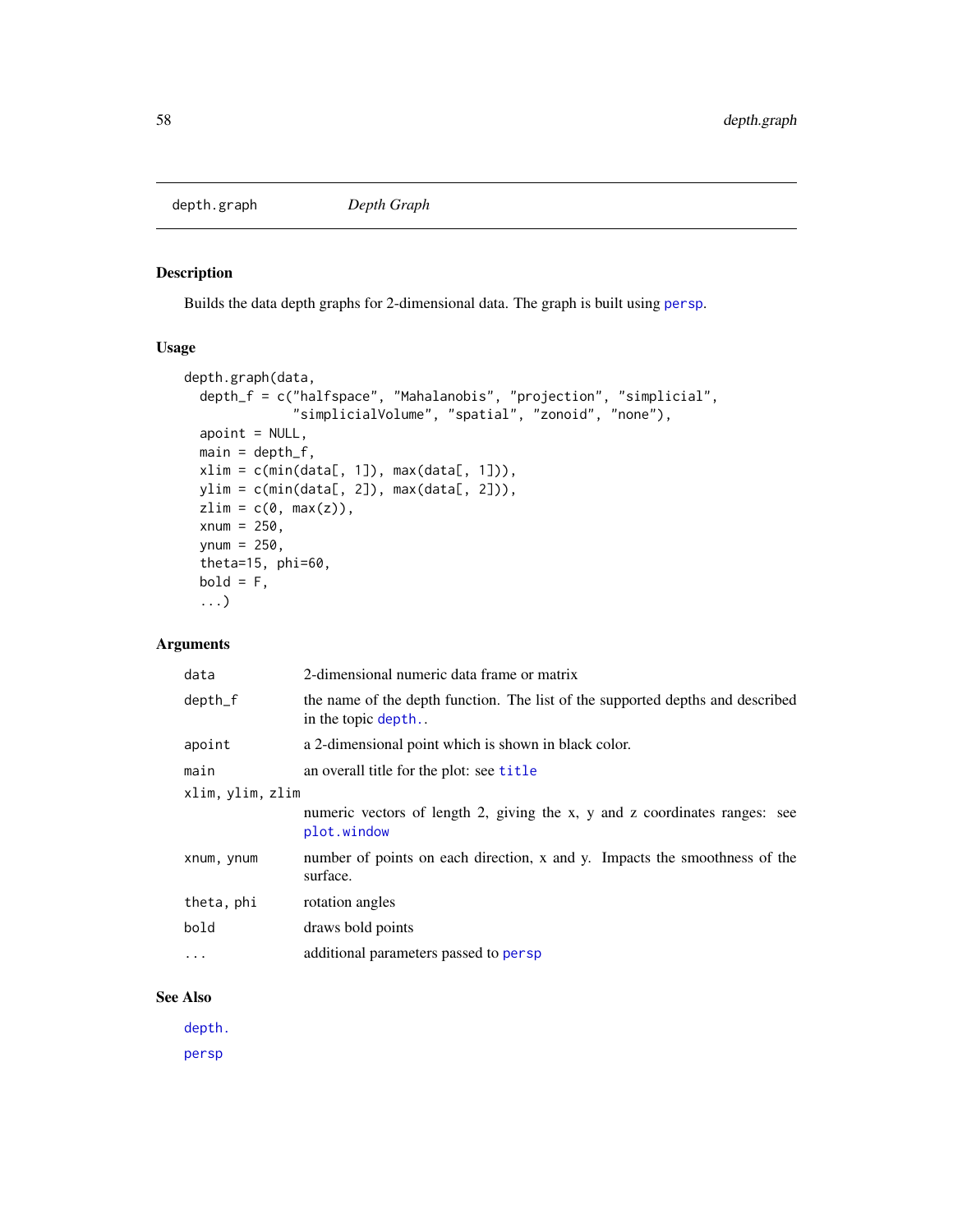## depth.halfspace 59

## Examples

```
## Not run:
```

```
par(mfrow = c(2,3), mar = c(0,0,0,0), mai = c(0,0,0,2,0))data(hemophilia)
depth.graph(hemophilia, "none", xnum = 100, ynum = 100)
depth.graph(hemophilia, "Mahalanobis", xnum = 100, ynum = 100)
depth.graph(hemophilia, "halfspace", xnum = 100, ynum = 100)
depth.graph(hemophilia, "projection", xnum = 100, ynum = 100)
depth.graph(hemophilia, "zonoid", xnum = 100, ynum = 100)
depth.graph(hemophilia, "spatial", xnum = 100, ynum = 100)
```
## End(Not run)

<span id="page-58-0"></span>depth.halfspace *Calculate Halfspace Depth*

#### Description

Calculates the exact or random Tukey (=halfspace, location) depth (Tukey, 1975) of points w.r.t. a multivariate data set.

## Usage

```
depth.halfspace(x, data, exact, method, num.directions = 1000, seed = 0)
```
#### Arguments

| $\mathsf{x}$ | Matrix of objects (numerical vector as one object) whose depth is to be calcu-<br>lated; each row contains a $d$ -variate point. Should have the same dimension as<br>data.                                                                                                                       |
|--------------|---------------------------------------------------------------------------------------------------------------------------------------------------------------------------------------------------------------------------------------------------------------------------------------------------|
| data         | Matrix of data where each row contains a $d$ -variate point, w.r.t. which the depth<br>is to be calculated.                                                                                                                                                                                       |
| exact        | The type of the used method. The default is exact=F, which leads to approx-<br>imate computation of the Tukey depth. For exact=F, method="Sunif.1D"<br>is used by default. If exact=T, the Tukey depth is computed exactly, with<br>method="recursive" by default.                                |
| method       | For exact=F, if method="Sunif.1D" (by default), the Tukey depth is computed<br>approximately by being minimized over univariate projections (see Details be-<br>low).                                                                                                                             |
|              | For exact=T, the Tukey depth is calculated as the minimum over all combina-<br>tions of $k$ points from data (see Details below). In this case parameter method<br>specifies k, with possible values 1 for method="recursive" (by default), $d-2$<br>for method="plane", $d-1$ for method="line". |
|              | The name of the method may be given as well as just parameter exact, in which<br>case the default method will be used.                                                                                                                                                                            |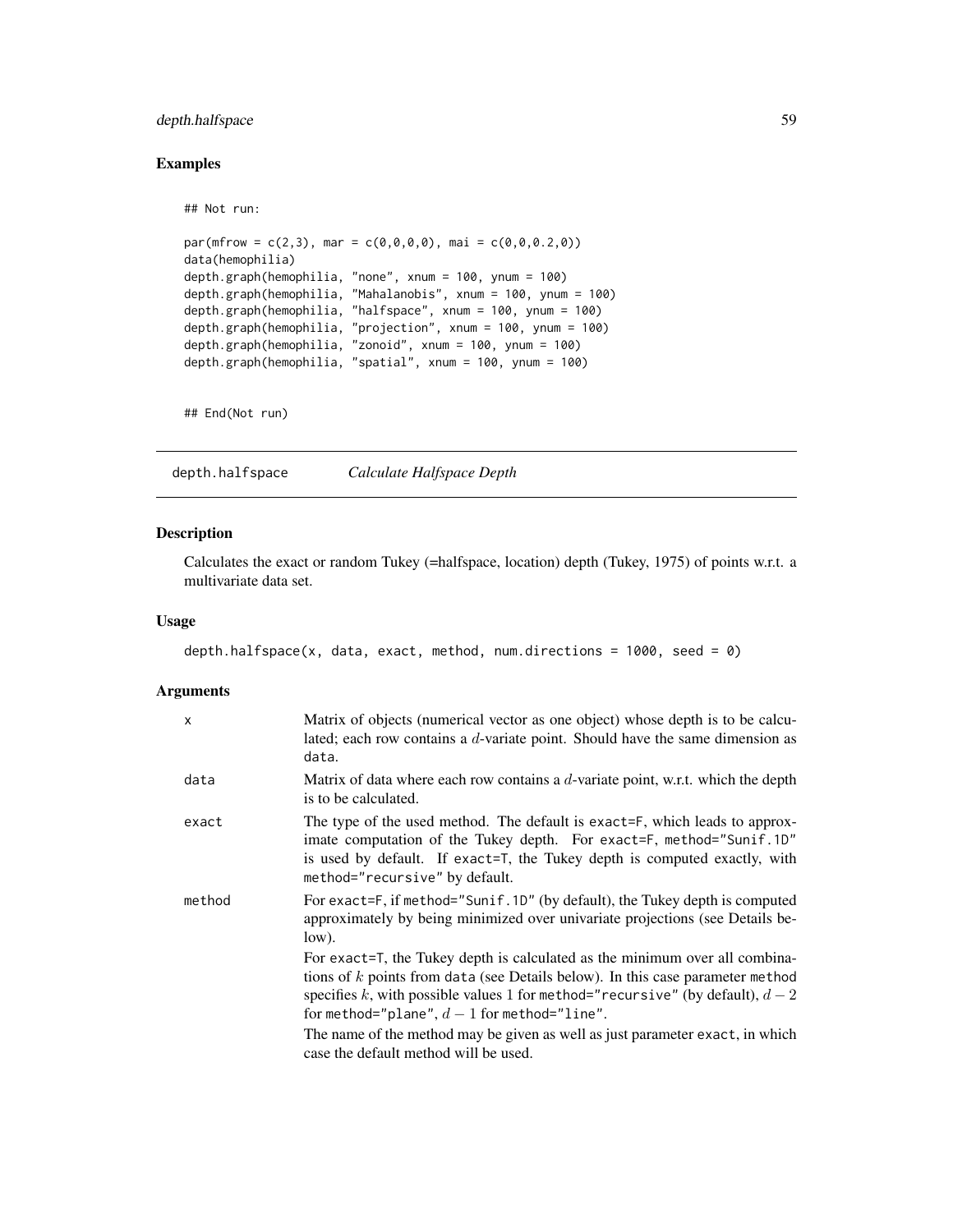60 depth.halfspace

|      | num.directions Number of random directions to be generated (for method="Sunif.1D"). The |
|------|-----------------------------------------------------------------------------------------|
|      | algorithmic complexity is linear in the number of observations in data, given           |
|      | the number of directions.                                                               |
| seed | The random seed. The default value seed=0 makes no changes (for method="Sunif. 1D").    |

#### Details

For exact=F, if method="Sunif.1D", the Tukey depth is computed approximately using the random Tukey depth method proposed by Cuesta-Albertos and Nieto-Reyes (2008). Here the depth is determined as the minimum univariate Tukey depth of the - on lines in several directions - projected data. The directions are distributed uniformly on the  $(d-1)$ -sphere; the same direction set is used for all points.

For exact=T, the Tukey depth is computed exactly as the minimum of the sum of the depths in two orthogonal complementary affine subspaces, which dimensions add to  $d$ : one of the subspaces (combinatorial) is the  $k$ -dimensional hyperplane through (a point from) x and  $k$  points from data, another one is its orthogonal complement (see Dyckerhoff and Mozharovskyi, 2016 for the detailed description of the algorithmic framework). The algorithm then minimizes the depth over all combinations of  $k$  points, in which the depth in the orthogonal complements is computed using an exact algorithm. In this case, parameter method specifies the dimensionality  $k$  of the combinatorial space. The implemented (reasonable) algorithms (and corresponding names) are:  $k = 1$  (or method="recursive"),  $k = d - 2$  (or method="plane"), and  $k = d - 1$  (or method="line").

#### Value

Numerical vector of depths, one for each row in x; or one depth value if x is a numerical vector.

## References

Cuesta-Albertos, J.A. and Nieto-Reyes, A. (2008). The random Tukey depth. *Computational Statistics and Data Analysis* 52 4979–4988.

Dyckerhoff, R. and Mozharovskyi, P. (2016). Exact computation of the halfspace depth. *Computational Statistics and Data Analysis* 98 19–30.

Rousseeuw, P.J. and Ruts, I. (1996). Algorithm AS 307: Bivariate location depth. *Journal of the Royal Statistical Society. Seriec C (Applied Statistics)* 45 516–526.

Tukey, J.W. (1974). Mathematics and the picturing of data. In: *Proceeding of the International Congress of Mathematicians*, Vancouver, 523–531.

#### See Also

[depth.Mahalanobis](#page-62-0) for calculation of Mahalanobis depth.

[depth.projection](#page-66-0) for calculation of projection depth.

[depth.simplicial](#page-70-0) for calculation of simplicial depth.

[depth.simplicialVolume](#page-72-0) for calculation of simplicial volume depth.

[depth.spatial](#page-88-0) for calculation of spatial depth.

[depth.zonoid](#page-89-0) for calculation of zonoid depth.

[depth.potential](#page-64-0) for calculation of data potential.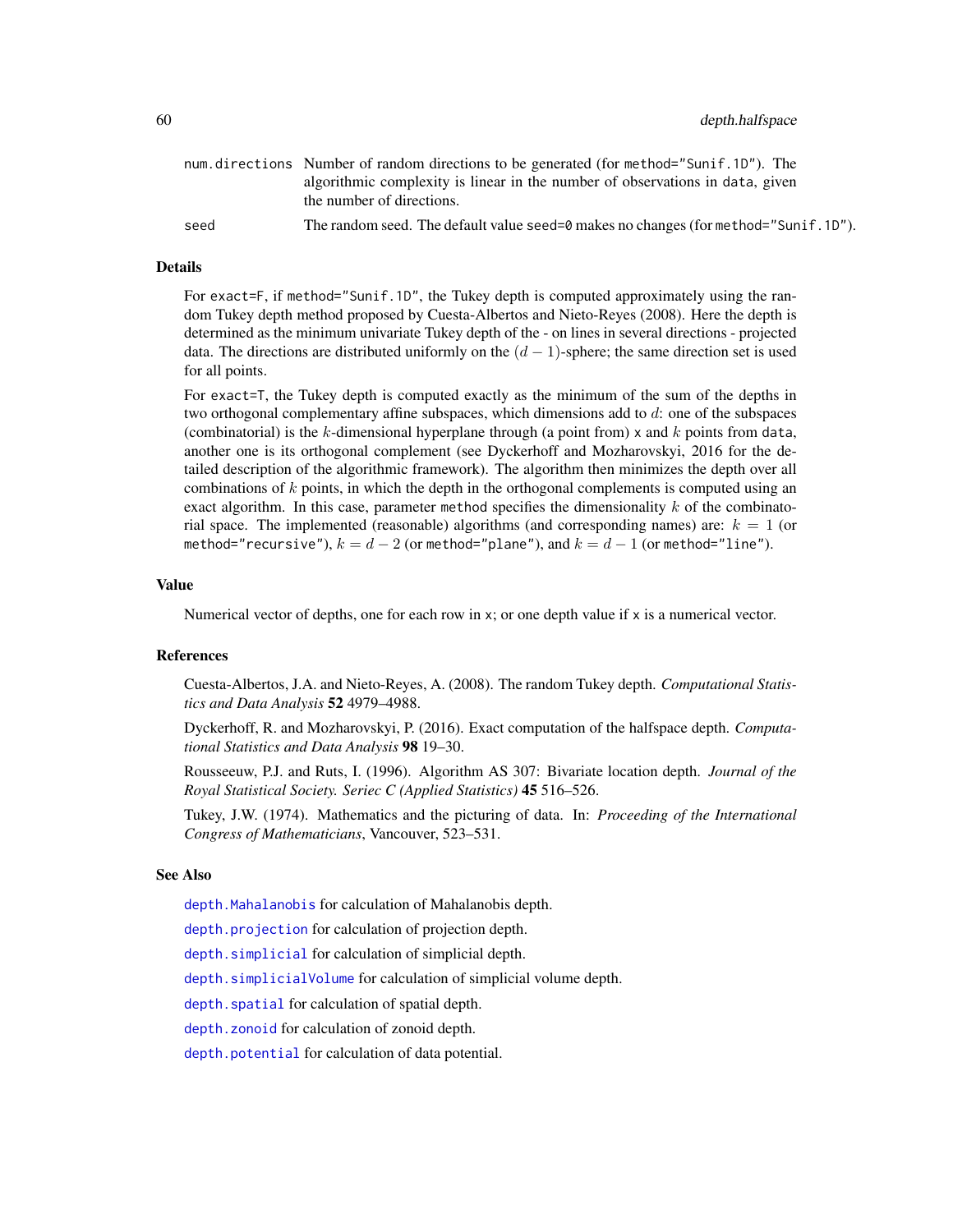#### depth.  $L2$  61

## Examples

```
# 3-dimensional normal distribution
data <- mvrnorm(200, rep(0, 3),
                matrix(c(1, 0, 0,
                          0, 2, 0,
                          0, 0, 1),
                nrow = 3)x \leq -m \text{wrnorm}(10, \text{rep}(1, 3),matrix(c(1, 0, 0,
                       0, 1, 0,
                      0, 0, 1),
             nrow = 3)# default - random Tukey depth
depths <- depth.halfspace(x, data)
cat("Depths: ", depths, "\n")
# default exact method - "recursive"
depths \leq depth.halfspace(x, data, exact = TRUE)
cat("Depths: ", depths, "\n")
# method "line"
depths \leq depth.halfspace(x, data, method = "line")
cat("Depths: ", depths, "\n")
```
<span id="page-60-0"></span>

depth.L2 *Calculate L2-Depth*

## Description

Calculates the L2-depth of points w.r.t. a multivariate data set.

## Usage

```
depth.L2(x, data, mah.estimate = "moment", mah.parMcd = 0.75)
```
## Arguments

| $\mathsf{x}$ | Matrix of objects (numerical vector as one object) whose depth is to be calcu-<br>lated; each row contains a d-variate point. Should have the same dimension as<br>data.                                                                                                                                                                                                                         |
|--------------|--------------------------------------------------------------------------------------------------------------------------------------------------------------------------------------------------------------------------------------------------------------------------------------------------------------------------------------------------------------------------------------------------|
| data         | Matrix of data where each row contains a $d$ -variate point, w.r.t. which the depth<br>is to be calculated.                                                                                                                                                                                                                                                                                      |
| mah.estimate | is a character string specifying which estimates to use when calculating sample<br>covariance matrix; can be "none", "moment" or "MCD", determining whether<br>traditional moment or Minimum Covariance Determinant (MCD) (see covMcd)<br>estimates for mean and covariance are used. By default "moment" is used. With<br>"none" the non-affine invariant version of the L2-depth is calculated |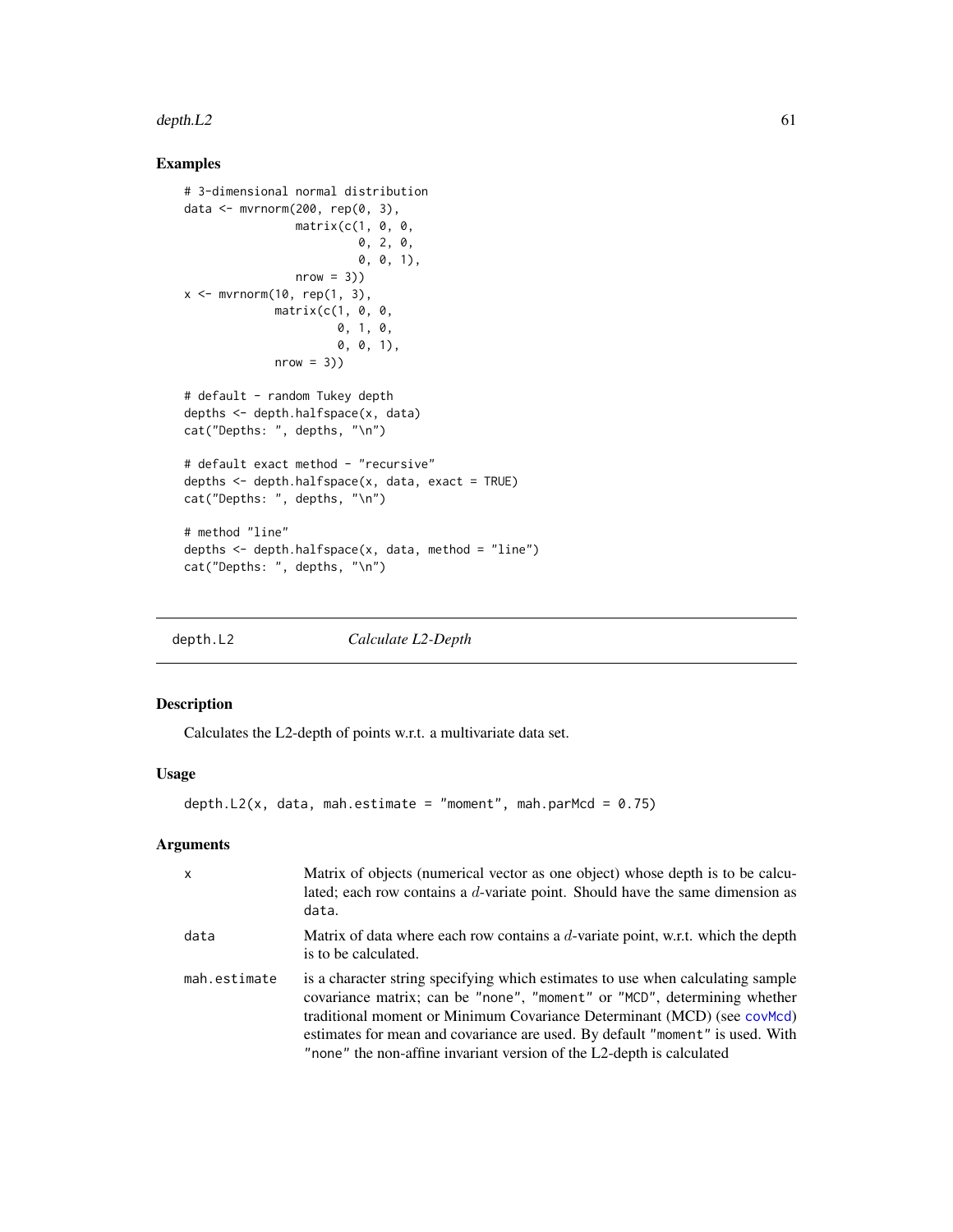mah.parMcd is the value of the argument alpha for the function [covMcd](#page-0-0); is used when mah.estimate = "MCD".

## Details

Calculates L2-depth (Mosler, 2013). L2-depth is based on the oultyingness distance calculated as the average L2-distance from (a row of) x to each point in data.

#### Value

Numerical vector of depths, one for each row in  $x$ ; or one depth value if  $x$  is a numerical vector.

## References

Mosler, K. (2013). Depth statistics. In: Becker, C., Fried, R. and Kuhnt, S. (eds), *Robustness and Complex Data Structures: Festschrift in Honour of Ursula Gather*, Springer-Verlag (Berlin, Heidelberg), 17–34.

#### See Also

[depth.halfspace](#page-58-0) for calculation of the Tukey depth. [depth.Mahalanobis](#page-62-0) for calculation of Mahalanobis depth.

[depth.projection](#page-66-0) for calculation of projection depth.

[depth.qhpeeling](#page-68-0) for calculation of convex hull peeling depth.

[depth.simplicial](#page-70-0) for calculation of simplicial depth.

[depth.simplicialVolume](#page-72-0) for calculation of simplicial volume depth.

depth. spatial for calculation of spatial depth.

[depth.potential](#page-64-0) for calculation of data potential.

[depth.zonoid](#page-89-0) for calculation of zonoid depth.

```
# 5-dimensional normal distribution
data <- mvrnorm(1000, rep(0, 5),
                matrix(c(1, 0, 0, 0, 0,
                          0, 2, 0, 0, 0,
                          0, 0, 3, 0, 0,
                          0, 0, 0, 2, 0,
                          0, 0, 0, 0, 1),
                nrow = 5)x \leq -\text{mvrnorm}(10, \text{rep}(1, 5),matrix(c(1, 0, 0, 0, 0,
                       0, 1, 0, 0, 0,
                       0, 0, 1, 0, 0,
                       0, 0, 0, 1, 0,
                       0, 0, 0, 0, 1),
             nrow = 5)
```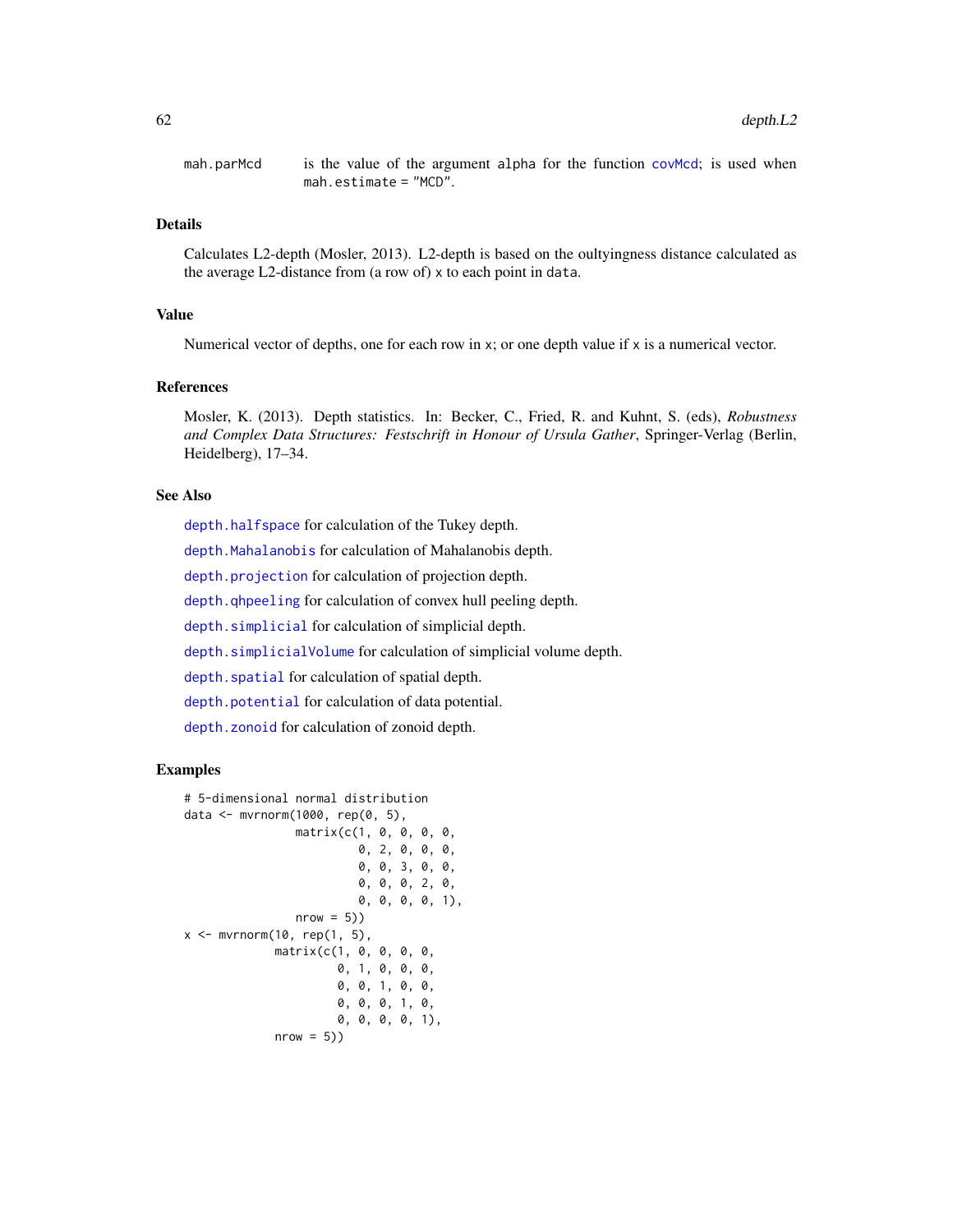```
depths <- depth.spatial(x, data)
cat("Depths:", depths, "\n")
```
<span id="page-62-0"></span>depth.Mahalanobis *Calculate Mahalanobis Depth*

## Description

Calculates the Mahalanobis depth of points w.r.t. a multivariate data set.

## Usage

```
depth.Mahalanobis(x, data, mah.estimate = "moment", mah.parMcd = 0.75)
```
## Arguments

| x            | Matrix of objects (numerical vector as one object) whose depth is to be calcu-<br>lated; each row contains a d-variate point. Should have the same dimension as<br>data.                                                                                                                                  |
|--------------|-----------------------------------------------------------------------------------------------------------------------------------------------------------------------------------------------------------------------------------------------------------------------------------------------------------|
| data         | Matrix of data where each row contains a $d$ -variate point, w.r.t. which the depth<br>is to be calculated.                                                                                                                                                                                               |
| mah.estimate | is a character string specifying which estimates to use when calculating the Ma-<br>halanobis depth; can be "moment" or "MCD", determining whether traditional<br>moment or Minimum Covariance Determinant (MCD) (see covMcd) estimates<br>for mean and covariance are used. By default "moment" is used. |
| mah.parMcd   | is the value of the argument alpha for the function covered; is used when<br>$mah. estimate = "MCD".$                                                                                                                                                                                                     |

#### Details

Calculates Mahalanobis depth. Mahalanobis depth is based on an outlyingness measure (Zuo & Serfling, 2000), *viz.* the Mahalanobis distance between the given point and the center of the data (Mahalanobis, 1936).

*Moment estimates* may be used i.e. traditional *mean* and *covariance matrix*, the corresponding depth may be sensitive to outliers. A more robust depth is obtained with *minimum volume ellipsoid* (MVE) or *minimum covariance determinant* (MCD) estimators, see Rousseeuw & Leroy (1987) and Lopuhaa & Rousseeuw (1991).

#### Value

Numerical vector of depths, one for each row in x; or one depth value if x is a numerical vector.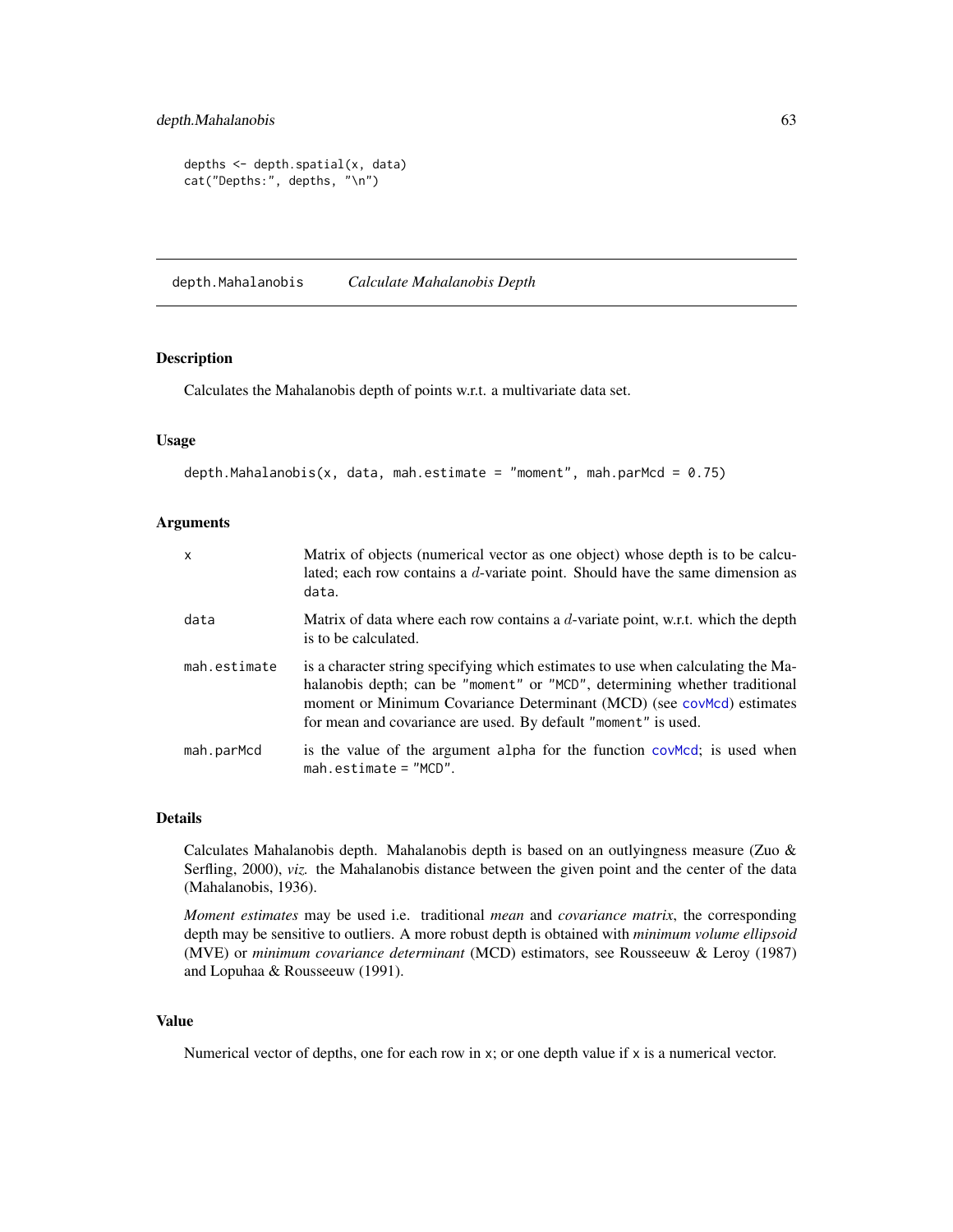#### References

Mahalanobis, P. (1936). On the generalized distance in statistics. *Proceedings of the National Academy India* 12 49–55.

Liu, R.Y. (1992). Data depth and multivariate rank tests. In: Dodge, Y. (ed.), *L1-Statistics and Related Methods*, North-Holland (Amsterdam), 279–294.

Lopuhaa, H.P. and Rousseeuw, P.J. (1991). Breakdown points of affine equivariant estimators of multivariate location and covariance matrices. *The Annals of Statistics* 19 229–248.

Rousseeuw, P.J. and Leroy, A.M. (1987). Robust Regression and Outlier Detection. John Wiley & Sons (New York).

Zuo, Y.J. and Serfling, R. (2000). General notions of statistical depth function. *The Annals of Statistics* 28 461–482.

## See Also

[depth.halfspace](#page-58-0) for calculation of the Tukey depth.

[depth.projection](#page-66-0) for calculation of projection depth.

[depth.simplicial](#page-70-0) for calculation of simplicial depth.

[depth.simplicialVolume](#page-72-0) for calculation of simplicial volume depth.

depth. spatial for calculation of spatial depth.

[depth.zonoid](#page-89-0) for calculation of zonoid depth.

[depth.potential](#page-64-0) for calculation of data potential.

## Examples

```
# 5-dimensional normal distribution
data <- mvrnorm(1000, rep(0, 5),
                matrix(c(1, 0, 0, 0, 0,
                         0, 2, 0, 0, 0,
                         0, 0, 3, 0, 0,
                         0, 0, 0, 2, 0,
                         0, 0, 0, 0, 1),
                nrow = 5)x \leq -mvrnorm(10, rep(1, 5),matrix(c(1, 0, 0, 0, 0,
                      0, 1, 0, 0, 0,
                      0, 0, 1, 0, 0,
                      0, 0, 0, 1, 0,
                      0, 0, 0, 0, 1),
             nrow = 5)
```
depths <- depth.Mahalanobis(x, data) cat("Depths moment: ", depths, "\n") depths  $\leq$  depth. Mahalanobis(x, data, mah. estimate = "MCD", mah. parMcd = 0.75) cat("Depths MCD: ", depths, "\n")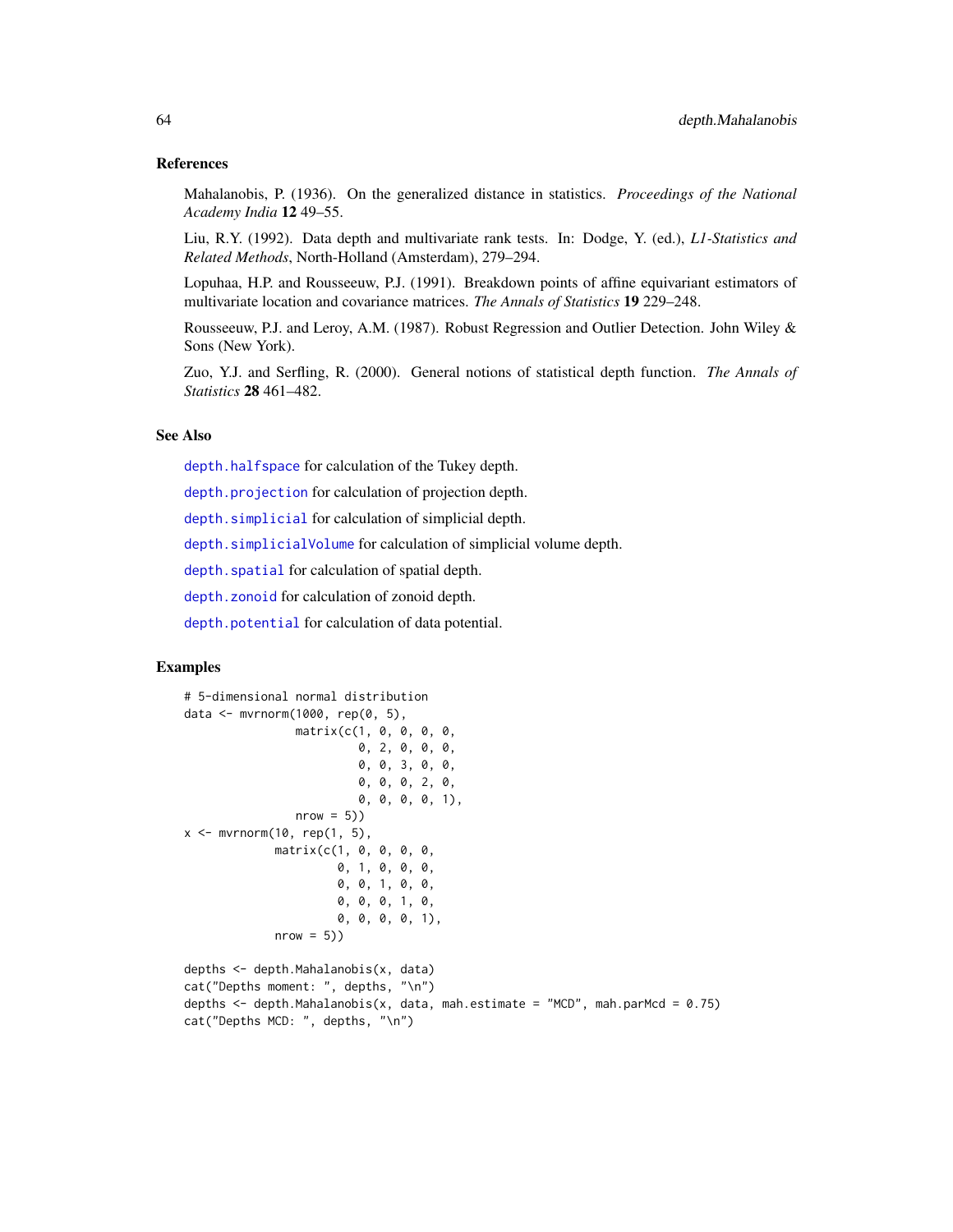<span id="page-64-0"></span>depth.potential *Calculate Potential of the Data*

#### Description

Calculate the potential of the points w.r.t. a multivariate data set. The potential is the kernelestimated density multiplied by the prior probability of a class. Different from the data depths, a density estimate measures at a given point how much mass is located around it.

#### Usage

```
depth.potential (x, data, pretransform = "1Mom",
               kernel = "GKernel", kernel.bandwidth = NULL, mahparMed = 0.75)
```
#### Arguments

| X                | Matrix of objects (numerical vector as one object) whose depth is to be calcu-<br>lated; each row contains a $d$ -variate point. Should have the same dimension as<br>data. |
|------------------|-----------------------------------------------------------------------------------------------------------------------------------------------------------------------------|
| data             | Matrix of data where each row contains a $d$ -variate point, w.r.t. which the depth<br>is to be calculated.                                                                 |
| pretransform     | The method of data scaling.                                                                                                                                                 |
|                  | NULL to use the original data,                                                                                                                                              |
|                  | 1Mom or NMom for scaling using data moments,                                                                                                                                |
|                  | 1MCD or NMCD for scaling using robust data moments (Minimum Covariance De-<br>terminant (MCD)).                                                                             |
| kernel           | "EDKernel" for the kernel of type $1/(1 + \text{kernel} \cdot \text{bandwidth}^* \cdot \text{EuclideanDistance2}(x,$<br>y)),                                                |
|                  | "GKernel" [default and recommended] for the simple Gaussian kernel,                                                                                                         |
|                  | "EKernel" exponential kernel: exp(-kernel.bandwidth*EuclidianDistance $(x, y)$ ),                                                                                           |
|                  | "VarGKernel" variable Gaussian kernel, where kernel. bandwidth is propor-                                                                                                   |
|                  | tional to the depth. zonoid of a point.                                                                                                                                     |
| kernel.bandwidth |                                                                                                                                                                             |
|                  | the single bandwidth parameter of the kernel. If NULL - the Scott's rule of thumb<br>is used.                                                                               |
| mah.parMcd       | is the value of the argument alpha for the function covered; is used when<br>$pretransform = "*MCD".$                                                                       |

## Details

The potential is the kernel-estimated density multiplied by the prior probability of a class. The kernel bandwidth matrix is decomposed into two parts, one of which describes the form of the data, and the other the width of the kernel. Then the first part is used to transform the data using the moments, while the second is employed as a parameter of the kernel and tuned to achieve the best separation. For details see Pokotylo and Mosler (2015).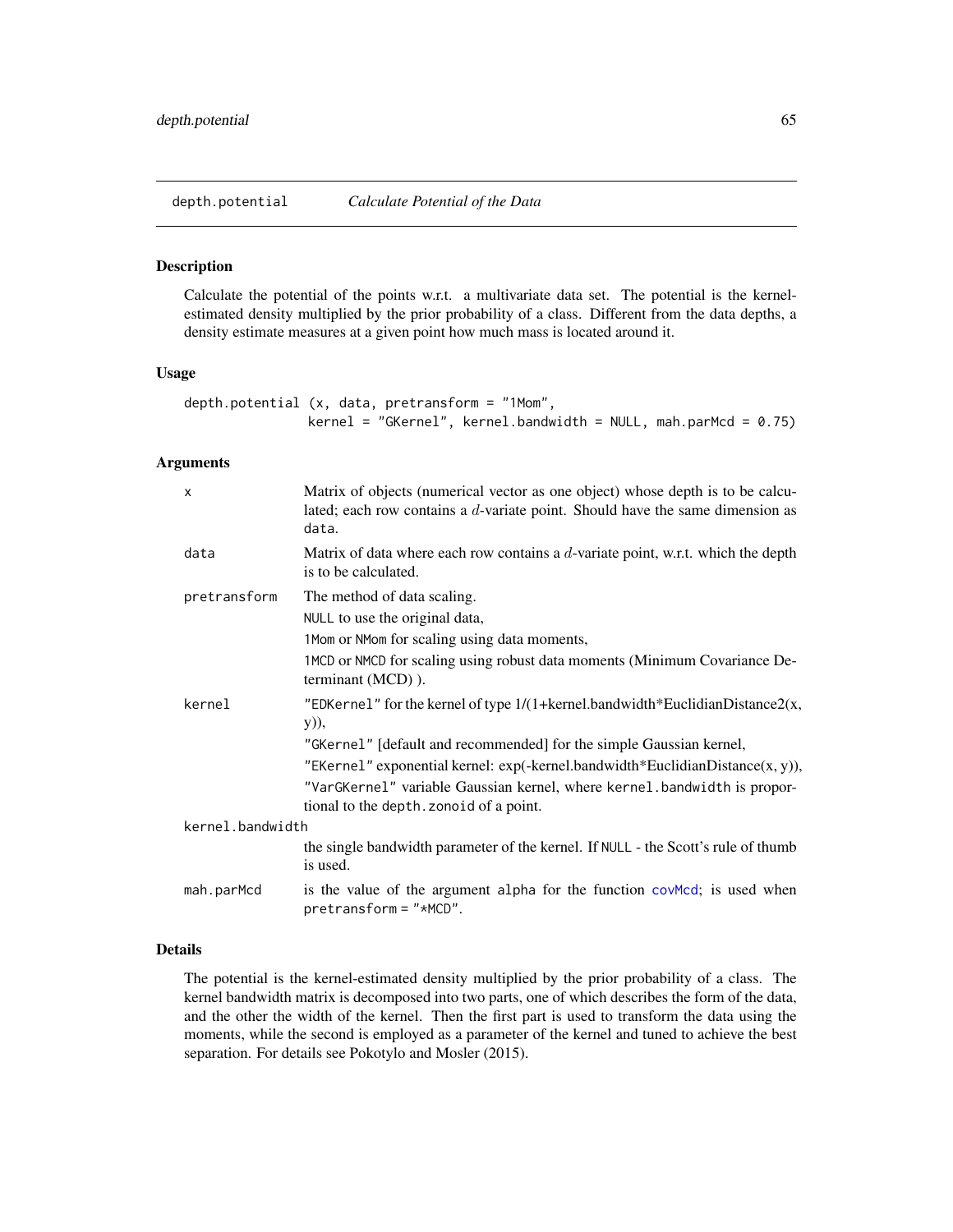#### Value

Numerical vector of potentials, one for each row in  $x$ ; or one potential value if  $x$  is a numerical vector.

## References

Aizerman, M.A., Braverman, E.M., and Rozonoer, L.I. (1970). *The Method of Potential Functions in the Theory of Machine Learning*. Nauka (Moscow).

Pokotylo, O. and Mosler, K. (2015). Classification with the pot-pot plot. *Mimeo*.

#### See Also

[depth.halfspace](#page-58-0) for calculation of the Tukey depth.

[depth.Mahalanobis](#page-62-0) for calculation of Mahalanobis depth.

[depth.projection](#page-66-0) for calculation of projection depth.

[depth.simplicial](#page-70-0) for calculation of simplicial depth.

[depth.simplicialVolume](#page-72-0) for calculation of simplicial volume depth.

depth. spatial for calculation of spatial depth.

[depth.zonoid](#page-89-0) for calculation of zonoid depth.

```
# 3-dimensional normal distribution
data <- mvrnorm(200, rep(0, 3),
                matrix(c(1, 0, 0,
                         0, 2, 0,
                         0, 0, 1),
                       nrow = 3)x \leq -\text{mvrnorm}(10, \text{rep}(1, 3),matrix(c(1, 0, 0,
                      0, 1, 0,
                      0, 0, 1),
                    nrow = 3)# potential with rule of thumb bandwidth
pot <- depth.potential(x, data)
cat("Potentials: ", pot, "\n")
# potential with bandwidth = 0.1
pot \leq depth.potential(x, data, kernel.bandwidth = 0.1)
cat("Potentials: ", pot, "\n")
# potential with robust MCD scaling
pot \leq depth.potential(x, data, kernel.bandwidth = 0.1,
                      pretransform = "NMCD", mah.parMcd = 0.6)
cat("Potentials: ", pot, "\n")
```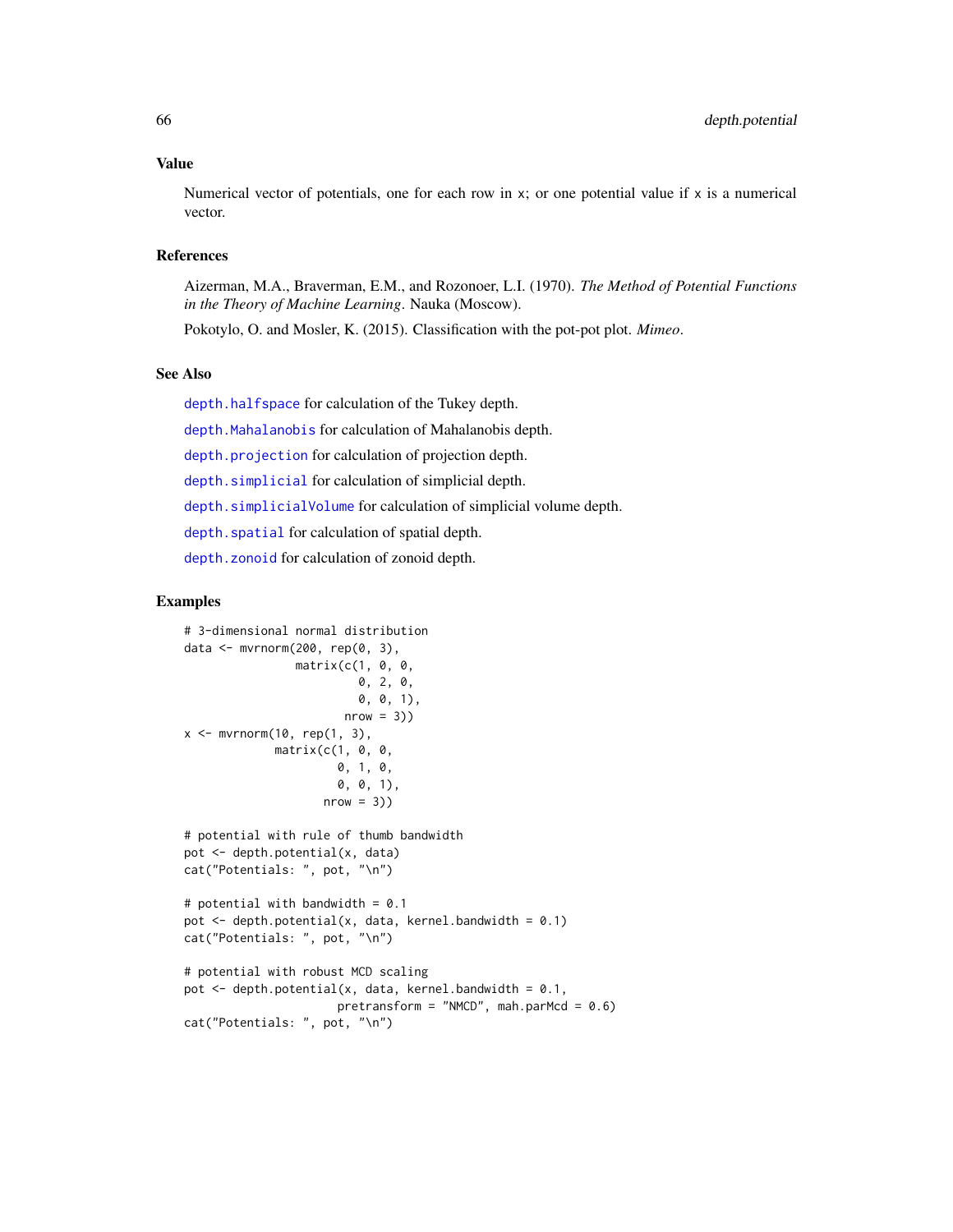#### <span id="page-66-0"></span>Description

Calculates the projection depth of points w.r.t. a multivariate data set.

## Usage

depth.projection(x, data, method = "random", num.directions =  $1000$ , seed = 0)

#### Arguments

| $\mathsf{x}$ | Matrix of objects (numerical vector as one object) whose depth is to be calcu-<br>lated; each row contains a $d$ -variate point. Should have the same dimension as<br>data.                                                                       |
|--------------|---------------------------------------------------------------------------------------------------------------------------------------------------------------------------------------------------------------------------------------------------|
| data         | Matrix of data where each row contains a $d$ -variate point, w.r.t. which the depth<br>is to be calculated.                                                                                                                                       |
| method       | to be used in calculations.                                                                                                                                                                                                                       |
|              | "random" Here the depth is determined as the minimum univariate depth of<br>the data projected on lines in several directions. The directions are distributed<br>uniformly on the $(d-1)$ -sphere; the same direction set is used for all points. |
|              | "linearize" The Nelder-Mead method for function minimization, taken from<br>Olsson, Journal of Quality Technology, 1974, 6, 56.                                                                                                                   |
|              | num. directions Number of random directions to be generated for method = "random". With the<br>growth of n the complexity grows linearly for the same number of directions.                                                                       |
| seed         | the random seed. The default value seed=0 makes no changes.                                                                                                                                                                                       |

#### Details

Calculates projection depth. Projection depth, similar to Mahalanobis depth, is based on a measure of outlyingness, used by Stahel (1981) and Donoho (1982), and has been first formulated by Liu (1992). The worst case outlyingness is obtained by maximizing an outlyingness measure over all univariate projections. In practice most often *median*, and *median absolute deviation from the median* (MAD), are used as they are robust measures.

#### Value

Numerical vector of depths, one for each row in x; or one depth value if x is a numerical vector.

## Author(s)

R-codes for the "linearize" method were written by Subhajit Dutta.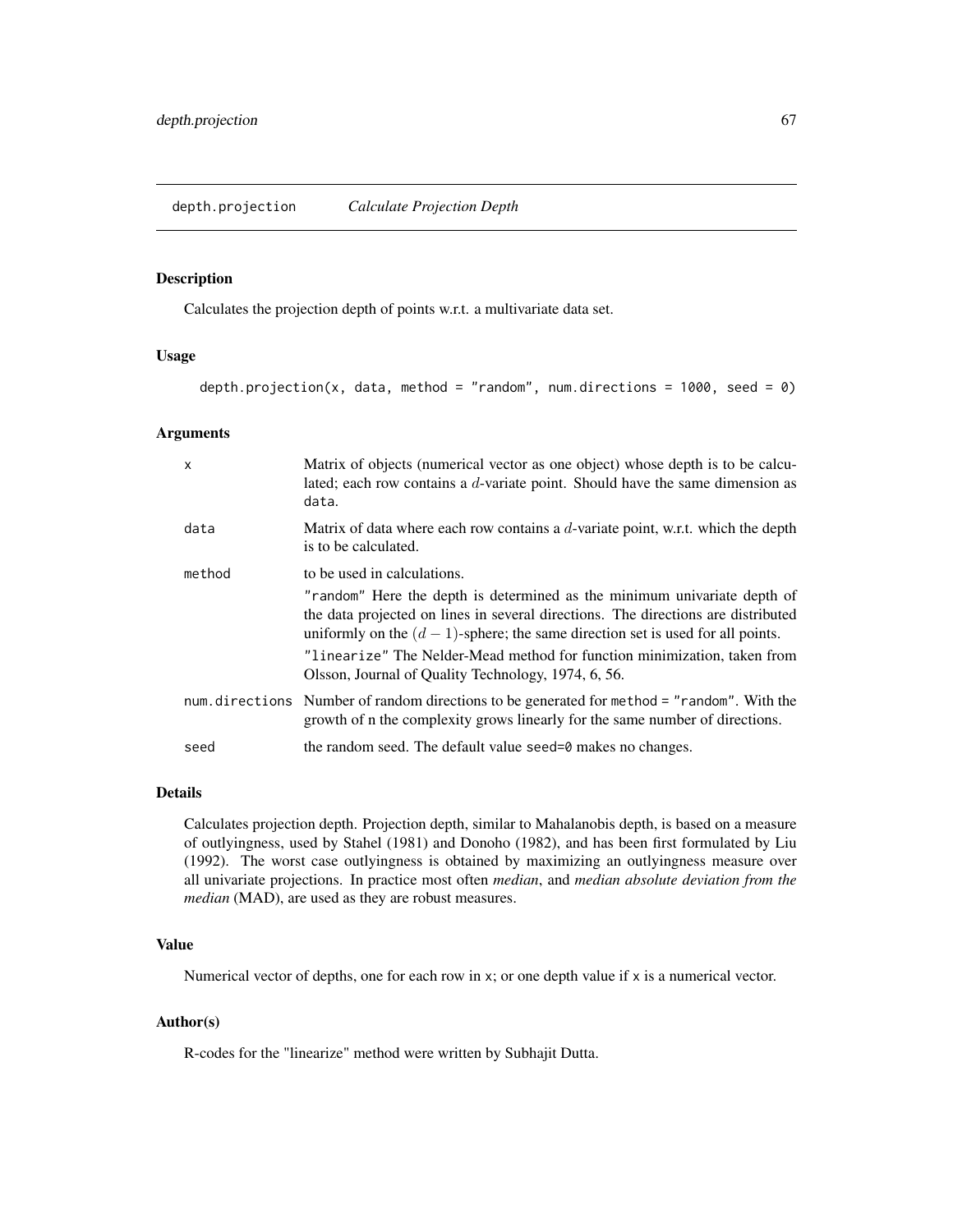#### References

Donoho, D.L. (1982). *Breakdown properties of multivariate location estimators*. Ph.D. qualifying paper. Department of Statistics, Harvard University.

Liu, R.Y. (1992). Data depth and multivariate rank tests. In: Dodge, Y. (ed.), L1-Statistics and Related Methods, North-Holland (Amsterdam), 279–294.

Liu, X. and Zuo, Y. (2014). Computing projection depth and its associated estimators. *Statistics and Computing* 24 51–63.

Stahel, W.A. (1981). *Robust estimation: infinitesimal optimality and covariance matrix estimators*. Ph.D. thesis (in German). Eidgenossische Technische Hochschule Zurich.

Zuo, Y.J. and Lai, S.Y. (2011). Exact computation of bivariate projection depth and the Stahel-Donoho estimator. *Computational Statistics and Data Analysis* 55 1173–1179.

## See Also

[depth.halfspace](#page-58-0) for calculation of the Tukey depth.

[depth.Mahalanobis](#page-62-0) for calculation of Mahalanobis depth.

[depth.simplicial](#page-70-0) for calculation of simplicial depth.

[depth.simplicialVolume](#page-72-0) for calculation of simplicial volume depth.

depth. spatial for calculation of spatial depth.

[depth.zonoid](#page-89-0) for calculation of zonoid depth.

[depth.potential](#page-64-0) for calculation of data potential.

```
# 5-dimensional normal distribution
data <- mvrnorm(100, rep(0, 5),
                 matrix(c(1, 0, 0, 0, 0,
                          0, 2, 0, 0, 0,
                          0, 0, 3, 0, 0,
                          0, 0, 0, 2, 0,
                          0, 0, 0, 0, 1),
                        nrow = 5)x \leq -\text{mvrnorm}(10, \text{rep}(1, 5),matrix(c(1, 0, 0, 0, 0,
                       0, 1, 0, 0, 0,
                       0, 0, 1, 0, 0,
                       0, 0, 0, 1, 0,
                       0, 0, 0, 0, 1),
                     nrow = 5)depths \leq depth.projection(x, data, method = "random", num.directions = 1000)
```

```
cat("Depths random: ", depths, "\n")
depths <- depth.projection(x, data, method = "linearize")
cat("Depths linearize: ", depths, "\n")
```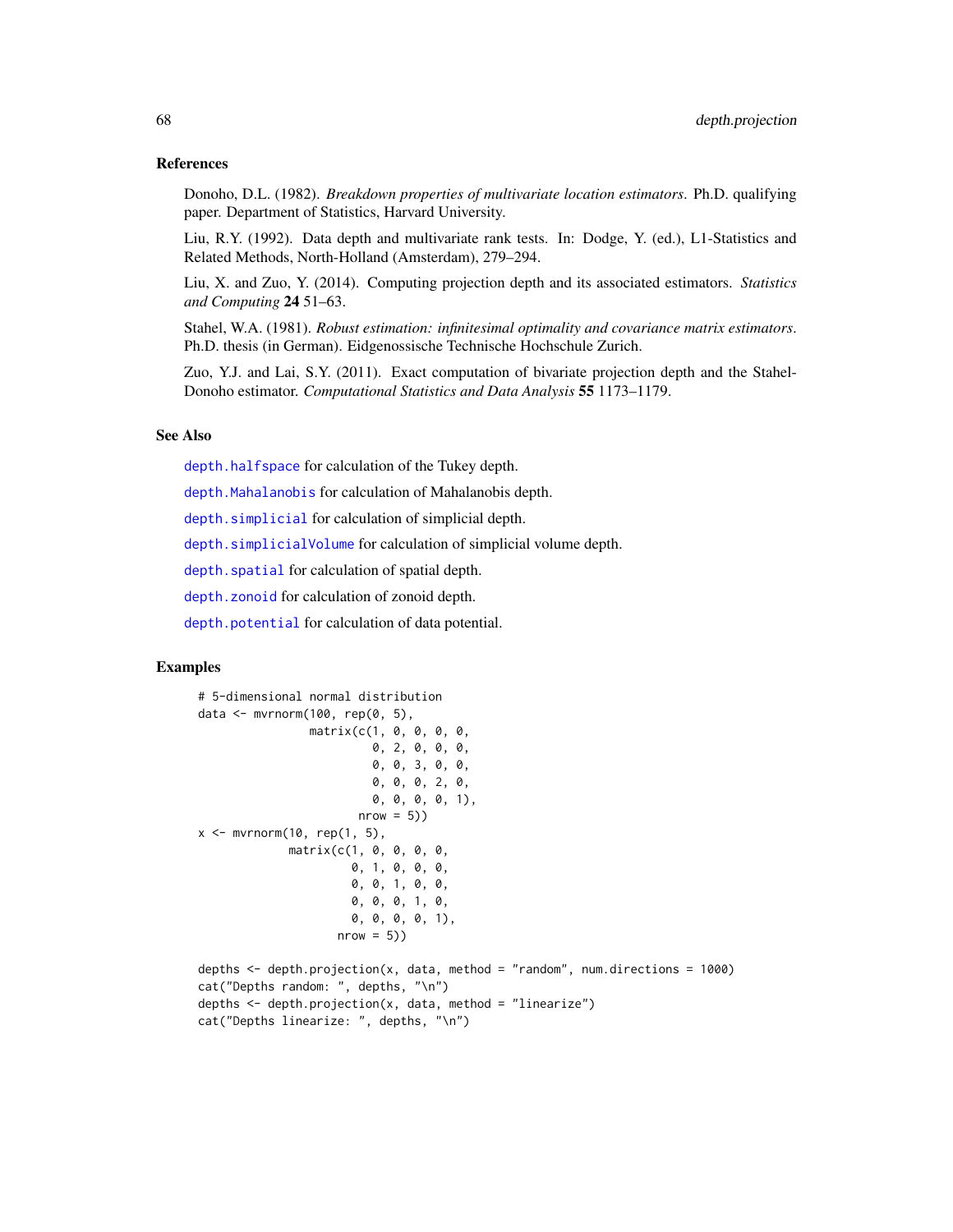<span id="page-68-0"></span>depth.qhpeeling *Calculate Convex Hull Peeling Depth*

#### Description

Calculates the convex hull peeling depth of points w.r.t. a multivariate data set.

## Usage

```
depth.qhpeeling(x, data)
```
#### Arguments

| $\mathsf{x}$ | Matrix of objects (numerical vector as one object) whose depth is to be calcu-<br>lated; each row contains a d-variate point. Should have the same dimension as<br>data. |
|--------------|--------------------------------------------------------------------------------------------------------------------------------------------------------------------------|
| data         | Matrix of data where each row contains a $d$ -variate point, w.r.t. which the depth<br>is to be calculated.                                                              |

## Details

Calculates the convex hull peeling depth (Eddy, 1982; see also Cascos, 2009).

#### Value

Numerical vector of depths, one for each row in x; or one depth value if x is a numerical vector. Each depth value equals the number of the convex hulls to be peeled from data so that (the corresponding row of) x is not contained in the convex hull of the rest of the data; the depths are normalized by the number of points in data.

#### References

Eddy, W.F. (1982). Convex hull peeling. In: Caussinus, H., Ettinger, P. and Tomassone, R. (eds), *COMPSTAT 1982. Proceedings in computational statistics*, Physica-Verlag (Vienna), 42–47.

Cascos, I. (2009). Data depth: multivariate statistics and geometry. In: Kendall, W.S. and Molchanov, I. (eds) *New Perspectives in Stochastic Geometry*, Clarendon/Oxford University Press (Oxford).

## See Also

[depth.halfspace](#page-58-0) for calculation of the Tukey depth.

[depth.L2](#page-60-0) for calculation of L2-depth.

[depth.Mahalanobis](#page-62-0) for calculation of Mahalanobis depth.

[depth.projection](#page-66-0) for calculation of projection depth.

[depth.simplicial](#page-70-0) for calculation of simplicial depth.

[depth.simplicialVolume](#page-72-0) for calculation of simplicial volume depth.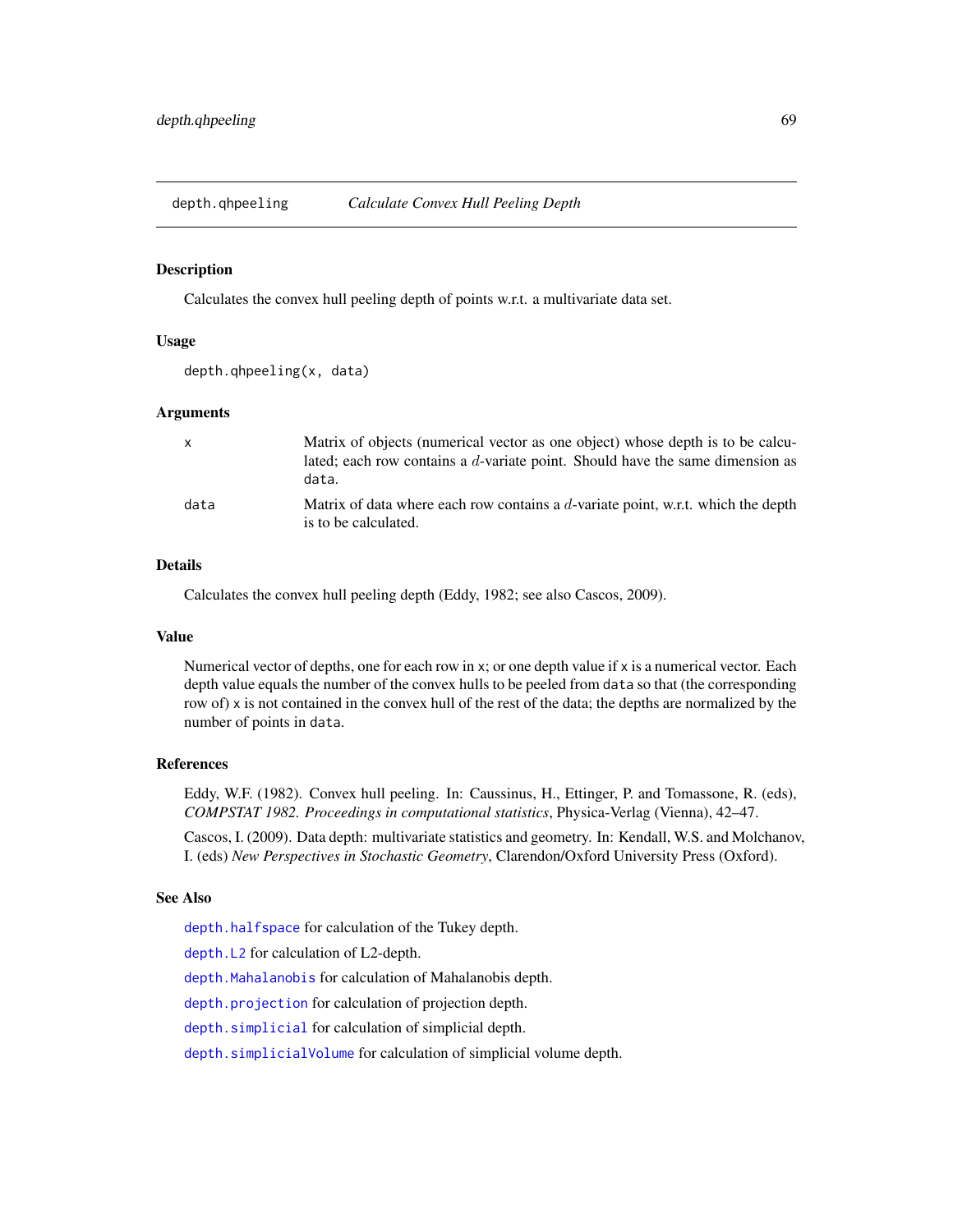depth. spatial for calculation of spatial depth.

[depth.potential](#page-64-0) for calculation of data potential.

[depth.zonoid](#page-89-0) for calculation of zonoid depth.

## Examples

```
# Mixture of 3-variate normal distributions
data <- mvrnorm(25, rep(0, 3), diag(3))
x \le rbind(mvrnorm(10, rep(1, 3), diag(3)), data)
depths <- depth.qhpeeling(x, data)
cat("Depths:", depths, "\n")
```

| depth.sample | Fast Depth Computation for Univariate and Bivariate Random Sam- |
|--------------|-----------------------------------------------------------------|
|              | ples                                                            |

## Description

Faster implementation of the halfspace and the simplicial depth. Computes the depth of a whole random sample of a univariate or a bivariate data in one run.

## Usage

```
depth.sample(A, B)
```
## Arguments

| A            | Univariate or bivariate points whose depth is computed, represented by a matrix<br>of size $m*2$ . m stands for the number of points, d is 1 for univariate and 2 for<br>bivariate data. |
|--------------|------------------------------------------------------------------------------------------------------------------------------------------------------------------------------------------|
| <sub>B</sub> | Random sample points with respect to which the depth of A is computed. B is<br>represented by a matrix of size $n \times 2$ , where n is the sample size.                                |

## Details

The function returns vectors of sample halfspace and simplicial depth values.

## Value

Vector of length m of depth halfspace depth values is returned.

#### Author(s)

Stanislav Nagy, <nagy@karlin.mff.cuni.cz>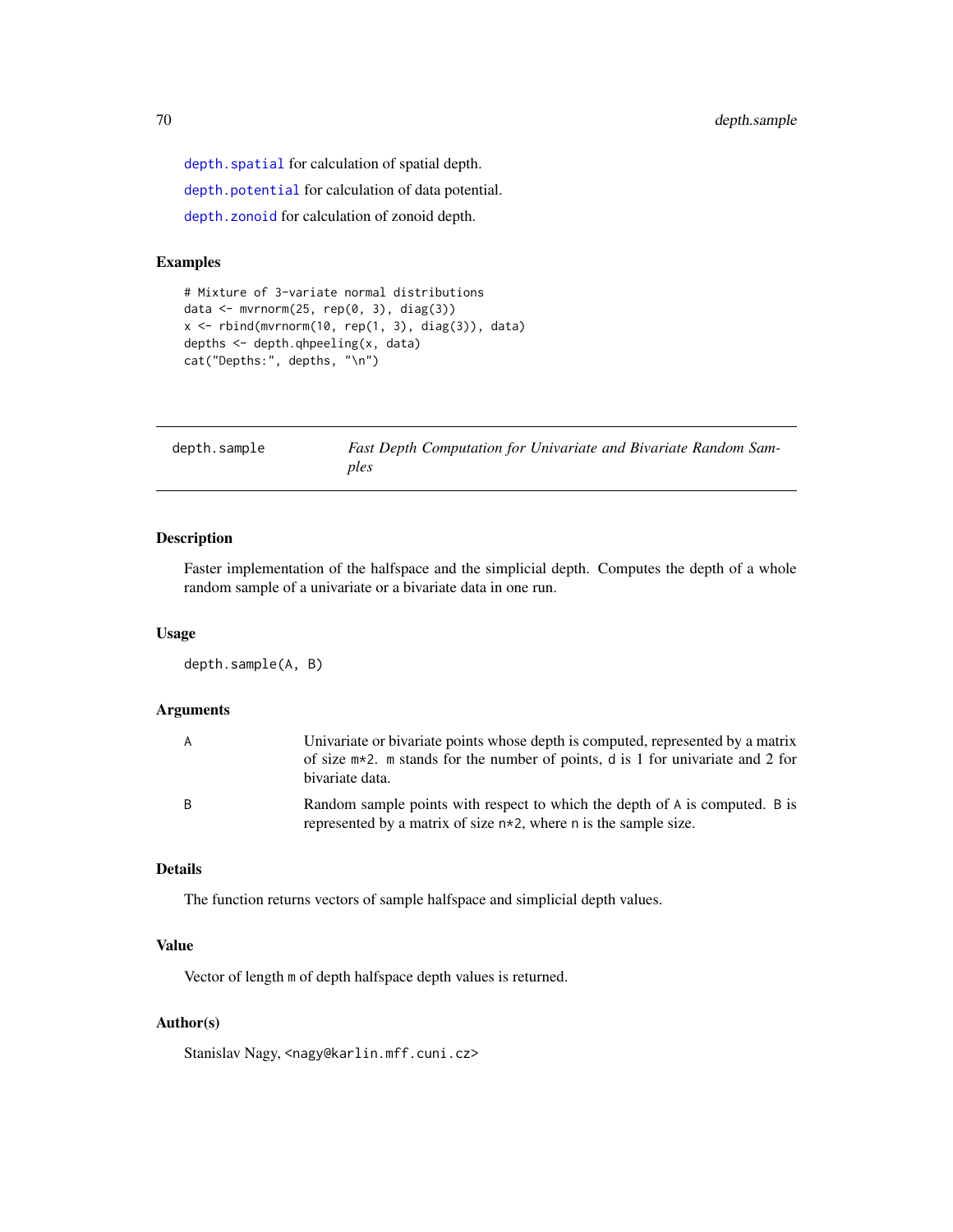## depth.simplicial 71

# See Also

[depth.halfspace](#page-58-0) [depth.simplicial](#page-70-0)

## Examples

```
n = 100
m = 150A = matrix(rnorm(2*n), ncol=2)B = matrix(rnorm(2*m), ncol=2)depth.sample(A,B)
system.time(D1 <- depth.halfspace(A,B))
system.time(D2 <- depth.sample(A,B))
max(D1-D2$Half)
A = rnorm(100)B = rnorm(150)depth.sample(A,B)
# depth.halfspace(matrix(A,ncol=1),matrix(B,ncol=1))
```
<span id="page-70-0"></span>depth.simplicial *Calculate Simplicial Depth*

## Description

Calculates the simplicial depth of points w.r.t. a multivariate data set.

## Usage

```
depth.simplicial(x, data, exact = F, k = 0.05, seed = 0)
```
## Arguments

| X     | Matrix of objects (numerical vector as one object) whose depth is to be calcu-<br>lated; each row contains a $d$ -variate point. Should have the same dimension as<br>data.                                                                                                                                                                                                                                  |
|-------|--------------------------------------------------------------------------------------------------------------------------------------------------------------------------------------------------------------------------------------------------------------------------------------------------------------------------------------------------------------------------------------------------------------|
| data  | Matrix of data where each row contains a $d$ -variate point, w.r.t. which the depth<br>is to be calculated.                                                                                                                                                                                                                                                                                                  |
| exact | exact=F (by default) implies the approximative algorithm, considering k sim-<br>plices, exact=T implies the exact algorithm.                                                                                                                                                                                                                                                                                 |
| k     | Number $(k > 1)$ or portion (if $0 < k < 1$ ) of simplices that are considered if<br>exact=F. If $k > 1$ , then the algorithmic complexity is polynomial in d but is<br>independent of the number of observations in data, given k. If $0 < k < 1$ ,<br>then the algorithmic complexity is exponential in the number of observations in<br>data, but the calculation precision stays approximately the same. |
| seed  | the random seed. The default value seed=0 makes no changes.                                                                                                                                                                                                                                                                                                                                                  |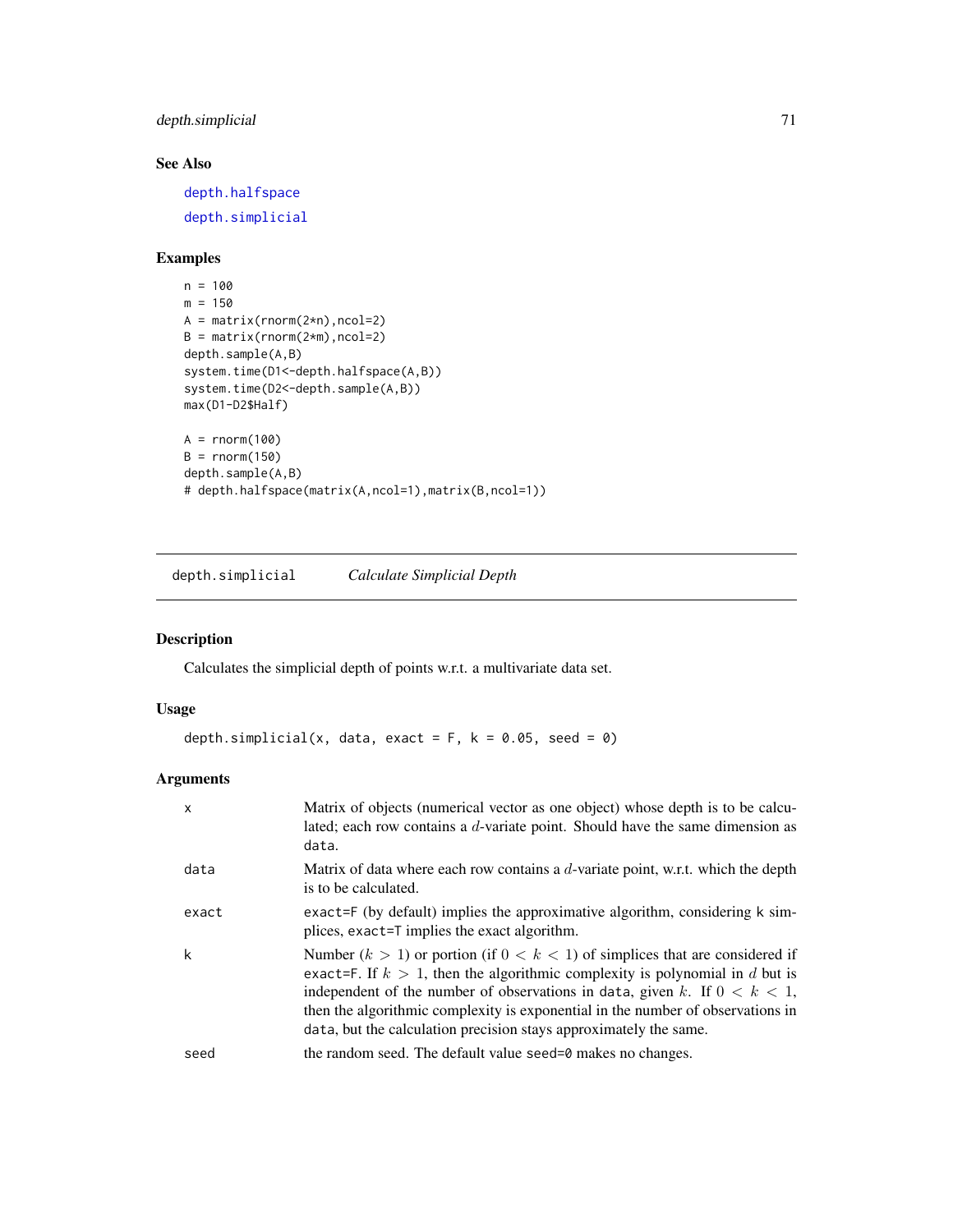## Details

Calculates simplicial depth. Simplicial depth is counted as a probability that a point lies in a simplex, built on  $d + 1$  data points.

## Value

Numerical vector of depths, one for each row in x; or one depth value if x is a numerical vector.

## References

Chaudhuri, P. (1996). On a geometric notion of quantiles for multivariate data. *Journal of the American Statistical Association* 91 862–872.

Liu, R. Y. (1990). On a notion of data depth based on random simplices. *The Annals of Statistics* 18 405–414.

Rousseeuw, P.J. and Ruts, I. (1996). Algorithm AS 307: Bivariate location depth. *Journal of the Royal Statistical Society. Seriec C (Applied Statistics)* 45 516–526.

#### See Also

[depth.halfspace](#page-58-0) for calculation of the Tukey depth.

[depth.Mahalanobis](#page-62-0) for calculation of Mahalanobis depth.

[depth.projection](#page-66-0) for calculation of projection depth.

[depth.simplicialVolume](#page-72-0) for calculation of simplicial volume depth.

[depth.spatial](#page-88-0) for calculation of spatial depth.

[depth.zonoid](#page-89-0) for calculation of zonoid depth.

[depth.potential](#page-64-0) for calculation of data potential.

```
# 3-dimensional normal distribution
data <- mvrnorm(20, rep(0, 3),
                matrix(c(1, 0, 0,
                         0, 2, 0,
                         0, 0, 1),
                       nrow = 3)x \leq -mvrnorm(10, rep(1, 3),matrix(c(1, 0, 0,
                      0, 1, 0,
                      0, 0, 1),
                    nrow = 3)#exact
depths \leq depth.simplicial(x, data, exact = TRUE)
cat("Depths: ", depths, "\n")
#approximative
```

```
depths \leq depth.simplicial(x, data, exact = FALSE, k = 0.2)
cat("Depths: ", depths, "\n")
```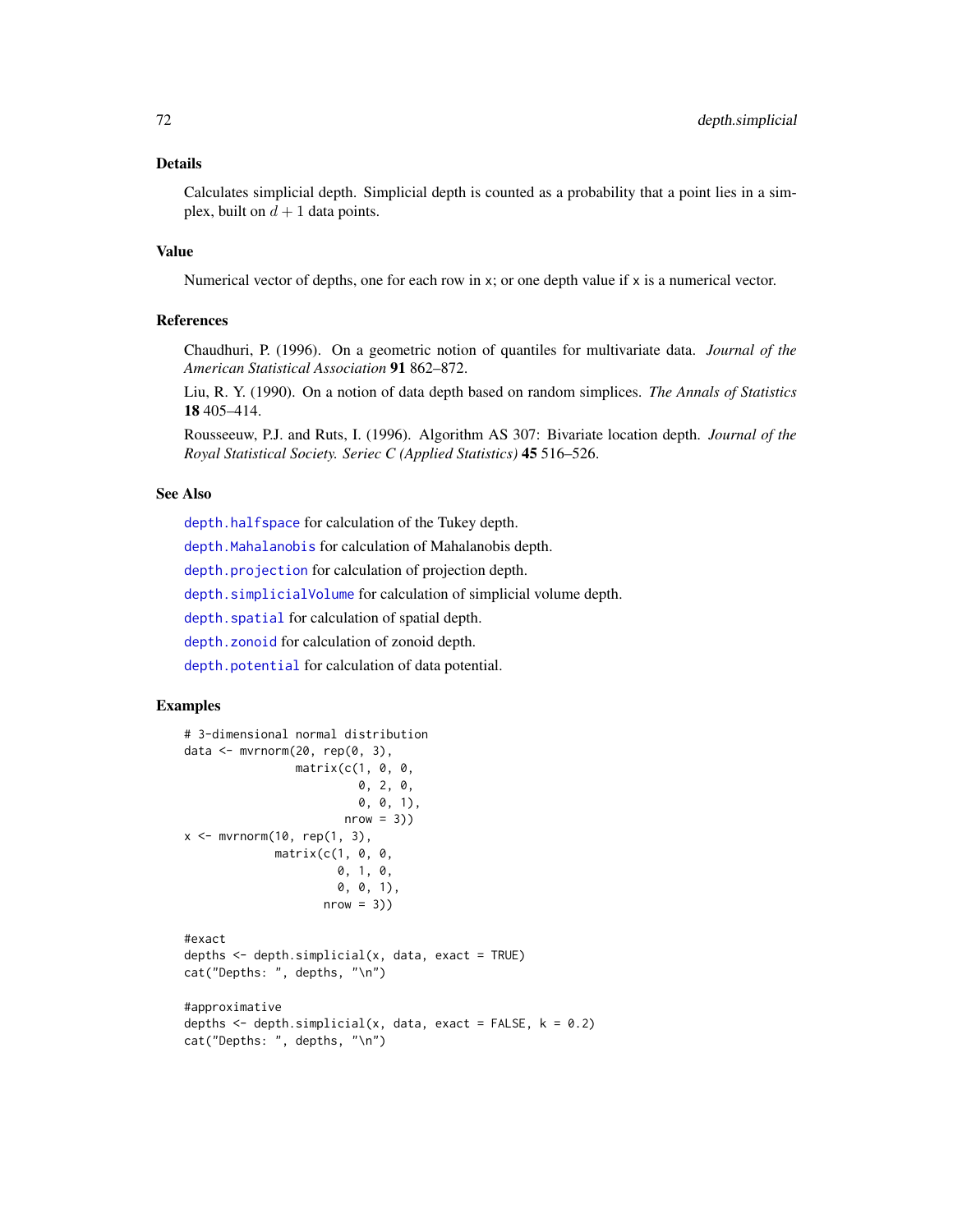<span id="page-72-0"></span>depth.simplicialVolume

*Calculate Simplicial Volume Depth*

### Description

Calculates the simpicial volume depth of points w.r.t. a multivariate data set.

# Usage

depth.simplicialVolume(x, data, exact =  $F$ , k = 0.05, mah.estimate = "moment", mah.parMcd =  $0.75$ , seed =  $0$ )

#### Arguments

| $\times$     | Matrix of objects (numerical vector as one object) whose depth is to be calcu-<br>lated; each row contains a d-variate point. Should have the same dimension as<br>data.                                                                                                                                                                                                                                     |
|--------------|--------------------------------------------------------------------------------------------------------------------------------------------------------------------------------------------------------------------------------------------------------------------------------------------------------------------------------------------------------------------------------------------------------------|
| data         | Matrix of data where each row contains a $d$ -variate point, w.r.t. which the depth<br>is to be calculated.                                                                                                                                                                                                                                                                                                  |
| exact        | exact=F (by default) implies the approximative algorithm, considering k sim-<br>plices, exact=T implies the exact algorithm.                                                                                                                                                                                                                                                                                 |
| k            | Number $(k > 1)$ or portion (if $0 < k < 1$ ) of simplices that are considered if<br>exact=F. If $k > 1$ , then the algorithmic complexity is polynomial in d but is<br>independent of the number of observations in data, given k. If $0 < k < 1$ ,<br>then the algorithmic complexity is exponential in the number of observations in<br>data, but the calculation precision stays approximately the same. |
| mah.estimate | A character string specifying affine-invariance adjustment; can be "none", "moment"<br>or "MCD", determining whether no affine-invariance adjustemt or moment or<br>Minimum Covariance Determinant (MCD) (see covmod) estimates of the co-<br>variance are used. By default "moment" is used.                                                                                                                |
| mah.parMcd   | The value of the argument alpha for the function covMcd; is used when mah. estimate<br>$=$ "MCD".                                                                                                                                                                                                                                                                                                            |
| seed         | The random seed. The default value seed=0 makes no changes.                                                                                                                                                                                                                                                                                                                                                  |

# Details

Calculates Oja depth (also: Simplicial volume depth). At first the Oja outlyingness function  $O(x, data)$  is calculated as the average of the volumes of simplices built on d data points and the measurement point x (Oja, 1983).

Zuo and Serfling (2000) proposed Oja depth based on the Oja outlyingness function as 1/(1 + O(x,data)/S), where S is a square root of the determinant of cov(data), which makes the depth function affine-invariant.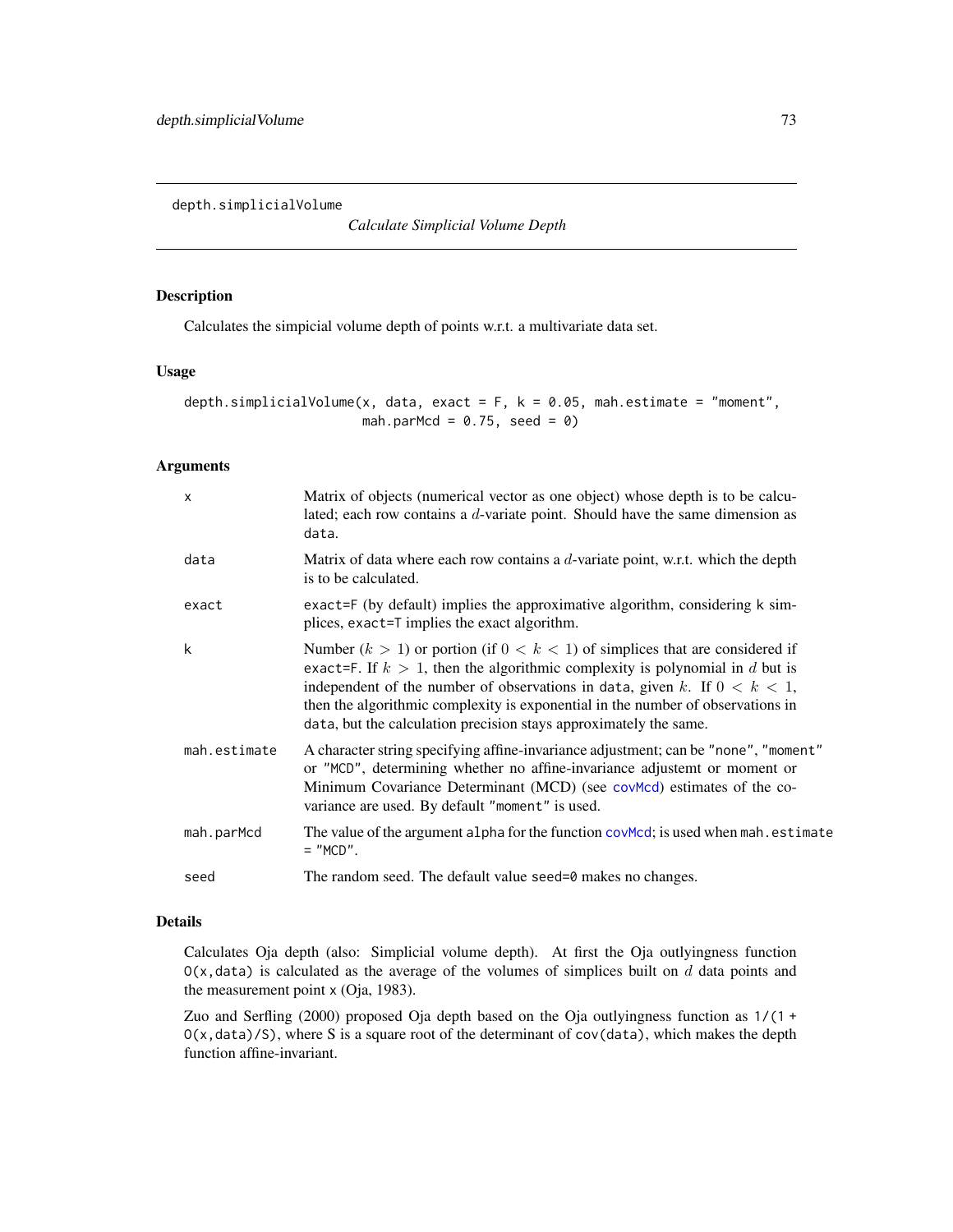# Value

Numerical vector of depths, one for each row in x; or one depth value if x is a numerical vector.

# References

Oja, H. (1983). Descriptive statistics for multivariate distributions. *Statistics & Probability Letters* 1 327–332.

Zuo, Y.J. and Serfling, R. (2000). General notions of statistical depth function. *The Annals of Statistics* 28 461–482.

# See Also

[depth.halfspace](#page-58-0) for calculation of the Tukey depth.

[depth.Mahalanobis](#page-62-0) for calculation of Mahalanobis depth.

[depth.projection](#page-66-0) for calculation of projection depth.

[depth.simplicial](#page-70-0) for calculation of simplicial depth.

depth. spatial for calculation of spatial depth.

[depth.zonoid](#page-89-0) for calculation of zonoid depth.

[depth.potential](#page-64-0) for calculation of data potential.

## Examples

```
# 3-dimensional normal distribution
data <- mvrnorm(20, rep(0, 3),
                matrix(c(1, 0, 0,
                         0, 2, 0,
                         0, 0, 1),
                        nrow = 3)x \leq -\text{mvrnorm}(10, \text{ rep}(1, 3),matrix(c(1, 0, 0,
                      0, 1, 0,
                      0, 0, 1),
                    nrow = 3)#exact
depths <- depth.simplicialVolume(x, data, exact = TRUE)
cat("Depths: ", depths, "\n")
#approximative
depths \leq depth.simplicialVolume(x, data, exact = FALSE, k = 0.2)
cat("Depths: ", depths, "\n")
```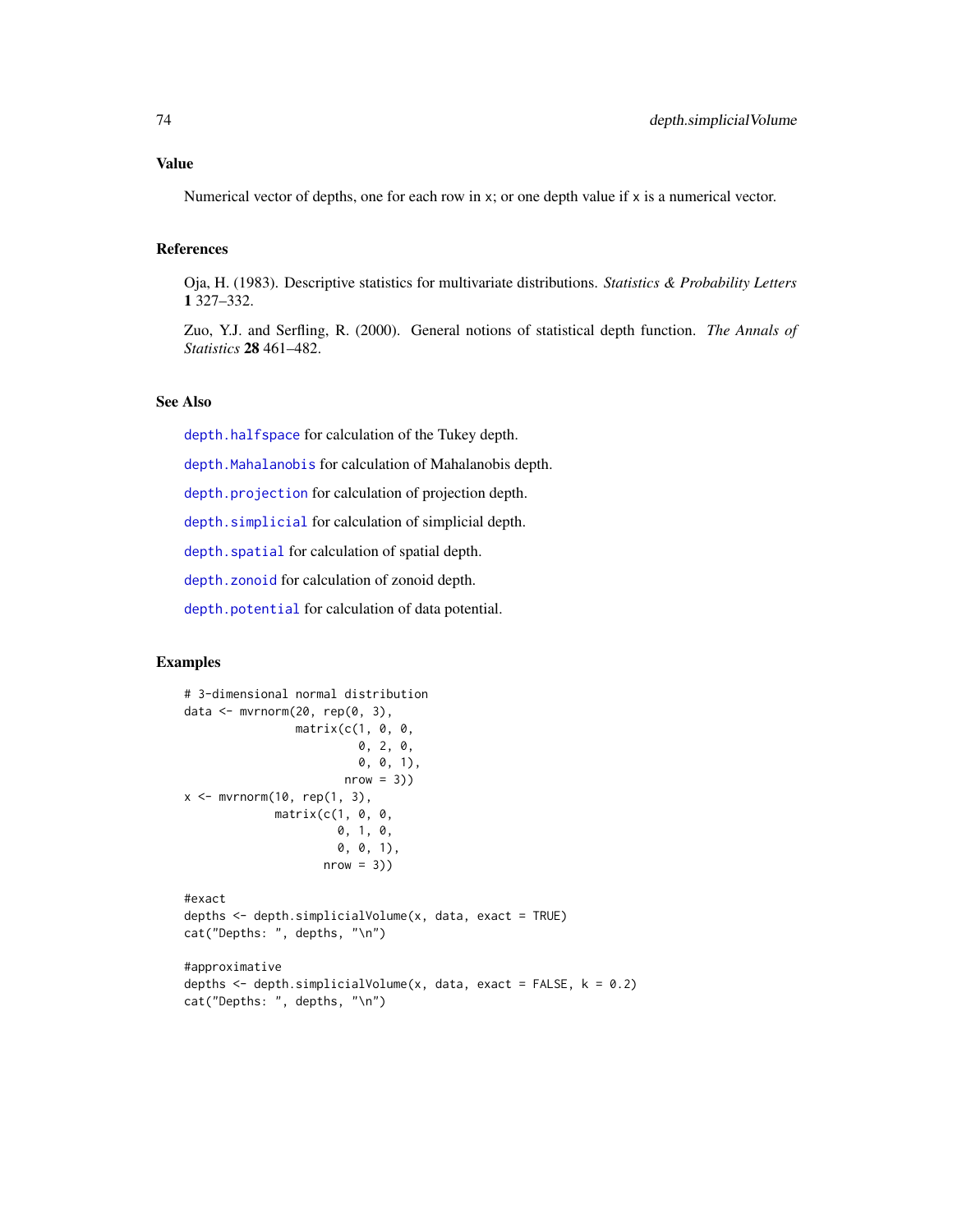#### Description

Calculates the representation of the training classes in depth space.

The detailed descriptions are found in the corresponding topics.

#### Usage

depth.space.(data, cardinalities, notion, ...)

```
## Mahalanobis depth
# depth.space.Mahalanobis(data, cardinalities, mah.estimate = "moment", mah.parMcd = 0.75)
```

```
## projection depth
# depth.space.projection(data, cardinalities, method = "random", num.directions = 1000)
```

```
## Tukey depth
# depth.space.halfspace(data, cardinalities, exact, alg, num.directions = 1000)
```

```
## spatial depth
# depth.space.spatial(data, cardinalities)
```

```
## zonoid depth
# depth.space.zonoid(data, cardinalities)
# Potential
# depth.space.potential(data, cardinalities, pretransform = "NMom",
```
# kernel = "GKernel", kernel.bandwidth = NULL, mah.parMcd = 0.75)

### Arguments

| data          | Matrix containing training sample where each row is a $d$ -dimensional object,<br>and objects of each class are kept together so that the matrix can be thought of<br>as containing blocks of objects representing classes. |
|---------------|-----------------------------------------------------------------------------------------------------------------------------------------------------------------------------------------------------------------------------|
| cardinalities | Numerical vector of cardinalities of each class in data, each entry corresponds<br>to one class.                                                                                                                            |
| notion        | The name of the depth notion (shall also work with Custom Methods).                                                                                                                                                         |
| $\cdots$      | Additional parameters passed to the depth functions.                                                                                                                                                                        |

# Value

Matrix of objects, each object (row) is represented via its depths (columns) w.r.t. each of the classes of the training sample; order of the classes in columns corresponds to the one in the argument cardinalities.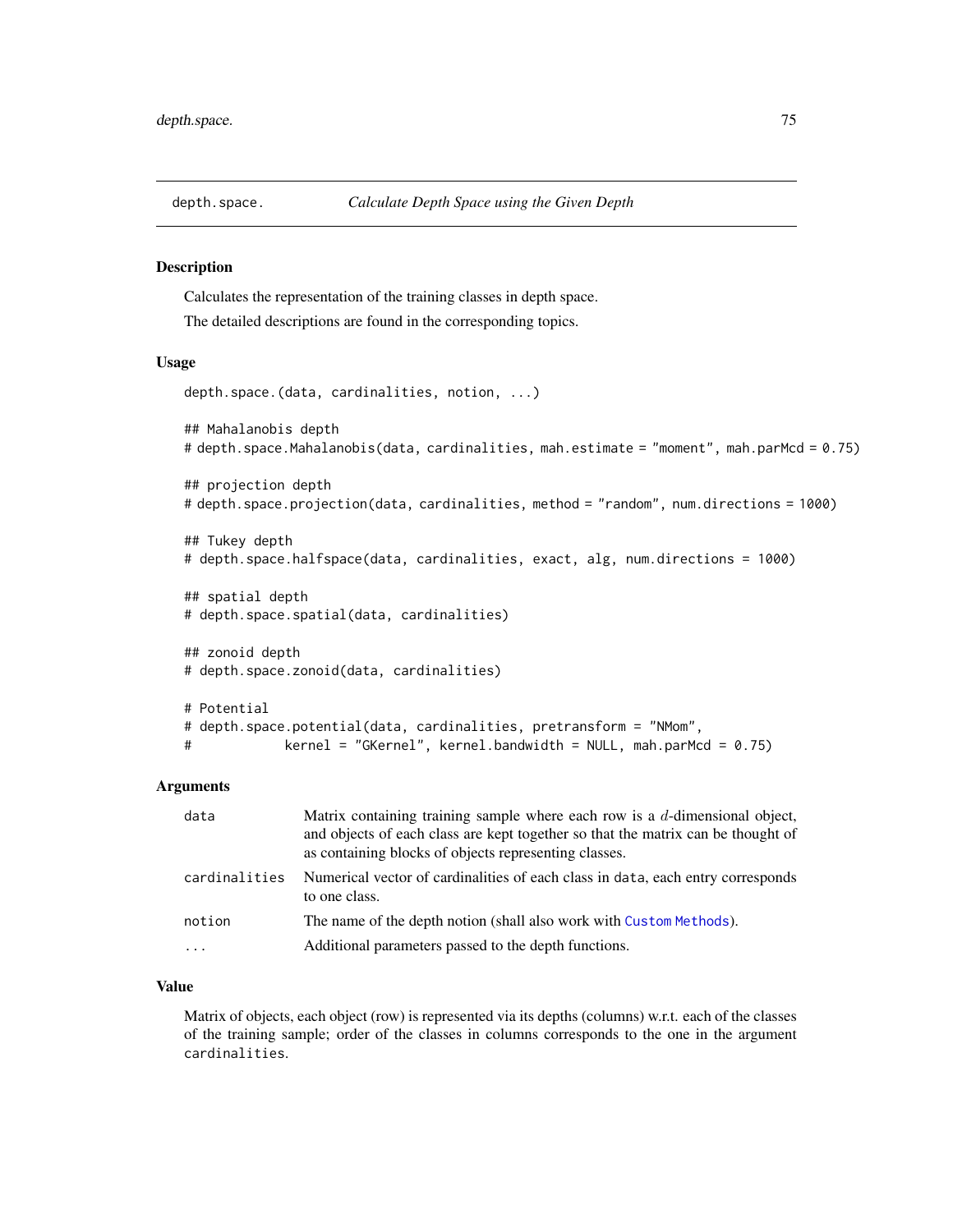# See Also

```
depth.space.Mahalanobis
depth.space.projection
depth.space.halfspace
depth.space.spatial
depth.space.zonoid
```
# Examples

```
# Generate a bivariate normal location-shift classification task
# containing 20 training objects
class1 <- mvrnorm(10, c(0,0),
                  matrix(c(1,1,1,4), nrow = 2, ncol = 2, byrow = TRUE))
class2 <- mvrnorm(10, c(2,2),
                  matrix(c(1,1,1,4), nrow = 2, ncol = 2, byrow = TRUE))
data <- rbind(class1, class2)
# Get depth space using zonoid depth
depth.space.(data, c(10, 10), notion = "zonoid")
```
<span id="page-75-0"></span>depth.space.halfspace *Calculate Depth Space using Halfspace Depth*

# Description

Calculates the representation of the training classes in depth space using the halfspace depth.

# Usage

depth.space.halfspace(data, cardinalities, exact, method, num.directions = 1000, seed = 0)

# Arguments

| data          | Matrix containing training sample where each row is a $d$ -dimensional object,<br>and objects of each class are kept together so that the matrix can be thought of<br>as containing blocks of objects representing classes.                                                |
|---------------|----------------------------------------------------------------------------------------------------------------------------------------------------------------------------------------------------------------------------------------------------------------------------|
| cardinalities | Numerical vector of cardinalities of each class in data, each entry corresponds<br>to one class.                                                                                                                                                                           |
| exact         | The type of the used method. The default is exact=F, which leads to approx-<br>imate computation of the halfspace depth. For exact=F, method="Sunif.1D"<br>is used by default. If exact=T, the halfspace depth is computed exactly, with<br>method="recursive" by default. |
| method        | For exact=F, if method="Sunif.1D" (by default), the halfspace depth is com-<br>puted approximately by being minimized over univariate projections (see de-<br>tails).                                                                                                      |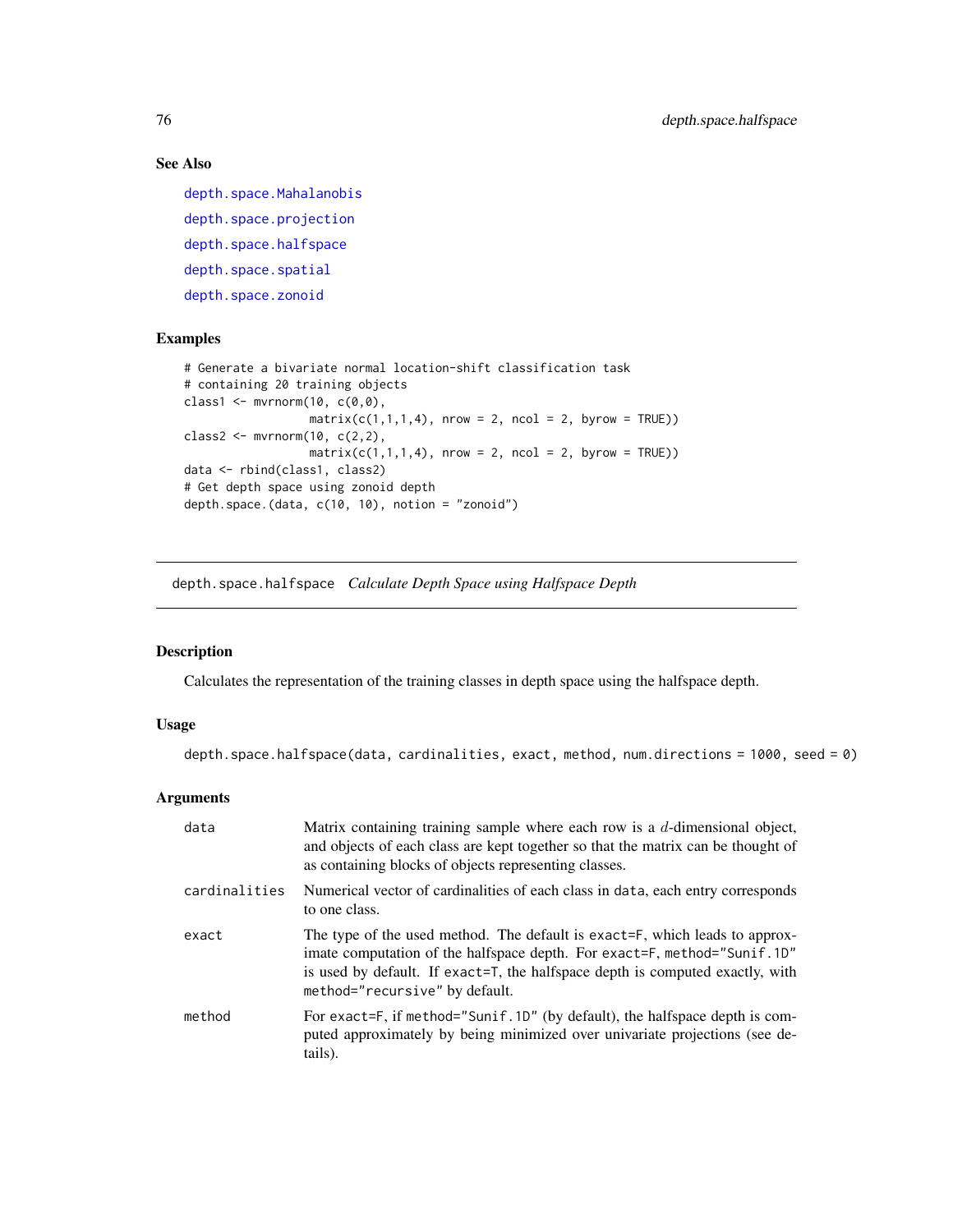|      | For exact=T, the halfspace depth is calculated as the minimum over all com-                                                                                                                                                                                                                                                                                        |
|------|--------------------------------------------------------------------------------------------------------------------------------------------------------------------------------------------------------------------------------------------------------------------------------------------------------------------------------------------------------------------|
|      | binations of $k$ points from data (see details). In this case parameter method                                                                                                                                                                                                                                                                                     |
|      | specifies k, with possible values 1 for method="recursive" (by default), $d-2$                                                                                                                                                                                                                                                                                     |
|      | for method="plane", $d-1$ for method="line".                                                                                                                                                                                                                                                                                                                       |
|      | The name of the method may be given as well as just parameter exact, in which<br>case the default method will be used.                                                                                                                                                                                                                                             |
|      | num directions Number of random directions to be generated. As the same direction set is<br>used for all observations, the algorithmic complexity of calculating the depth of<br>each single point in data is logarithmic in the number of observations in data,<br>given the number of directions, see Mozharovskyi et al. (2015), Section 2.3 for<br>discussion. |
| seed | The random seed. The default value seed=0 makes no changes.                                                                                                                                                                                                                                                                                                        |

### Details

The depth representation is calculated in the same way as in [depth.halfspace](#page-58-0), see References below for more information and details.

### Value

Matrix of objects, each object (row) is represented via its depths (columns) w.r.t. each of the classes of the training sample; order of the classes in columns corresponds to the one in the argument cardinalities.

## References

Cuesta-Albertos, J.A. and Nieto-Reyes, A. (2008). The random Tukey depth. *Computational Statistics and Data Analysis* 52 4979–4988.

Dyckerhoff, R. and Mozharovskyi, P. (2016). Exact computation of the halfspace depth. *Computational Statistics and Data Analysis* 98 19–30.

Mozharovskyi, P., Mosler, K., and Lange, T. (2015). Classifying real-world data with the  $DD\alpha$ procedure. *Advances in Data Analysis and Classification* 9 287–314.

Rousseeuw, P.J. and Ruts, I. (1996). Algorithm AS 307: Bivariate location depth. *Journal of the Royal Statistical Society. Series C (Applied Statistics)* 45 516–526.

Tukey, J.W. (1974). Mathematics and the picturing of data. In: *Proceeding of the International Congress of Mathematicians*, Vancouver, 523–531.

# See Also

[ddalpha.train](#page-36-0) and [ddalpha.classify](#page-30-0) for application, [depth.halfspace](#page-58-0) for calculation of the Tukey depth.

# Examples

```
# Generate a bivariate normal location-shift classification task
# containing 20 training objects
class1 \leq mvrnorm(10, c(0,0),
                  matrix(c(1,1,1,4), nrow = 2, ncol = 2, byrow = TRUE))
```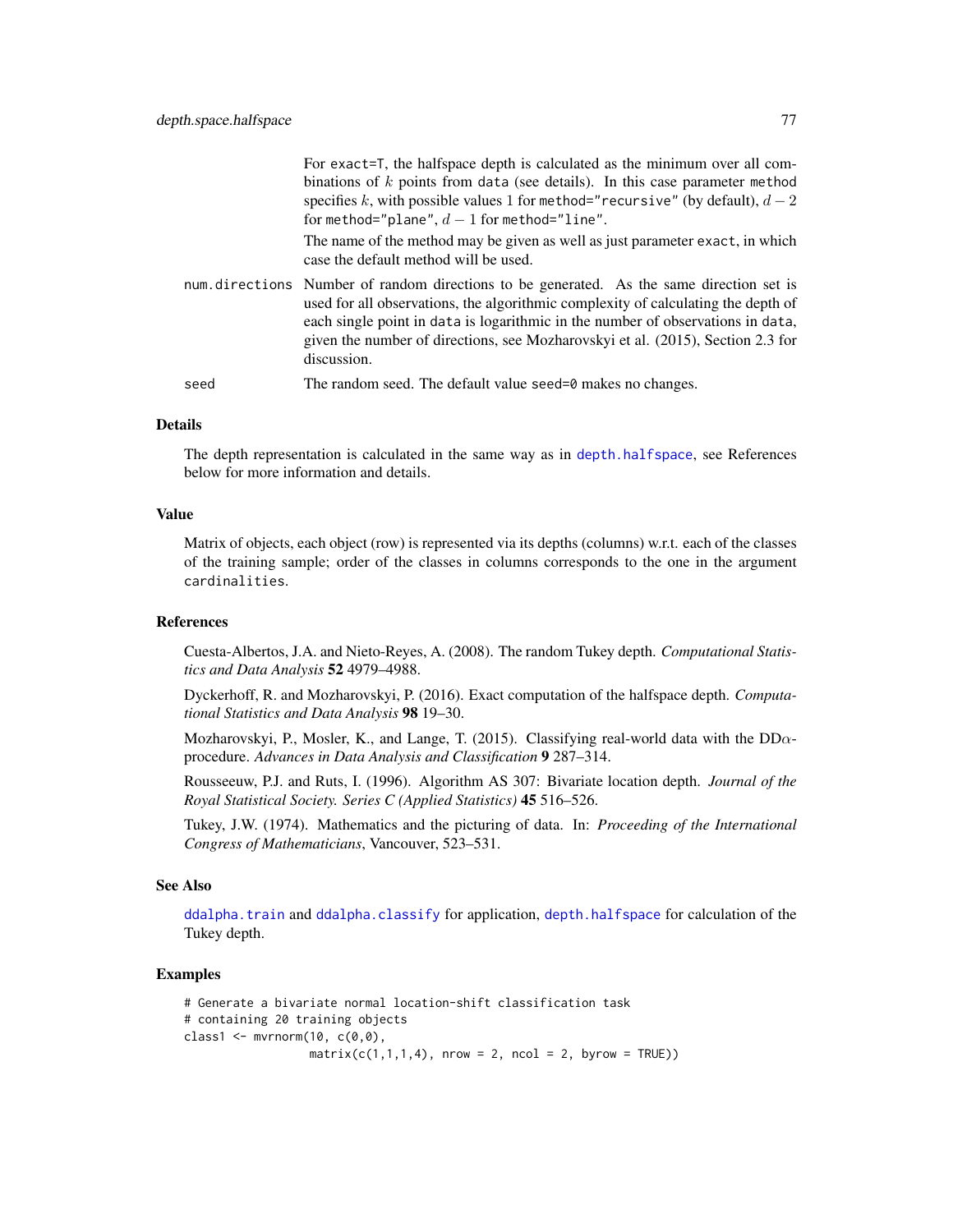```
class2 <- mvmorm(10, c(1,1),matrix(c(1,1,1,4), nrow = 2, ncol = 2, byrow = TRUE))
data <- rbind(class1, class2)
plot(data, col = c(rep(1,10), rep(2,10)))# Get depth space using the random Tukey depth
dhA = depth.space.halfspace(data, c(10, 10))
(dhA)
# Get depth space using default exact method - "recursive"
dhE = depth.space.halfspace(data, c(10, 10), exact = TRUE)
(dhE)
data <- getdata("hemophilia")
cardinalities = c(sum(data$gr == "normal"), sum(data$gr == "carrier"))
depth.space.halfspace(data[,1:2], cardinalities)
```
<span id="page-77-0"></span>depth.space.Mahalanobis

*Calculate Depth Space using Mahalanobis Depth*

# Description

Calculates the representation of the training classes in depth space using Mahalanobis depth.

#### Usage

depth.space.Mahalanobis(data, cardinalities, mah.estimate = "moment", mah.parMcd = 0.75)

#### Arguments

| data          | Matrix containing training sample where each row is a $d$ -dimensional object,<br>and objects of each class are kept together so that the matrix can be thought of<br>as containing blocks of objects representing classes.                                                                               |
|---------------|-----------------------------------------------------------------------------------------------------------------------------------------------------------------------------------------------------------------------------------------------------------------------------------------------------------|
| cardinalities | Numerical vector of cardinalities of each class in data, each entry corresponds<br>to one class.                                                                                                                                                                                                          |
| mah.estimate  | is a character string specifying which estimates to use when calculating the Ma-<br>halanobis depth; can be "moment" or "MCD", determining whether traditional<br>moment or Minimum Covariance Determinant (MCD) (see covMcd) estimates<br>for mean and covariance are used. By default "moment" is used. |
| mah.parMcd    | is the value of the argument alpha for the function covered; is used when<br>$mah. estimate = "MCD".$                                                                                                                                                                                                     |

### Details

The depth representation is calculated in the same way as in [depth.Mahalanobis](#page-62-0), see 'References' for more information and details.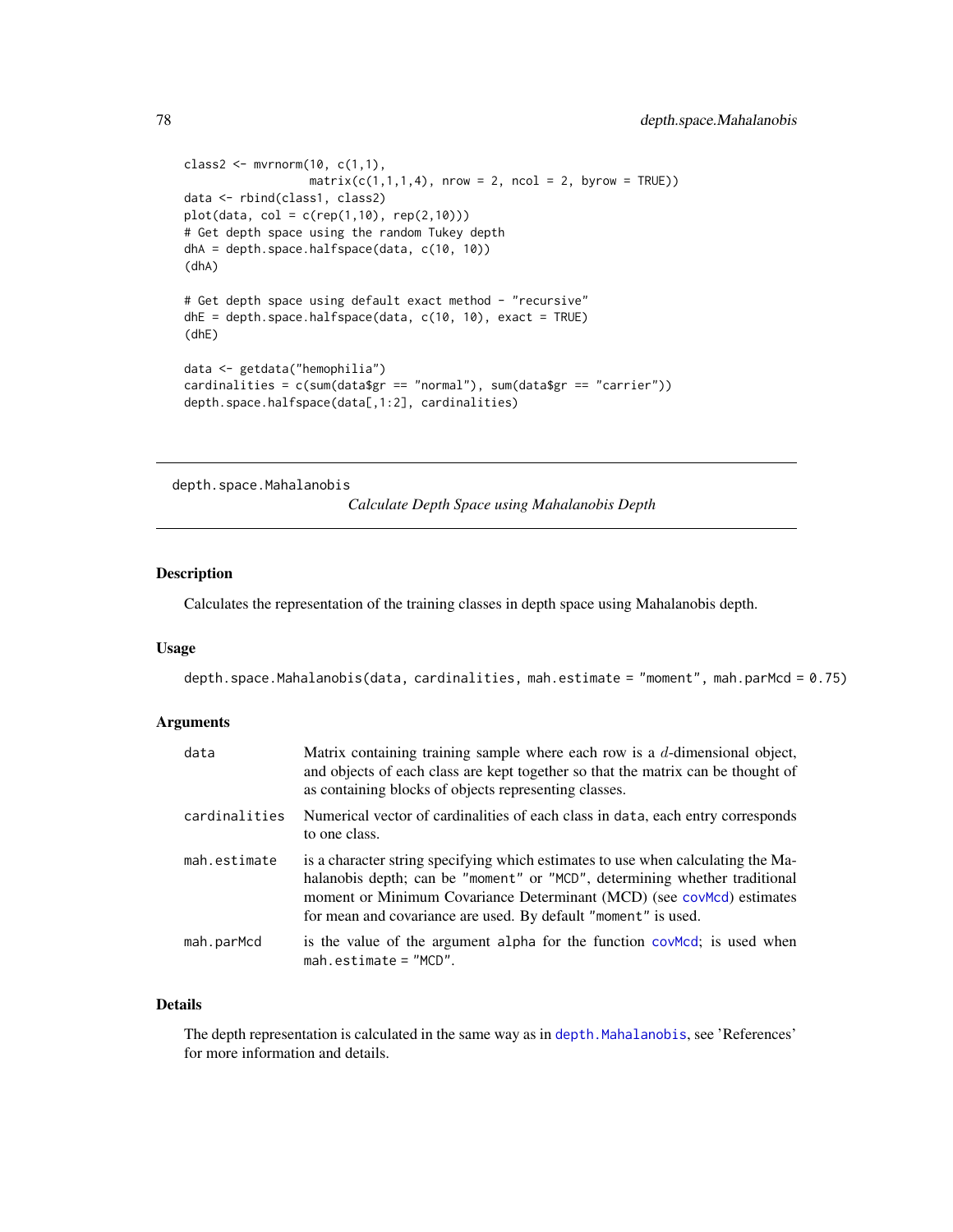### Value

Matrix of objects, each object (row) is represented via its depths (columns) w.r.t. each of the classes of the training sample; order of the classes in columns corresponds to the one in the argument cardinalities.

# References

Mahalanobis, P. (1936). On the generalized distance in statistics. *Proceedings of the National Academy India* 12 49–55.

Liu, R.Y. (1992). Data depth and multivariate rank tests. In: Dodge, Y. (ed.), *L1-Statistics and Related Methods*, North-Holland (Amsterdam), 279–294.

Lopuhaa, H.P. and Rousseeuw, P.J. (1991). Breakdown points of affine equivariant estimators of multivariate location and covariance matrices. *The Annals of Statistics* 19 229–248.

Rousseeuw, P.J. and Leroy, A.M. (1987). Robust Regression and Outlier Detection. John Wiley & Sons (New York).

Zuo, Y.J. and Serfling, R. (2000). General notions of statistical depth function. *The Annals of Statistics* 28 461–482.

# See Also

[ddalpha.train](#page-36-0) and [ddalpha.classify](#page-30-0) for application, [depth.Mahalanobis](#page-62-0) for calculation of Mahalanobis depth.

### Examples

```
# Generate a bivariate normal location-shift classification task
# containing 20 training objects
class1 <- mvmorm(10, c(0,0),matrix(c(1,1,1,4), nrow = 2, ncol = 2, byrow = TRUE))
class2 <- mvmorm(10, c(2,2),matrix(c(1,1,1,4), nrow = 2, ncol = 2, byrow = TRUE))
data <- rbind(class1, class2)
# Get depth space using Mahalanobis depth
depth.space.Mahalanobis(data, c(10, 10))
depth.space.Mahalanobis(data, c(10, 10), mah.estimate = "MCD", mah.parMcd = 0.75)
data <- getdata("hemophilia")
cardinalities = c(sum(data$gr == "normal"), sum(data$gr == "carrier"))
depth.space.Mahalanobis(data[,1:2], cardinalities)
```
depth.space.potential *Calculate Potential Space*

### **Description**

Calculates the representation of the training classes in potential space.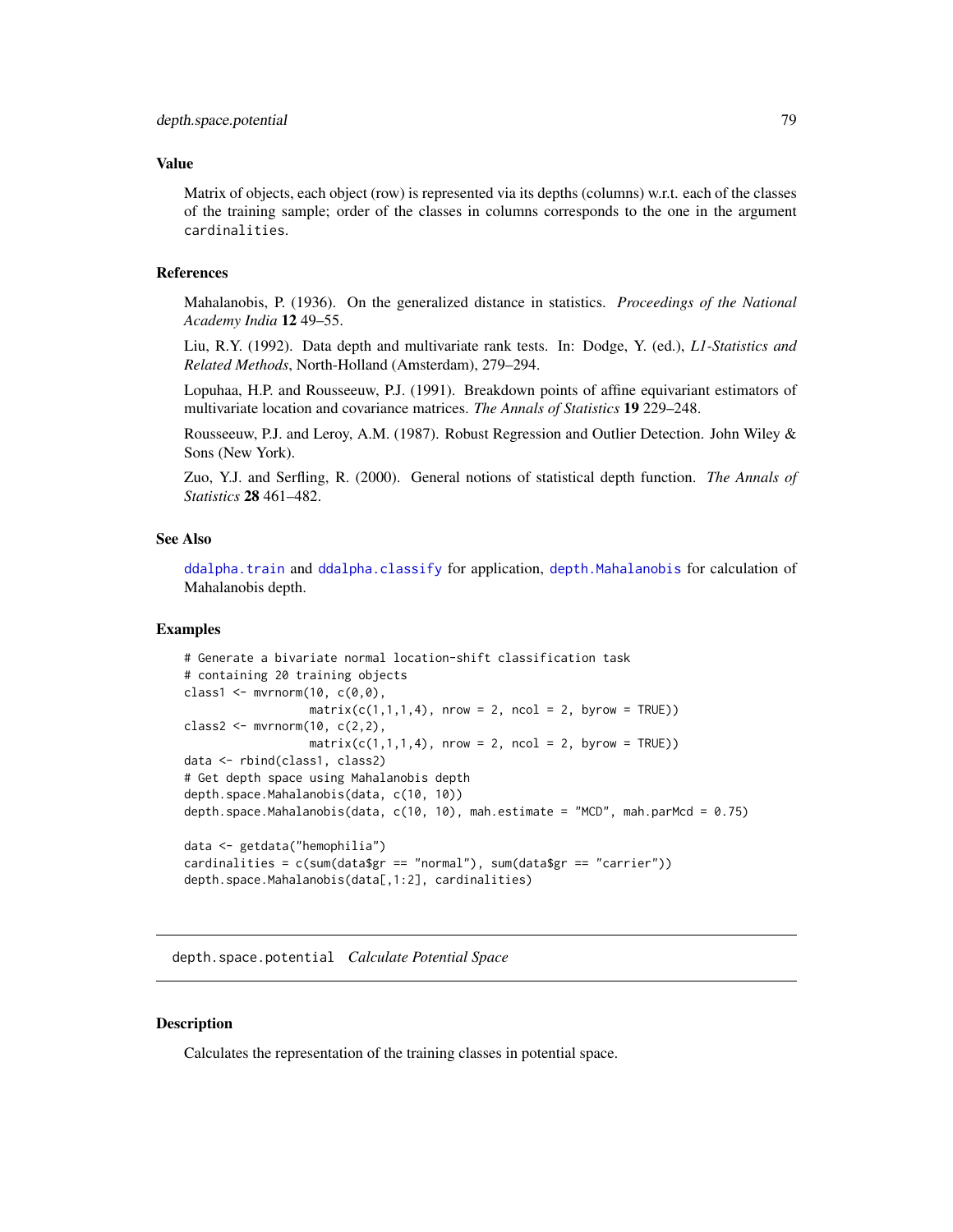```
depth.space.potential(data, cardinalities, pretransform = "NMom",
           kernel = "GKernel", kernel.bandwidth = NULL, mah.parMcd = 0.75)
```
# Arguments

| data             | Matrix containing training sample where each row is a $d$ -dimensional object,<br>and objects of each class are kept together so that the matrix can be thought of<br>as containing blocks of objects representing classes. |
|------------------|-----------------------------------------------------------------------------------------------------------------------------------------------------------------------------------------------------------------------------|
| cardinalities    | Numerical vector of cardinalities of each class in data, each entry corresponds<br>to one class.                                                                                                                            |
| pretransform     | The method of data scaling.                                                                                                                                                                                                 |
|                  | NULL to use the original data,                                                                                                                                                                                              |
|                  | The data may be scaled jointly or separately:                                                                                                                                                                               |
|                  | 1Mom or 1MCD for joint scaling of the classes,                                                                                                                                                                              |
|                  | NMom or NMCD for separate scaling of the classes.                                                                                                                                                                           |
|                  | You may use traditional moments or Minimum Covariance Determinant (MCD)<br>estimates for mean and covariance:                                                                                                               |
|                  | 1 Mom or NMom for scaling using traditional data moments,                                                                                                                                                                   |
|                  | 1MCD or NMCD for scaling using robust MCD data moments.                                                                                                                                                                     |
| kernel           | "EDKernel" for the kernel of type $1/(1 + \text{kernel} \cdot \text{bandwidth}^* \cdot \text{EuclideanDistance2}(x,$<br>y)),                                                                                                |
|                  | "GKernel" [default and recommended] for the simple Gaussian kernel,                                                                                                                                                         |
|                  | "EKernel" exponential kernel: exp(-kernel.bandwidth*EuclidianDistance(x, y)),                                                                                                                                               |
|                  | "VarGKernel" variable Gaussian kernel, where kernel. bandwidth is propor-<br>tional to the depth. zonoid of a point.                                                                                                        |
| kernel.bandwidth |                                                                                                                                                                                                                             |
|                  | the bandwidth parameter of the kernel. If NULL - the Scott's rule of thumb is<br>used. May be a single value for all classes, or a vector of values for each of the<br>classes.                                             |
| mah.parMcd       | is the value of the argument alpha for the function covMcd; is used when<br>$pretransform = "*MCD".$                                                                                                                        |

# Details

The potential representation is calculated in the same way as in [depth.potential](#page-64-0), see References below for more information and details.

# Value

Matrix of objects, each object (row) is represented via its potentials (columns) w.r.t. each of the classes of the training sample; order of the classes in columns corresponds to the one in the argument cardinalities.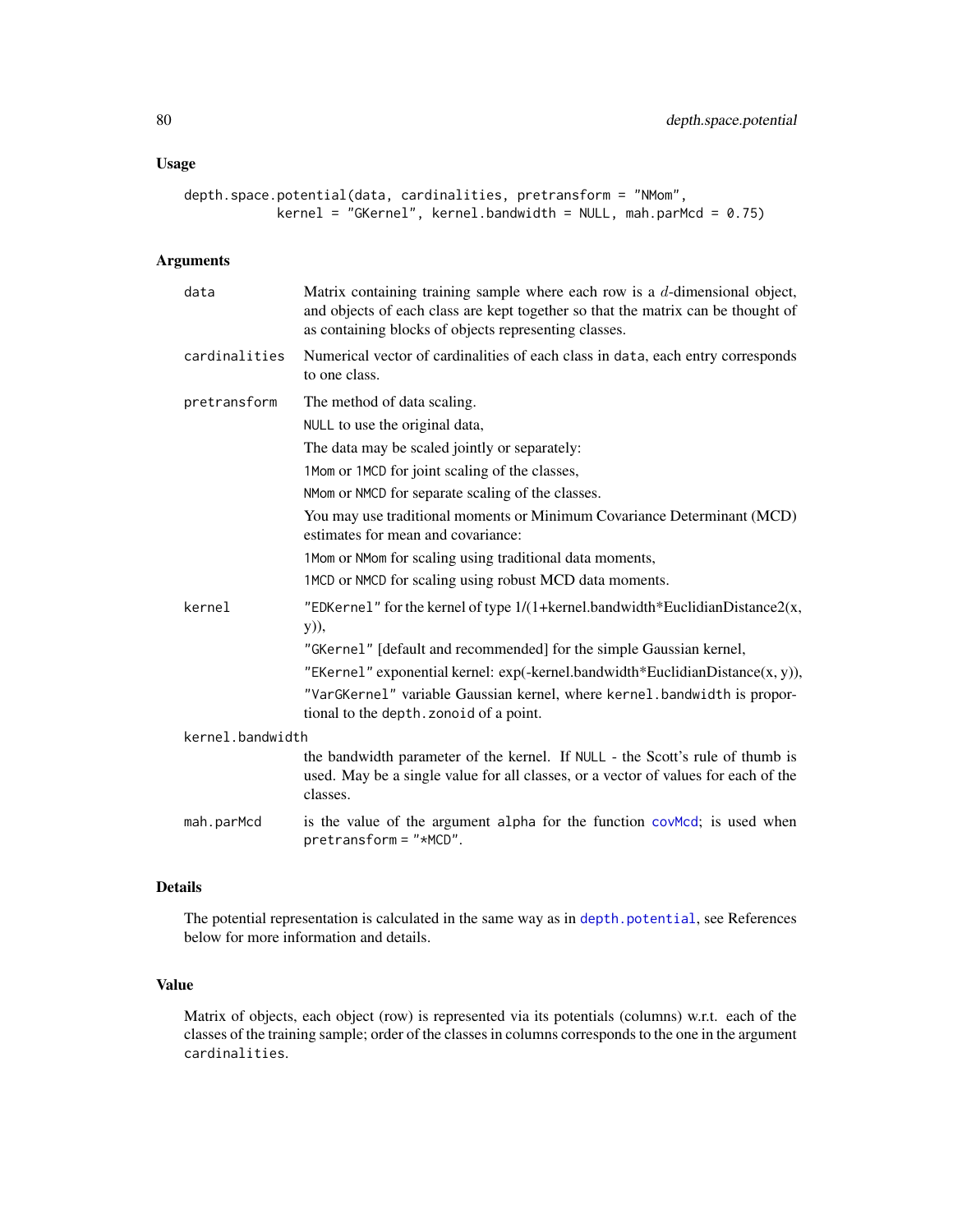### References

Aizerman, M.A., Braverman, E.M., and Rozonoer, L.I. (1970). *The Method of Potential Functions in the Theory of Machine Learning*. Nauka (Moscow).

Pokotylo, O. and Mosler, K. (2015). Classification with the pot-pot plot. *Mimeo*.

### See Also

[ddalpha.train](#page-36-0) and [ddalpha.classify](#page-30-0) for application, [depth.potential](#page-64-0) for calculation of the potential.

#### Examples

```
# Generate a bivariate normal location-shift classification task
# containing 20 training objects
class1 <- mvmorm(50, c(0,0),matrix(c(1,1,1,4), nrow = 2, ncol = 2, byrow = TRUE))
class2 \leq mvrnorm(50, c(1,1),
                  matrix(c(1,1,1,4), nrow = 2, ncol = 2, byrow = TRUE))
data <- rbind(class1, class2)
plot(data, col = c(rep(1,50), rep(2,50)))# potential with rule of thumb bandwidth
ds = depth.space.potential(data, c(50, 50))
# draw.ddplot(depth.space = ds, cardinalities = c(50, 50))
# potential with bandwidth = 0.5 and joint scaling
ds = depth.space.potential(data, c(50, 50), kernel.bandwidth = 0.5,
                           pretransform = "1Mom")
# draw.ddplot(depth.space = ds, cardinalities = c(50, 50))
# potential with bandwidth = 0.5 and separate scaling
ds = depth.space.potential(data, c(50, 50), kernel.bandwidth = 0.5,
                           pretransform = "NahMom") # or without pretransform
# draw.ddplot(depth.space = ds, cardinalities = c(50, 50))
data <- getdata("hemophilia")
cardinalities = c(sum(data$gr == "normal"), sum(data$gr == "carrier"))
ds = depth.\nspace space.potential(data[, 1:2],\nspace cardinalities)# draw.ddplot(depth.space = ds, cardinalities = cardinalities)
```
<span id="page-80-0"></span>depth.space.projection

*Calculate Depth Space using Projection Depth*

### **Description**

Calculates the representation of the training classes in depth space using projection depth.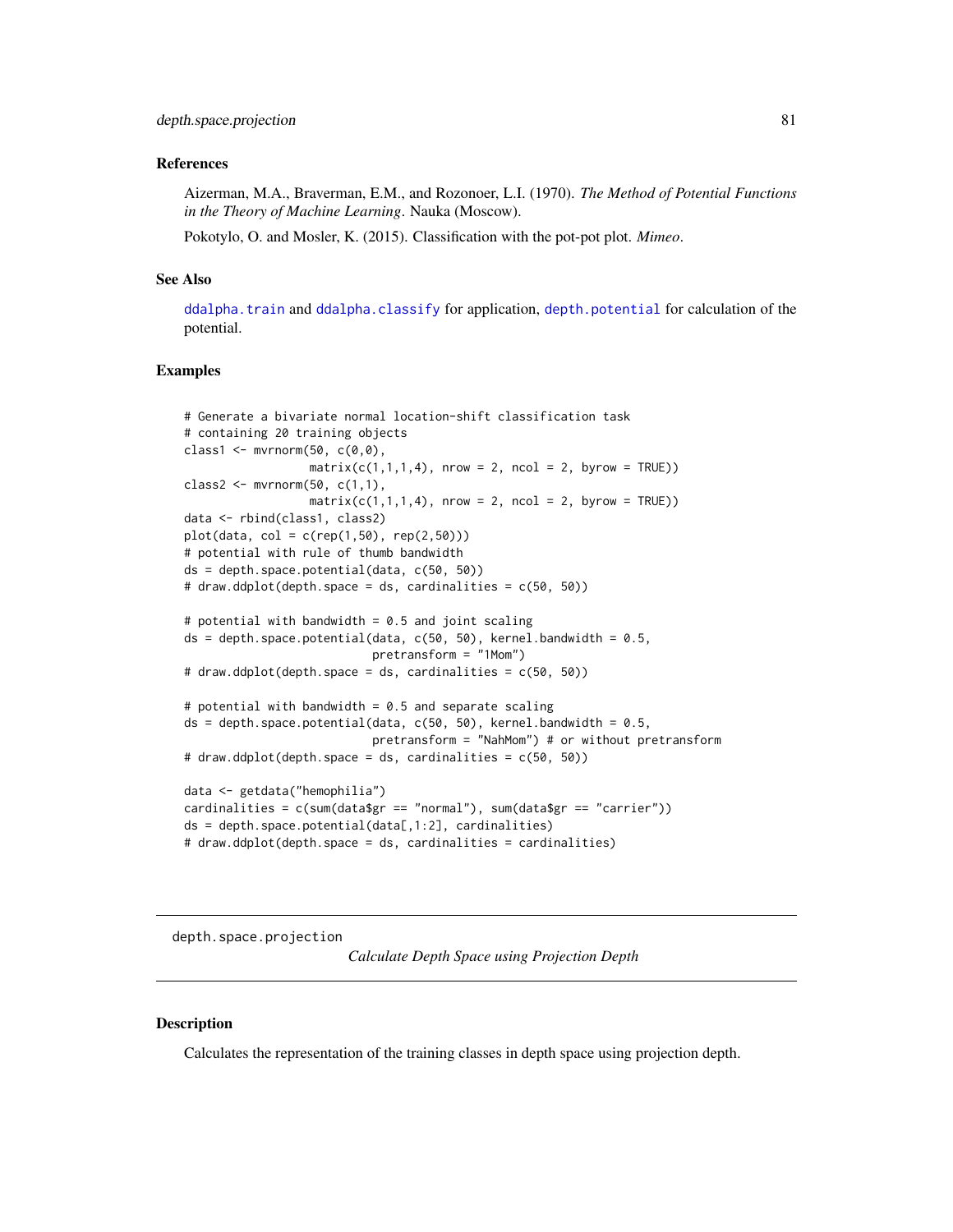#### Usage

```
depth.space.projection(data, cardinalities,
                       method = "random", num.directions = 1000, seed = 0)
```
# Arguments

| data          | Matrix containing training sample where each row is a d-dimensional object,<br>and objects of each class are kept together so that the matrix can be thought of<br>as containing blocks of objects representing classes.                                                                                                                                                                                                                         |
|---------------|--------------------------------------------------------------------------------------------------------------------------------------------------------------------------------------------------------------------------------------------------------------------------------------------------------------------------------------------------------------------------------------------------------------------------------------------------|
| cardinalities | Numerical vector of cardinalities of each class in data, each entry corresponds<br>to one class.                                                                                                                                                                                                                                                                                                                                                 |
| method        | to be used in calculations.                                                                                                                                                                                                                                                                                                                                                                                                                      |
|               | "random" Here the depth is determined as the minimum univariate depth of<br>the data projected on lines in several directions. The directions are distributed<br>uniformly on the $(d-1)$ -sphere; the same direction set is used for all points.<br>"linearize" The Nelder-Mead method for function minimization, taken from<br>Olsson, Journal of Quality Technology, 1974, 6, 56. R-codes of this function<br>were written by Subhajit Dutta. |
|               | num.directions Number of random directions to be generated for method = "random". With the<br>growth of n the complexity grows linearly for the same number of directions.                                                                                                                                                                                                                                                                       |
| seed          | the random seed. The default value seed=0 makes no changes.                                                                                                                                                                                                                                                                                                                                                                                      |

# Details

The depth representation is calculated in the same way as in [depth.projection](#page-66-0), see 'References' for more information and details.

### Value

Matrix of objects, each object (row) is represented via its depths (columns) w.r.t. each of the classes of the training sample; order of the classes in columns corresponds to the one in the argument cardinalities.

#### References

Donoho, D.L. (1982). *Breakdown properties of multivariate location estimators*. Ph.D. qualifying paper. Department of Statistics, Harvard University.

Liu, R.Y. (1992). Data depth and multivariate rank tests. In: Dodge, Y. (ed.), L1-Statistics and Related Methods, North-Holland (Amsterdam), 279–294.

Liu, X. and Zuo, Y. (2014). Computing projection depth and its associated estimators. *Statistics and Computing* 24 51–63.

Stahel, W.A. (1981). *Robust estimation: infinitesimal optimality and covariance matrix estimators*. Ph.D. thesis (in German). Eidgenossische Technische Hochschule Zurich.

Zuo, Y.J. and Lai, S.Y. (2011). Exact computation of bivariate projection depth and the Stahel-Donoho estimator. *Computational Statistics and Data Analysis* 55 1173–1179.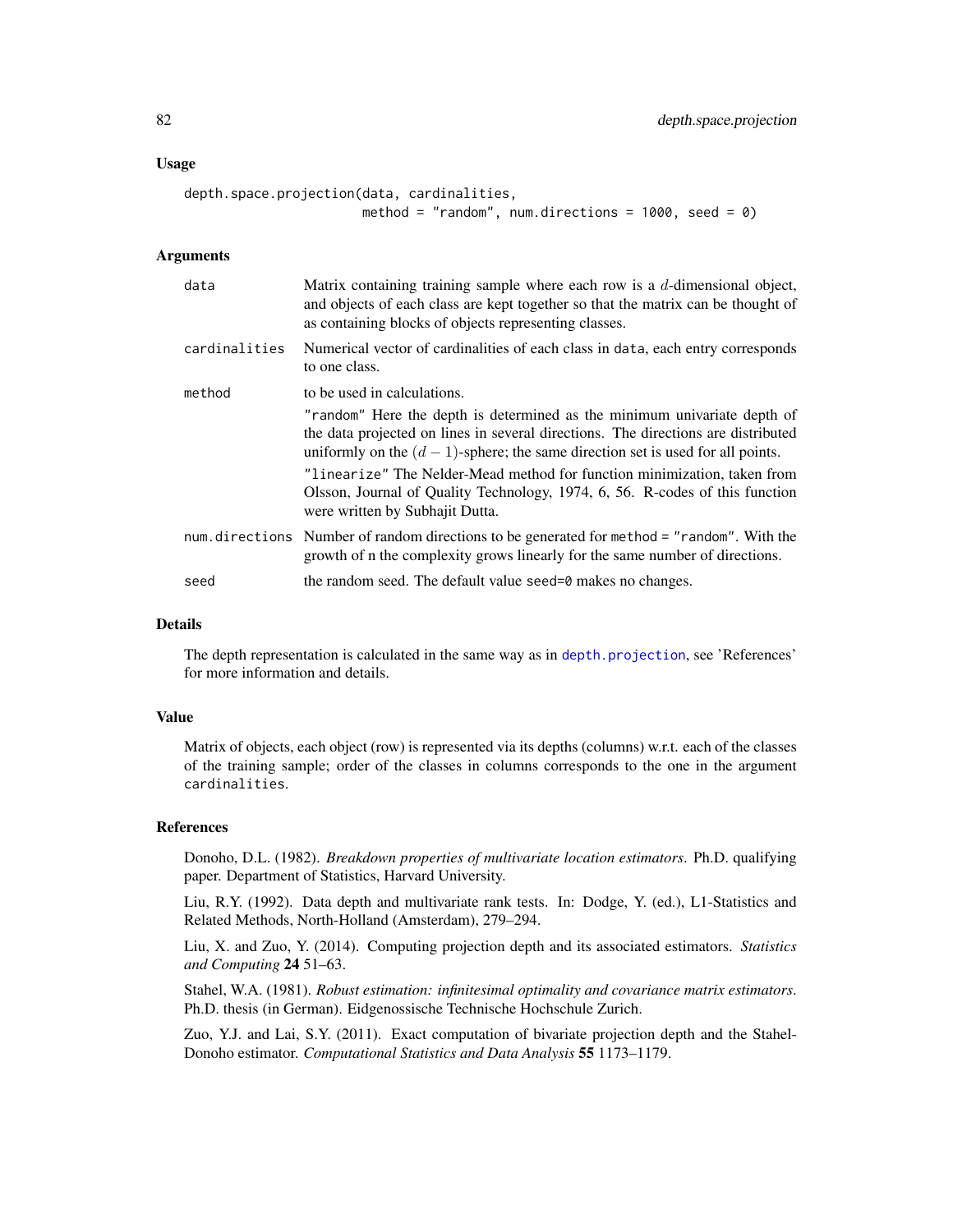# depth.space.simplicial 83

# See Also

[ddalpha.train](#page-36-0) and [ddalpha.classify](#page-30-0) for application, [depth.projection](#page-66-0) for calculation of projection depth.

# Examples

```
# Generate a bivariate normal location-shift classification task
# containing 20 training objects
class1 <- mvmorm(10, c(0,0),matrix(c(1,1,1,4), nrow = 2, ncol = 2, byrow = TRUE))
class2 <- mvrnorm(10, c(2,2),matrix(c(1,1,1,4), nrow = 2, ncol = 2, byrow = TRUE))
data <- rbind(class1, class2)
# Get depth space using projection depth
depth.space.projection(data, c(10, 10), method = "random", num.directions = 1000)
depth.space.projection(data, c(10, 10), method = "linearize")
data <- getdata("hemophilia")
cardinalities = c(sum(data$gr == "normal"), sum(data$gr == "carrier"))
depth.space.projection(data[,1:2], cardinalities)
```
depth.space.simplicial

#### *Calculate Depth Space using Simplicial Depth*

### Description

Calculates the representation of the training classes in depth space using simplicial depth.

#### Usage

```
depth.space.simplicial(data, cardinalities, exact = F, k = 0.05, seed = 0)
```
#### **Arguments**

| data          | Matrix containing training sample where each row is a $d$ -dimensional object,<br>and objects of each class are kept together so that the matrix can be thought of<br>as containing blocks of objects representing classes.                                                                                                                                                                                  |
|---------------|--------------------------------------------------------------------------------------------------------------------------------------------------------------------------------------------------------------------------------------------------------------------------------------------------------------------------------------------------------------------------------------------------------------|
| cardinalities | Numerical vector of cardinalities of each class in data, each entry corresponds<br>to one class.                                                                                                                                                                                                                                                                                                             |
| exact         | exact=F (by default) implies the approximative algorithm, considering k sim-<br>plices, exact=T implies the exact algorithm.                                                                                                                                                                                                                                                                                 |
| k             | Number $(k > 1)$ or portion (if $0 < k < 1$ ) of simplices that are considered if<br>exact=F. If $k > 1$ , then the algorithmic complexity is polynomial in d but is<br>independent of the number of observations in data, given k. If $0 < k < 1$ ,<br>then the algorithmic complexity is exponential in the number of observations in<br>data, but the calculation precision stays approximately the same. |
| seed          | The random seed. The default value seed=0 makes no changes.                                                                                                                                                                                                                                                                                                                                                  |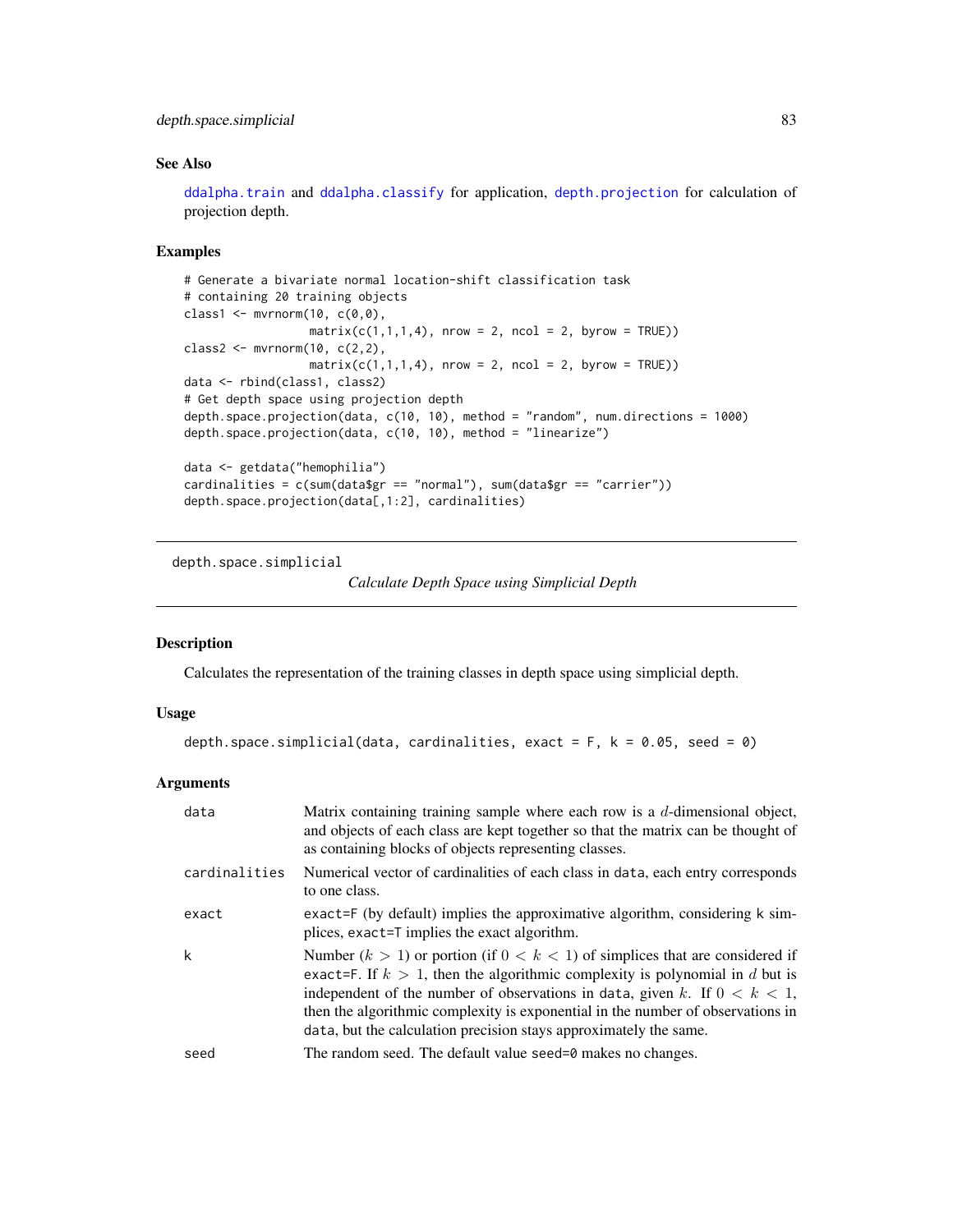### Details

The depth representation is calculated in the same way as in depth. simplicial, see 'References' for more information and details.

### Value

Matrix of objects, each object (row) is represented via its depths (columns) w.r.t. each of the classes of the training sample; order of the classes in columns corresponds to the one in the argument cardinalities.

### References

Chaudhuri, P. (1996). On a geometric notion of quantiles for multivariate data. *Journal of the American Statistical Association* 91 862–872.

Liu, R. Y. (1990). On a notion of data depth based on random simplices. *The Annals of Statistics* 18 405–414.

Rousseeuw, P.J. and Ruts, I. (1996). Algorithm AS 307: Bivariate location depth. *Journal of the Royal Statistical Society. Seriec C (Applied Statistics)* 45 516–526.

# See Also

[ddalpha.train](#page-36-0) and [ddalpha.classify](#page-30-0) for application, [depth.simplicial](#page-70-0) for calculation of simplicial depth.

#### Examples

```
# Generate a bivariate normal location-shift classification task
# containing 20 training objects
class1 <- mvmorm(10, c(0,0),matrix(c(1,1,1,4), nrow = 2, ncol = 2, byrow = TRUE))
class2 <- mvmorm(10, c(1,1),matrix(c(1,1,1,4), nrow = 2, ncol = 2, byrow = TRUE))
data <- rbind(class1, class2)
# Get depth space using simplicial depth
depth.space.simplicial(data, c(10, 10))
data <- getdata("hemophilia")
cardinalities = c(sum(data$gr == "normal"), sum(data$gr == "carrier"))
depth.space.simplicial(data[,1:2], cardinalities)
```
depth.space.simplicialVolume *Calculate Depth Space using Simplicial Volume Depth*

### **Description**

Calculates the representation of the training classes in depth space using simplicial volume depth.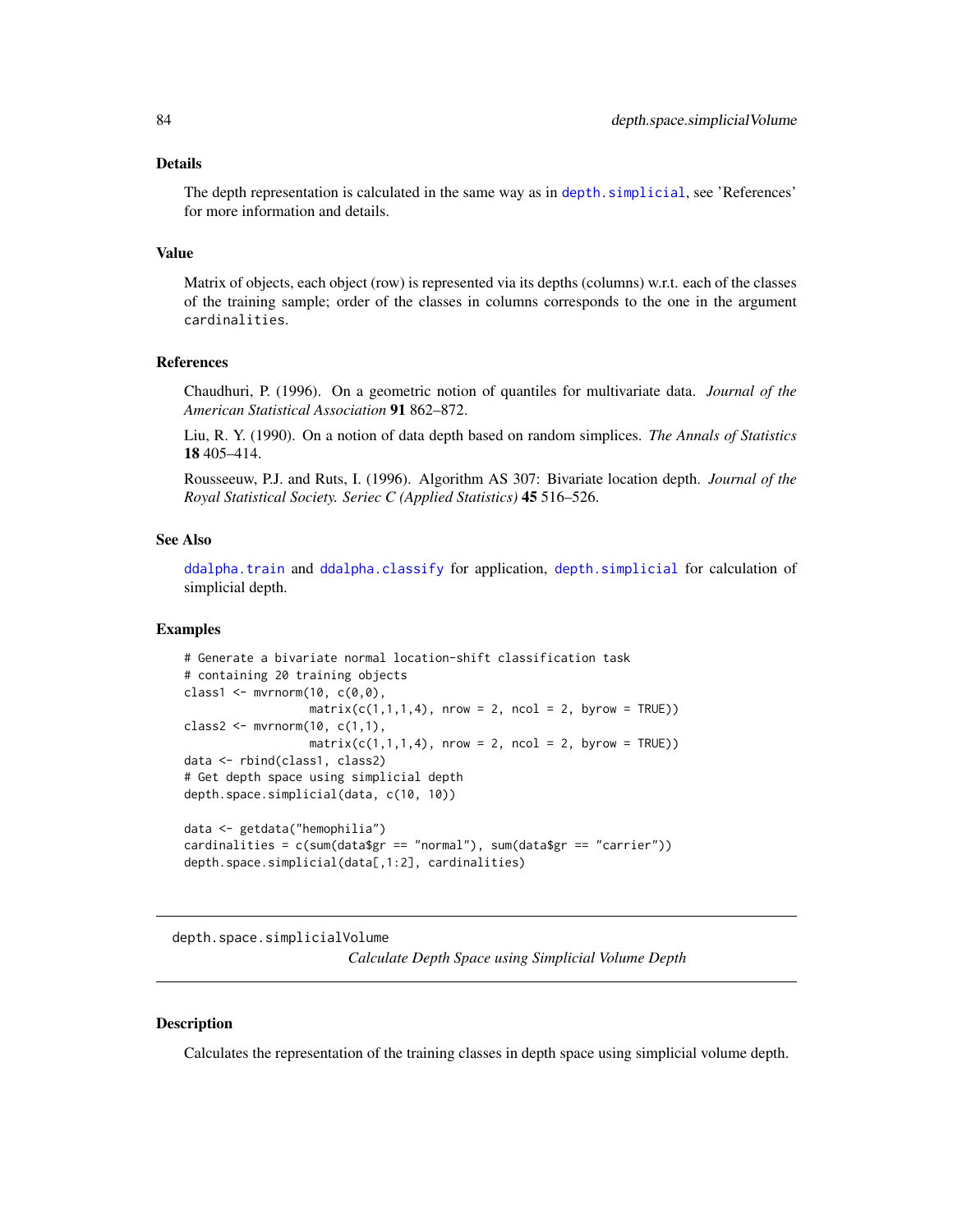#### Usage

```
depth.space.simplicialVolume(data, cardinalities, exact = F, k = 0.05,
                           mah.estimate = "moment", mah.parMcd = 0.75, seed = 0)
```
# Arguments

| data          | Matrix containing training sample where each row is a $d$ -dimensional object,<br>and objects of each class are kept together so that the matrix can be thought of<br>as containing blocks of objects representing classes.                                                                                                                                                                                  |
|---------------|--------------------------------------------------------------------------------------------------------------------------------------------------------------------------------------------------------------------------------------------------------------------------------------------------------------------------------------------------------------------------------------------------------------|
| cardinalities | Numerical vector of cardinalities of each class in data, each entry corresponds<br>to one class.                                                                                                                                                                                                                                                                                                             |
| exact         | exact=F (by default) implies the approximative algorithm, considering k sim-<br>plices, exact=T implies the exact algorithm.                                                                                                                                                                                                                                                                                 |
| k             | Number $(k > 1)$ or portion (if $0 < k < 1$ ) of simplices that are considered if<br>exact=F. If $k > 1$ , then the algorithmic complexity is polynomial in d but is<br>independent of the number of observations in data, given k. If $0 < k < 1$ ,<br>then the algorithmic complexity is exponential in the number of observations in<br>data, but the calculation precision stays approximately the same. |
| mah.estimate  | A character string specifying affine-invariance adjustment; can be "none", "moment"<br>or "MCD", determining whether no affine-invariance adjustemt or moment or<br>Minimum Covariance Determinant (MCD) (see covmod) estimates of the co-<br>variance are used. By default "moment" is used.                                                                                                                |
| mah.parMcd    | The value of the argument alpha for the function covMcd; is used when mah. estimate<br>$=$ "MCD".                                                                                                                                                                                                                                                                                                            |
| seed          | The random seed. The default value seed=0 makes no changes.                                                                                                                                                                                                                                                                                                                                                  |

### Details

The depth representation is calculated in the same way as in [depth.simplicialVolume](#page-72-0), see References below for more information and details.

# Value

Matrix of objects, each object (row) is represented via its depths (columns) w.r.t. each of the classes of the training sample; order of the classes in columns corresponds to the one in the argument cardinalities.

#### References

Oja, H. (1983). Descriptive statistics for multivariate distributions. *Statistics & Probability Letters* 1 327–332.

Zuo, Y.J. and Serfling, R. (2000). General notions of statistical depth function. *The Annals of Statistics* 28 461–482.

#### See Also

[ddalpha.train](#page-36-0) and [ddalpha.classify](#page-30-0) for application, [depth.simplicialVolume](#page-72-0) for calculation of simplicial depth.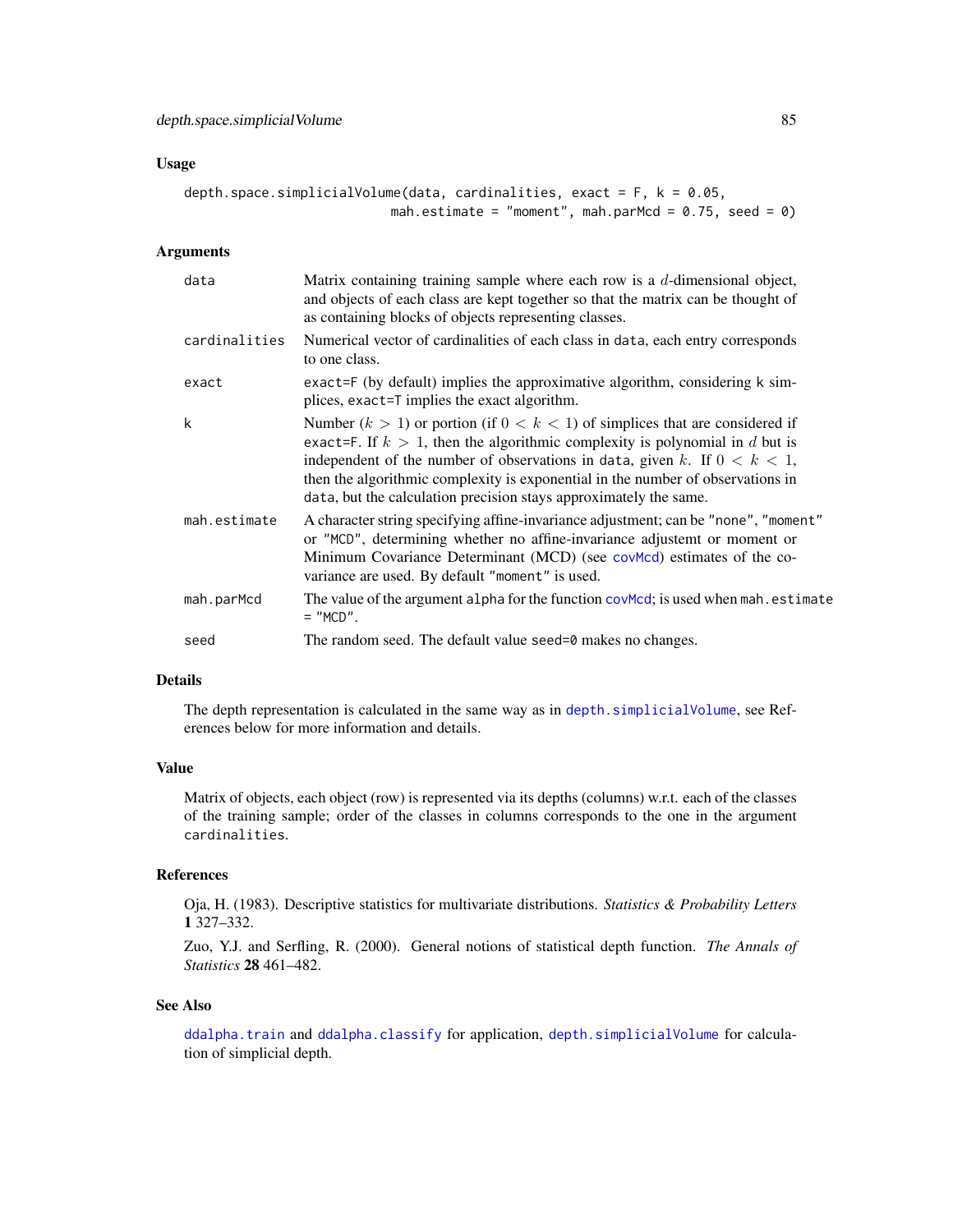### Examples

```
# Generate a bivariate normal location-shift classification task
# containing 20 training objects
class1 <- mvmorm(10, c(0,0),matrix(c(1,1,1,4), nrow = 2, ncol = 2, byrow = TRUE))
class2 <- mvmorm(10, c(2,2),matrix(c(1,1,1,4), nrow = 2, ncol = 2, byrow = TRUE))
data <- rbind(class1, class2)
# Get depth space using Oja depth
depth.space.simplicialVolume(data, c(10, 10))
data <- getdata("hemophilia")
cardinalities = c(sum(data$gr == "normal"), sum(data$gr == "carrier"))
depth.space.simplicialVolume(data[,1:2], cardinalities)
```
<span id="page-85-0"></span>depth.space.spatial *Calculate Depth Space using Spatial Depth*

## Description

Calculates the representation of the training classes in depth space using spatial depth.

#### Usage

```
depth.space.spatial(data, cardinalities, mah.estimate = "moment", mah.parMcd = 0.75)
```
## Arguments

| data          | Matrix containing training sample where each row is a $d$ -dimensional object,<br>and objects of each class are kept together so that the matrix can be thought of<br>as containing blocks of objects representing classes.                                                                                                                                                                       |
|---------------|---------------------------------------------------------------------------------------------------------------------------------------------------------------------------------------------------------------------------------------------------------------------------------------------------------------------------------------------------------------------------------------------------|
| cardinalities | Numerical vector of cardinalities of each class in data, each entry corresponds<br>to one class.                                                                                                                                                                                                                                                                                                  |
| mah.estimate  | is a character string specifying which estimates to use when calculating sample<br>covariance matrix; can be "none", "moment" or "MCD", determining whether<br>traditional moment or Minimum Covariance Determinant (MCD) (see covMcd)<br>estimates for mean and covariance are used. By default "moment" is used. With<br>"none" the non-affine invariant version of Spatial depth is calculated |
| mah.parMcd    | is the value of the argument alpha for the function covered; is used when<br>$mah. estimate = "MCD".$                                                                                                                                                                                                                                                                                             |

# Details

The depth representation is calculated in the same way as in depth. spatial, see 'References' for more information and details.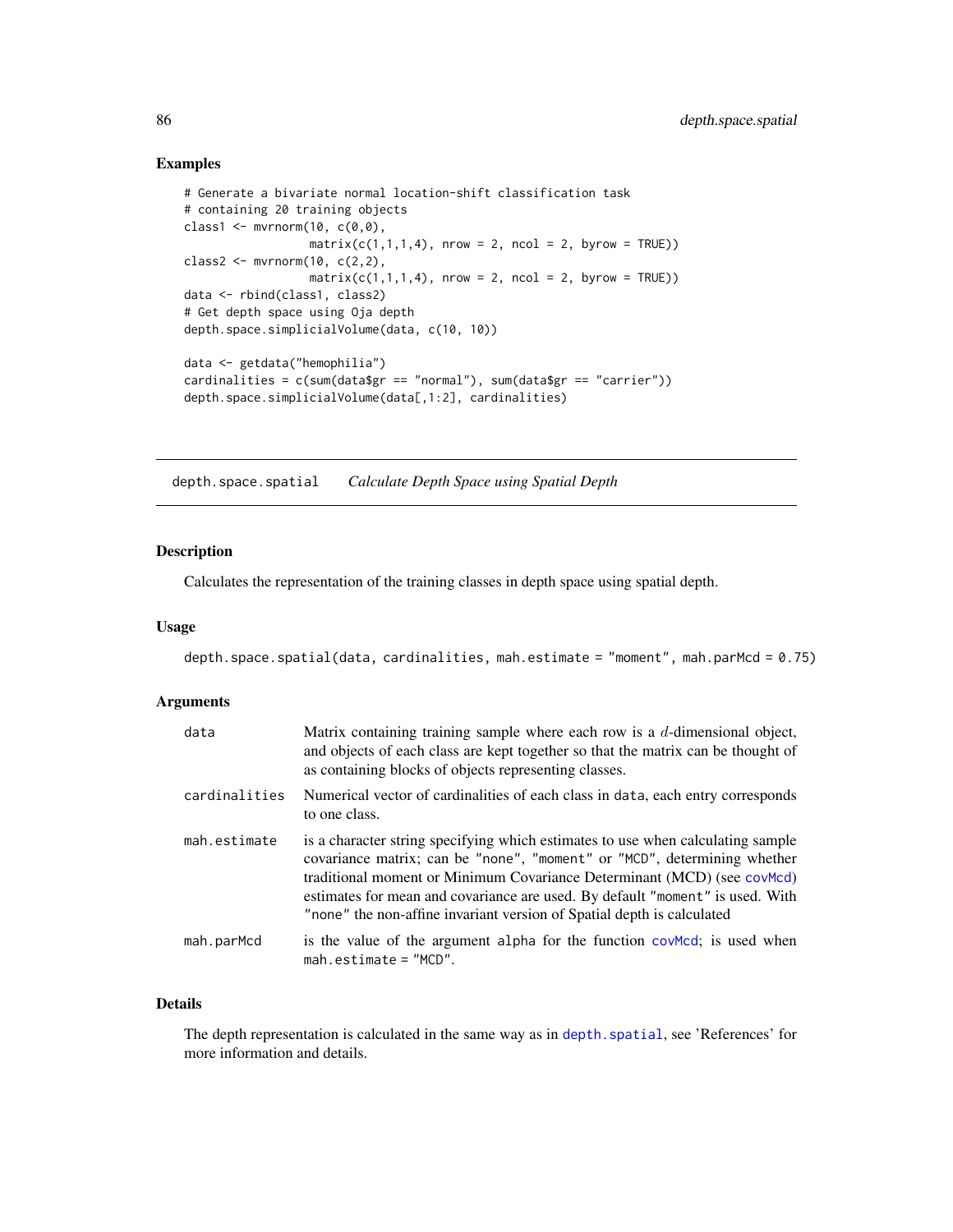### Value

Matrix of objects, each object (row) is represented via its depths (columns) w.r.t. each of the classes of the training sample; order of the classes in columns corresponds to the one in the argument cardinalities.

#### References

Chaudhuri, P. (1996). On a geometric notion of quantiles for multivariate data. *Journal of the Americal Statistical Association* 91 862–872.

Koltchinskii, V.I. (1997). M-estimation, convexity and quantiles. *The Annals of Statistics* 25 435– 477.

Serfling, R. (2006). Depth functions in nonparametric multivariate inference. In: Liu, R., Serfling, R., Souvaine, D. (eds.), *Data Depth: Robust Multivariate Analysis, Computational Geometry and Applications*, American Mathematical Society, 1–16.

Vardi, Y. and Zhang, C.H. (2000). The multivariate L1-median and associated data depth. *Proceedings of the National Academy of Sciences, U.S.A.* 97 1423–1426.

# See Also

[ddalpha.train](#page-36-0) and [ddalpha.classify](#page-30-0) for application, [depth.spatial](#page-88-0) for calculation of spatial depth.

#### Examples

```
# Generate a bivariate normal location-shift classification task
# containing 20 training objects
class1 <- mvmorm(10, c(0,0),matrix(c(1,1,1,4), nrow = 2, ncol = 2, byrow = TRUE))
class2 <- mvrnorm(10, c(2,2),matrix(c(1,1,1,4), nrow = 2, ncol = 2, byrow = TRUE)data <- rbind(class1, class2)
# Get depth space using spatial depth
depth.space.spatial(data, c(10, 10))
data <- getdata("hemophilia")
cardinalities = c(sum(data$gr == "normal"), sum(data$gr == "carrier"))
depth.space.spatial(data[,1:2], cardinalities)
```
<span id="page-86-0"></span>depth.space.zonoid *Calculate Depth Space using Zonoid Depth*

### Description

Calculates the representation of the training classes in depth space using zonoid depth.

### Usage

```
depth.space.zonoid(data, cardinalities, seed = \theta)
```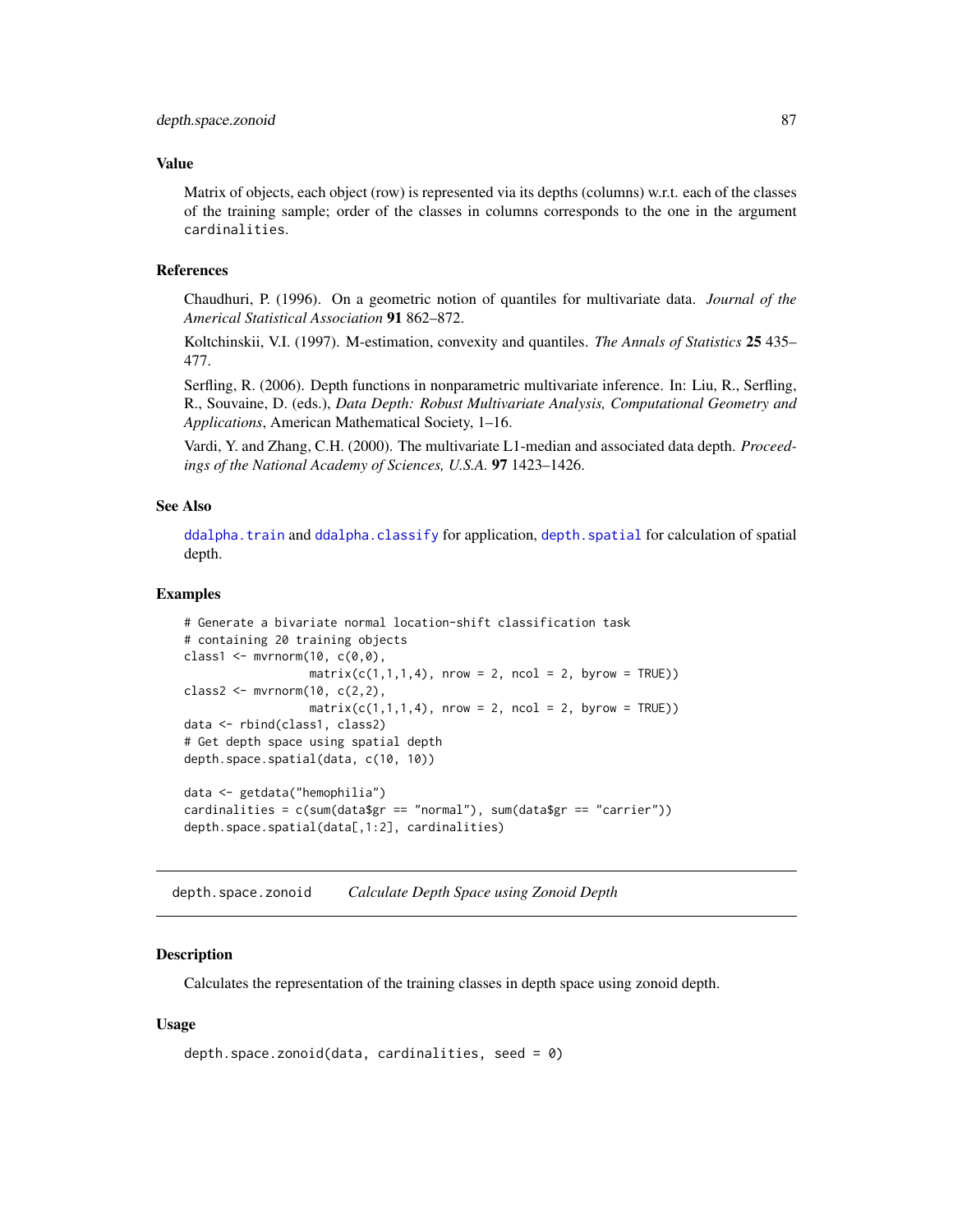#### Arguments

| data          | Matrix containing training sample where each row is a $d$ -dimensional object,<br>and objects of each class are kept together so that the matrix can be thought of<br>as containing blocks of objects representing classes. |
|---------------|-----------------------------------------------------------------------------------------------------------------------------------------------------------------------------------------------------------------------------|
| cardinalities | Numerical vector of cardinalities of each class in data, each entry corresponds<br>to one class.                                                                                                                            |
| seed          | the random seed. The default value seed=0 makes no changes.                                                                                                                                                                 |

### Details

The depth representation is calculated in the same way as in [depth.zonoid](#page-89-0), see 'References' for more information and details.

# Value

Matrix of objects, each object (row) is represented via its depths (columns) w.r.t. each of the classes of the training sample; order of the classes in columns corresponds to the one in the argument cardinalities.

#### References

Dyckerhoff, R., Koshevoy, G., and Mosler, K. (1996). Zonoid data depth: theory and computation. In: Prat A. (ed), *COMPSTAT 1996. Proceedings in computational statistics*, Physica-Verlag (Heidelberg), 235–240.

Koshevoy, G. and Mosler, K. (1997). Zonoid trimming for multivariate distributions *Annals of Statistics* 25 1998–2017.

Mosler, K. (2002). *Multivariate dispersion, central regions and depth: the lift zonoid approach* Springer (New York).

#### See Also

[ddalpha.train](#page-36-0) and [ddalpha.classify](#page-30-0) for application, [depth.zonoid](#page-89-0) for calculation of zonoid depth.

#### Examples

```
# Generate a bivariate normal location-shift classification task
# containing 20 training objects
class1 \leq mvrnorm(10, c(0,0),
                  matrix(c(1,1,1,4), nrow = 2, ncol = 2, byrow = TRUE))
class2 <- mvrnorm(10, c(2,2),
                  matrix(c(1,1,1,4), nrow = 2, ncol = 2, byrow = TRUE))data <- rbind(class1, class2)
# Get depth space using zonoid depth
depth.space.zonoid(data, c(10, 10))
data <- getdata("hemophilia")
cardinalities = c(sum(data$gr == "normal"), sum(data$gr == "carrier"))
depth.space.zonoid(data[,1:2], cardinalities)
```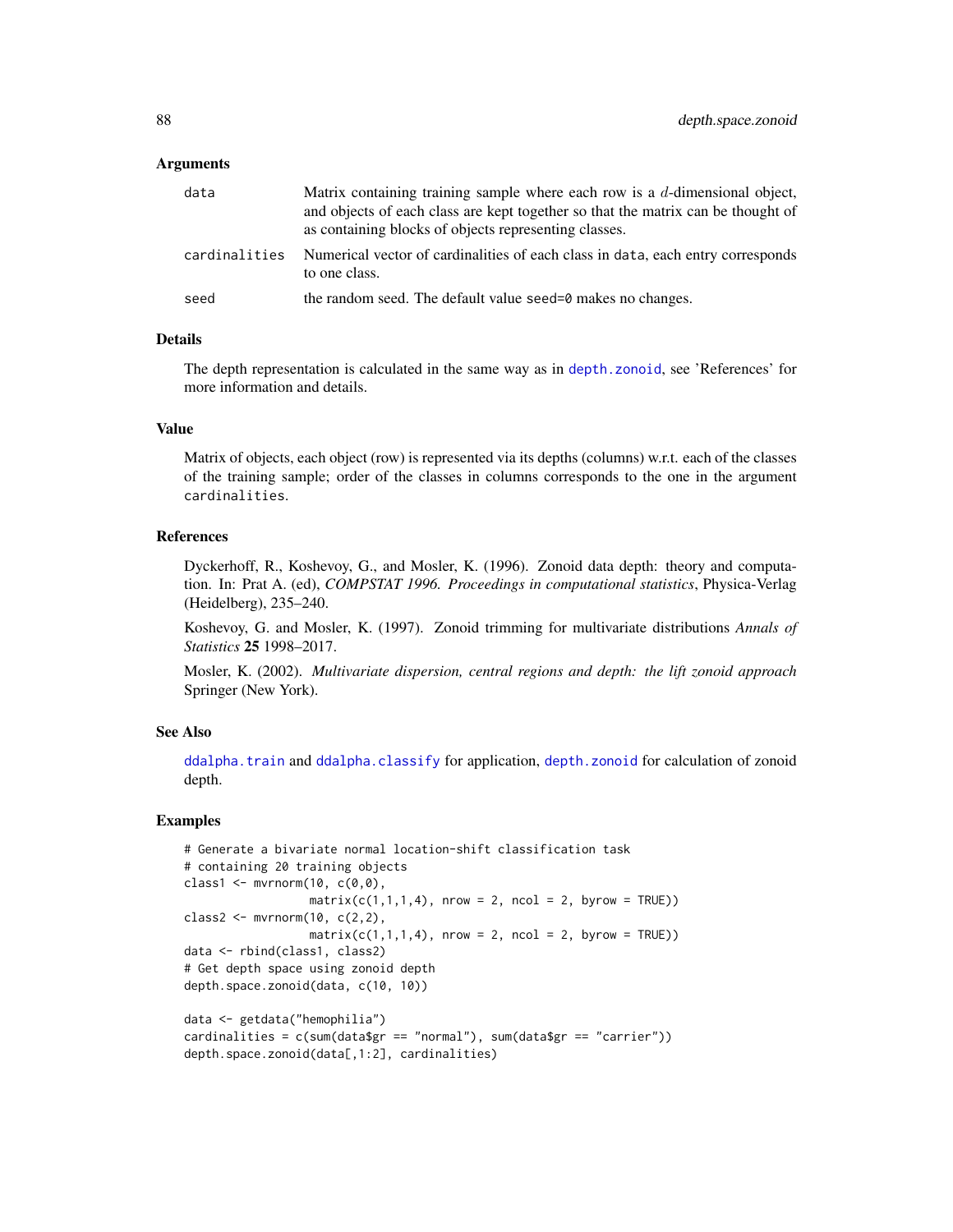<span id="page-88-0"></span>depth.spatial *Calculate Spatial Depth*

#### Description

Calculates the spatial depth of points w.r.t. a multivariate data set.

#### Usage

```
depth.spatial(x, data, mah.estimate = "moment", mah.parMcd = 0.75)
```
### Arguments

| $\mathsf{x}$ | Matrix of objects (numerical vector as one object) whose depth is to be calcu-<br>lated; each row contains a $d$ -variate point. Should have the same dimension as<br>data.                                                                                                                                                                                                                       |
|--------------|---------------------------------------------------------------------------------------------------------------------------------------------------------------------------------------------------------------------------------------------------------------------------------------------------------------------------------------------------------------------------------------------------|
| data         | Matrix of data where each row contains a $d$ -variate point, w.r.t. which the depth<br>is to be calculated.                                                                                                                                                                                                                                                                                       |
| mah.estimate | is a character string specifying which estimates to use when calculating sample<br>covariance matrix; can be "none", "moment" or "MCD", determining whether<br>traditional moment or Minimum Covariance Determinant (MCD) (see covMcd)<br>estimates for mean and covariance are used. By default "moment" is used. With<br>"none" the non-affine invariant version of Spatial depth is calculated |
| mah.parMcd   | is the value of the argument alpha for the function covered; is used when<br>$mah. estimate = "MCD".$                                                                                                                                                                                                                                                                                             |

# Details

Calculates spatial depth. Spatial depth (also L1-depth) is a distance-based depth exploiting the idea of spatial quantiles of Chaudhuri (1996) and Koltchinskii (1997), formulated by Vardi & Zhang (2000) and Serfling (2002).

# Value

Numerical vector of depths, one for each row in x; or one depth value if x is a numerical vector.

# References

Chaudhuri, P. (1996). On a geometric notion of quantiles for multivariate data. *Journal of the Americal Statistical Association* 91 862–872.

Koltchinskii, V.I. (1997). M-estimation, convexity and quantiles. *The Annals of Statistics* 25 435– 477.

Serfling, R. (2006). Depth functions in nonparametric multivariate inference. In: Liu, R., Serfling, R., Souvaine, D. (eds.), *Data Depth: Robust Multivariate Analysis, Computational Geometry and Applications*, American Mathematical Society, 1–16.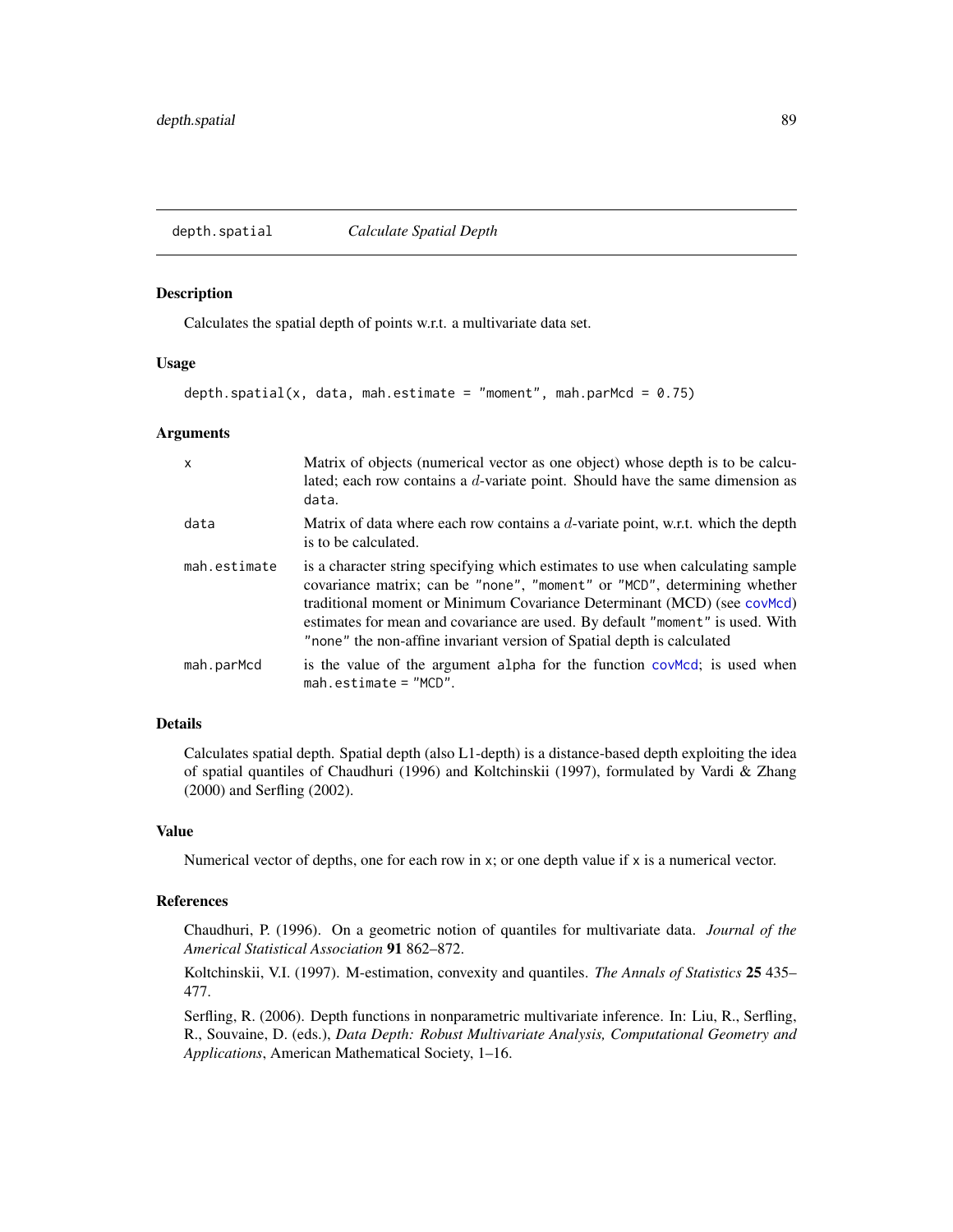Vardi, Y. and Zhang, C.H. (2000). The multivariate L1-median and associated data depth. *Proceedings of the National Academy of Sciences, U.S.A.* 97 1423–1426.

#### See Also

[depth.halfspace](#page-58-0) for calculation of the Tukey depth.

[depth.Mahalanobis](#page-62-0) for calculation of Mahalanobis depth.

[depth.projection](#page-66-0) for calculation of projection depth.

[depth.simplicial](#page-70-0) for calculation of simplicial depth.

[depth.simplicialVolume](#page-72-0) for calculation of simplicial volume depth.

[depth.zonoid](#page-89-0) for calculation of zonoid depth.

[depth.potential](#page-64-0) for calculation of data potential.

#### Examples

```
# 5-dimensional normal distribution
data <- mvrnorm(1000, rep(0, 5),
                matrix(c(1, 0, 0, 0, 0,
                          0, 2, 0, 0, 0,
                          0, 0, 3, 0, 0,
                          0, 0, 0, 2, 0,
                          0, 0, 0, 0, 1),
                nrow = 5)x \leq -\text{mvrnorm}(10, \text{rep}(1, 5),matrix(c(1, 0, 0, 0, 0,
                       0, 1, 0, 0, 0,
                       0, 0, 1, 0, 0,
                       0, 0, 0, 1, 0,
                       0, 0, 0, 0, 1),
             nrow = 5))
depths <- depth.spatial(x, data)
cat("Depths: ", depths, "\n")
```
<span id="page-89-0"></span>depth.zonoid *Calculate Zonoid Depth*

### Description

Calculates the zonoid depth of points w.r.t. a multivariate data set.

#### Usage

depth.zonoid(x, data, seed =  $\theta$ )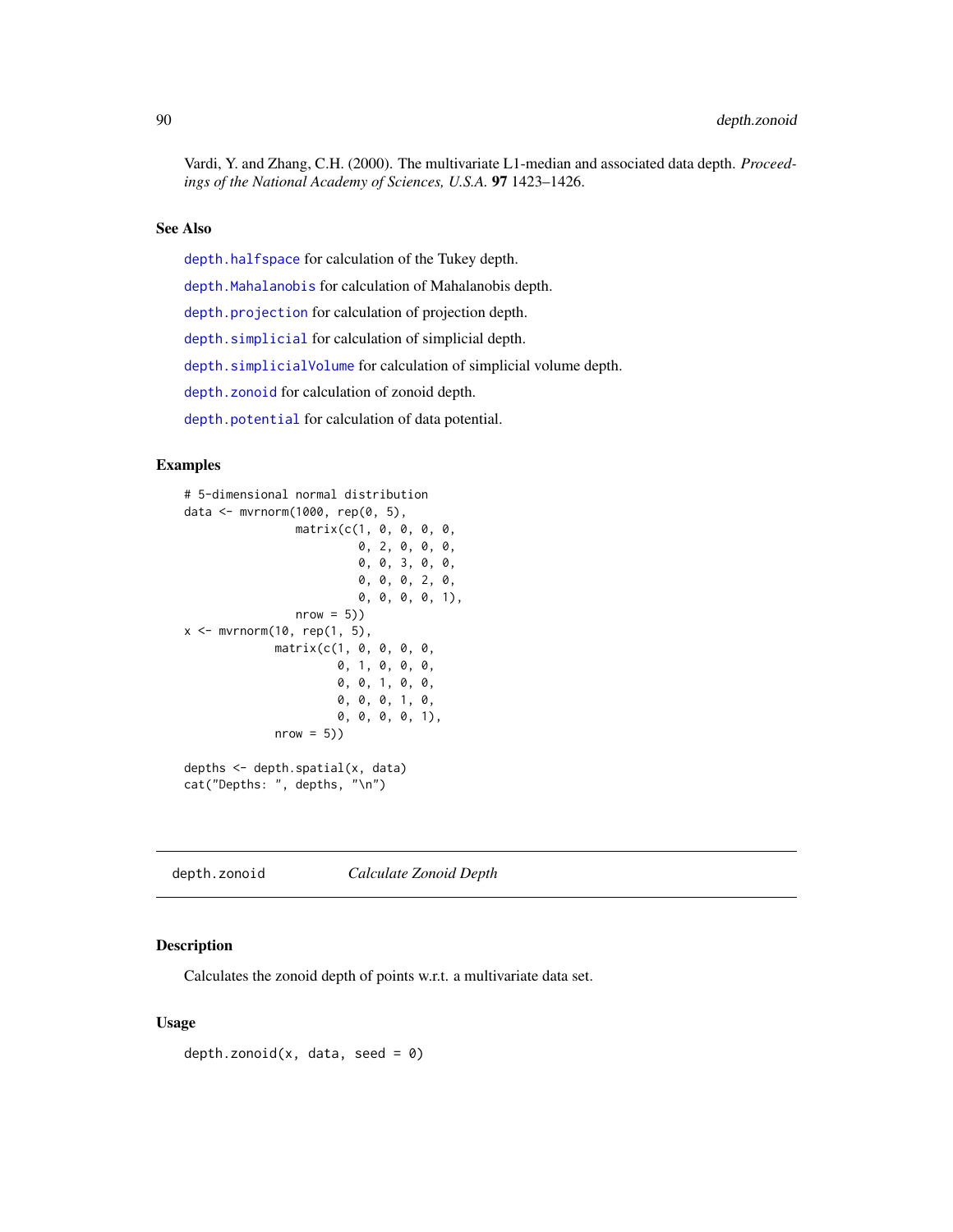# depth.zonoid 91

#### **Arguments**

| $\mathsf{x}$ | Matrix of objects (numerical vector as one object) whose depth is to be calcu-<br>lated; each row contains a $d$ -variate point. Should have the same dimension as<br>data. |
|--------------|-----------------------------------------------------------------------------------------------------------------------------------------------------------------------------|
| data         | Matrix of data where each row contains a $d$ -variate point, w.r.t. which the depth<br>is to be calculated.                                                                 |
| seed         | the random seed. The default value seed=0 makes no changes.                                                                                                                 |

# Details

Calculates zonoid depth (Koshevoy and Mosler, 1997; Mosler, 2002) exactly based on the algorithm of Dyckerhoff, Koshevoy and Mosler (1996), implemented in C++ (and provided) by Rainer Dyckerhoff.

## Value

Numerical vector of depths, one for each row in x; or one depth value if x is a numerical vector.

### References

Dyckerhoff, R., Koshevoy, G., and Mosler, K. (1996). Zonoid data depth: theory and computation. In: Prat A. (ed), *COMPSTAT 1996. Proceedings in computational statistics*, Physica-Verlag (Heidelberg), 235–240.

Koshevoy, G. and Mosler, K. (1997). Zonoid trimming for multivariate distributions *Annals of Statistics* 25 1998–2017.

Mosler, K. (2002). *Multivariate dispersion, central regions and depth: the lift zonoid approach* Springer (New York).

### See Also

[depth.halfspace](#page-58-0) for calculation of the Tukey depth.

[depth.Mahalanobis](#page-62-0) for calculation of Mahalanobis depth.

[depth.projection](#page-66-0) for calculation of projection depth.

[depth.simplicial](#page-70-0) for calculation of simplicial depth.

[depth.simplicialVolume](#page-72-0) for calculation of simplicial volume depth.

[depth.spatial](#page-88-0) for calculation of spatial depth.

[depth.potential](#page-64-0) for calculation of data potential.

#### Examples

# 5-dimensional normal distribution data <- mvrnorm(1000, rep(0, 5), matrix(c(1, 0, 0, 0, 0, 0, 2, 0, 0, 0, 0, 0, 3, 0, 0, 0, 0, 0, 2, 0,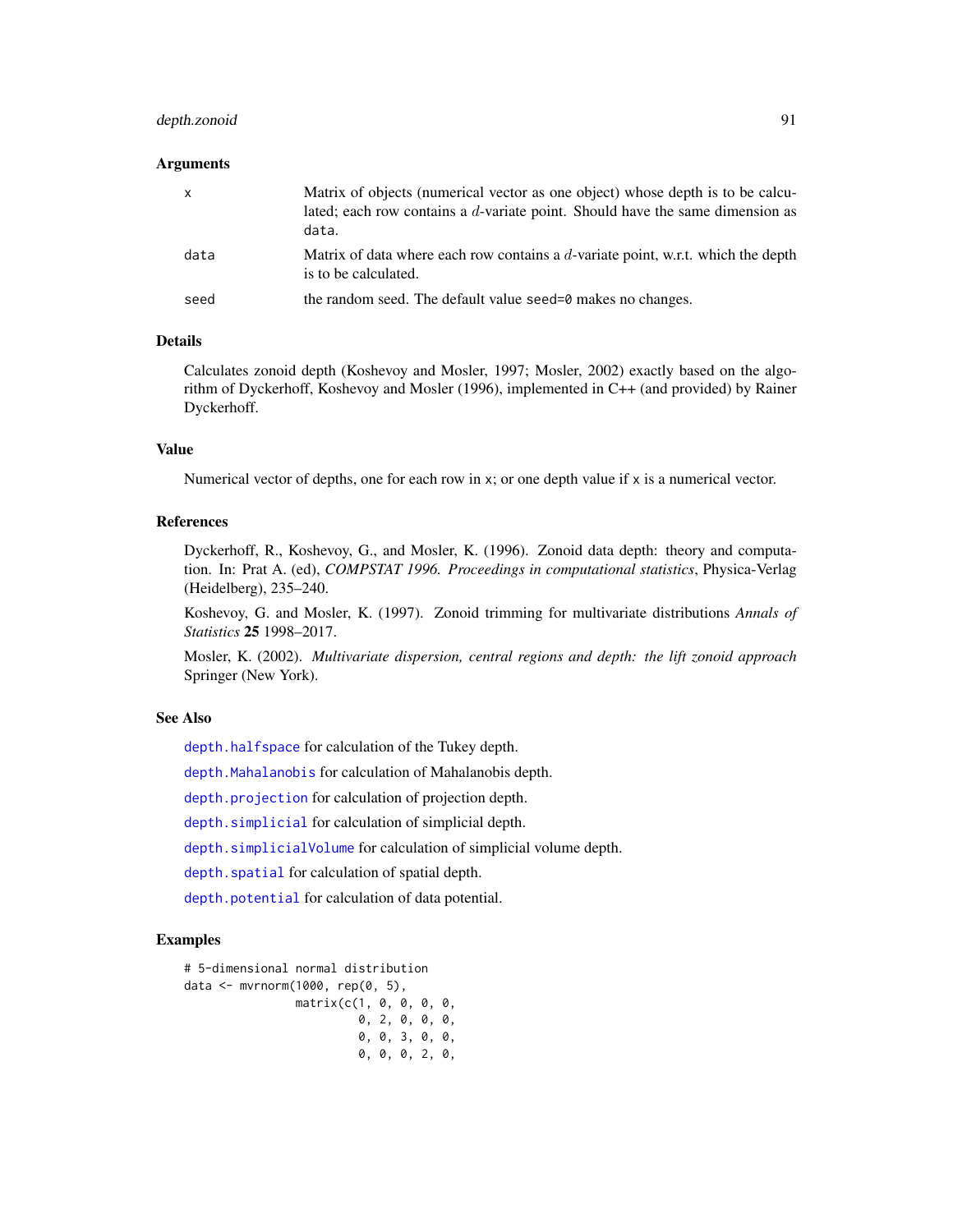```
0, 0, 0, 0, 1),
                 nrow = 5)x \leq -\text{mvrnorm}(10, \text{rep}(1, 5),matrix(c(1, 0, 0, 0, 0,
                       0, 1, 0, 0, 0,
                       0, 0, 1, 0, 0,
                       0, 0, 0, 1, 0,
                       0, 0, 0, 0, 1),
              nrow = 5)depths <- depth.zonoid(x, data)
```
cat("Depths: ", depths, "\n")

#### depthf. *Calculate Functional Depth*

#### Description

Calculates the depth of functions w.r.t. a functional data set.

The detailed descriptions are found in the corresponding topics.

#### Usage

```
depthf.(datafA, datafB, notion, ...)
## Adjusted band depth
# depthf.ABD(datafA, datafB, range = NULL, d = 101, norm = c("C", "L2"),
# J = 2, K = 1## Band depth
# depthf.BD(datafA, datafB, range = NULL, d = 101)
## Univariate integrated and infimal depth
# depthf.fd1(datafA, datafB, range = NULL, d = 101, order = 1, approx = 0)
## Bivariate integrated and infimal depth
# depthf.fd2(datafA, datafB, range = NULL, d = 101)
## h-mode depth
# depthf.hM(datafA, datafB, range = NULL, d = 101, norm = c("C", "L2"),
# q = 0.2## Bivariate h-mode depth
# depthf.hM2(datafA, datafB, range = NULL, d = 101, q = 0.2)
## Half-region depth
# depthf.HR(datafA, datafB, range = NULL, d = 101)
```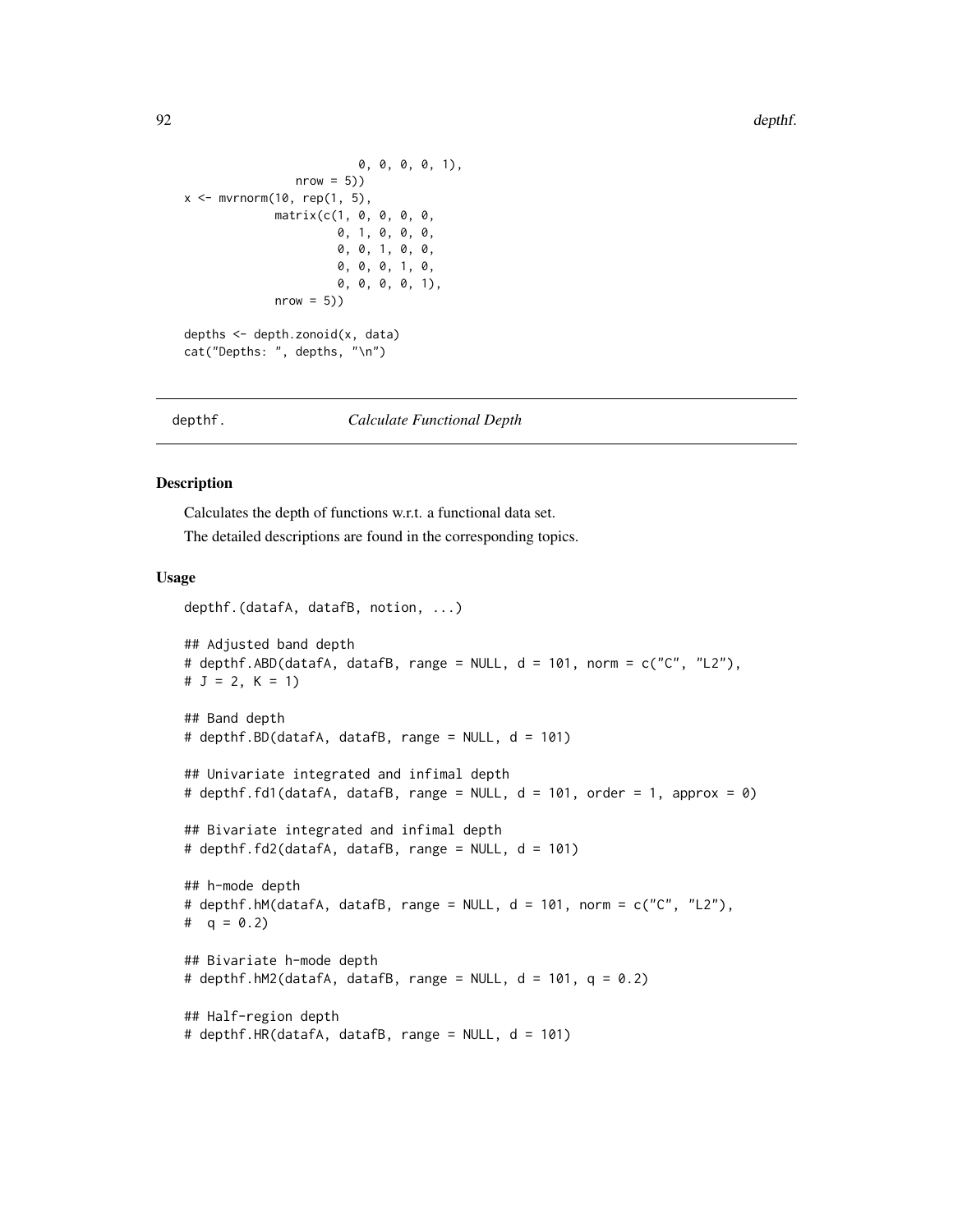#### depthf. 93

```
## Univariate random projection depths
# depthf.RP1(datafA, datafB, range = NULL, d = 101, nproj = 50, nproj2 = 5)
# Bivariate random projection depths
# depthf.RP2(datafA, datafB, range = NULL, d = 101, nproj = 51)
```
### Arguments

| datafA | Functions whose depth is computed, represented by a dataf object of their ar-<br>guments and functional values.                                                             |
|--------|-----------------------------------------------------------------------------------------------------------------------------------------------------------------------------|
| datafB | Random sample functions with respect to which the depth of data fA is com-<br>puted. datafB is represented by a dataf object of their arguments and func-<br>tional values. |
| notion | The name of the depth notion (shall also work with a user-defined depth function<br>named "depthf. <name>").</name>                                                         |
| .      | Additional parameters passed to the depth functions.                                                                                                                        |

# Value

Numerical vector of depths, one for each function in datafA; or one depth value if datafA is a single function.

# See Also

[depthf.ABD](#page-93-0) [depthf.BD](#page-94-0) [depthf.fd1](#page-95-0) [depthf.fd2](#page-97-0) [depthf.hM](#page-99-0) [depthf.hM2](#page-100-0) [depthf.HR](#page-102-0) [depthf.RP1](#page-103-0) [depthf.RP2](#page-105-0)

# Examples

```
# real data example
datafA = dataf.population()$dataf[1:20]
datafB = dataf.population()$dataf[21:50]
depthf.(datafA, datafB, notion = "HR")
dataf2A = derivatives.set(datafA, derive(c0,1))dataf2B = derivatives.set(datafB, derive(c(0,1))depthf.(dataf2A, dataf2B, notion = "fd2")
```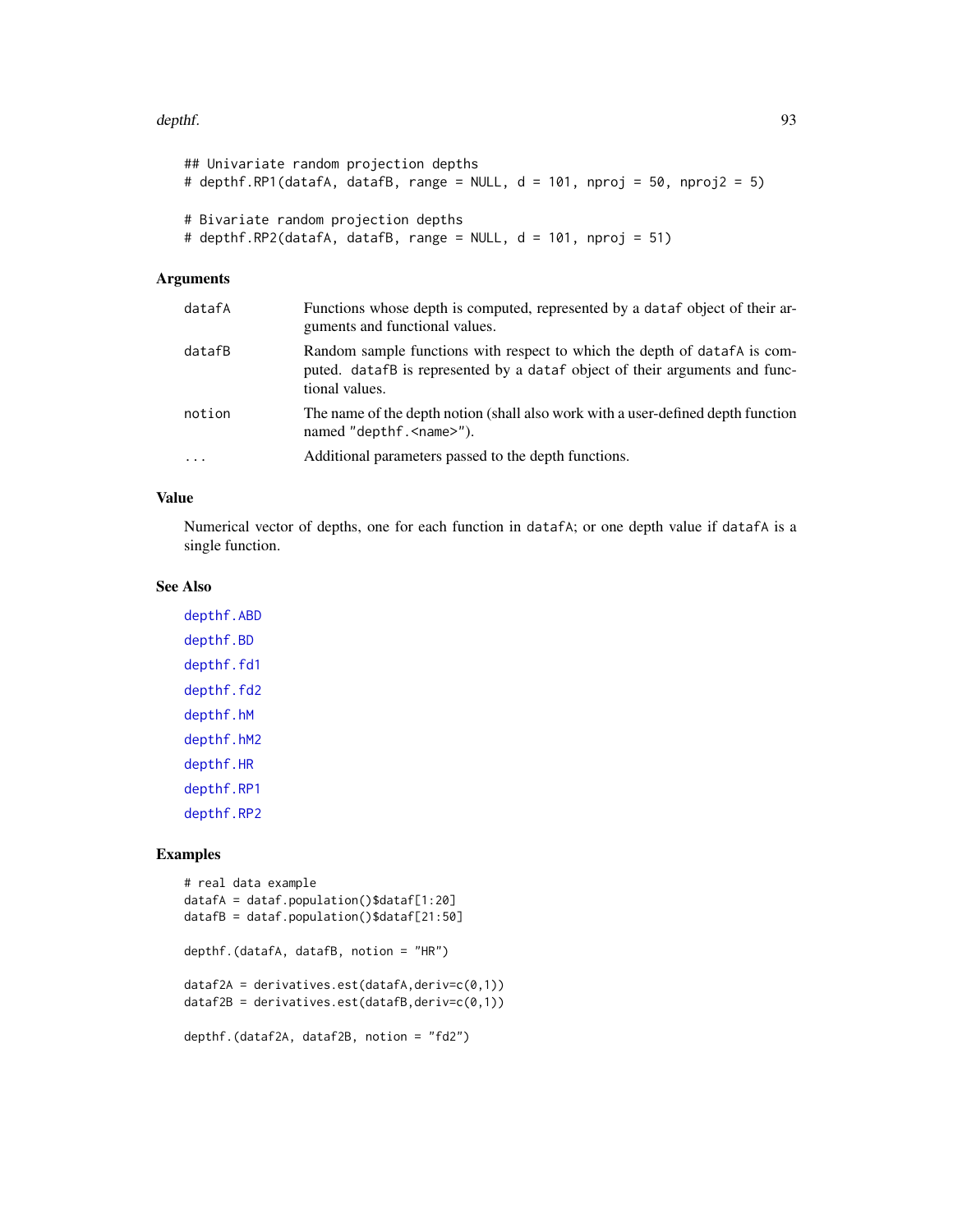# Description

The adjusted band depth of functional real-valued data based on either the C (uniform) norm, or on the  $L^2$  norm of functions.

# Usage

```
depthf.ABD(datafA, datafB, range = NULL, d = 101, norm = c("C", "L2"),
 J = 2, K = 1)
```
# Arguments

| datafA | Functions whose depth is computed, represented by a dataf object of their ar-<br>guments and functional values. m stands for the number of functions.                                                                                                                                                                                                                                                            |
|--------|------------------------------------------------------------------------------------------------------------------------------------------------------------------------------------------------------------------------------------------------------------------------------------------------------------------------------------------------------------------------------------------------------------------|
| datafB | Random sample functions with respect to which the depth of datafA is com-<br>puted. datafB is represented by a dataf object of their arguments and func-<br>tional values. n is the sample size. The grid of observation points for the func-<br>tions datafA and datafB may not be the same.                                                                                                                    |
| range  | The common range of the domain where the functions datafA and datafB are<br>observed. Vector of length 2 with the left and the right end of the interval. Must<br>contain all arguments given in datafA and datafB.                                                                                                                                                                                              |
| d      | Grid size to which all the functional data are transformed. For depth com-<br>putation, all functional observations are first transformed into vectors of their<br>functional values of length d corresponding to equi-spaced points in the domain<br>given by the interval range. Functional values in these points are reconstructed<br>using linear interpolation, and extrapolation, see Nagy et al. (2016). |
| norm   | The norm used for the computation of the depth. Two possible choices are<br>implemented: C for the uniform norm of continuous functions, and L2 for the<br>$L^2$ norm of integrable functions.                                                                                                                                                                                                                   |
| J      | The order of the adjusted band depth, that is the maximal number of functions<br>taken in a band. Acceptable values are 2, 3, By default this value is set to<br>2. Note that this is NOT the order as defined in the order-extended version of<br>adjusted band depths in Nagy et al. (2016), used for the detection of shape<br>outlying curves.                                                               |
| K      | Number of sub-samples of the functions from B taken to speed up the computa-<br>tion. By default, sub-sampling is not performed. Values of K larger than 1 result<br>in an approximation of the adjusted band depth.                                                                                                                                                                                             |

### Details

The function returns the vector of the sample adjusted band depth values. The kernel used in the evaluation is the function  $K(u) = exp(-u)$ .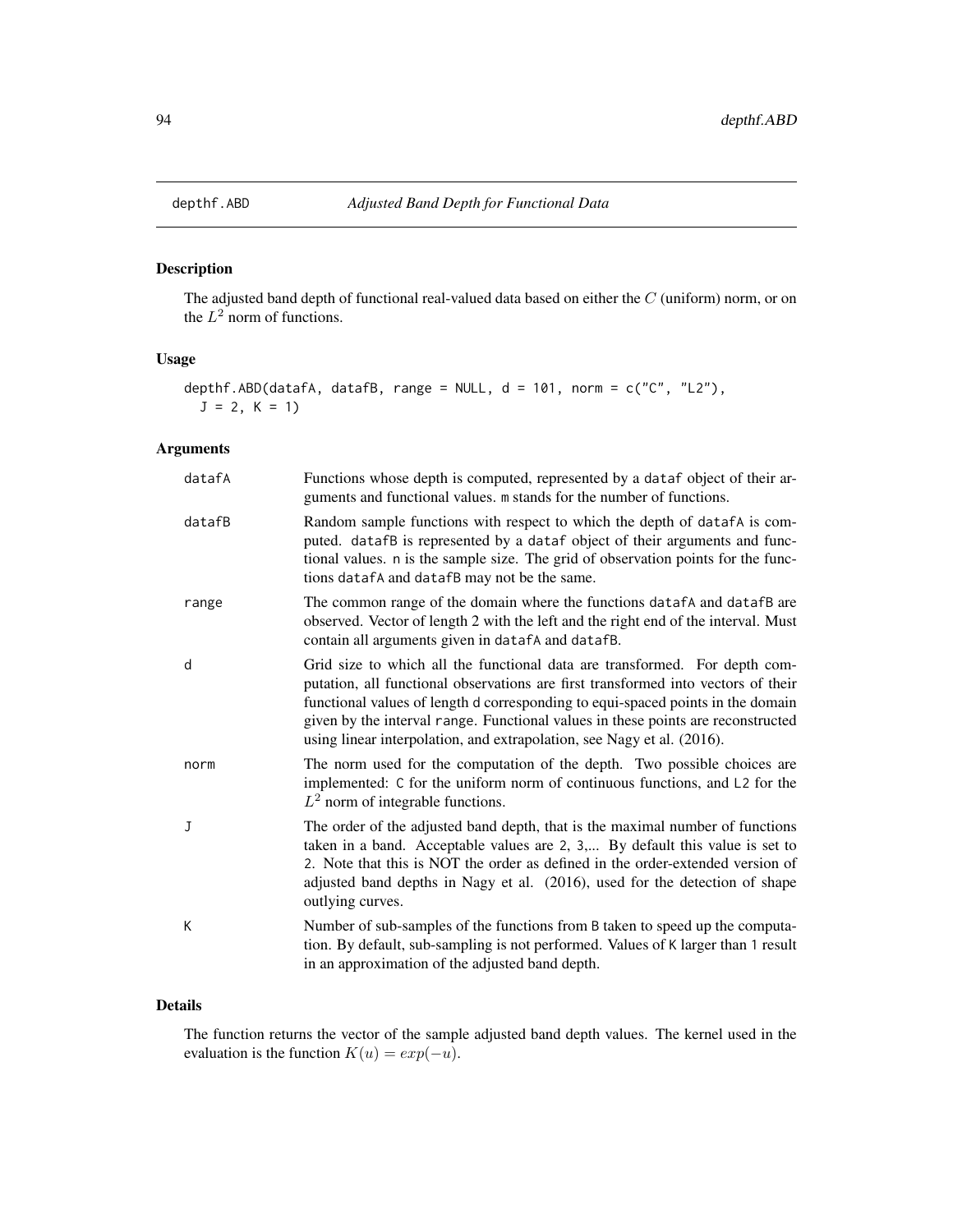# depthf.BD 95

# Value

A vectors of length m of the adjusted band depths.

### Author(s)

Stanislav Nagy, <nagy@karlin.mff.cuni.cz>

## References

Gijbels, I., Nagy, S. (2015). Consistency of non-integrated depths for functional data. *Journal of Multivariate Analysis* 140, 259–282.

Nagy, S., Gijbels, I. and Hlubinka, D. (2016). Weak convergence of discretely observed functional data with applications. *Journal of Multivariate Analysis*, 146, 46–62.

Nagy, S., Gijbels, I. and Hlubinka, D. (2017). Depth-based recognition of shape outlying functions. *Journal of Computational and Graphical Statistics*, 26 (4), 883–893.

### See Also

[depthf.BD](#page-94-0)

### Examples

```
datafA = dataf.population()$dataf[1:20]
datafB = dataf.population()$dataf[21:50]
depthf.ABD(datafA,datafB)
depthf.ABD(datafA,datafB,norm="L2")
```
<span id="page-94-0"></span>depthf.BD *Band Depth for Functional Data*

### Description

The (unadjusted) band depth for functional real-valued data of order J=2.

# Usage

```
depthf.BD(datafA, datafB, range = NULL, d = 101)
```
### Arguments

| datafA | Functions whose depth is computed, represented by a data f object of their ar-<br>guments and functional values. m stands for the number of functions.                                                                                        |
|--------|-----------------------------------------------------------------------------------------------------------------------------------------------------------------------------------------------------------------------------------------------|
| datafB | Random sample functions with respect to which the depth of datafA is com-<br>puted. datafB is represented by a dataf object of their arguments and func-<br>tional values. n is the sample size. The grid of observation points for the func- |
|        | tions datafA and datafB may not be the same.                                                                                                                                                                                                  |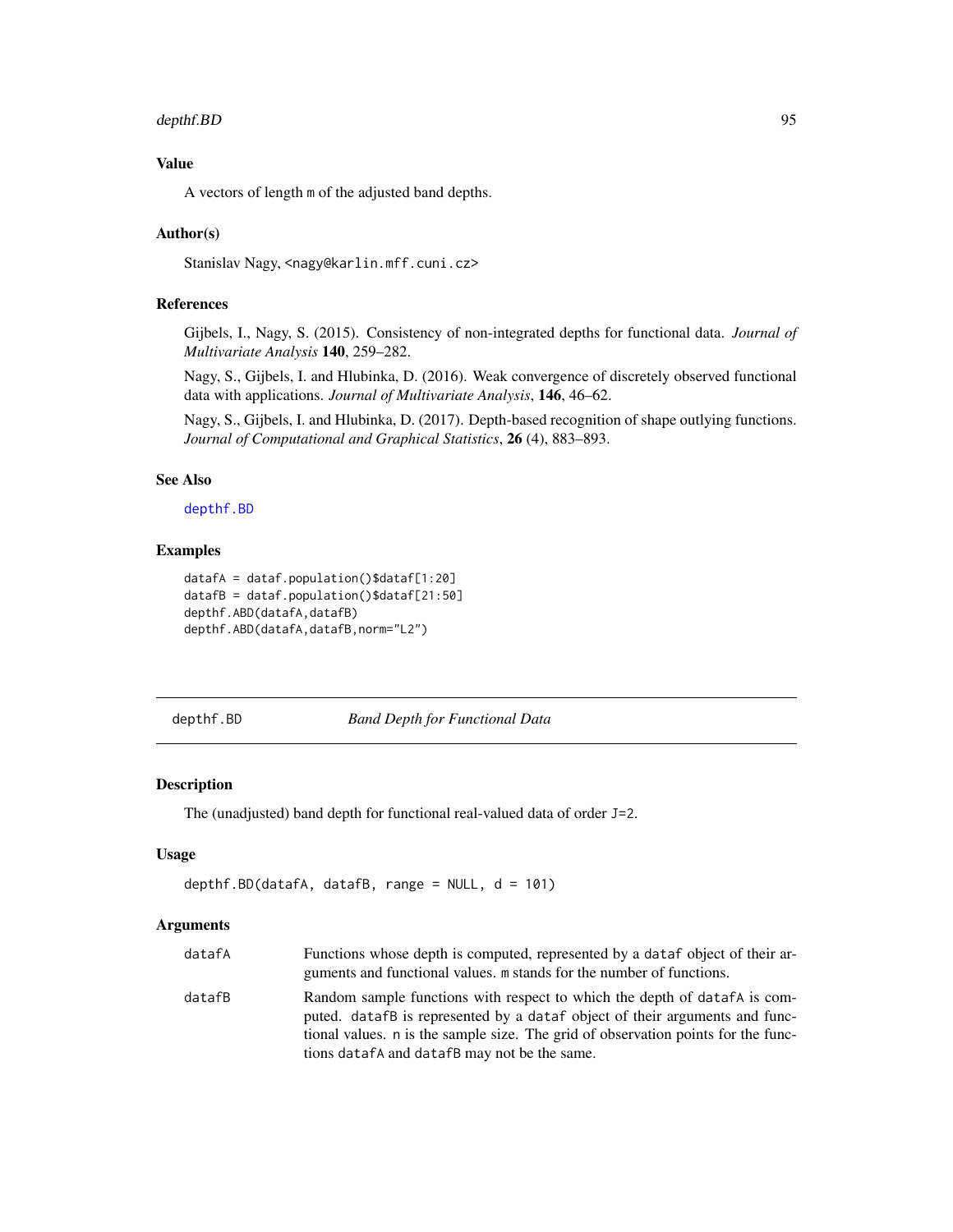| range | The common range of the domain where the functions data fA and data fB are<br>observed. Vector of length 2 with the left and the right end of the interval. Must<br>contain all arguments given in datafA and datafB.                                                                                                                                                                    |
|-------|------------------------------------------------------------------------------------------------------------------------------------------------------------------------------------------------------------------------------------------------------------------------------------------------------------------------------------------------------------------------------------------|
| d     | Grid size to which all the functional data are transformed. For depth com-<br>putation, all functional observations are first transformed into vectors of their<br>functional values of length d corresponding to equi-spaced points in the domain<br>given by the interval range. Functional values in these points are reconstructed<br>using linear interpolation, and extrapolation. |

# Details

The function returns the vector of the sample (unadjusted) band depth values.

### Value

A vector of length m of the band depth values.

### Author(s)

Stanislav Nagy, <nagy@karlin.mff.cuni.cz>

# References

Lopez-Pintado, S. and Romo, J. (2009), On the concept of depth for functional data, *J. Amer. Statist. Assoc.* 104 (486), 718 - 734.

#### See Also

[depthf.ABD](#page-93-0), [depthf.fd1](#page-95-0)

### Examples

```
datafA = dataf.population()$dataf[1:20]
datafB = dataf.population()$dataf[21:50]
depthf.BD(datafA,datafB)
```
<span id="page-95-0"></span>

| depthf.fd1 |  |  |  |
|------------|--|--|--|
|------------|--|--|--|

```
Univariate Integrated and Infimal Depth for Functional Data
```
## Description

Usual, and order extended integrated and infimal depths for real-valued functional data based on the halfspace and simplicial depth.

### Usage

```
depthf.fd1(datafA, datafB, range = NULL, d = 101, order = 1, approx = 0)
```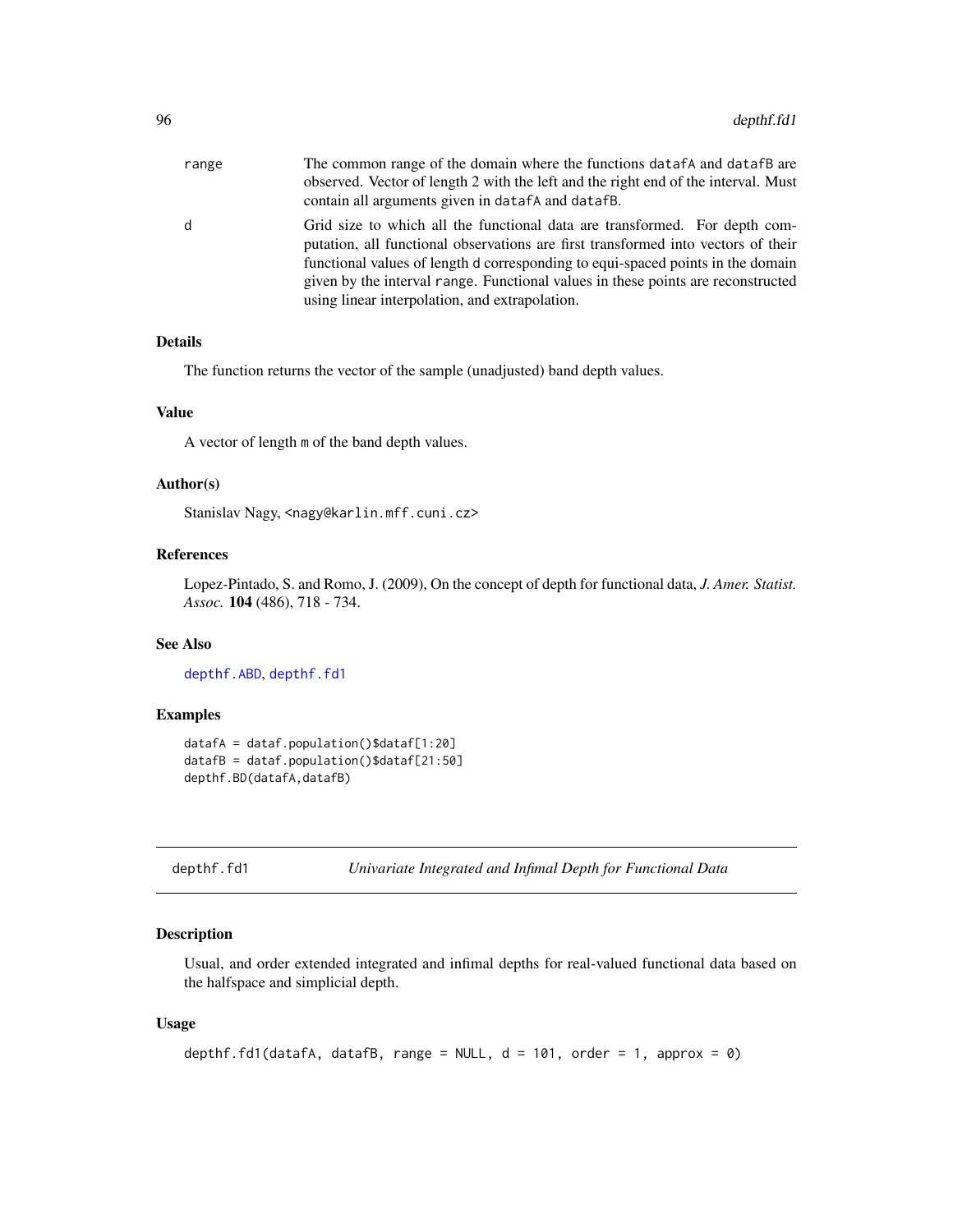#### depthf.fd1 97

#### Arguments

datafA Functions whose depth is computed, represented by a dataf object of their arguments and functional values. m stands for the number of functions. datafB Random sample functions with respect to which the depth of datafA is computed. datafB is represented by a dataf object of their arguments and functional values. n is the sample size. The grid of observation points for the functions datafA and datafB may not be the same. range The common range of the domain where the functions datafA and datafB are observed. Vector of length 2 with the left and the right end of the interval. Must contain all arguments given in datafA and datafB. d Grid size to which all the functional data are transformed. For depth computation, all functional observations are first transformed into vectors of their functional values of length d corresponding to equi-spaced points in the domain given by the interval range. Functional values in these points are reconstructed using linear interpolation, and extrapolation, see Nagy et al. (2016). order The order of the order extended integrated and infimal depths. By default, this is set to 1, meaning that the usual univariate depths of the functional values are computed. For order=2 or 3, the second and the third order extended integrated and infimal depths are computed, respectively. approx Number of approximations used in the computation of the order extended depth for order greater than 1. For order=2, the default value is set to 0, meaning that the depth is computed at all possible d^order combinations of the points in the domain. For order=3, the default value is set to 101. When approx is a positive integer, approx points are randomly sampled in [0,1]^order and at these points the order-variate depths of the corresponding functional values are computed.

#### Details

The function returns vectors of sample integrated and infimal depth values.

#### Value

Four vectors of length m of depth values are returned:

- Simpl\_FD the integrated depth based on the simplicial depth,
- Half\_FD the integrated depth based on the halfspace depth,
- Simpl\_ID the infimal depth based on the simplicial depth,
- Half\_ID the infimal depth based on the halfspace depth.

In addition, two vectors of length m of the relative area of smallest depth values is returned:

- Simpl\_IA the proportions of points at which the depth Simpl\_ID was attained,
- Half\_IA the proportions of points at which the depth Half\_ID was attained.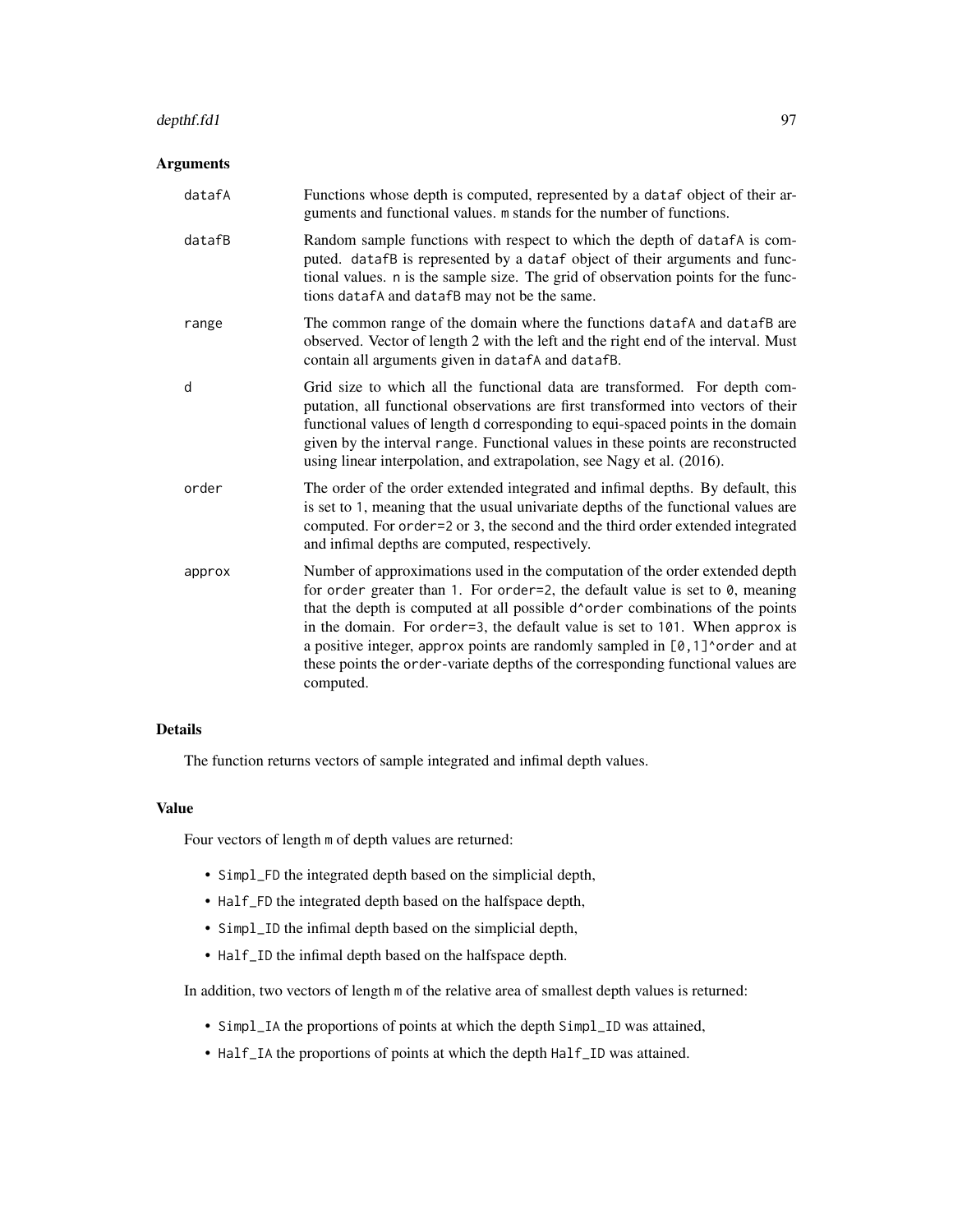The values Simpl\_IA and Half\_IA are always in the interval [0,1]. They introduce ranking also among functions having the same infimal depth value - if two functions have the same infimal depth, the one with larger infimal area IA is said to be less central. For order=2 and m=1, two additional matrices of pointwise depths are also returned:

- PSD the matrix of size d\*d containing the computed pointwise bivariate simplicial depths used for the computation of Simpl\_FD and Simpl\_ID,
- PHD the matrix of size d\*d containing the computed pointwise bivariate halfspace depths used for the computation of Half\_FD and Half\_ID.

For order=3, only Half\_FD and Half\_ID are provided.

#### Author(s)

Stanislav Nagy, <nagy@karlin.mff.cuni.cz>

#### References

Nagy, S., Gijbels, I. and Hlubinka, D. (2016). Weak convergence of discretely observed functional data with applications. *Journal of Multivariate Analysis*, 146, 46–62.

Nagy, S., Gijbels, I. and Hlubinka, D. (2017). Depth-based recognition of shape outlying functions. *Journal of Computational and Graphical Statistics*, 26 (4), 883–893.

#### See Also

[depthf.fd2](#page-97-0), [infimalRank](#page-119-0)

#### Examples

```
datafA = dataf.population()$dataf[1:20]
datafB = dataf.population()$dataf[21:50]
depthf.fd1(datafA,datafB)
depthf.fd1(datafA,datafB,order=2)
depthf.fd1(datafA,datafB,order=3,approx=51)
```

```
depthf.fd2 Bivariate Integrated and Infimal Depth for Functional Data
```
### **Description**

Integrated and infimal depths of functional bivariate data (that is, data of the form  $X : [a, b] \to R^2$ , or  $X : [a, b] \to R$  and the derivative of X) based on the bivariate halfspace and simplicial depths.

### Usage

```
depthf.fd2(datafA, datafB, range = NULL, d = 101)
```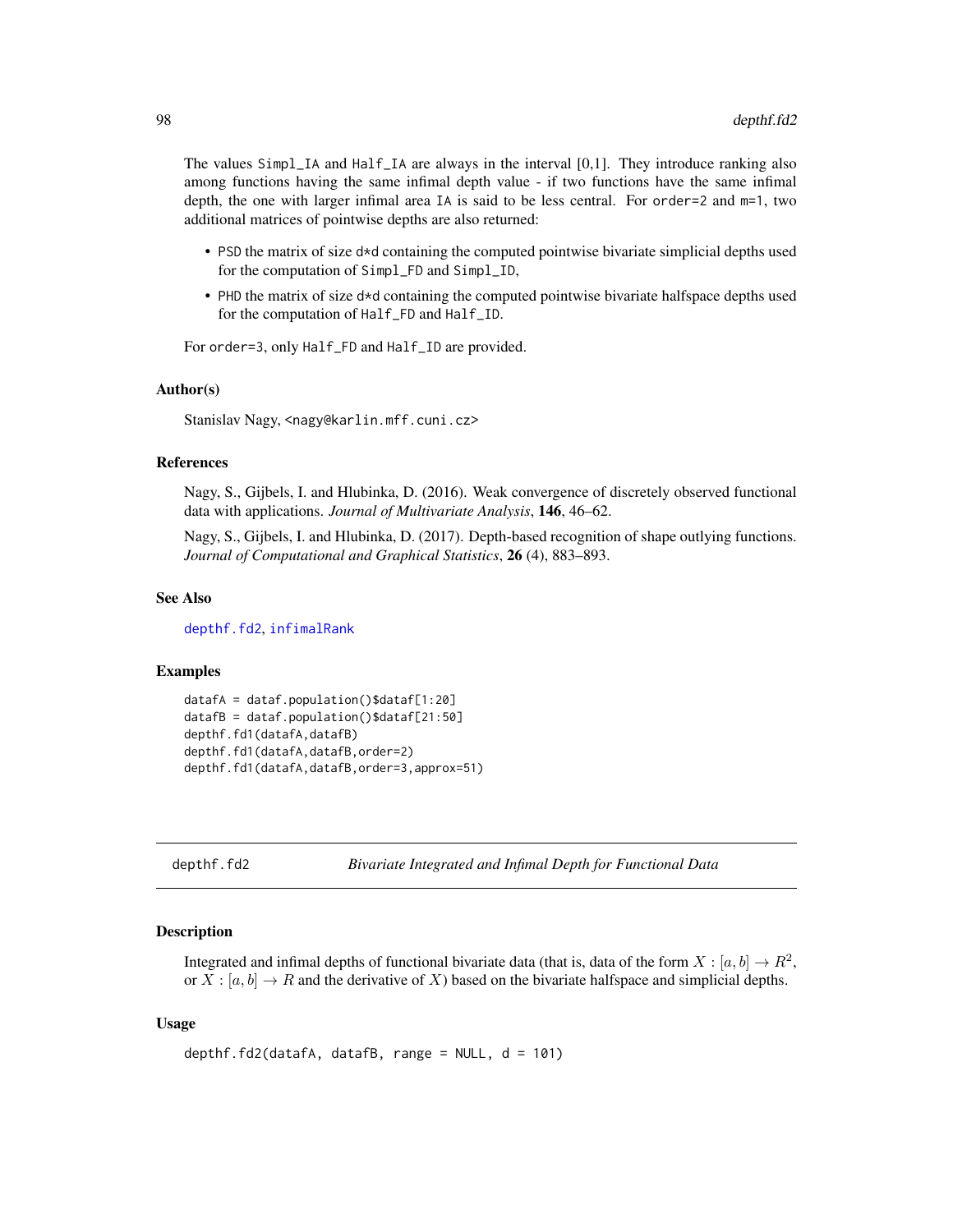#### depthf.fd2 99

#### Arguments

| datafA | Bivariate functions whose depth is computed, represented by a multivariate<br>dataf object of their arguments (vector), and a matrix with two columns of the                                                                                                                                                                                                                             |
|--------|------------------------------------------------------------------------------------------------------------------------------------------------------------------------------------------------------------------------------------------------------------------------------------------------------------------------------------------------------------------------------------------|
|        | corresponding bivariate functional values. m stands for the number of functions.                                                                                                                                                                                                                                                                                                         |
| datafB | Bivariate random sample functions with respect to which the depth of datafa<br>is computed. datafB is represented by a multivariate dataf object of their ar-<br>guments (vector), and a matrix with two columns of the corresponding bivariate<br>functional values. n is the sample size. The grid of observation points for the<br>functions datafA and datafB may not be the same.   |
| range  | The common range of the domain where the functions data f A and data f B are<br>observed. Vector of length 2 with the left and the right end of the interval. Must<br>contain all arguments given in dataf A and dataf B.                                                                                                                                                                |
| d      | Grid size to which all the functional data are transformed. For depth com-<br>putation, all functional observations are first transformed into vectors of their<br>functional values of length d corresponding to equi-spaced points in the domain<br>given by the interval range. Functional values in these points are reconstructed<br>using linear interpolation, and extrapolation. |

# Details

The function returns the vectors of sample integrated and infimal depth values.

#### Value

Four vectors of length m are returned:

- Simpl\_FD the integrated depth based on the bivariate simplicial depth,
- Half\_FD the integrated depth based on the bivariate halfspace depth,
- Simpl\_ID the infimal depth based on the bivariate simplicial depth,
- Half\_ID the infimal depth based on the bivariate halfspace depth.

In addition, two vectors of length m of the relative area of smallest depth values is returned:

- Simpl\_IA the proportions of points at which the depth Simpl\_ID was attained,
- Half\_IA the proportions of points at which the depth Half\_ID was attained.

The values Simpl\_IA and Half\_IA are always in the interval [0,1]. They introduce ranking also among functions having the same infimal depth value - if two functions have the same infimal depth, the one with larger infimal area IA is said to be less central.

#### Author(s)

Stanislav Nagy, <nagy@karlin.mff.cuni.cz>

### References

Hlubinka, D., Gijbels, I., Omelka, M. and Nagy, S. (2015). Integrated data depth for smooth functions and its application in supervised classification. *Computational Statistics*, 30 (4), 1011–1031. Nagy, S., Gijbels, I. and Hlubinka, D. (2017). Depth-based recognition of shape outlying functions. *Journal of Computational and Graphical Statistics*, 26 (4), 883–893.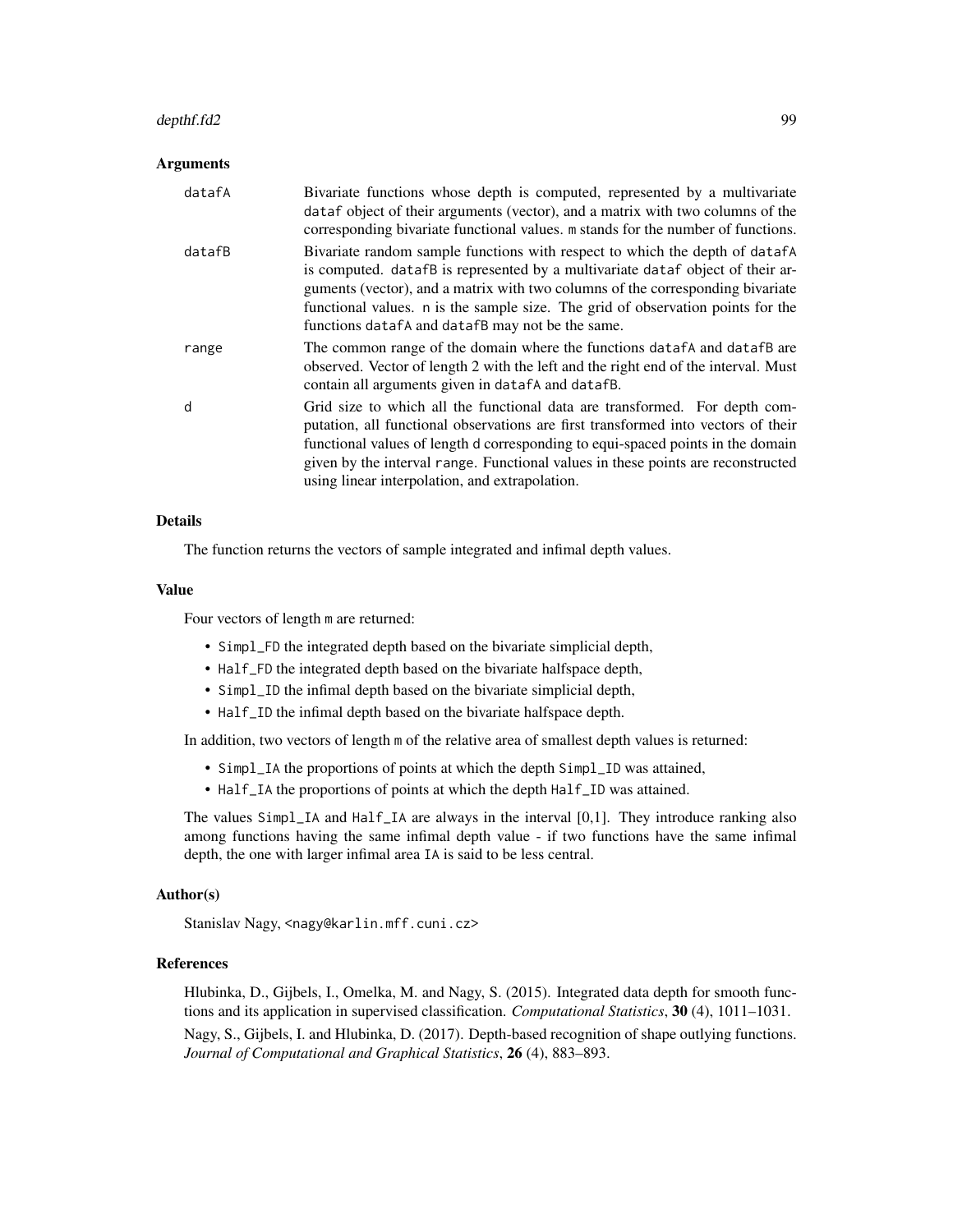# See Also

[depthf.fd1](#page-95-0), [infimalRank](#page-119-0)

## Examples

```
datafA = dataf.population()$dataf[1:20]
datafB = dataf.population()$dataf[21:50]
```

```
dataf2A = derivatives.set(datafA, derive(c0,1))dataf2B = derivatives.est(datafB,deriv=c(0,1))
depthf.fd2(dataf2A,dataf2B)
```
<span id="page-99-0"></span>depthf.hM *h-Mode Depth for Functional Data*

# Description

The h-mode depth of functional real-valued data.

# Usage

```
depthf.hM(datafA, datafB, range = NULL, d = 101, norm = c("C", "L2"),
 q = 0.2
```
# Arguments

| datafA | Functions whose depth is computed, represented by a dataf object of their ar-<br>guments and functional values. m stands for the number of functions.                                                                                                                                                                                                                                    |
|--------|------------------------------------------------------------------------------------------------------------------------------------------------------------------------------------------------------------------------------------------------------------------------------------------------------------------------------------------------------------------------------------------|
| datafB | Random sample functions with respect to which the depth of datafA is com-<br>puted. datafB is represented by a dataf object of their arguments and func-<br>tional values. n is the sample size. The grid of observation points for the func-<br>tions datafA and datafB may not be the same.                                                                                            |
| range  | The common range of the domain where the functions data f and data f B are<br>observed. Vector of length 2 with the left and the right end of the interval. Must<br>contain all arguments given in datafA and datafB.                                                                                                                                                                    |
| d      | Grid size to which all the functional data are transformed. For depth com-<br>putation, all functional observations are first transformed into vectors of their<br>functional values of length d corresponding to equi-spaced points in the domain<br>given by the interval range. Functional values in these points are reconstructed<br>using linear interpolation, and extrapolation. |
| norm   | The norm used for the computation of the depth. Two possible choices are<br>implemented: C for the uniform norm of continuous functions, and L2 for the<br>$L^2$ norm of integrable functions.                                                                                                                                                                                           |
| q      | The quantile used to determine the value of the bandwidth $h$ in the computation<br>of the h-mode depth. $h$ is taken as the q-quantile of all non-zero distances be-<br>tween the functions B. By default, this value is set to $q=0.2$ , in accordance with<br>the choice of Cuevas et al. (2007).                                                                                     |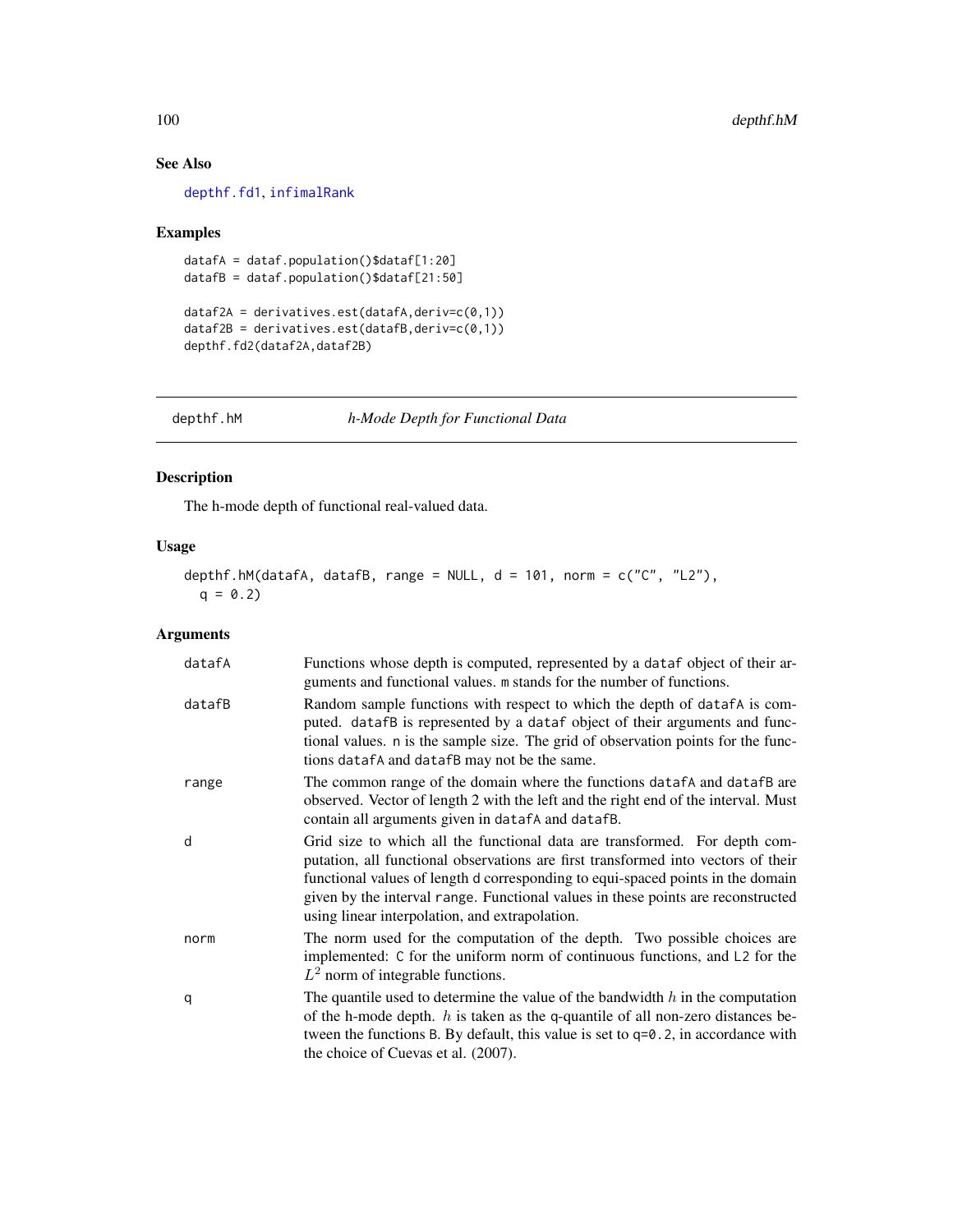# depthf.hM2 101

## Details

The function returns the vectors of the sample h-mode depth values. The kernel used in the evaluation is the standard Gaussian kernel, the bandwidth value is chosen as a quantile of the non-zero distances between the random sample curves.

### Value

A vector of length m of the h-mode depth values.

### Author(s)

Stanislav Nagy, <nagy@karlin.mff.cuni.cz>

#### References

Cuevas, A., Febrero, M. and Fraiman, R. (2007). Robust estimation and classification for functional data via projection-based depth notions. *Computational Statistics* 22 (3), 481–496.

Nagy, S., Gijbels, I. and Hlubinka, D. (2016). Weak convergence of discretely observed functional data with applications. *Journal of Multivariate Analysis*, 146, 46–62.

### Examples

```
datafA = dataf.population()$dataf[1:20]
datafB = dataf.population()$dataf[21:50]
depthf.hM(datafA,datafB)
depthf.hM(datafA,datafB,norm="L2")
```
<span id="page-100-0"></span>depthf.hM2 *Bivariate h-Mode Depth for Functional Data Based on the* Lˆ2 *Metric*

### Description

The h-mode depth of functional bivariate data (that is, data of the form  $X : [a, b] \rightarrow R^2$ , or  $X : [a, b] \to R$  and the derivative of X) based on the  $L^2$  metric of functions.

#### Usage

```
depthf.hM2(datafA, datafB, range = NULL, d = 101, q = 0.2)
```
#### **Arguments**

datafA Bivariate functions whose depth is computed, represented by a multivariate dataf object of their arguments (vector), and a matrix with two columns of the corresponding bivariate functional values. m stands for the number of functions.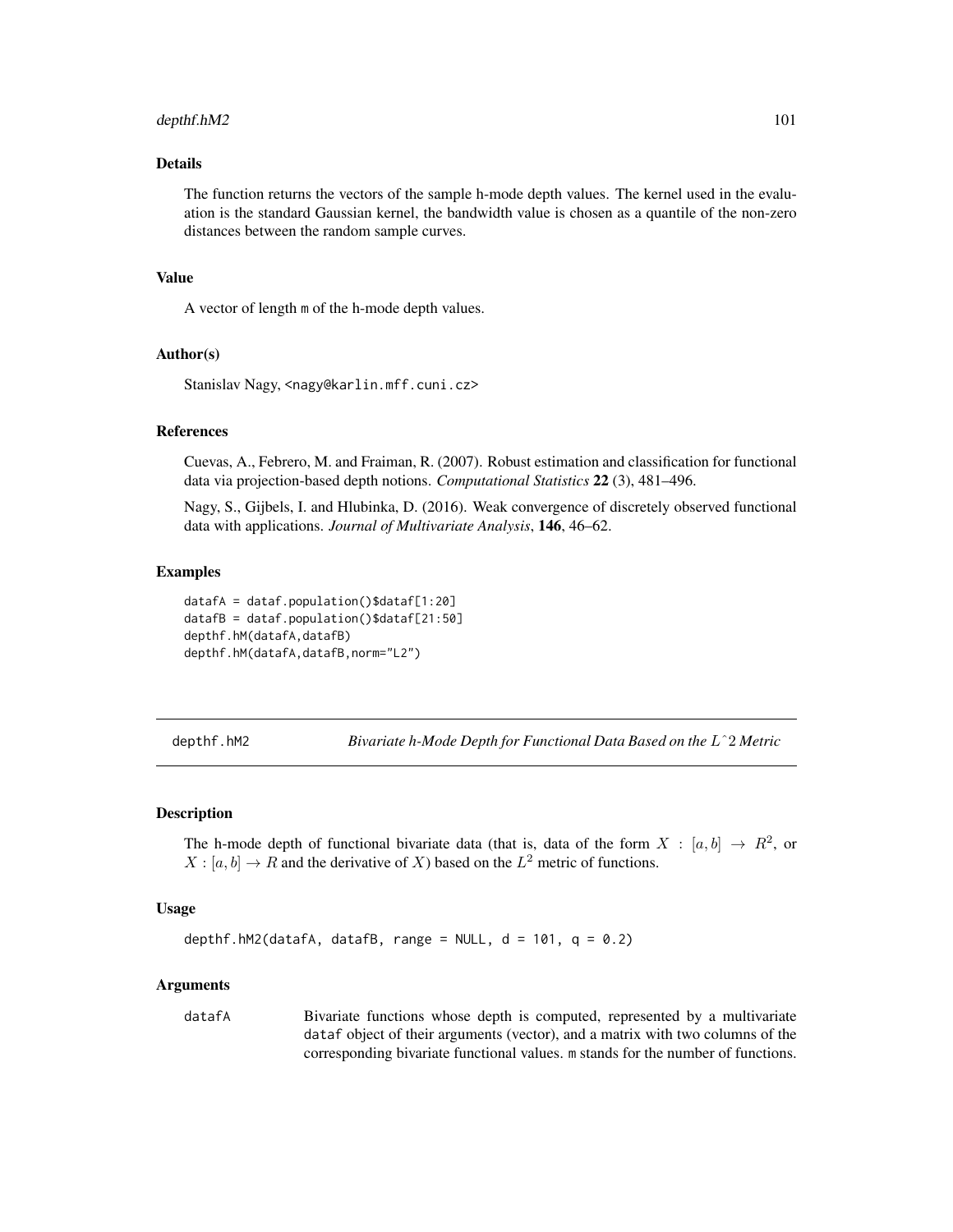| datafB | Bivariate random sample functions with respect to which the depth of datafA<br>is computed. datafB is represented by a multivariate dataf object of their ar-<br>guments (vector), and a matrix with two columns of the corresponding bivariate<br>functional values. n is the sample size. The grid of observation points for the<br>functions datafA and datafB may not be the same.   |
|--------|------------------------------------------------------------------------------------------------------------------------------------------------------------------------------------------------------------------------------------------------------------------------------------------------------------------------------------------------------------------------------------------|
| range  | The common range of the domain where the functions data f and data f B are<br>observed. Vector of length 2 with the left and the right end of the interval. Must<br>contain all arguments given in datafA and datafB.                                                                                                                                                                    |
| d      | Grid size to which all the functional data are transformed. For depth com-<br>putation, all functional observations are first transformed into vectors of their<br>functional values of length d corresponding to equi-spaced points in the domain<br>given by the interval range. Functional values in these points are reconstructed<br>using linear interpolation, and extrapolation. |
| q      | The quantile used to determine the value of the bandwidth $h$ in the computation<br>of the h-mode depth. $h$ is taken as the q-quantile of all non-zero distances be-<br>tween the functions B. By default, this value is set to $q=0.2$ , in accordance with<br>the choice of Cuevas et al. (2007).                                                                                     |

## Details

The function returns the vectors of sample h-mode depth values. The kernel used in the evaluation is the standard Gaussian kernel, the bandwidth value is chosen as a quantile of the non-zero distances between the random sample curves.

### Value

Three vectors of length m of h-mode depth values are returned:

- hM the unscaled h-mode depth,
- hM\_norm the h-mode depth hM linearly transformed so that its range is [0,1],
- hM\_norm2 the h-mode depth FD linearly transformed by a transformation such that the range of the h-mode depth of B with respect to B is [0,1]. This depth may give negative values.

### Author(s)

Stanislav Nagy, <nagy@karlin.mff.cuni.cz>

# References

Cuevas, A., Febrero, M. and Fraiman, R. (2007). Robust estimation and classification for functional data via projection-based depth notions. *Computational Statistics* 22 (3), 481–496.

# See Also

[depthf.hM](#page-99-0)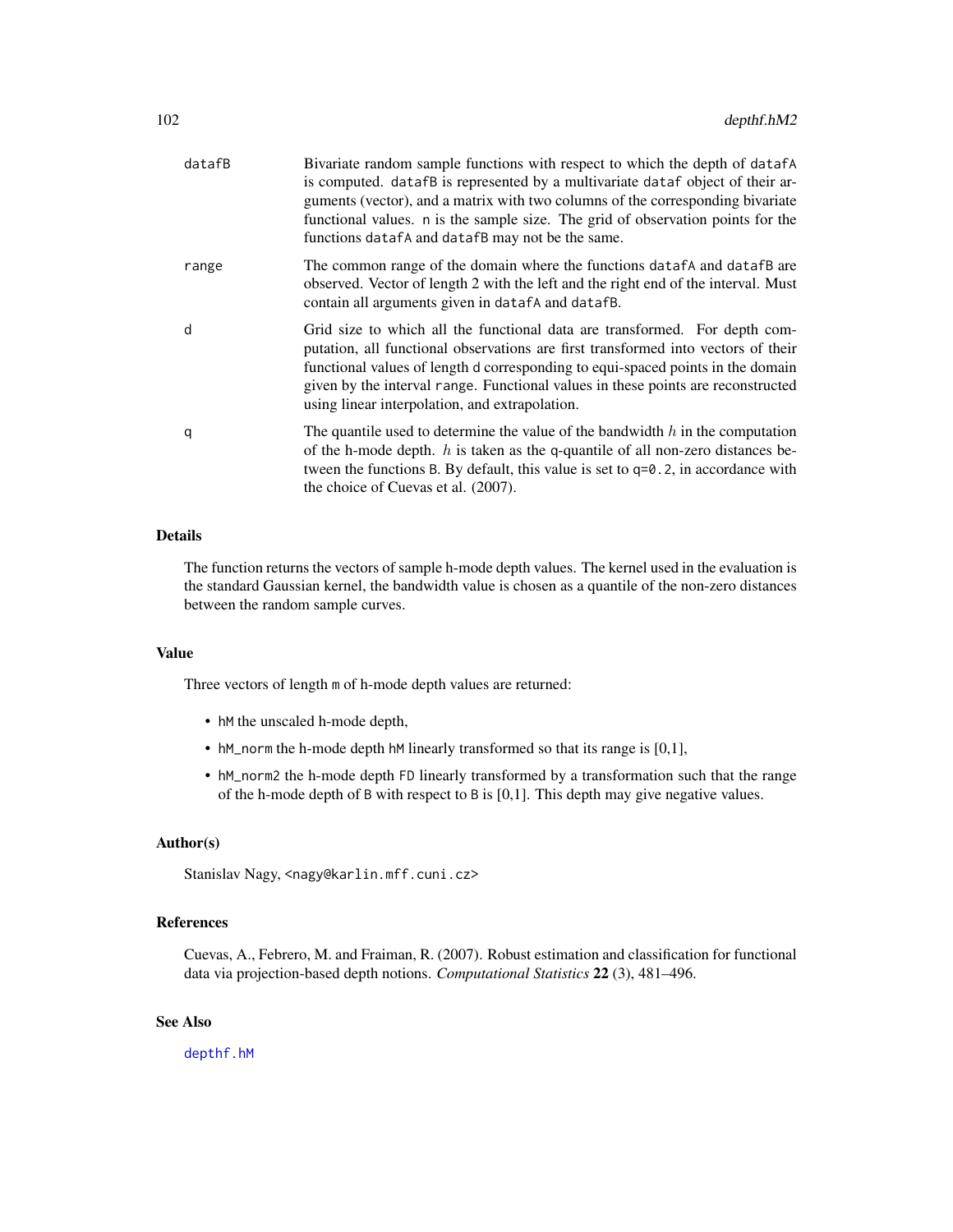# depthf.HR 103

# Examples

```
datafA = dataf.population()$dataf[1:20]
datafB = dataf.population()$dataf[21:50]
datafA2 = derivatives.est(datafA,deriv=c(0,1))
datafB2 = derivatives.est(datafB,deriv=c(0,1))
depthf.hM2(datafA2,datafB2)
depthf.hM2(datafA2,datafB2)$hM
# depthf.hM2(cbind(A2[,,1],A2[,,2]),cbind(B2[,,1],B2[,,2]))$hM
# the two expressions above should give the same result
```
<span id="page-102-0"></span>depthf.HR *Half-Region Depth for Functional Data*

# Description

The half-region depth for functional real-valued data.

## Usage

```
depthf.HR(datafA, datafB, range = NULL, d = 101)
```
# Arguments

| datafA | Functions whose depth is computed, represented by a data f object of their ar-<br>guments and functional values. m stands for the number of functions.                                                                                                                                                                                                                                   |
|--------|------------------------------------------------------------------------------------------------------------------------------------------------------------------------------------------------------------------------------------------------------------------------------------------------------------------------------------------------------------------------------------------|
| datafB | Random sample functions with respect to which the depth of data fA is com-<br>puted. datafB is represented by a dataf object of their arguments and func-<br>tional values. n is the sample size. The grid of observation points for the func-<br>tions datafA and datafB may not be the same.                                                                                           |
| range  | The common range of the domain where the functions data f A and data f B are<br>observed. Vector of length 2 with the left and the right end of the interval. Must<br>contain all arguments given in datafA and datafB.                                                                                                                                                                  |
| d      | Grid size to which all the functional data are transformed. For depth com-<br>putation, all functional observations are first transformed into vectors of their<br>functional values of length d corresponding to equi-spaced points in the domain<br>given by the interval range. Functional values in these points are reconstructed<br>using linear interpolation, and extrapolation. |

### Details

The function returns the vector of the sample half-region depth values.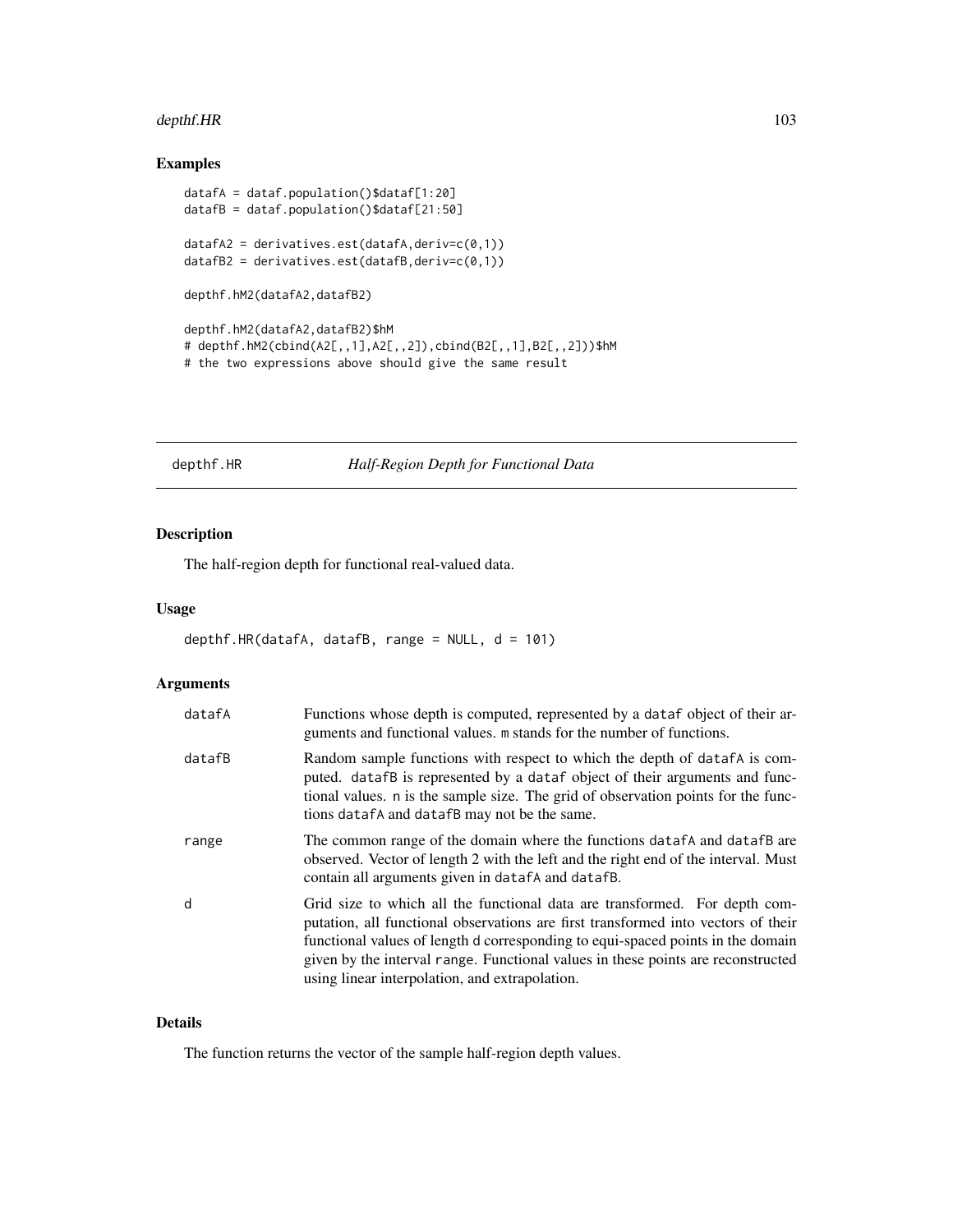Value

A vector of length m of the half-region depth values.

## Author(s)

Stanislav Nagy, <nagy@karlin.mff.cuni.cz>

# References

Lopez-Pintado, S. and Romo, J. (2011). A half-region depth for functional data. *Computational Statistics & Data Analysis* 55 (4), 1679–1695.

### Examples

datafA = dataf.population()\$dataf[1:20] datafB = dataf.population()\$dataf[21:50] depthf.HR(datafA,datafB)

<span id="page-103-0"></span>depthf.RP1 *Univariate Random Projection Depths for Functional Data*

### Description

Random projection depth and random functional depth for functional data.

# Usage

```
depthf.RP1(datafA, datafB, range = NULL, d = 101, nproj = 50, nproj2 = 5)
```
# Arguments

| datafA | Functions whose depth is computed, represented by a data f object of their ar-<br>guments and functional values. m stands for the number of functions.                                                                                                                                                                                                                                   |
|--------|------------------------------------------------------------------------------------------------------------------------------------------------------------------------------------------------------------------------------------------------------------------------------------------------------------------------------------------------------------------------------------------|
| datafB | Random sample functions with respect to which the depth of data fA is com-<br>puted. datafB is represented by a dataf object of their arguments and func-<br>tional values. n is the sample size. The grid of observation points for the func-<br>tions datafA and datafB may not be the same.                                                                                           |
| range  | The common range of the domain where the functions data f A and data f B are<br>observed. Vector of length 2 with the left and the right end of the interval. Must<br>contain all arguments given in datafA and datafB.                                                                                                                                                                  |
| d      | Grid size to which all the functional data are transformed. For depth com-<br>putation, all functional observations are first transformed into vectors of their<br>functional values of length d corresponding to equi-spaced points in the domain<br>given by the interval range. Functional values in these points are reconstructed<br>using linear interpolation, and extrapolation. |
| nproj  | Number of projections taken in the computation of the random projection depth.<br>By default taken to be 51.                                                                                                                                                                                                                                                                             |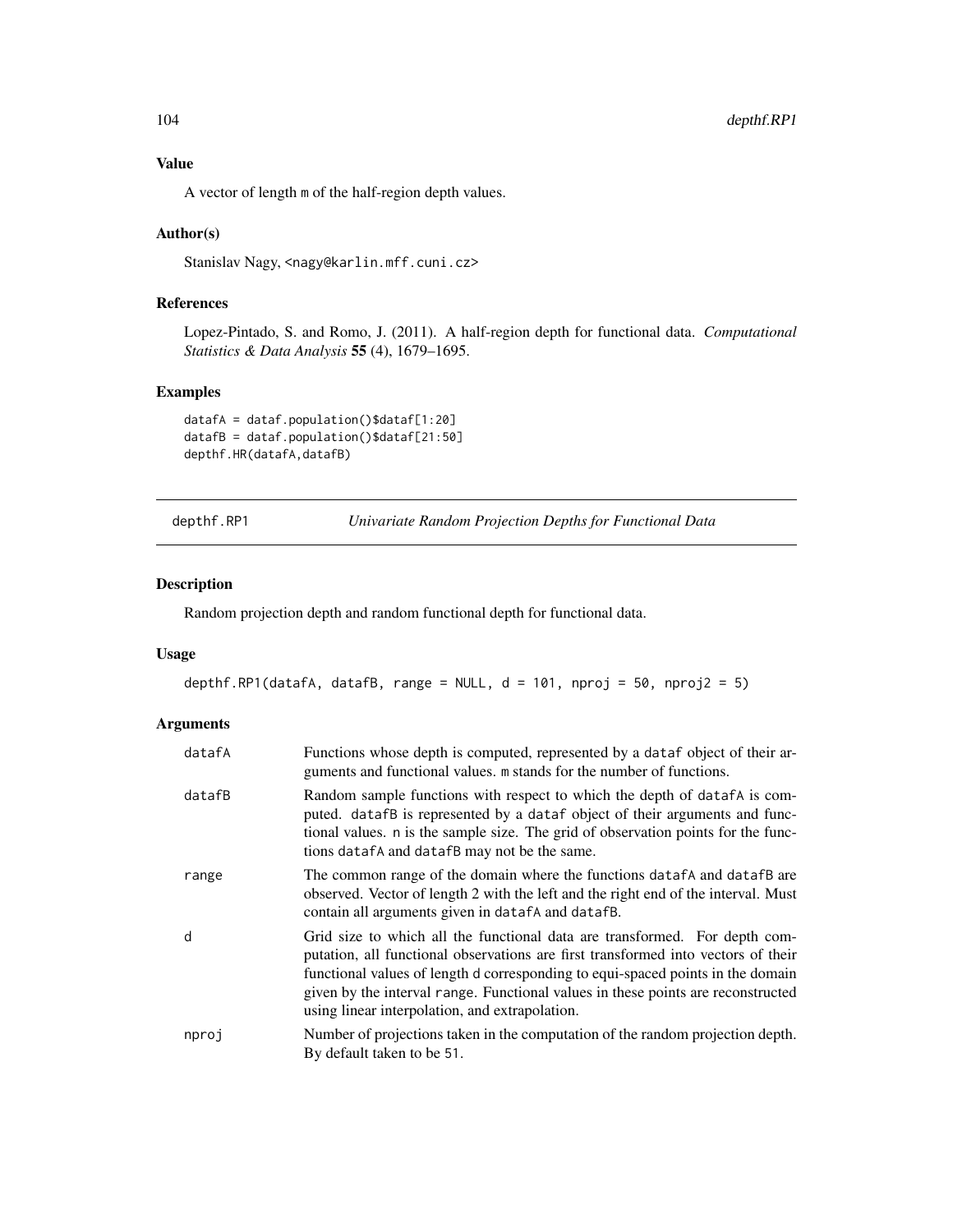#### depthf.RP1 105

nproj2 Number of projections taken in the computation of the random functional depth. By default taken to be 5. nproj2 should be much smaller than d, the dimensionality of the discretized functional data.

## Details

The function returns the vectors of sample random projection, and random functional depth values. The random projection depth described in Cuevas et al. (2007) is based on the average univariate depth of one-dimensional projections of functional data. The projections are taken randomly as a sample of standard normal d-dimensional random variables, where d stands for the dimensionality of the discretized functional data.

The random functional depth (also called random Tukey depth, or random halfspace depth) is described in Cuesta-Albertos and Nieto-Reyes (2008). The functional data are projected into the real line in random directions as for the random projection depths. Afterwards, an approximation of the halfspace (Tukey) depth based on this limited number of univariate projections is assessed.

#### Value

Three vectors of depth values of length m are returned:

- Simpl\_FD the random projection depth based on the univariate simplicial depth,
- Half\_FD the random projection depth based on the univariate halfspace depth,
- RHalf\_FD the random halfspace depth.

# Author(s)

Stanislav Nagy, <nagy@karlin.mff.cuni.cz>

#### References

Cuevas, A., Febrero, M. and Fraiman, R. (2007). Robust estimation and classification for functional data via projection-based depth notions, *Computational Statistics* 22 (3), 481–496.

Cuesta-Albertos, J.A. and Nieto-Reyes, A. (2008). The random Tukey depth. *Computational Statistics & Data Analysis* 52 (11), 4979–4988.

#### See Also

[depthf.RP2](#page-105-0)

#### Examples

```
datafA = dataf.population()$dataf[1:20]
datafB = dataf.population()$dataf[21:50]
```
depthf.RP1(datafA,datafB)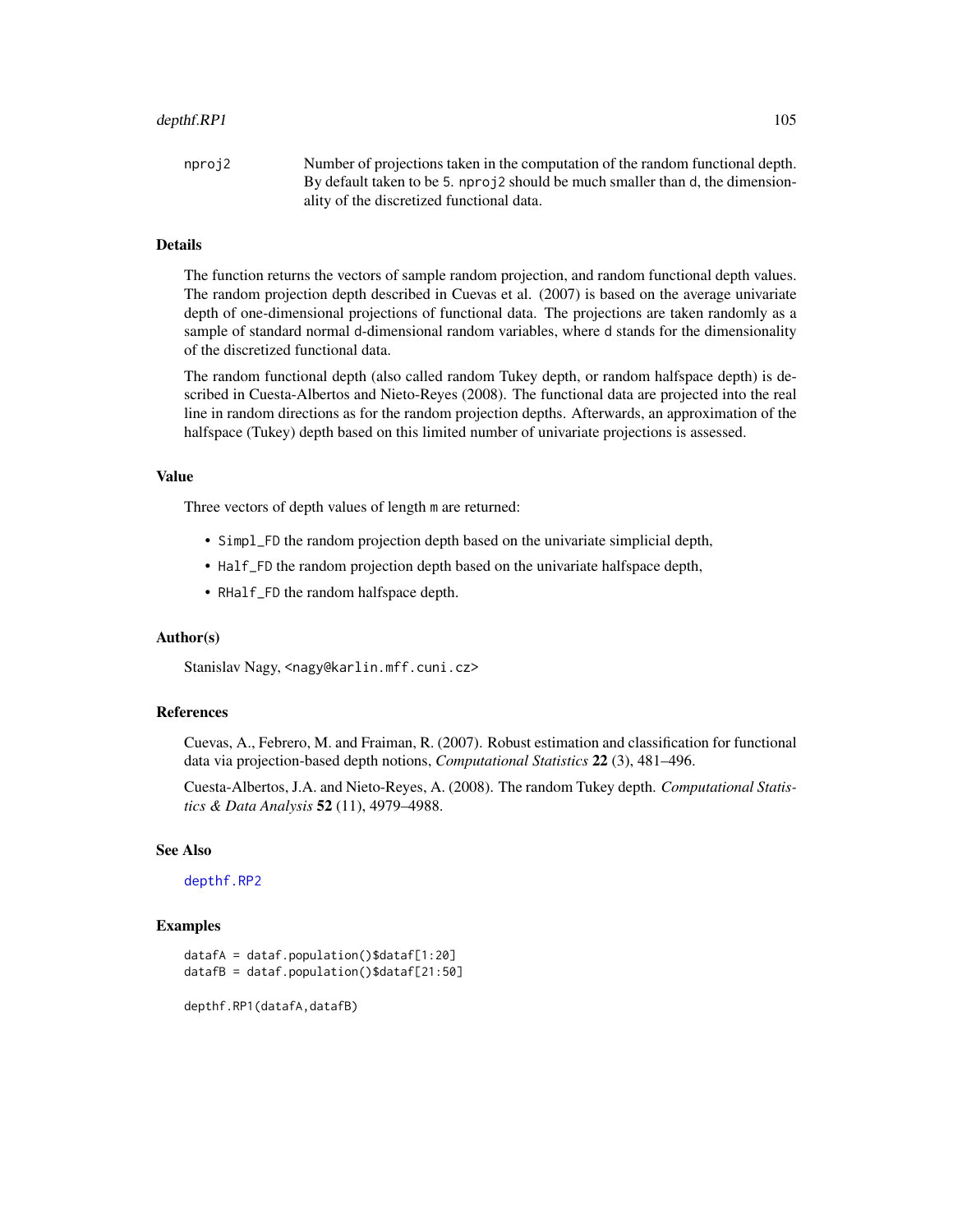# Description

Double random projection depths of functional bivariate data (that is, data of the form  $X : [a, b] \rightarrow$  $R^2$ , or  $X : [a, b] \to R$  and the derivative of X).

#### Usage

```
depthf.RP2(datafA, datafB, range = NULL, d = 101, nproj = 51)
```
## Arguments

| datafA | Bivariate functions whose depth is computed, represented by a multivariate<br>dataf object of their arguments (vector), and a matrix with two columns of the<br>corresponding bivariate functional values. m stands for the number of functions.                                                                                                                                           |
|--------|--------------------------------------------------------------------------------------------------------------------------------------------------------------------------------------------------------------------------------------------------------------------------------------------------------------------------------------------------------------------------------------------|
| datafB | Bivariate random sample functions with respect to which the depth of datafA<br>is computed. datafB is represented by a multivariate dataf object of their ar-<br>guments (vector), and a matrix with two columns of the corresponding bivariate<br>functional values. n is the sample size. The grid of observation points for the<br>functions data f A and data f B may not be the same. |
| range  | The common range of the domain where the functions data f A and data f B are<br>observed. Vector of length 2 with the left and the right end of the interval. Must<br>contain all arguments given in datafA and datafB.                                                                                                                                                                    |
| d      | Grid size to which all the functional data are transformed. For depth com-<br>putation, all functional observations are first transformed into vectors of their<br>functional values of length d corresponding to equi-spaced points in the domain<br>given by the interval range. Functional values in these points are reconstructed<br>using linear interpolation, and extrapolation.   |
| nproj  | Number of projections taken in the computation of the double random projection<br>depth. By default taken to be 51.                                                                                                                                                                                                                                                                        |

# Details

The function returns the vectors of sample double random projection depth values. The double random projection depths are described in Cuevas et al. (2007). They are of two types: RP2 type, and RPD type. Both types of depths are based on bivariate projections of the bivariate functional data. These projections are taken randomly as a sample of standard normal d-dimensional random variables, where d stands for the dimensionality of the internally represented discretized functional data. For RP2 type depths, the average bivariate depth of the projected quantities is assessed. For RPD type depths, further univariate projections of these bivariate projected quantities are evaluated, and based on these final univariate quantities, the average univariate depth is computed.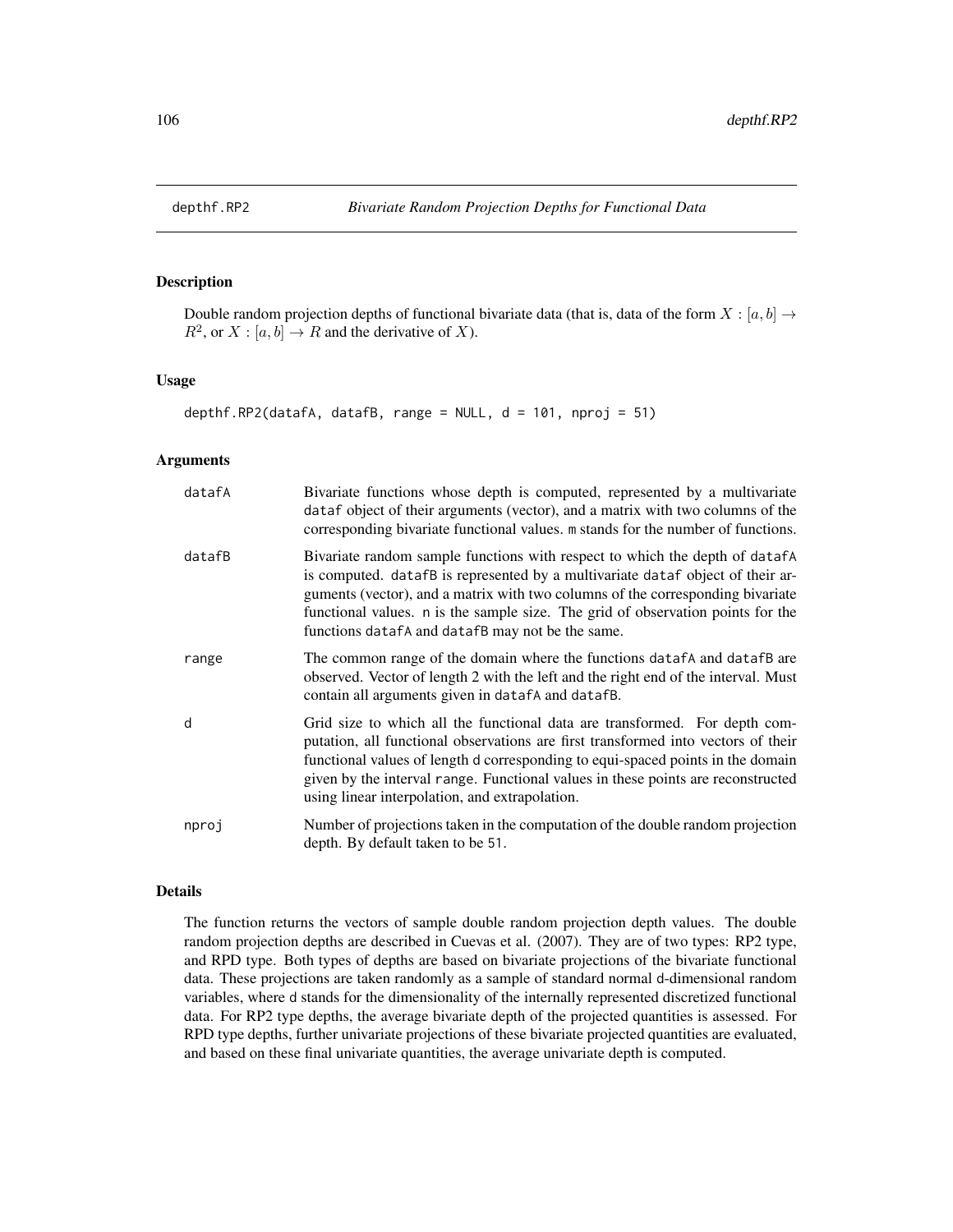### Value

Five vectors of length m are returned:

- Simpl\_FD the double random projection depth RP2 based on the bivariate simplicial depth,
- Half\_FD the double random projection depth RP2 based on the bivariate halfspace depth,
- hM\_FD the double random projection depth RP2 based on the bivariate h-mode depth,
- Simpl\_DD the double random projection depth RPD based on the univariate simplicial depth,
- Half\_DD the random projection depth RPD based on the univariate halfspace depth,

### Author(s)

Stanislav Nagy, <nagy@karlin.mff.cuni.cz>

# References

Cuevas, A., Febrero, M. and Fraiman, R. (2007). Robust estimation and classification for functional data via projection-based depth notions. *Computational Statistics* 22 (3), 481–496.

# See Also

[depthf.RP1](#page-103-0)

### Examples

```
datafA = dataf.population()$dataf[1:20]
datafB = dataf.population()$dataf[21:50]
```

```
dataf2A = derivatives.set(datafA, derive(c0,1))dataf2B = derivatives.set(datafB, derive(c(0,1))depthf.RP2(dataf2A,dataf2B)
```
depthf.simplicialBand *Calculate Simplicial Band Depth*

### Description

Calculate the simplicial band depth defined by Lopez-Pintado, Sun, Lin, Genton (2014).

### Usage

```
depthf.simplicialBand(objectsf, dataf, modified = TRUE, J = NULL,
                      range = NULL, d = 101)
```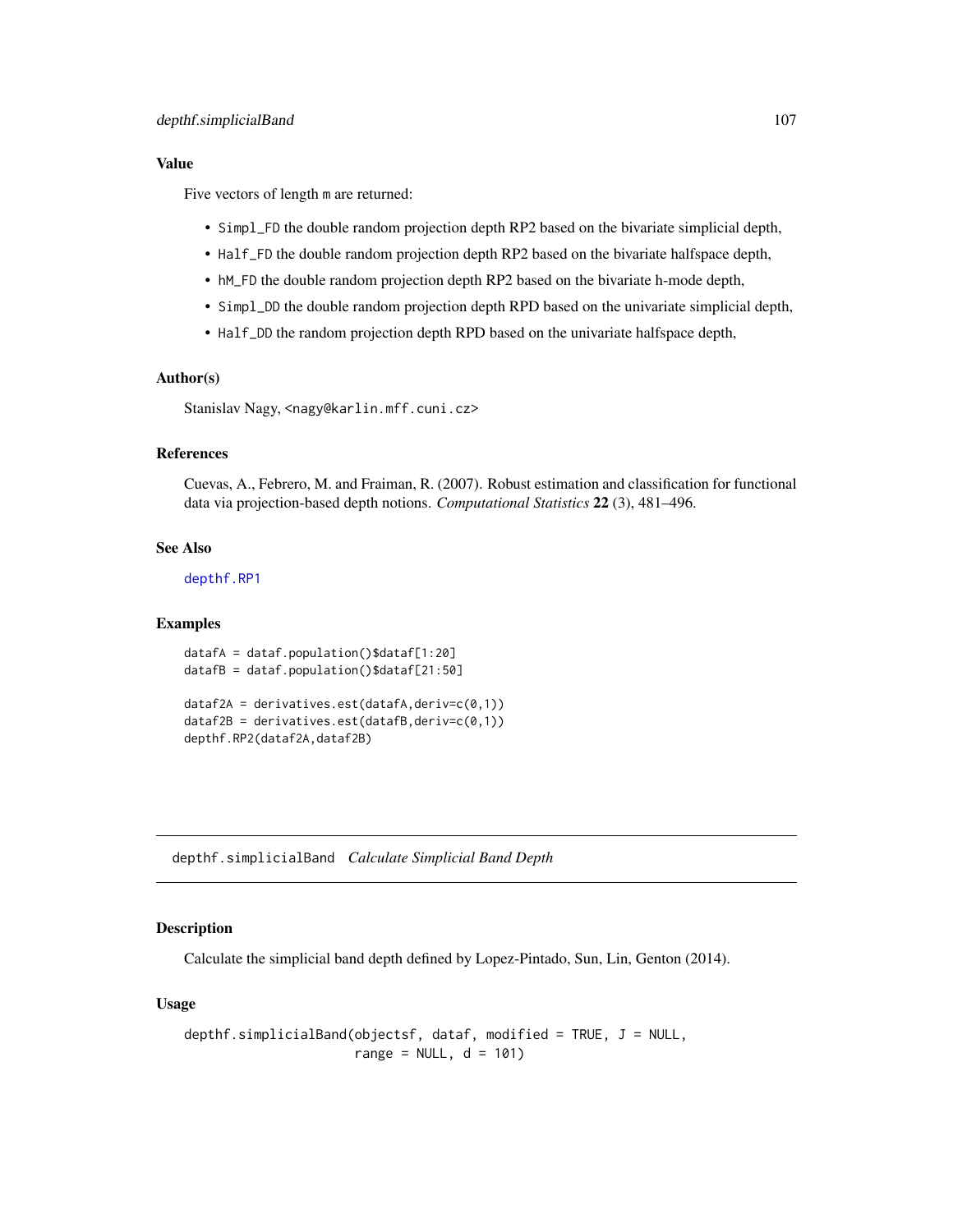# Arguments

| objectsf     | Functoins for which the depth should be computed; a list containing lists (func-<br>tions) of two vectors of equal length, named args and vals: arguments sorted<br>in ascending order and corresponding them values respectively.                                                                                                                                                       |
|--------------|------------------------------------------------------------------------------------------------------------------------------------------------------------------------------------------------------------------------------------------------------------------------------------------------------------------------------------------------------------------------------------------|
| dataf        | Data sample of functoins w.r.t. which the depth should be computed; structure<br>as for objectsf.                                                                                                                                                                                                                                                                                        |
| modified     | Whether modified simplicial band depth should be computed; logical, TRUE by<br>default.                                                                                                                                                                                                                                                                                                  |
| $\mathbf{J}$ | How many functions to consider in each tuple of the U-statistics; integer, d+1<br>by default.                                                                                                                                                                                                                                                                                            |
| range        | The common range of the domain where the functions of objects and data fare<br>observed. Vector of length 2 with the left and the right end of the interval. Must<br>contain all arguments given in objects and dataf.                                                                                                                                                                   |
| d            | Grid size to which all the functional data are transformed. For depth com-<br>putation, all functional observations are first transformed into vectors of their<br>functional values of length d corresponding to equi-spaced points in the domain<br>given by the interval range. Functional values in these points are reconstructed<br>using linear interpolation, and extrapolation. |

# Value

A vector of depths of each of objectsf w.r.t. dataf.

# References

Lopez-Pintado, Sun, Lin, Genton (2014). Simplicial band depth for multivariate data. *Advances in Data Analysis and Classification* 8(3) 321–338.

# See Also

[depthf.BD](#page-94-0), [depthf.ABD](#page-93-0).

# Examples

```
datafA = dataf.population()$dataf[1:20]
datafB = dataf.population()$dataf[21:50]
```

```
dataf2A = derivatives.est(datafA,deriv=c(0,1))
dataf2B = derivatives.est(datafB,deriv=c(0,1))
depthf.simplicialBand(dataf2A,dataf2B)
```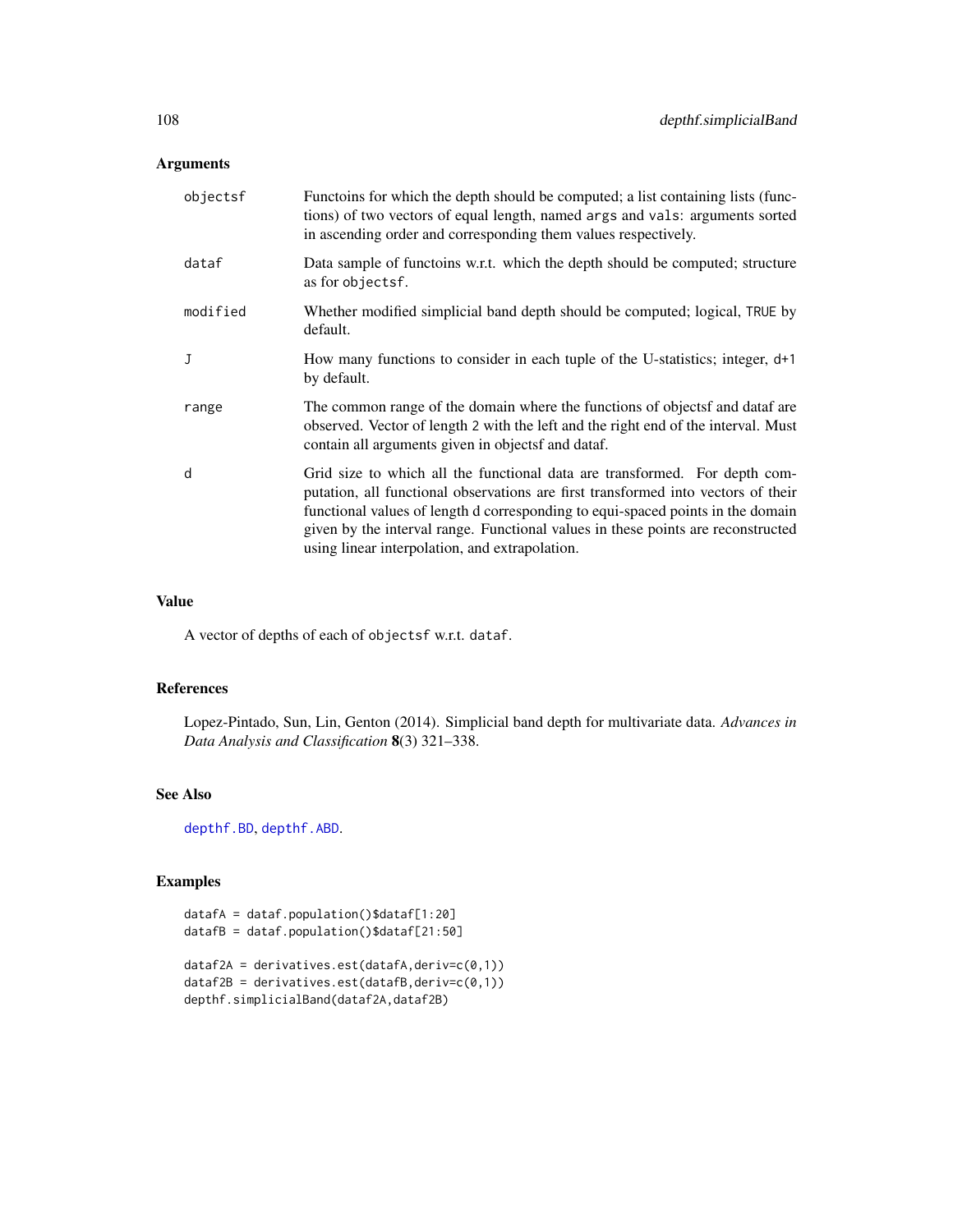<span id="page-108-0"></span>

# Description

Returns the estimated values of derivatives of functional data.

#### Usage

```
derivatives.est(dataf, range = NULL, d = 101, spar = NULL, deriv = c(0,1))
```
# Arguments

| dataf | Functional dataset, represented by a dataf object of their arguments and func-<br>tional values, m stands for the number of functions.                                                                                                                                                                                                                                           |
|-------|----------------------------------------------------------------------------------------------------------------------------------------------------------------------------------------------------------------------------------------------------------------------------------------------------------------------------------------------------------------------------------|
| range | The common range of the domain where the functions data fare observed. Vec-<br>tor of length 2 with the left and the right end of the interval. Must contain all<br>arguments given in dataf.                                                                                                                                                                                    |
| d     | Grid size to which all the functional data are transformed. For computation,<br>all functional observations are first transformed into vectors of their functional<br>values of length d corresponding to equi-spaced points in the domain given by<br>the interval range. Functional values in these points are reconstructed using<br>linear interpolation, and extrapolation. |
| spar  | If provided, this parameter is passed to functions D1ss and D2ss from package<br>sfsmisc as the value of the smoothing spline parameter in order to numerically<br>approximate the derivatives of dataf.                                                                                                                                                                         |
| deriv | A vector composed of $\emptyset$ , 1, and 2 of the demanded functional values / derivatives<br>of the functions in the rows of dataf. $\theta$ stands for the functional values, 1 for<br>the first derivatives, 2 for the second derivatives.                                                                                                                                   |

#### Details

If the input dataf is a functional random sample of size m, the function returns a dataf object of nd-dimensional functional data, where in the elements of the vector-valued functional data represent the estimated values of the derivatives of dataf. All derivatives are evaluated at an equi-distant grid of d points in the domain given by range. nd here stands for 1, 2 or 3, depending on how many derivatives of dataf are requested to be computed. For the estimation, functions D1ss and D2ss from the package sfsmisc are utilized.

## Value

A multivariate dataf object of the functional values and / or the derivatives of dataf. The dimensionality of the vector-valued functional data is nd. The arguments of the data are all equal to an equi-distant grid of d points in the domain given by range. nd is the demanded number of derivatives at the output, i.e. the length of the vector deriv.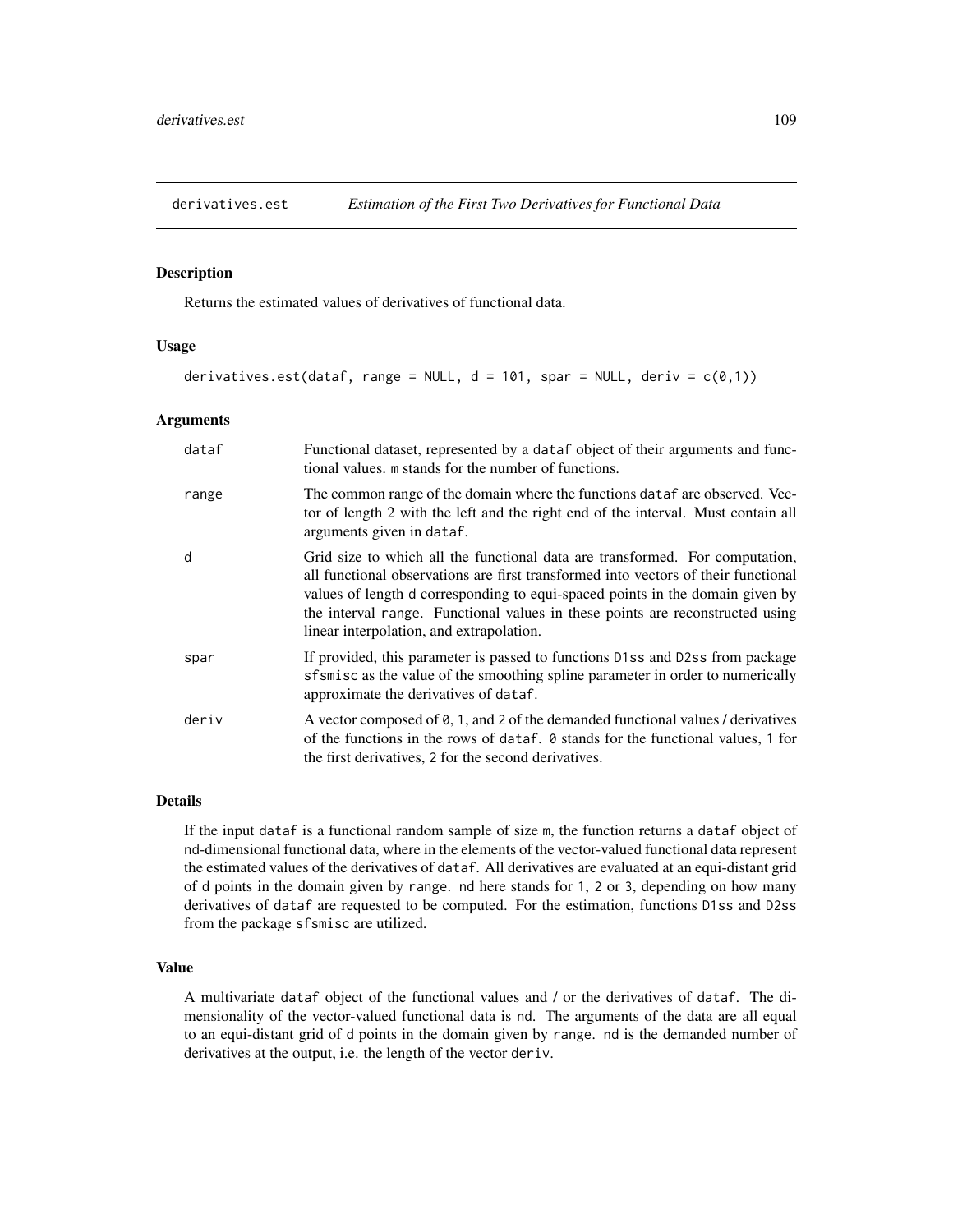# <span id="page-109-1"></span>Author(s)

Stanislav Nagy, <nagy@karlin.mff.cuni.cz>

# See Also

[D1ss](#page-0-0) in package sfsmisc

[D2ss](#page-0-0) in package sfsmisc

# Examples

```
dataf = dataf.population()$dataf
derivatives.est(dataf,deriv=c(0,1,2))
```
<span id="page-109-0"></span>dknn.classify *Depth-Based kNN*

# Description

The implementation of the affine-invariant depth-based kNN of Paindaveine and Van Bever (2015).

#### Usage

```
dknn.classify(objects, data, k, depth = "halfspace", seed = 0)
```
# Arguments

| objects     | Matrix containing objects to be classified; each row is one $d$ -dimensional object.                                                                                                          |
|-------------|-----------------------------------------------------------------------------------------------------------------------------------------------------------------------------------------------|
| data        | Matrix containing training sample where each of $n$ rows is one object of the<br>training sample where first $d$ entries are inputs and the last entry is output (class<br>label).            |
| $\mathsf k$ | the number of neighbours                                                                                                                                                                      |
| depth       | Character string determining which depth notion to use; the default value is<br>"halfspace". Currently the method supports the following depths: "halfspace",<br>"Mahalanobis", "simplicial". |
| seed        | the random seed. The default value seed=0 makes no changes.                                                                                                                                   |

# Value

List containing class labels, or character string "Ignored" for the outsiders if "Ignore" was specified as the outsider treating method.

#### References

Paindaveine, D. and Van Bever, G. (2015). Nonparametrically consistent depth-based classifiers. *Bernoulli* 21 62–82.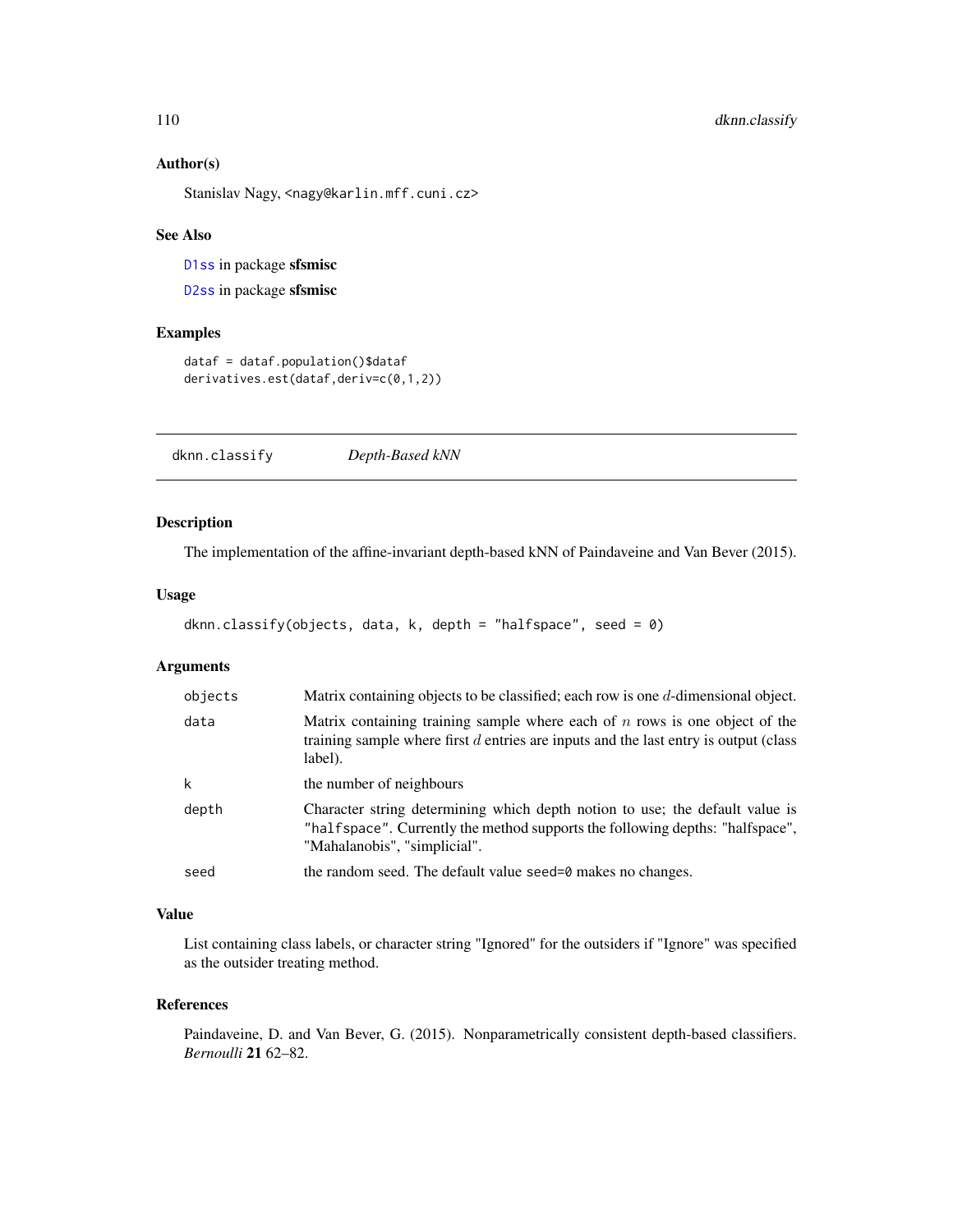#### <span id="page-110-1"></span>See Also

[dknn.train](#page-112-0) to train the Dknn-classifier.

[dknn.classify.trained](#page-110-0) to classify with the Dknn-classifier.

[ddalpha.train](#page-36-0) to train the  $DD\alpha$ -classifier.

```
ddalpha.getErrorRateCV and ddalpha.getErrorRatePart to get error rate of the Dknn-classifier
on particular data (set separator = "Dknn").
```
# Examples

```
# Generate a bivariate normal location-shift classification task
# containing 200 training objects and 200 to test with
class1 <- mvrnorm(200, c(0,0),
                  matrix(c(1,1,1,4), nrow = 2, ncol = 2, byrow = TRUE))
class2 <- mvrnorm(200, c(2,2),
                  matrix(c(1,1,1,4), nrow = 2, ncol = 2, byrow = TRUE))
trainIndices <- c(1:100)
testIndices <- c(101:200)
propertyVars <- c(1:2)
classVar <- 3
trainData <- rbind(cbind(class1[trainIndices,], rep(1, 100)),
                   cbind(class2[trainIndices,], rep(2, 100)))
testData <- rbind(cbind(class1[testIndices,], rep(1, 100)),
                  cbind(class2[testIndices,], rep(2, 100)))
data <- list(train = trainData, test = testData)
# Train the classifier
# and get the classification error rate
cls <- dknn.train(data$train, kMax = 20, depth = "Mahalanobis")
cls$k
classes1 <- dknn.classify.trained(data$test[,propertyVars], cls)
cat("Classification error rate: ",
    sum(unlist(classes1) != data$test[,classVar])/200)
# Classify the new data based on the old ones in one step
classes2 <- dknn.classify(data$test[,propertyVars], data$train, k = cls$k, depth = "Mahalanobis")
cat("Classification error rate: ",
    sum(unlist(classes2) != data$test[,classVar])/200)
```
<span id="page-110-0"></span>dknn.classify.trained *Depth-Based kNN*

#### **Description**

The implementation of the affine-invariant depth-based kNN of Paindaveine and Van Bever (2015).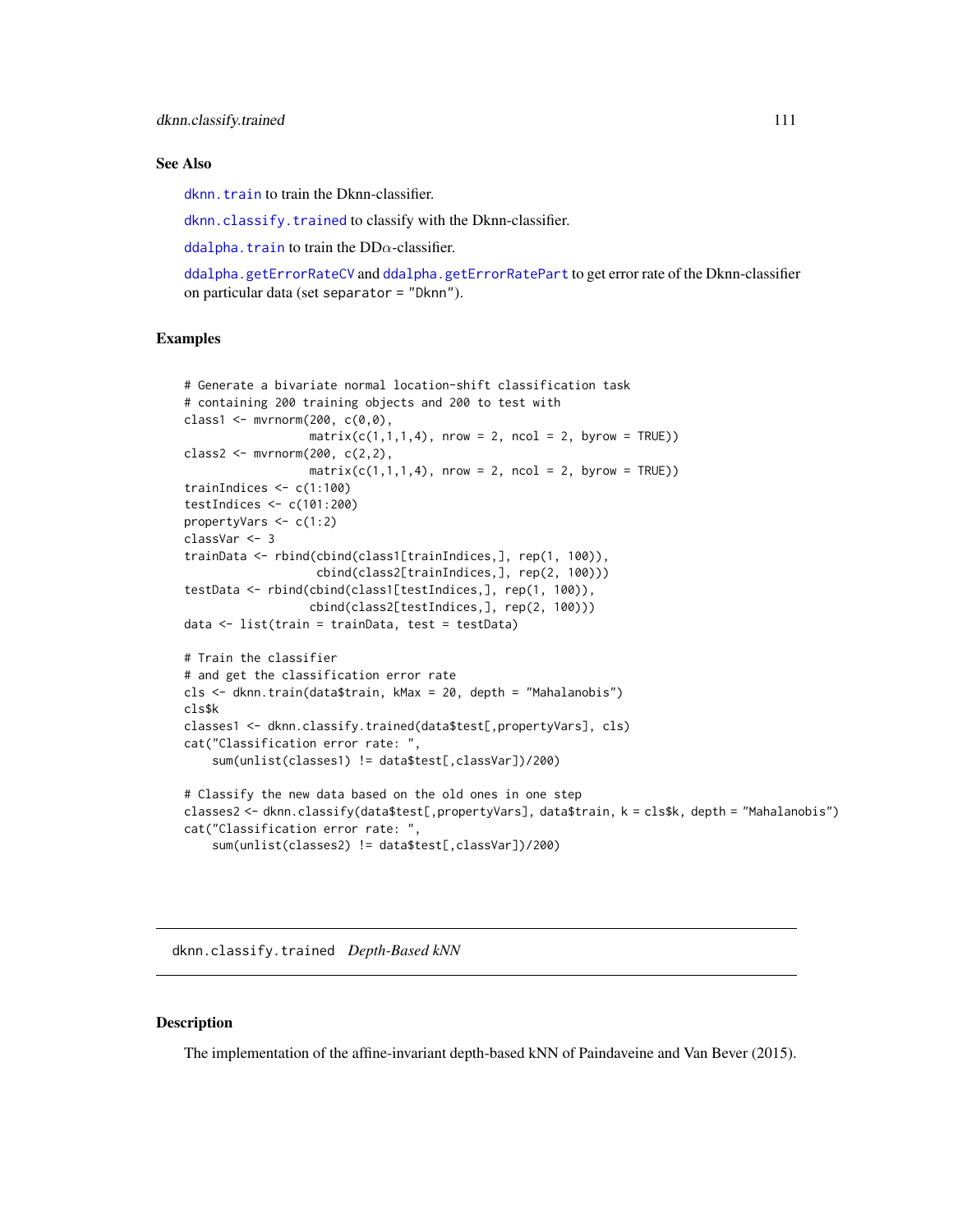#### Usage

dknn.classify.trained(objects, dknn)

#### Arguments

| objects | Matrix containing objects to be classified; each row is one $d$ -dimensional object. |
|---------|--------------------------------------------------------------------------------------|
| dknn    | Dknn-classifier (obtained by dknn. train).                                           |

#### Value

List containing class labels, or character string "Ignored" for the outsiders if "Ignore" was specified as the outsider treating method.

#### References

Paindaveine, D. and Van Bever, G. (2015). Nonparametrically consistent depth-based classifiers. *Bernoulli* 21 62–82.

# See Also

[dknn.train](#page-112-0) to train the Dknn-classifier.

[dknn.classify](#page-109-0) to classify with the Dknn-classifier.

ddalpha. train to train the  $DD\alpha$ -classifier.

[ddalpha.getErrorRateCV](#page-32-0) and [ddalpha.getErrorRatePart](#page-33-0) to get error rate of the Dknn-classifier on particular data (set separator = "Dknn").

```
# Generate a bivariate normal location-shift classification task
# containing 200 training objects and 200 to test with
class1 \leq mvrnorm(200, c(0,0),
                 matrix(c(1,1,1,4), nrow = 2, ncol = 2, byrow = TRUE))class2 <- mvrnorm(200, c(2,2),
                 matrix(c(1,1,1,4), nrow = 2, ncol = 2, byrow = TRUE))
trainIndices <- c(1:100)
testIndices <- c(101:200)
propertyVars <- c(1:2)
classVar <- 3
trainData <- rbind(cbind(class1[trainIndices,], rep(1, 100)),
                   cbind(class2[trainIndices,], rep(2, 100)))
testData <- rbind(cbind(class1[testIndices,], rep(1, 100)),
                  cbind(class2[testIndices,], rep(2, 100)))
data <- list(train = trainData, test = testData)
# Train the classifier
# and get the classification error rate
cls <- dknn.train(data$train, kMax = 20, depth = "Mahalanobis")
cls$k
classes1 <- dknn.classify.trained(data$test[,propertyVars], cls)
```
<span id="page-111-0"></span>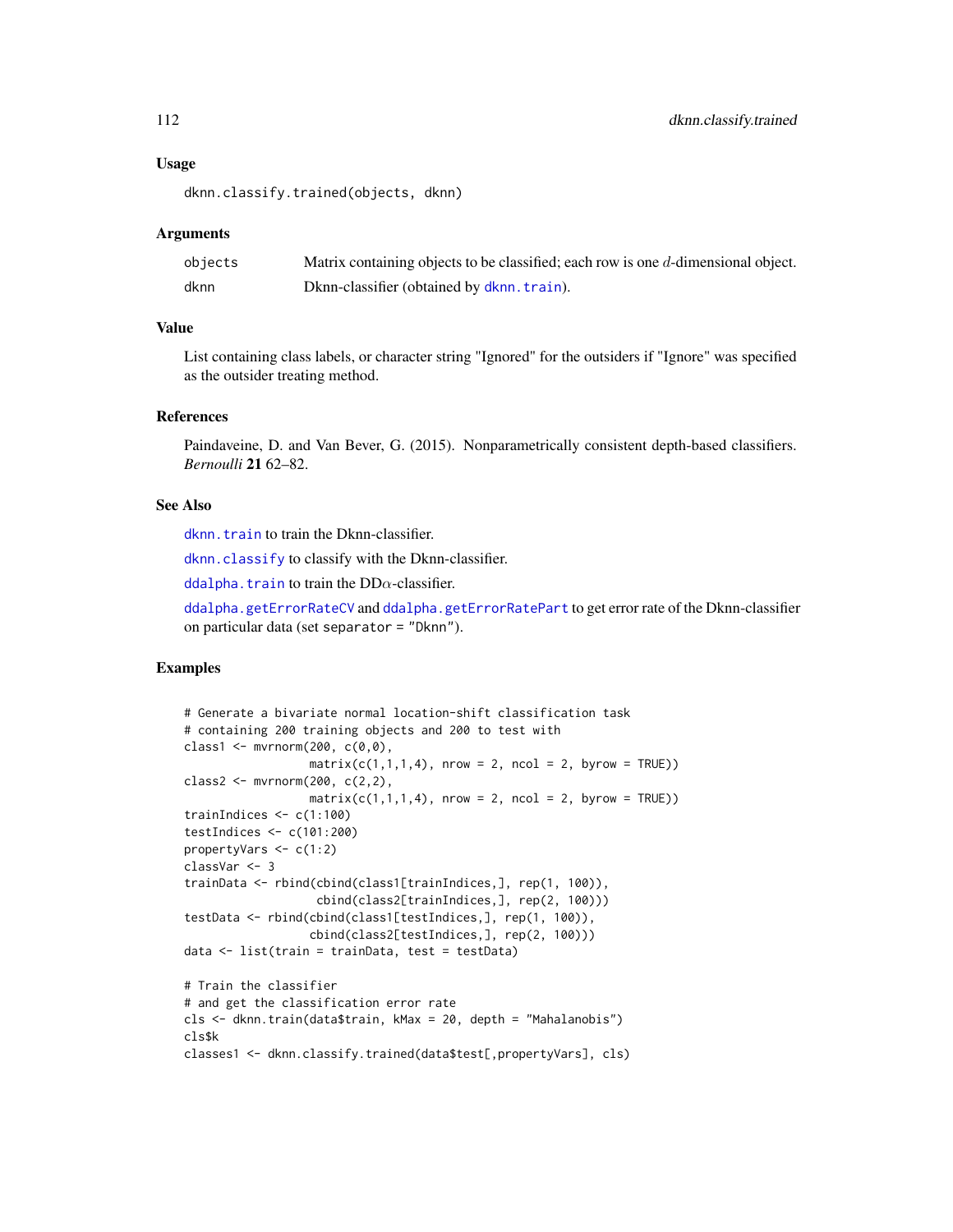#### <span id="page-112-1"></span>dknn.train 113

```
cat("Classification error rate: ",
    sum(unlist(classes1) != data$test[,classVar])/200)
# Classify the new data based on the old ones in one step
classes2 <- dknn.classify(data$test[,propertyVars], data$train, k = cls$k, depth = "Mahalanobis")
cat("Classification error rate: ",
    sum(unlist(classes2) != data$test[,classVar])/200)
```
<span id="page-112-0"></span>dknn.train *Depth-Based kNN*

#### Description

The implementation of the affine-invariant depht-based kNN of Paindaveine and Van Bever (2015).

# Usage

```
dknn.train(data, kMax = -1, depth = "halfspace", seed = 0)
```
# Arguments

| data  | Matrix containing training sample where each of $n$ rows is one object of the<br>training sample where first $d$ entries are inputs and the last entry is output (class<br>label).            |
|-------|-----------------------------------------------------------------------------------------------------------------------------------------------------------------------------------------------|
| kMax  | the maximal value for the number of neighbours. If the value is set to -1, the<br>default value is calculated as $n/2$ , but at least 2, at most n-1.                                         |
| depth | Character string determining which depth notion to use; the default value is<br>"halfspace". Currently the method supports the following depths: "halfspace",<br>"Mahalanobis", "simplicial". |
| seed  | the random seed. The default value seed=0 makes no changes.                                                                                                                                   |

# Value

The returned object contains technical information for classification, including the found optimal value k.

#### References

Paindaveine, D. and Van Bever, G. (2015). Nonparametrically consistent depth-based classifiers. *Bernoulli* 21 62–82.

# See Also

[dknn.classify](#page-109-0) and [dknn.classify.trained](#page-110-0) to classify with the Dknn-classifier.

[ddalpha.train](#page-36-0) to train the  $DD\alpha$ -classifier.

[ddalpha.getErrorRateCV](#page-32-0) and [ddalpha.getErrorRatePart](#page-33-0) to get error rate of the Dknn-classifier on particular data (set separator = "Dknn").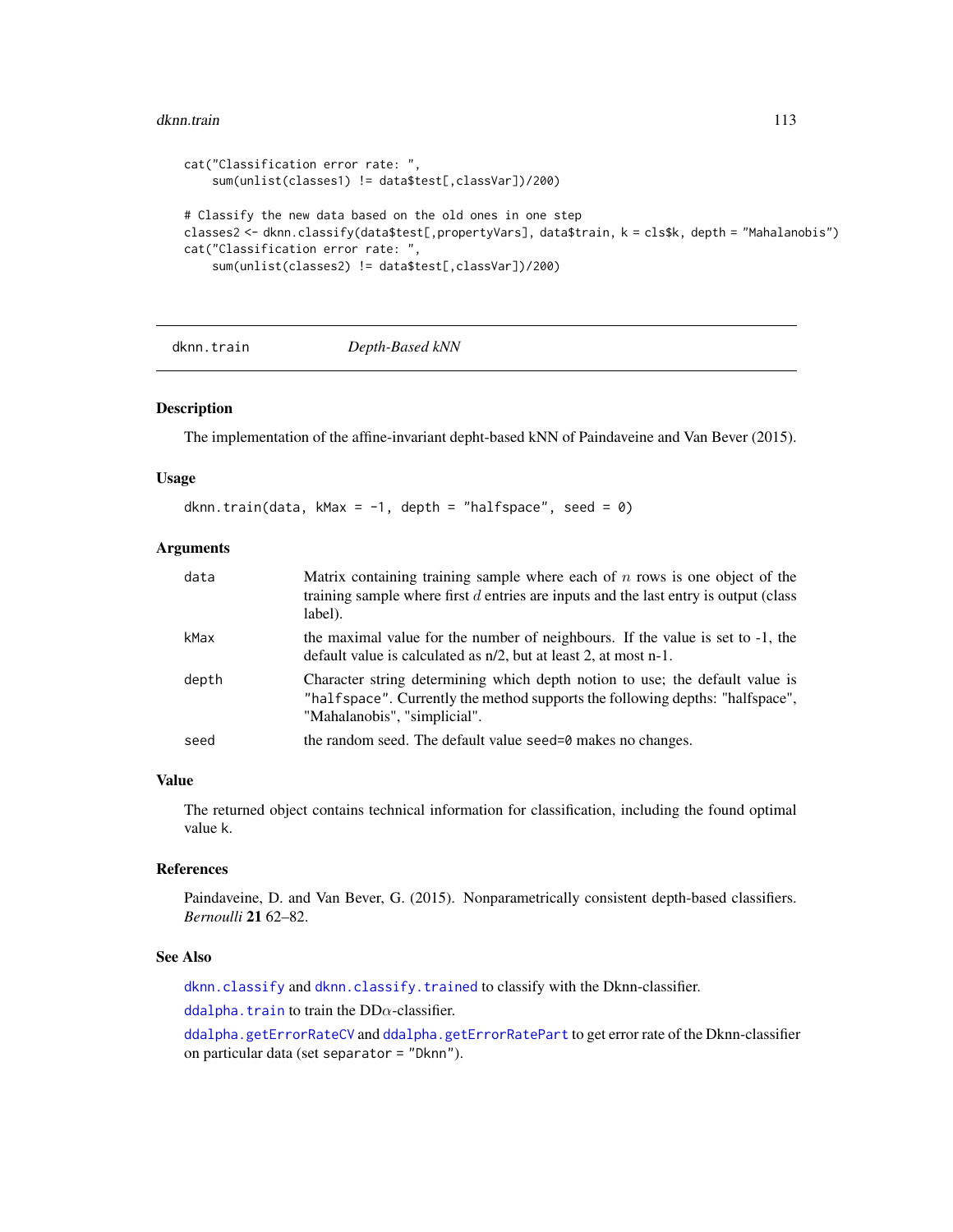# <span id="page-113-1"></span>Examples

```
# Generate a bivariate normal location-shift classification task
# containing 200 training objects and 200 to test with
class1 <- mvrnorm(200, c(0,0),
                  matrix(c(1,1,1,4), nrow = 2, ncol = 2, byrow = TRUE))
class2 <- mvrnorm(200, c(2,2),
                  matrix(c(1,1,1,4), nrow = 2, ncol = 2, byrow = TRUE))
trainIndices <- c(1:100)
testIndices <- c(101:200)
propertyVars <- c(1:2)
classVar <- 3
trainData <- rbind(cbind(class1[trainIndices,], rep(1, 100)),
                   cbind(class2[trainIndices,], rep(2, 100)))
testData <- rbind(cbind(class1[testIndices,], rep(1, 100)),
                  cbind(class2[testIndices,], rep(2, 100)))
data <- list(train = trainData, test = testData)
# Train the classifier
# and get the classification error rate
cls <- dknn.train(data$train, kMax = 20, depth = "Mahalanobis")
cls$k
classes1 <- dknn.classify.trained(data$test[,propertyVars], cls)
cat("Classification error rate: ",
    sum(unlist(classes1) != data$test[,classVar])/200)
# Classify the new data based on the old ones in one step
classes2 <- dknn.classify(data$test[,propertyVars], data$train, k = cls$k, depth = "Mahalanobis")
cat("Classification error rate: ",
    sum(unlist(classes2) != data$test[,classVar])/200)
```
<span id="page-113-0"></span>draw.ddplot *Draw* DD*-Plot*

#### Description

The function draws the *DD*-plot either of the existing  $DD\alpha$ -classifier of the depth space. Also accessible from [plot.ddalpha](#page-122-0).

```
draw.ddplot(ddalpha, depth.space, cardinalities,
            main = "DD plot", xlab = "C1", ylab = "C2", xlim, ylim,
            classes = c(1, 2), colors = c("red", "blue", "green"), drawsep = T)
```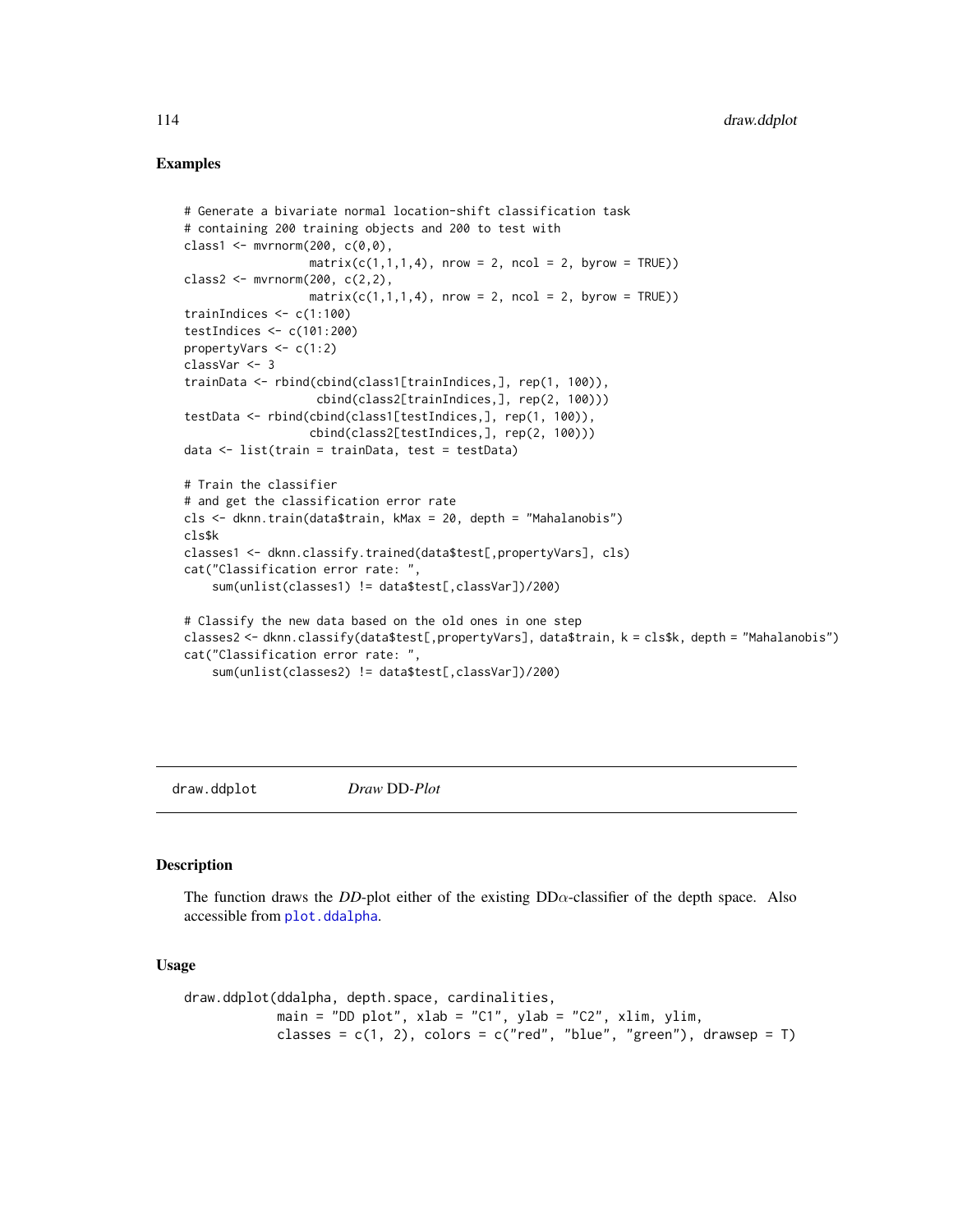#### <span id="page-114-0"></span> $FKS$  115

#### Arguments

| ddalpha       | $DD\alpha$ -classifier (obtained by ddalpha.train).                                              |
|---------------|--------------------------------------------------------------------------------------------------|
| depth.space   | The ready depth space obtained by depth, space.                                                  |
| cardinalities | Numerical vector of cardinalities of each class in data, each entry corresponds<br>to one class. |
| main          | an overall title for the plot: see title                                                         |
| xlab, ylab    | class labels                                                                                     |
| xlim, ylim    | range of axis                                                                                    |
| classes       | vector of numbers of two classes used for depth calculation                                      |
| colors        | vector of the classes' colors                                                                    |
| drawsep       | draws the separation on the DD-plot (currently for 2 classes and not for knn)                    |

#### See Also

[ddalpha.train](#page-36-0) [depth.space.](#page-74-0)

# Examples

```
data = getdata("kidney")
#1. using the existing ddalpha classifier
ddalpha = ddalpha.train(data, depth = "spatial")
draw.ddplot(ddalpha, main = "DD-plot")
#2. using depth.space.
# Sort the data w.r.t. classes
data = rbind(data[dataC == 1,], data[dataC == 2,])cardinalities = c(sum(dataSC == 1), sum(dataSC == 2))dspace = depth.\space space.\space spatial(data[, -6],\space cardinalities = cardinalities)draw.ddplot(depth.space = dspace, cardinalities = cardinalities,
            main = "DD-plot", xlab = 1, ylab = 2)
```
FKS *Fast Kernel Smoothing*

# Description

Produces a kernel smoothed version of a function based on the vectors given in the input. Bandwidth is selected using cross-validation.

```
FKS(dataf, Tout, kernel = c("uniform", "triangular", "Epanechnikov",
  "biweight", "triweight", "Gaussian"), m = 51, K = 20)
```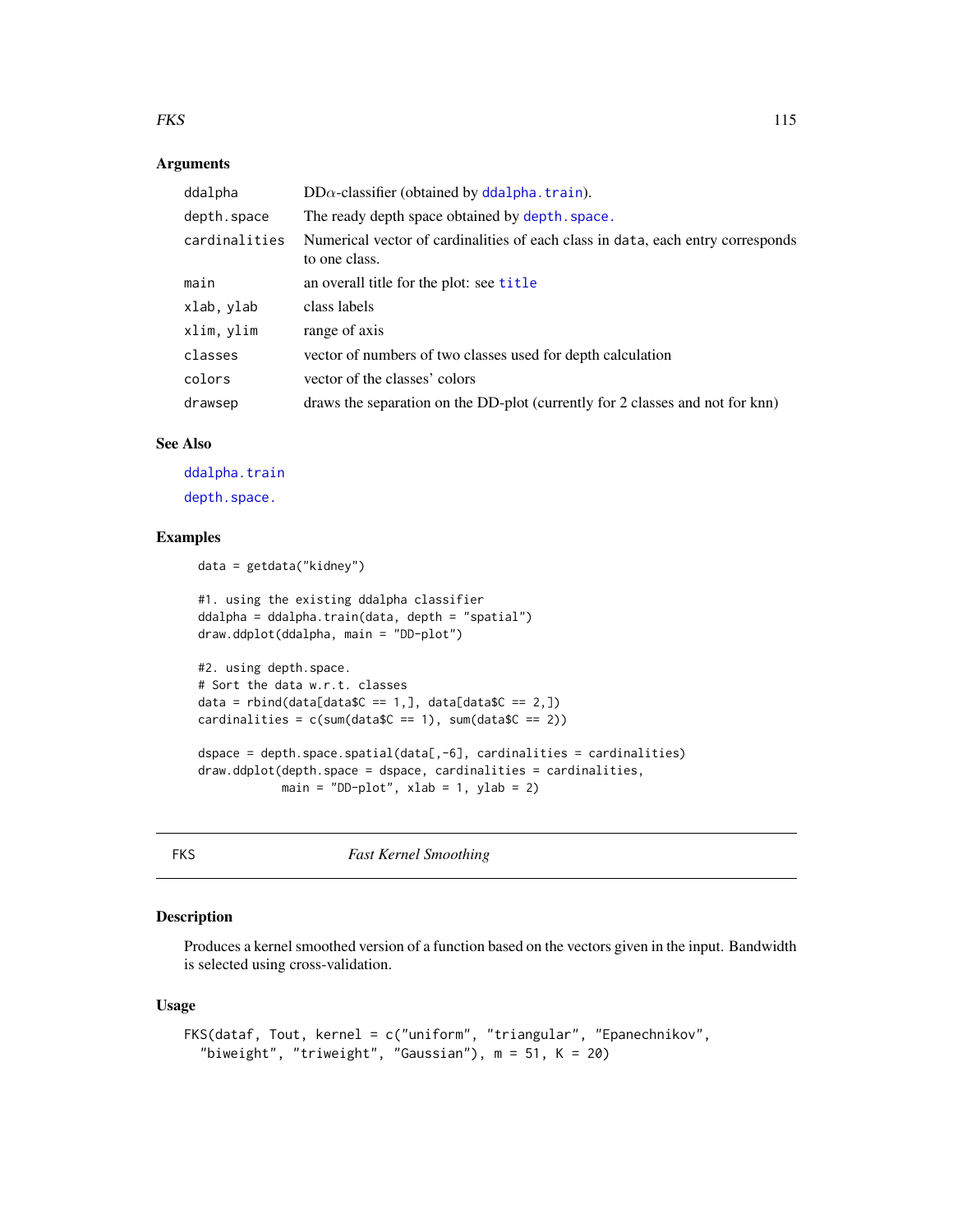#### Arguments

| dataf  | A set of functional data given by a dataf object that are to be smoothed.                                                                             |
|--------|-------------------------------------------------------------------------------------------------------------------------------------------------------|
| Tout   | vector of values in the domain of the functions at which the resulting smoothed<br>function is evaluated                                              |
| kernel | Kernel used for smoothing. Admissible values are uniform, triangular, Epanechnikov,<br>biweight, triweight and Gaussian. By default, uniform is used. |
| m      | Number of points in the grid for choosing the cross-validated bandwidth.                                                                              |
| K      | Performs K-fold cross-validation based on randomly shuffled data.                                                                                     |

# Details

A vector of the same length as Tout corresponding to the values of the function produced using kernel smoothing, is provided. Bandwidth is selected using the K-fold cross-validation of randomly shuffled input values.

#### Value

A dataf object corresponding to Tout of smoothed functional values.

#### Author(s)

Stanislav Nagy, <nagy@karlin.mff.cuni.cz>

```
d = 10T = sort(runif(d))X = T^2 + rnorm(d, sd=.1)Tout = seq(0, 1, length=101)plot(T,X)
dataf = list(list(args=T,vals=X))
data.sm = FKS(dataf,Tout,kernel="Epan")
lines(data.sm[[1]]$args,data.sm[[1]]$vals,col=2)
datafs = structure(list(dataf=dataf,labels=1:length(dataf)),class="functional")
plot(datafs)
points(T,X)
data.sms = structure(list(dataf=data.sm,labels=1:length(data.sm)),class="functional")
plot(data.sms)
n = 6dataf = list()for(i in 1:n) dataf[[i]] = list(args = T <-sort(runif(d)), vals = T^2 + rnorm(d,sd=.1))
data.sm = FKS(dataf,Tout,kernel="triweight")
data.sms = structure(list(dataf=data.sm,labels=1:length(data.sm)),class="functional")
plot(data.sms)
```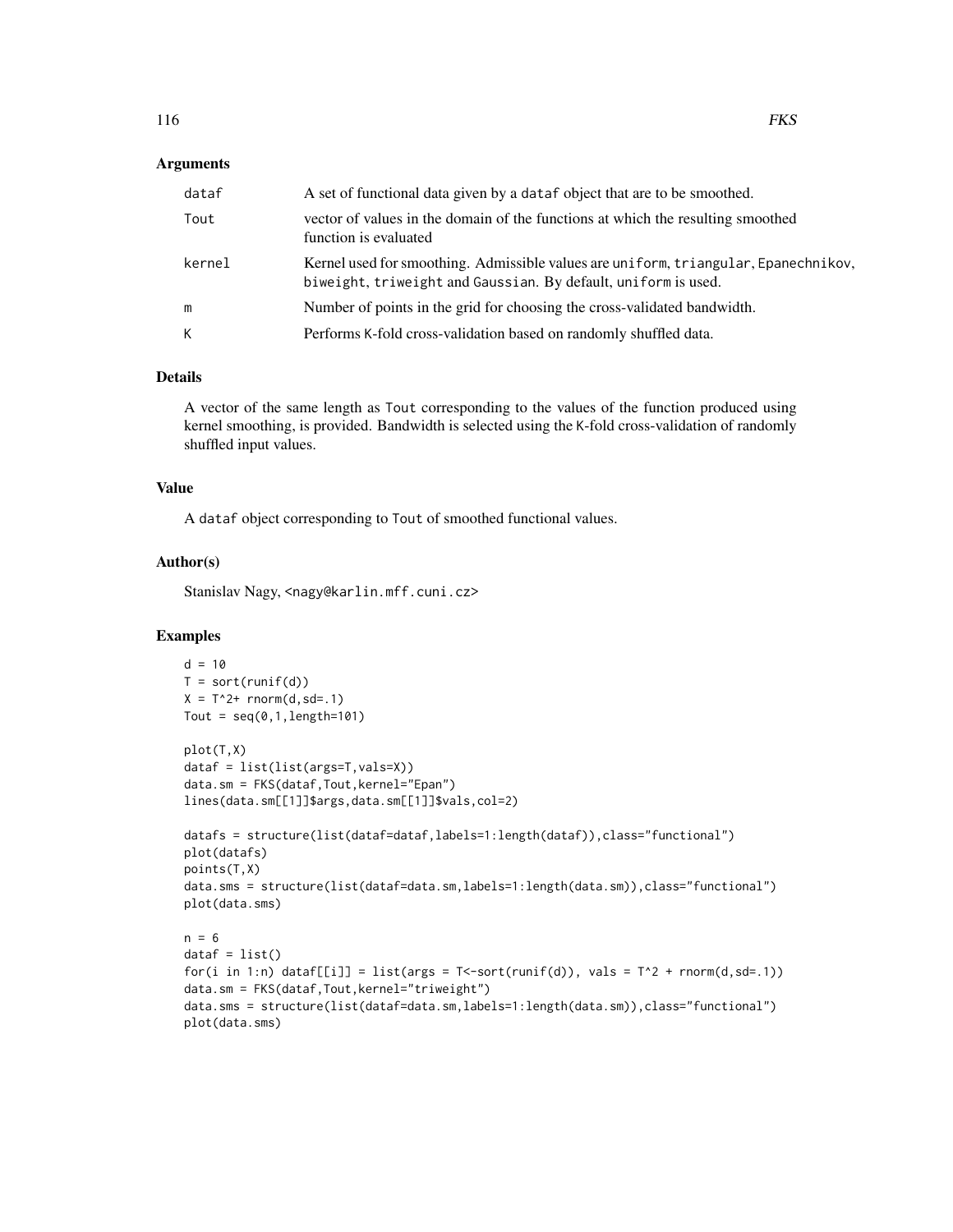<span id="page-116-0"></span>

#### Description

50 multivariate data sets for binary classification. For more details refer [https://wisostat.](https://wisostat.uni-koeln.de/de/forschung/software-und-daten/data-for-classification/) [uni-koeln.de/de/forschung/software-und-daten/data-for-classification/](https://wisostat.uni-koeln.de/de/forschung/software-und-daten/data-for-classification/)

The getdata function gets the data set from the package, and returns it. The dataset itself does not appear in the global environment and the existing variables with the same name remain unchanged.

#### Usage

```
# load the data set
# data(name)
# load the data set by name
# data(list = "name")
# load the data set by name to a variable
# getdata("name")
```
# Arguments

name the data set name.

#### Format

A data frame with n observations on the d variables. The last d+1 column is the class label.

x[,1:d] numeric values

 $x[$ , d+1] the numeric class label (0 or 1) or (1 or 2)

#### Details

The package contains data sets used in the joint project of the University of Cologne and the Hochschule Merseburg "Classifying real-world data with the DDalpha-procedure". Comprehensive description of the methodology, and experimental settings and results of the study are presented in the work:

Mozharovskyi, P., Mosler, K., and Lange, T. (2015). Classifying real-world data with the  $DD\alpha$ procedure. *Advances in Data Analysis and Classification* 9 287–314.

For a more complete explanation of the technique and further experiments see: Lange, T., Mosler, K., and Mozharovskyi, P. (2014). Fast nonparametric classification based on data depth. *Statistical Papers* 55 49–69.

50 binary classification tasks have been obtained from partitioning 33 freely accessible data sets. Multiclass problems were reasonably split into binary classification problems, some of the data set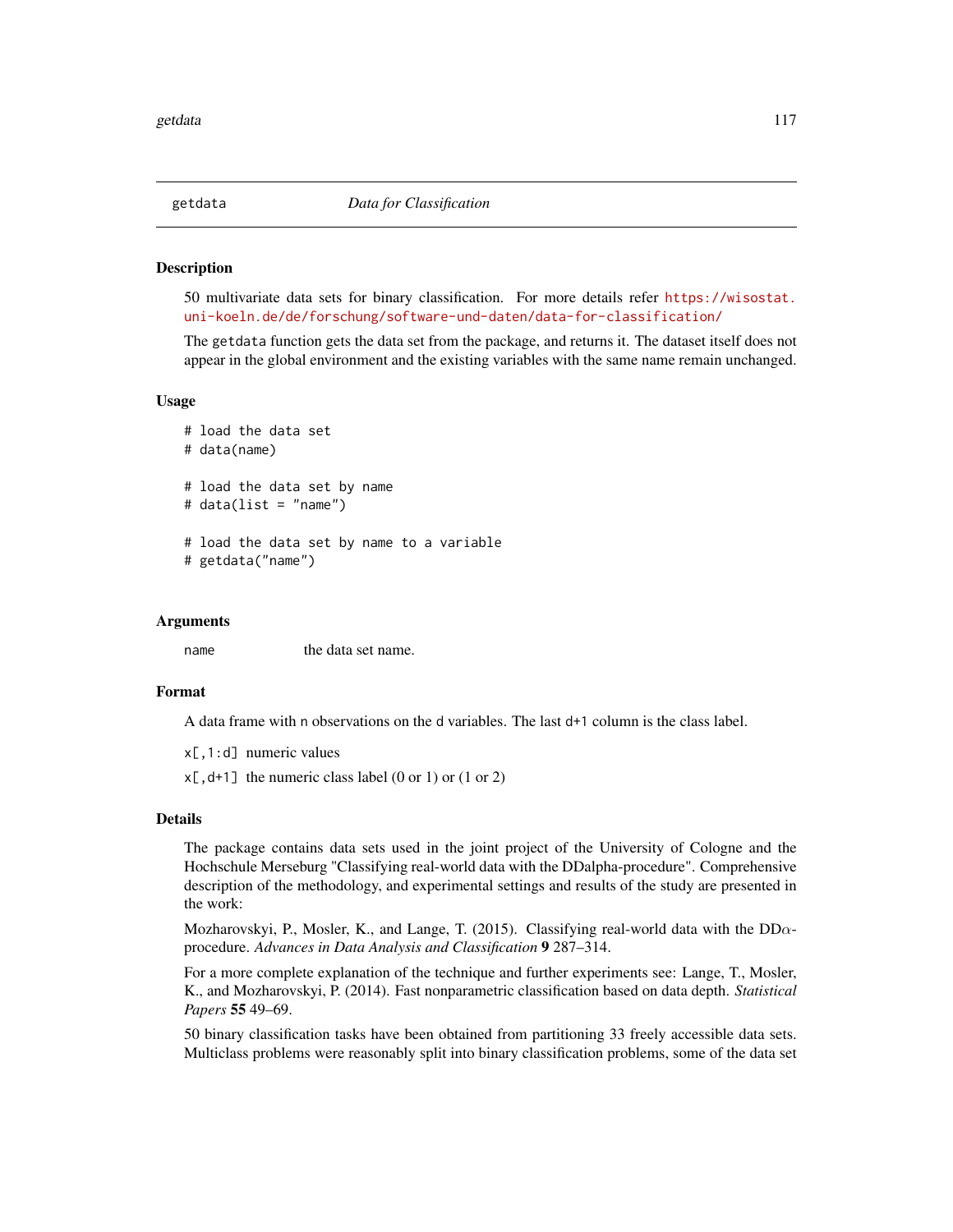were slightly processed by removing objects or attributes and selecting prevailing classes. Each data set is provided with a (short) description and brief descriptive statistics. The name reflects the origination of the data. A letter after the name is a property filter, letters (also their combinations) in brackets separated by "vs" are the classes opposed. The letters (combinations or words) stand for labels of classes (names of properties) and are intuitive. Each description contains a link to the original data.

The data have been collected as open source data in January 2013. Owners of the package decline any responsibility regarding their correctness or consequences of their usage. If you publish material based on these data, please quote the original source. Special requests regarding citations are found on data set's web page.

#### Note

List of the datasets: baby banknoten biomed bloodtransfusion breast\_cancer\_wisconsin bupa chemdiab\_1vs2 chemdiab\_1vs3 chemdiab\_2vs3 cloud crabB\_MvsF crabF\_BvsO crabM\_BvsO crabO\_MvsF crab\_BvsO crab\_MvsF cricket\_CvsP diabetes ecoli\_cpvsim ecoli\_cpvspp ecoli\_imvspp gemsen\_MvsF glass groessen\_MvsF haberman heart hemophilia indian\_liver\_patient\_1vs2 indian\_liver\_patient\_FvsM iris\_setosavsversicolor iris\_setosavsvirginica iris\_versicolorvsvirginica irish\_ed\_MvsF kidney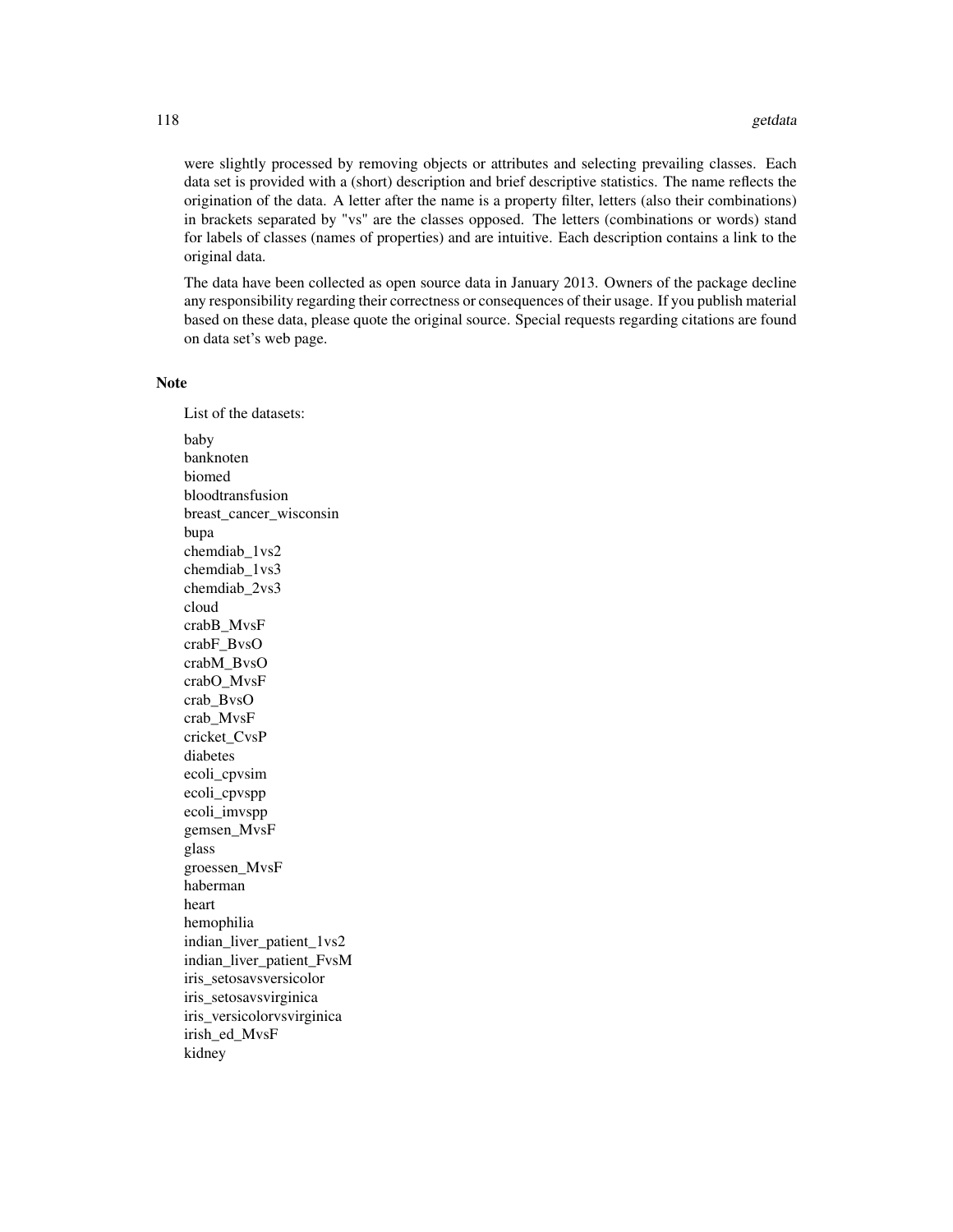<span id="page-118-0"></span>getdata and the set of the set of the set of the set of the set of the set of the set of the set of the set of the set of the set of the set of the set of the set of the set of the set of the set of the set of the set of t

pima plasma\_retinol\_MvsF segmentation socmob\_IvsNI socmob\_WvsB tae tennis\_MvsF tips\_DvsN tips\_MvsF uscrime\_SvsN vertebral\_column veteran\_lung\_cancer vowel\_MvsF wine\_1vs2 wine\_1vs3 wine\_2vs3

Also functional data sets can be loaded:

geneexp growth medflies population population2010 tecator

#### References

Lange, T., Mosler, K., and Mozharovskyi, P. (2014). Fast nonparametric classification based on data depth. *Statistical Papers* 55 49–69.

Mozharovskyi, P., Mosler, K., and Lange, T. (2015). Classifying real-world data with the  $DD\alpha$ procedure. *Advances in Data Analysis and Classification* 9 287–314.

The general list of sources consists of:

UCI Machine Learning Repository <https://archive.ics.uci.edu/ml/> R-packages <https://CRAN.R-project.org/> <https://www.stat.cmu.edu/> <https://stat.ethz.ch/Teaching/Datasets/> <https://www.stats.ox.ac.uk/pub/PRNN/>

#### See Also

# [utils:data](#page-0-0)

```
# load a dataset using data()
data(hemophilia)
data(list = "hemophilia")rm(hemophilia)
```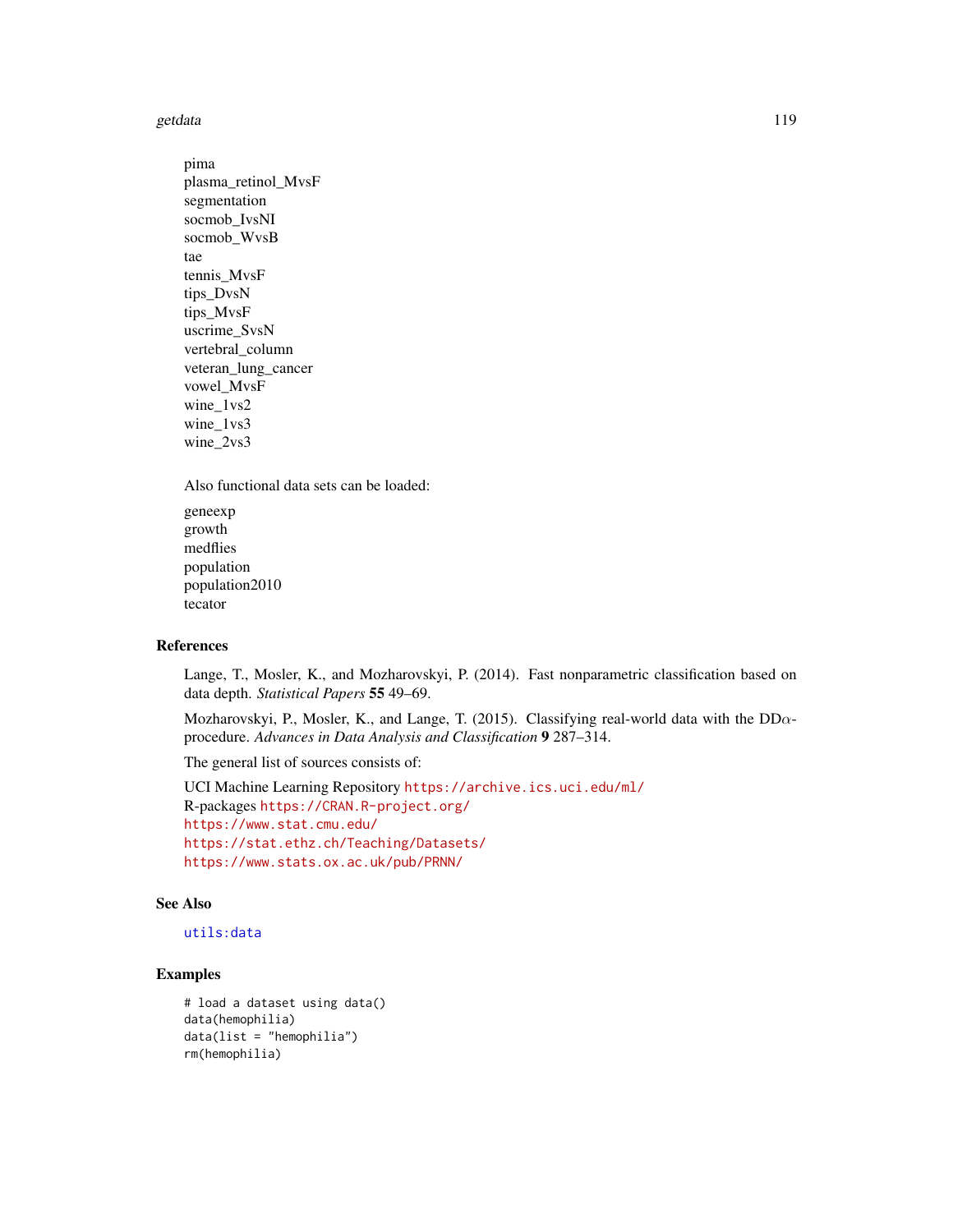```
# load data set using getdata()
hemophilia = "This is some existing object called 'hemophilia'. It remains unchanged"
d = getdata("hemophilia")
head(d)
print(hemophilia)
#get the list of all data sets
names = data(package = "ddalpha")$results[,3]
```
infimalRank *Adjusted Ranking of Functional Data Based on the Infimal Depth*

# Description

Returns a vector of adjusted depth-based ranks for infimal depth for functional data.

#### Usage

infimalRank(ID, IA, ties.method = "max")

#### Arguments

| ΙD          | The vector of infimal depths of the curves of length n.                                     |
|-------------|---------------------------------------------------------------------------------------------|
| ΙA          | The vector of the infimal areas corresponding to the infimal depths from ID of<br>length n. |
| ties.method | Parameter for breaking ties in infimal area index. By default max, see rank.                |

#### Details

Infimal depths for functional data tend to give to many functional observations the same value of depth. Using this function, the data whose depth is the same is ranked according to the infimal area indicator. This indicator is provided in functions depthf.fd1 along the value of the infimal depth.

#### Value

A vector of length n. Low depth values mean high ranks, i.e. potential outlyingness. If some of the infimal depths are identical, the ranking of these functions is made according to the values of the infimal area. There, higher infimal area index means higher rank, i.e. non-centrality.

# Author(s)

Stanislav Nagy, <nagy@karlin.mff.cuni.cz>

#### References

Nagy, S., Gijbels, I. and Hlubinka, D. (2017). Depth-based recognition of shape outlying functions. *Journal of Computational and Graphical Statistics*, 26 (4), 883–893.

<span id="page-119-0"></span>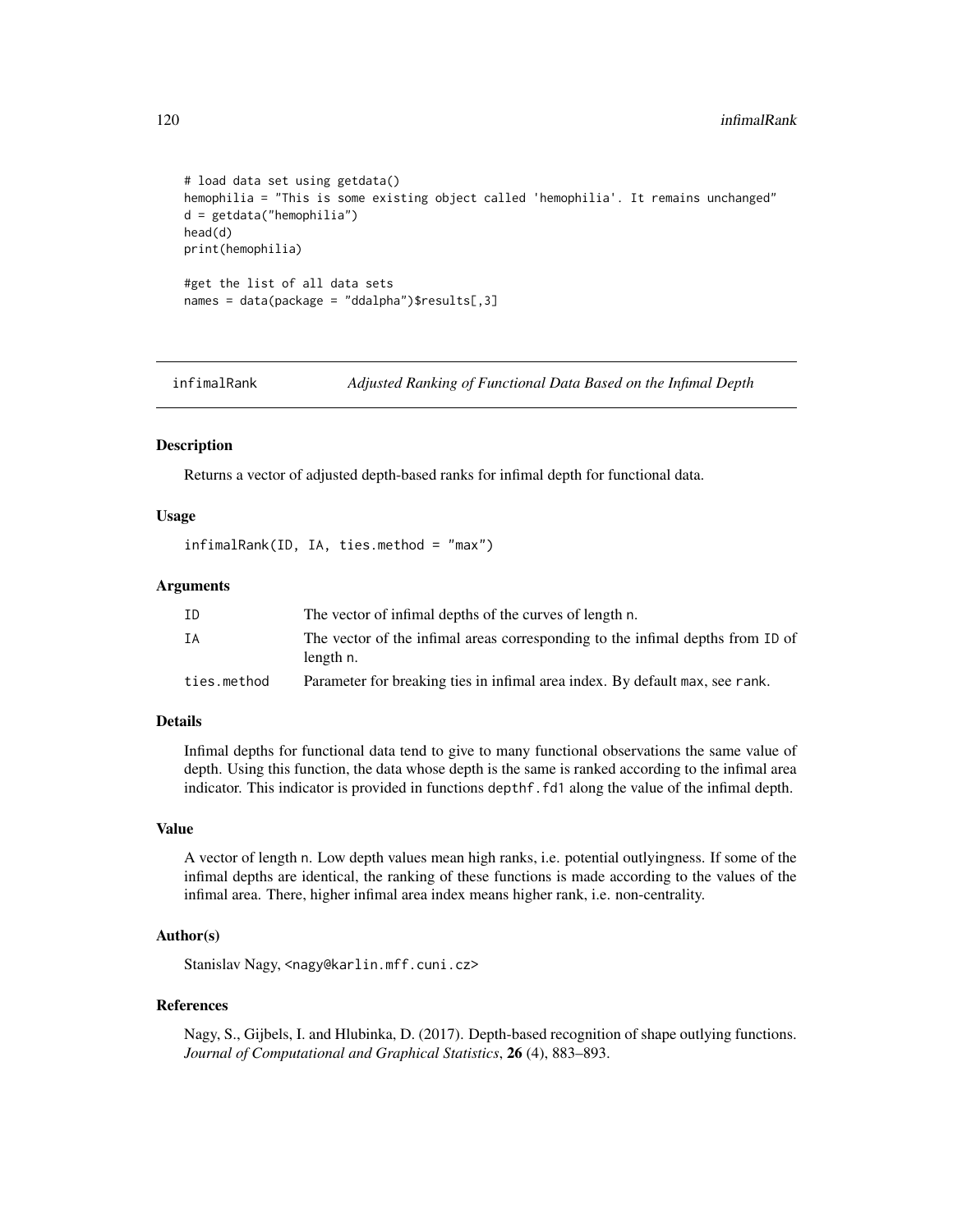#### <span id="page-120-0"></span>is.in.convex 121

#### Examples

```
datafA = dataf.population()$dataf[1:20]
datafB = dataf.population()$dataf[21:50]
D = depth f.fd1(datafa, datafb)infimalRank(D$Half_ID,D$Half_IA)
ID = c(0,1,0,0,0,1,1)
```
 $IA = c(2,3,1,0,2,4,1)$ infimalRank(ID,IA)

is.in.convex *Check Outsiderness*

# Description

Checks the belonging to at least one of class convex hulls of the training sample.

## Usage

```
is.in.convex(x, data, cardinalities, seed = 0)
```
# Arguments

| $\mathsf{x}$  | Matrix of objects (numerical vector as one object) whose belonging to convex<br>hulls is to be checked; each row contains a $d$ -variate point. Should have the<br>same dimension as data.                                   |
|---------------|------------------------------------------------------------------------------------------------------------------------------------------------------------------------------------------------------------------------------|
| data          | Matrix containing training sample where each row is a $d$ -dimensional object,<br>and objects of each class are kept together so that the matrix can be thought of<br>as containing blocks of objects, representing classes. |
| cardinalities | Numerical vector of cardinalities of each class in data, each entry corresponds<br>to one class.                                                                                                                             |
| seed          | the random seed. The default value seed=0 makes no changes.                                                                                                                                                                  |

#### Details

Checks are conducted w.r.t. each separate class in data using the simplex algorithm, taken from the C++ implementation of the zonoid depth calculation by Rainer Dyckerhoff.

#### Value

Matrix of number of objects rows and number of classes columns, containing 1 if an object belongs to the convex hull of the corresponding class, and 0 otherwise.

## Author(s)

Implementation of the simplex algorithm is taken from the algorithm for computation of zonoid depth (Dyckerhoff, Koshevoy and Mosler, 1996) that has been implemented in C++ by Rainer Dyckerhoff.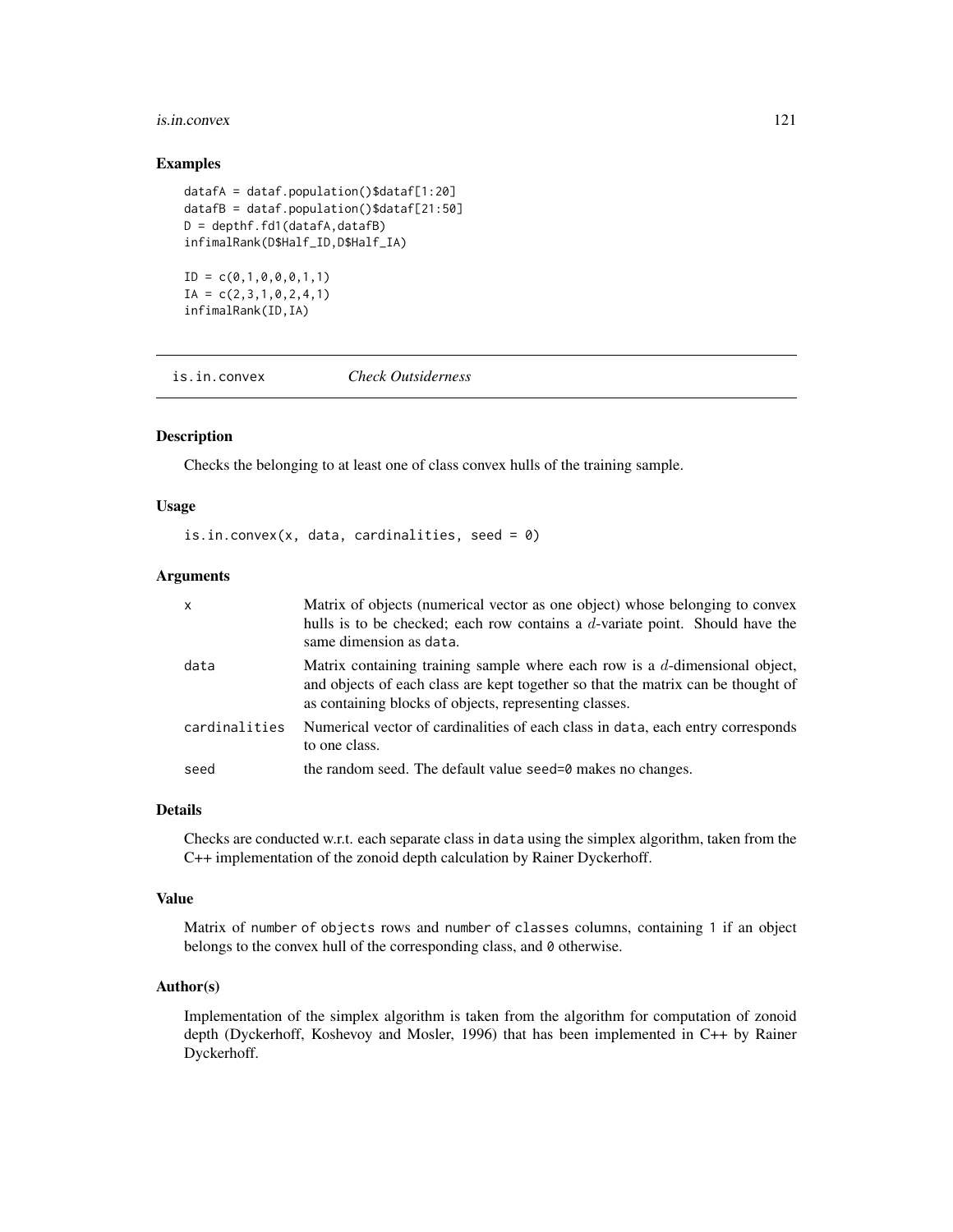#### <span id="page-121-0"></span>References

Dyckerhoff, R., Koshevoy, G., and Mosler, K. (1996). Zonoid data depth: theory and computation. In: Prat A. (ed), *COMPSTAT 1996. Proceedings in computational statistics*, Physica-Verlag (Heidelberg), 235–240.

#### See Also

[ddalpha.train](#page-36-0) and [ddalpha.classify](#page-30-0) for application.

# Examples

```
# Generate a bivariate normal location-shift classification task
# containing 400 training objects and 1000 to test with
class1 <- mvrnorm(700, c(0,0),
                  matrix(c(1,1,1,4), nrow = 2, ncol = 2, byrow = TRUE))class2 <- mvrnorm(700, c(2,2),
                  matrix(c(1,1,1,4), nrow = 2, ncol = 2, byrow = TRUE))
trainIndices <- c(1:200)
testIndices <- c(201:700)
propertyVars <- c(1:2)
classVar <- 3
trainData <- rbind(cbind(class1[trainIndices,], rep(1, 200)),
                   cbind(class2[trainIndices,], rep(2, 200)))
testData <- rbind(cbind(class1[testIndices,], rep(1, 500)),
                  cbind(class2[testIndices,], rep(2, 500)))
data <- list(train = trainData, test = testData)
# Count outsiders
numOutsiders = sum(rowSums(is.in.convex(data$test[,propertyVars],
                                data$train[,propertyVars], c(200, 200))) == 0)
cat(numOutsiders, "outsiders found in the testing sample.\n")
```
L2metric *Fast Computation of the* Lˆ2 *Metric for Sets of Functional Data*

#### **Description**

Returns the matrix of  $L^2$  distances between two sets of functional data.

#### Usage

L2metric(A, B)

#### Arguments

A Functions of the first set, represented by a matrix of their functional values of size  $m*d$ . m stands for the number of functions, d is the number of the equi-distant points 1,...,d in the domain of the data [1,d] at which the functional values of the m functions are evaluated.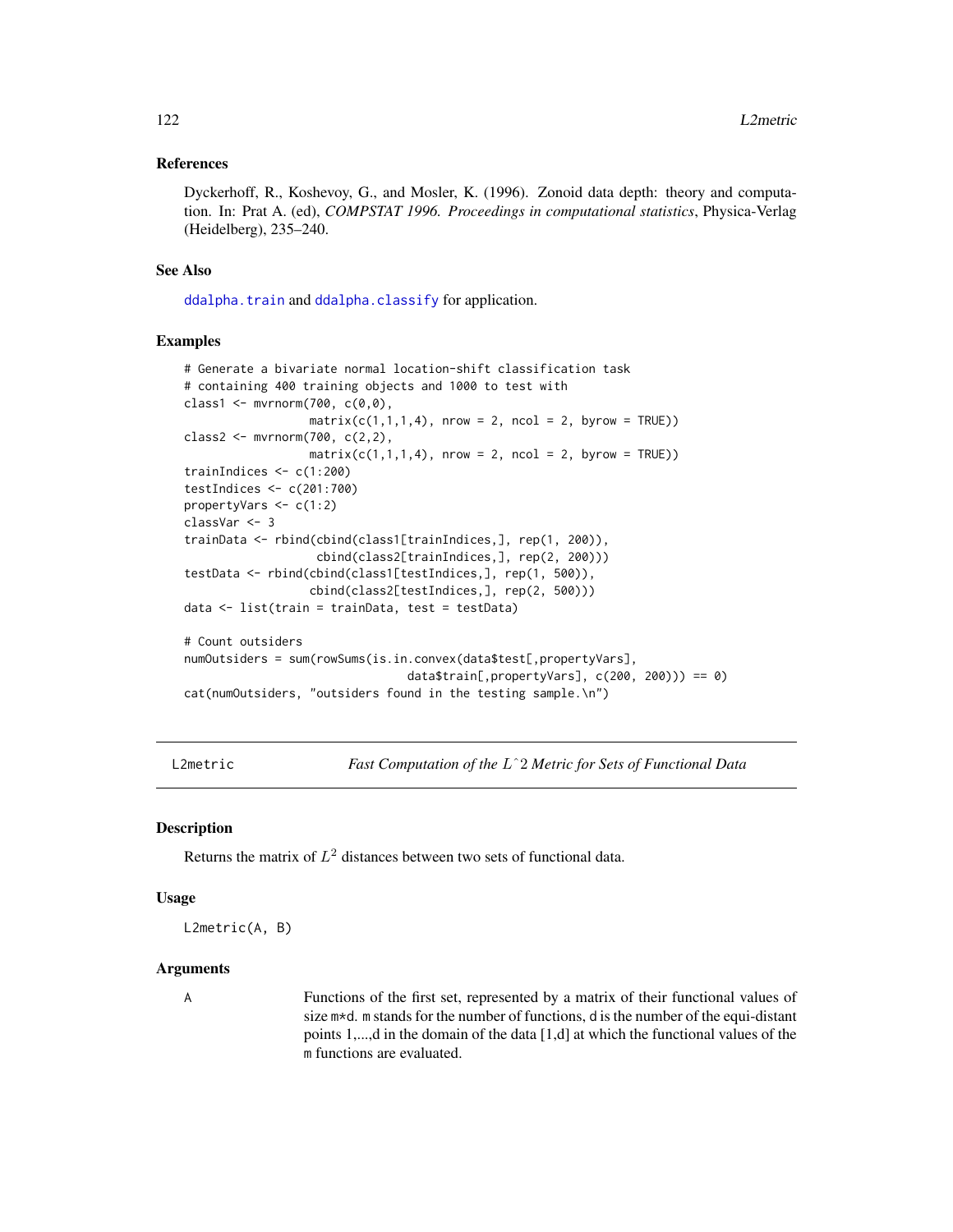# <span id="page-122-1"></span>plot.ddalpha 123

B Functions of the second set, represented by a matrix of their functional values of size n\*d. n stands for the number of functions, d is the number of the equidistant points 1,...,d in the domain of the data [1,d] at which the functional values of the n functions are evaluated. The grid of observation points for the functions A and B must be the same.

# Details

For two sets of functional data of sizes m and n represented by matrices of their functional values on the common domain 1,...,d, this function returns the symmetric matrix of size m\*n whose entry in the i-th row and j-th column is the approximated  $L^2$  distance of the i-th function from the first set, and the j-th function from the second set. This function is utilized in the computation of the h-mode depth.

# Value

A symmetric matrix of the distances of the functions of size m\*n.

#### Author(s)

Stanislav Nagy, <nagy@karlin.mff.cuni.cz>

# See Also

[depthf.hM](#page-99-0)

[dataf2rawfd](#page-28-0)

#### Examples

```
datapop = dataf2rawfd(dataf.population()$dataf,range=c(1950,2015),d=66)
A = datapop[1:20, ]B = datapop[21:50, ]L2metric(A,B)
```
<span id="page-122-0"></span>plot.ddalpha *Plots for the "ddalpha" Class*

# Description

[depth.contours.ddalpha](#page-55-0) – builds the data depth contours for multiclass 2-dimensional data using the trained classifier. [draw.ddplot](#page-113-0) – draws the *DD*-plot of the existing  $DD\alpha$ -classifier.

```
## S3 method for class 'ddalpha'
plot(x, type = c("ddplot", "depth. contours"), ...)
```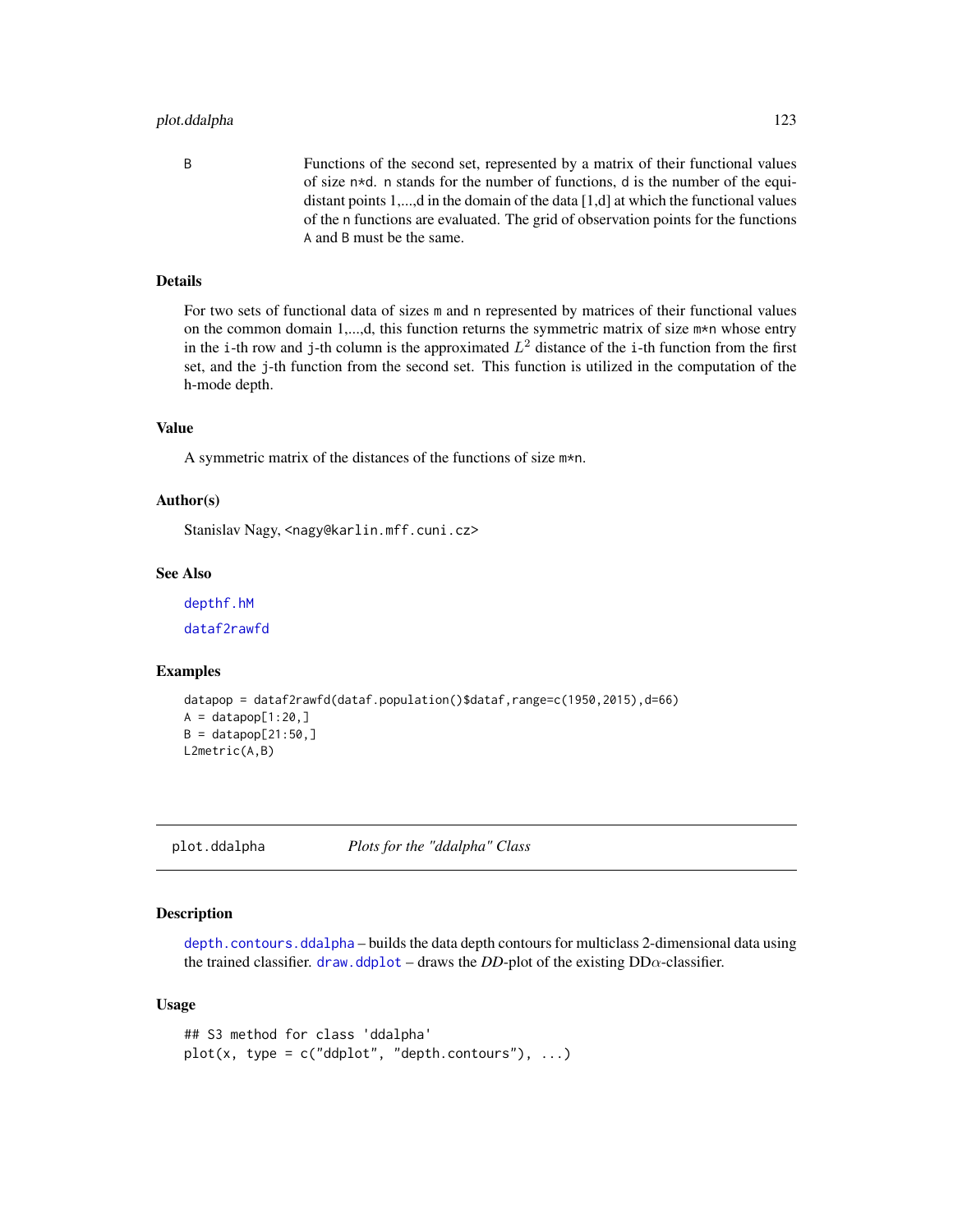#### <span id="page-123-0"></span>**Arguments**

| X                       | $DD\alpha$ -classifier (obtained by ddalpha. train).            |
|-------------------------|-----------------------------------------------------------------|
| type                    | type of the plot for draw.ddplot or depth.contours.ddalpha      |
| $\cdot$ $\cdot$ $\cdot$ | additional parameters passed to the depth functions and to plot |

#### See Also

[depth.](#page-50-0) [depth.contours](#page-54-0) [depth.graph](#page-57-0)

#### Examples

```
## Not run:
par(mfrow = c(2,2))data(hemophilia)
ddalpha = ddalpha.train(hemophilia, depth = "none")
plot(ddalpha, type = "depth.contours", main = "data")
plot(ddalpha, type = "ddplot", main = "data", drawsep = F)
for (depth in c("zonoid", "Mahalanobis", "projection", "spatial")){
  ddalpha = ddalpha.train(hemophilia, depth = depth)
  plot(ddalpha, type = "depth.contours", main = depth, drawsep = T)
  plot(ddalpha, type = "ddplot", main = depth)
}
```
## End(Not run)

plot.ddalphaf *Plots for the "ddalphaf" Class*

#### Description

[plot.functional](#page-124-0) – plots the functional data used by classifier

[depth.contours.ddalpha](#page-55-0) – builds the data depth contours for multiclass 2-dimensional data using the trained classifier. [draw.ddplot](#page-113-0) – draws the *DD*-plot of the existing  $DD\alpha$ -classifier.

```
## S3 method for class 'ddalphaf'
plot(x, type = c("functional.data", "ddplot", "depth.contrib"), ...)
```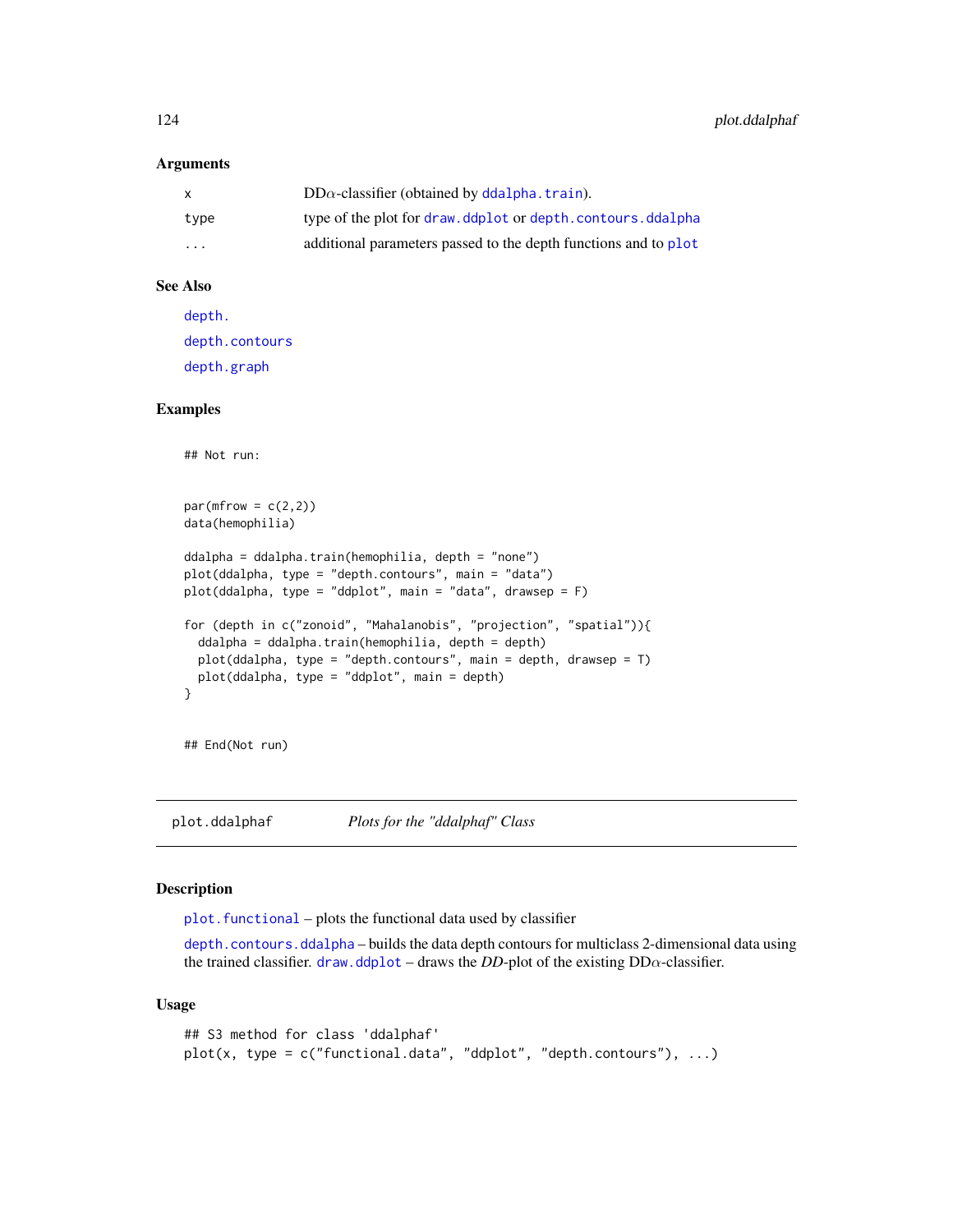# <span id="page-124-1"></span>plot.functional 125

### Arguments

|          | functional $DD\alpha$ -classifier (obtained by ddalphaf, train).                |
|----------|---------------------------------------------------------------------------------|
| type     | type of the plot for plot, functional, draw, ddplot or depth, contours, ddalpha |
| $\cdots$ | additional parameters passed to the depth functions and to plot                 |

# See Also

[depth.](#page-50-0) [depth.contours](#page-54-0) [depth.graph](#page-57-0)

# Examples

```
## Not run:
dataf = dataf.growth()ddalphaf = ddalphaf.train (dataf$dataf, dataf$labels,
                            classifier.type = "ddalpha", maxNumIntervals = 2)
# plot the functional data
plot(ddalphaf)
# plot depth contours and separation in the transformed space
# (possible only if maxNumIntervals = 2)
plot(ddalphaf, type = "depth.contours")
# plot the DD-plot
plot(ddalphaf, type = "ddplot")
## End(Not run)
```
<span id="page-124-0"></span>plot.functional *Plot functions for the Functional Data*

#### Description

Plots the functional data given in the form which is described in the topic dataf.  $\star$ .

```
## S3 method for class 'functional'
plot(x,
     main = "Functional data", xlab = "args", ylab = "vals",
      colors = c("red", "blue", "green", "black", "orange", "pink"), ...)
```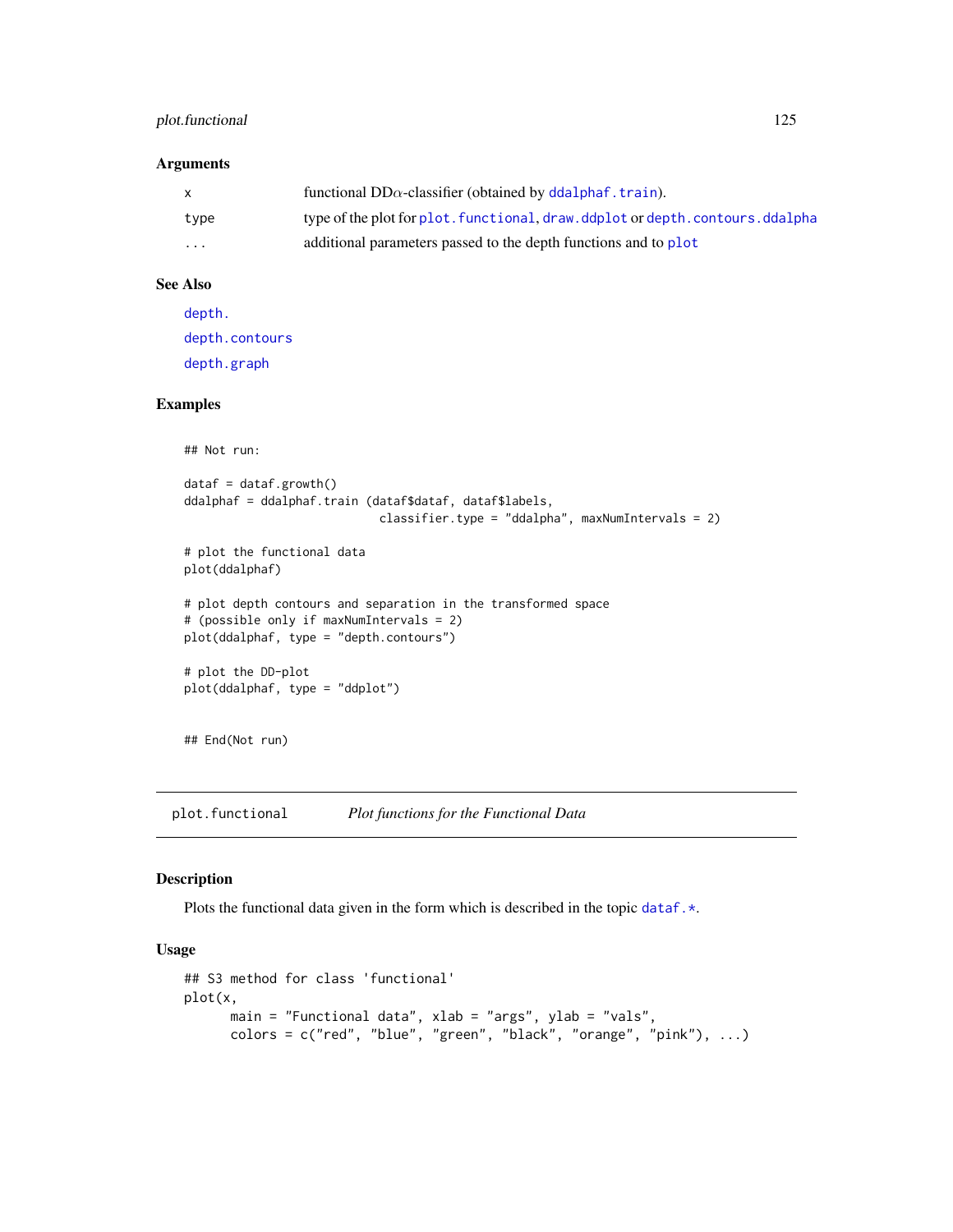```
## S3 method for class 'functional'
lines(x,
      colors = c("red", "blue", "green", "black", "orange", "pink"), ...)
## S3 method for class 'functional'
points(x,
      colors = c("red", "blue", "green", "black", "orange", "pink"), ...)
```
#### **Arguments**

| x        | The functional data as in the topic data $f \cdot \star$ . Note, that the in order to use s3<br>methods the data must be of class "functional".                                                                                                           |
|----------|-----------------------------------------------------------------------------------------------------------------------------------------------------------------------------------------------------------------------------------------------------------|
| main     | an overall title for the plot: see title                                                                                                                                                                                                                  |
| xlab     | a title for the x axis: see title                                                                                                                                                                                                                         |
| vlab     | a title for the y axis: see title                                                                                                                                                                                                                         |
| colors   | the colors for the classes of the data. The colors are applied to the classes sorted<br>in alphabetical order. Use the same set of classes to ensure that the same colours<br>are selected in lines and points as in plot (do not remove entire classes). |
| $\cdots$ | additional parameters                                                                                                                                                                                                                                     |

# See Also

[dataf.\\*](#page-16-0) for functional data description

```
## Not run:
 ## load the Growth dataset
 dataf = dataf.growth()labels = unlist(dataf$labels)
 plot(dataf,
      main = paste("Growth: girls red (", sum(labels == "girl"), "),",
                    " boys blue (", sum(labels == "boy"), ")", sep=""),
      xlab="Year", ylab="Height, cm",
      colors = c("blue", "red") # in alphabetical order of class labels
 \lambda# plot an observation as a line
 observation = structure(list(dataf = list(dataf$dataf[[1]])), class = "functional")
 lines(observation, colors = "green", lwd = 3)
 # plot hight at the age of 14
 indexAge14 = which (observation$dataf[[1]]$args == 14)hightAge14 = observation$dataf[[1]]$vals[indexAge14]
 atAge14 = structure(list(
                      dataf = list(dataf = list(args = 14, vals = hightAge14))
                      ), class = "functional")
 points(atAge14, colors = "yellow", pch = 18)
```
<span id="page-125-0"></span>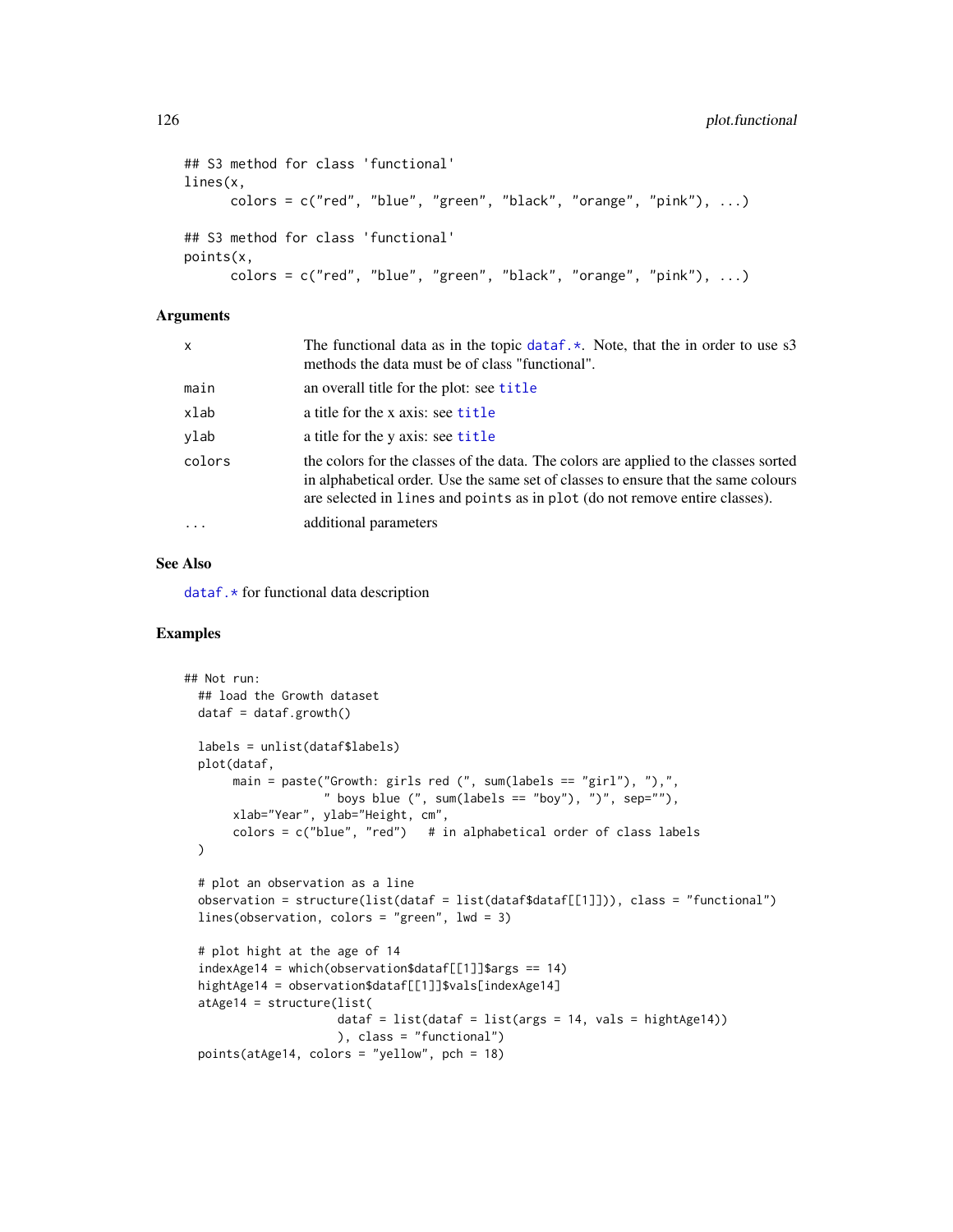<span id="page-126-0"></span>## End(Not run)

rawfd2dataf *Transform Raw Functional Data to a* dataf *Object*

# Description

Constructs a (possibly multivariate) functional data object given by an array of its functional values evaluated at an equi-distant grid of points, and transforms it into a dataf object more suitable for work in the ddalpha package.

# Usage

rawfd2dataf(X, range)

# Arguments

| X     | Either a matrix of size $n*d$ , or an array of dimension $n*d*k$ of functional values.                                                         |
|-------|------------------------------------------------------------------------------------------------------------------------------------------------|
|       | Here n stands for the number of functions, d is the number of equi-distant points                                                              |
|       | in the domain where the functional values are evaluated, and if applicable, k is<br>the dimensionality of the (vector-valued) functional data. |
| range | A vector of size two that represents the endpoints of the common domain of all<br>functions X.                                                 |

# Value

A (possibly multivariate) dataf object corresponding to the functional data X evaluated at an equidistant grid of points.

# Author(s)

Stanislav Nagy, <nagy@karlin.mff.cuni.cz>

# See Also

[dataf2rawfd](#page-28-0) [depthf.fd1](#page-95-0) [depthf.fd2](#page-97-0)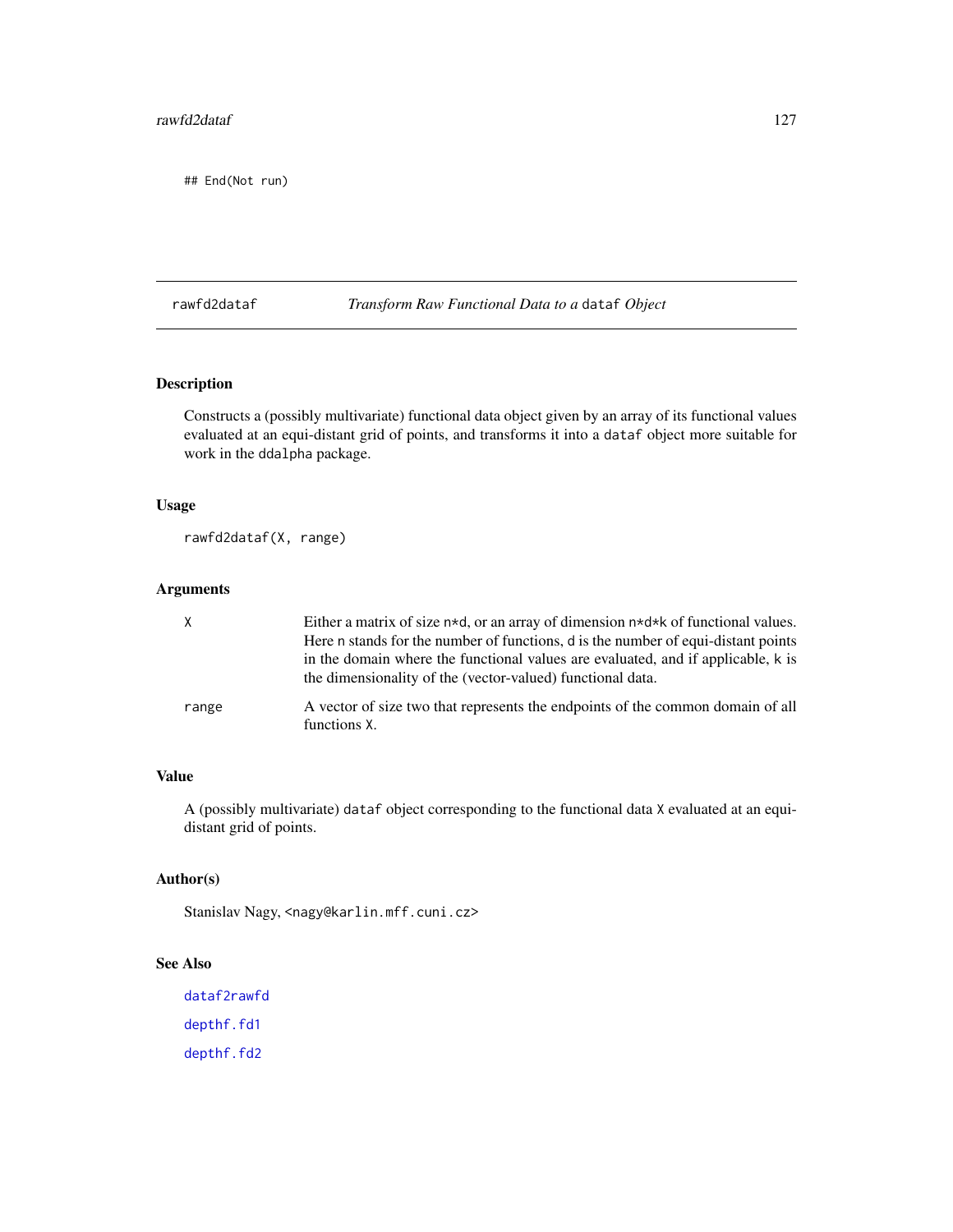#### <span id="page-127-0"></span>128 resetPar

# Examples

```
## transform a matrix into a functional data set
n = 5d = 21X = matrix(rnorm(n*d), ncol=d)rawfd2dataf(X,range=c(0,1))
## transform an array into a multivariate functional data set
k = 3X = array(rnorm(n*d*k),dim=c(n,d,k))rawfd2dataf(X,range=c(-1,1))
```
#### resetPar *Reset Graphical Parameters*

#### Description

The function returns the default graphical [par](#page-0-0)ameters for par.

#### Usage

resetPar()

#### Details

The returned parameters are used as input parameters for [par](#page-0-0).

# Value

The list of graphical parameters described in the 'Graphical Parameters' section of [par](#page-0-0).

```
par(mfrow = c(1,2), mar = c(2,2,2,2))plot(sin, -pi, 2*pi)
plot(cos, -pi, 2*pi)
par(resetPar())
plot(sin, -pi, 2*pi)
plot(cos, -pi, 2*pi)
```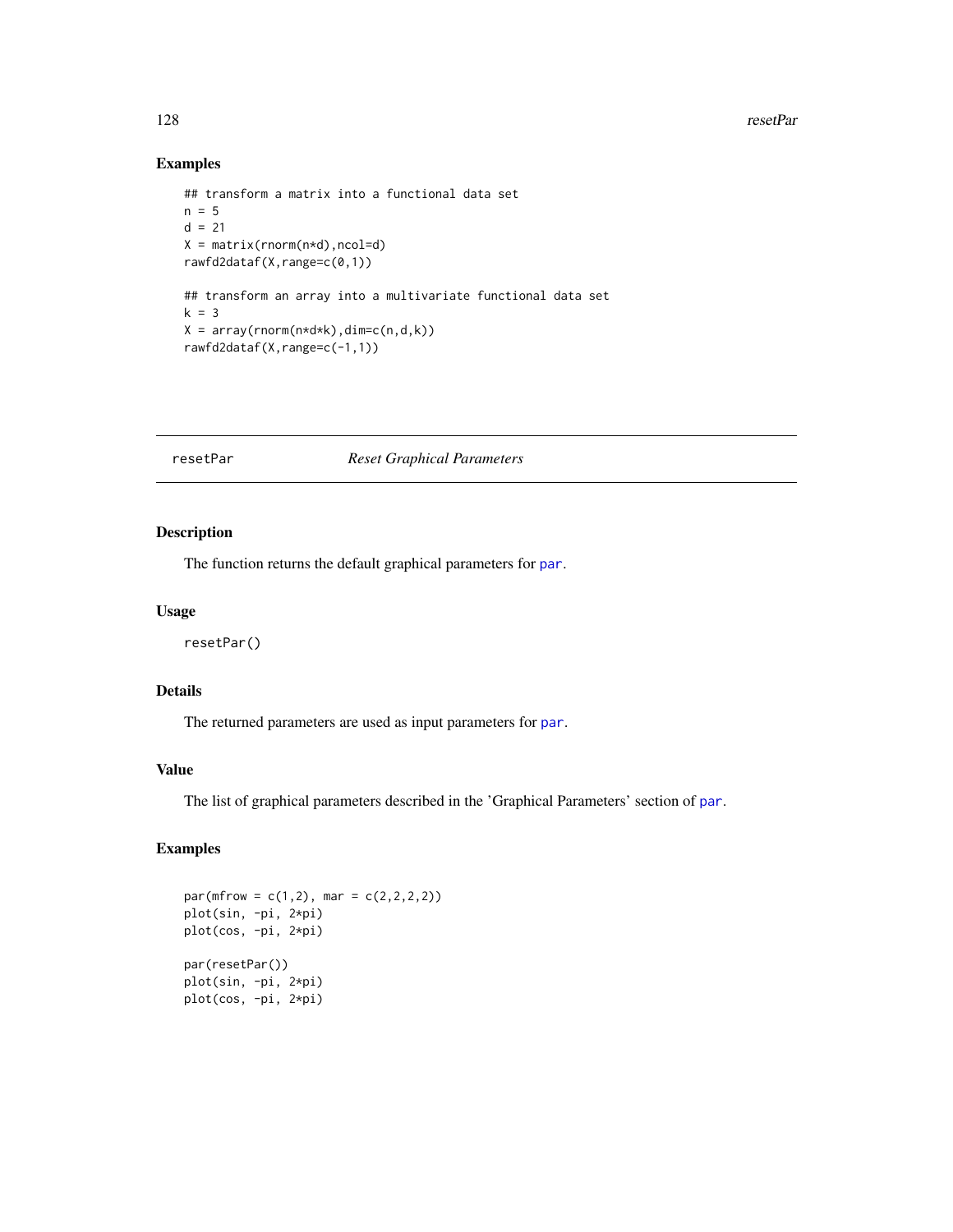<span id="page-128-1"></span><span id="page-128-0"></span>shape.fd.analysis *Diagnostic Plot for First and Second Order Integrated and Infimal Depths*

# Description

Produce the diagnostic plot based on the fist or second order extended integrated / infimal depths.

#### Usage

```
shape.fd.analysis(datafA, datafB, range = NULL, d = 101, order = 1,
  method = c("halfspace", "simplicial"), approx = 0, title = "",
 nfun = 10, plot = TRUE)
```
# Arguments

| datafA | A single function whose depth is computed, represented by a dataf object of<br>arguments and functional values.                                                                                                                                                                                                                                                                                                                        |
|--------|----------------------------------------------------------------------------------------------------------------------------------------------------------------------------------------------------------------------------------------------------------------------------------------------------------------------------------------------------------------------------------------------------------------------------------------|
| datafB | Functional dataset with respect to which the depth of datafA is computed.<br>datafB is represented by a dataf object of arguments and functional values.<br>n stands for the number of functions. The grid of observation points for the<br>functions in datafA and datafB may not be the same.                                                                                                                                        |
| range  | The common range of the domain where the functions datafA and datafB are<br>observed. Vector of length 2 with the left and the right end of the interval. Must<br>contain all arguments given in datafA and datafB.                                                                                                                                                                                                                    |
| d      | Grid size to which all the functional data are transformed. For depth com-<br>putation, all functional observations are first transformed into vectors of their<br>functional values of length d corresponding to equi-spaced points in the domain<br>given by the interval range. Functional values in these points are reconstructed<br>using linear interpolation, and extrapolation.                                               |
| order  | The order of the depth to be used in the plot, for order=1 produces the plot of<br>univariate marginal depth of A and nfun functions from B over the domain of<br>the functions. For order=2 produces the bivariate contour plot of the bivariate<br>depths of A at couples of points from the domain.                                                                                                                                 |
| method | The depth that is used in the diagnostic plot. possible values are halfspace for<br>the halfspace depth, or simplicial for the simplicial depth.                                                                                                                                                                                                                                                                                       |
| approx | For order=2, the number of approximations used in the computation of the order<br>extended depth. By default this is set to 0, meaning that the depth is computed<br>at all possible d^2 combinations of the points in the domain. When set to a<br>positive integer, approx bivariate points are randomly sampled in unit square,<br>and at these points the bivariate depths of the corresponding functional values<br>are computed. |
| title  | The title of the diagnostic plot.                                                                                                                                                                                                                                                                                                                                                                                                      |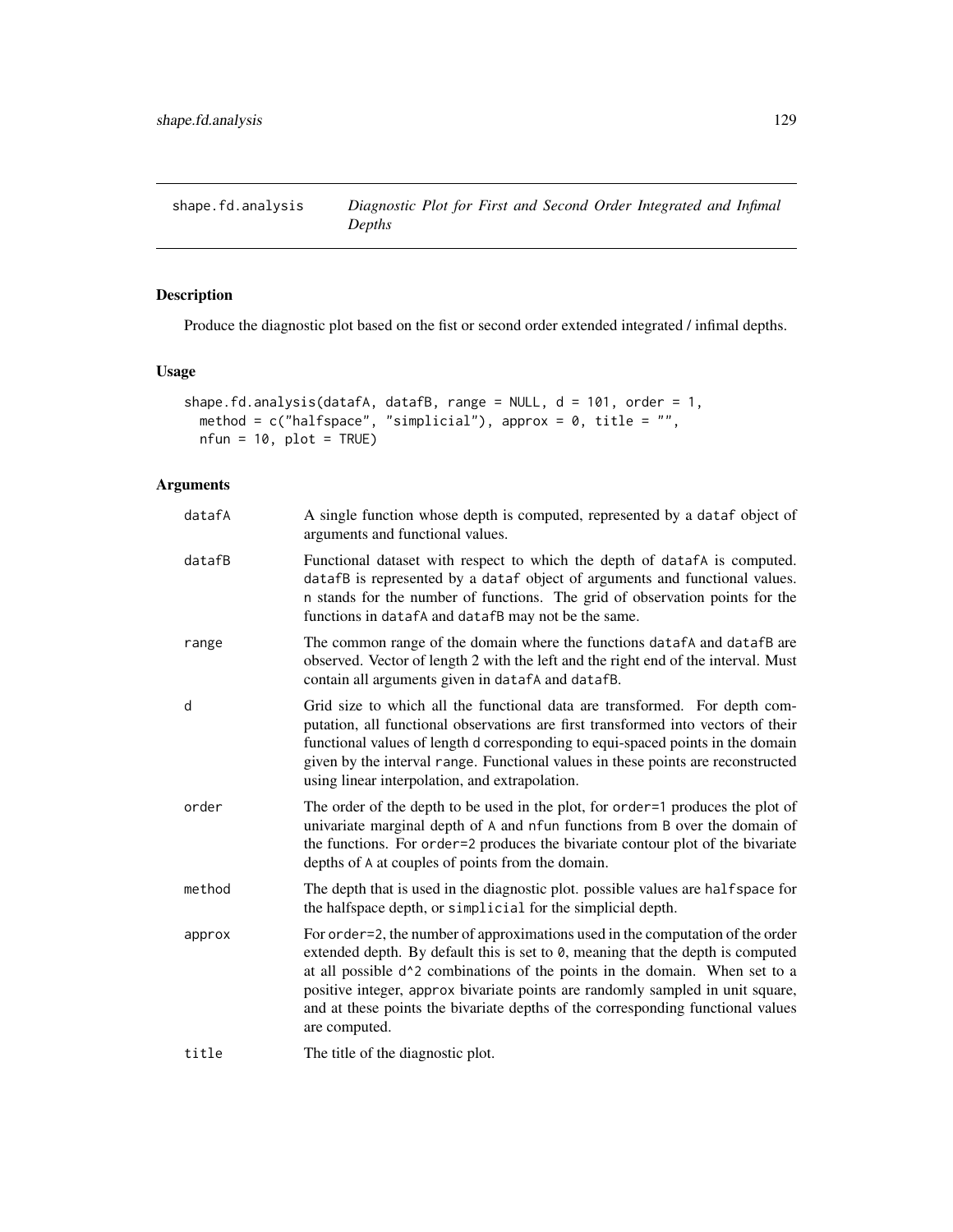<span id="page-129-0"></span>

| nfun | For order = 1, the number of functions from B whose coordinate-wise univariate    |
|------|-----------------------------------------------------------------------------------|
|      | depths of functional values should be displayed with the depth of A. The depth    |
|      | of A is displayed in solid red line, the depths of the functions from B in dashed |
|      | black.                                                                            |
| plot | Logical: should the function by plotted?                                          |
|      |                                                                                   |

#### Details

Plots a diagnostic plot of pointwise univariate (or bivariate) depths for all possible points (or couples of points) from the domain of the functional data. From such a plot it is possible to infer into the first order (or second order) properties of a single function  $x$  with respect to the given set of functional data. For order=1, the integral of the displayed function is the integrated depth of  $x$ , the smallest value of the function is the infimal depth of *x*. For order=2, the bivariate integral of the displayed surface gives the second order extended integrated depth of  $x$ , the infimum of this bivariate function gives the second order infimal depth of *x*. For details see Nagy et al. (2016) and [depthf.fd1](#page-95-0).

#### Value

For order=1 two depth values, and two vectors of pointwise depths:

- Simpl\_FD the first order integrated depth based on the simplicial depth,
- Half\_FD the first order integrated depth based on the halfspace depth,
- Simpl\_ID the first order infimal depth based on the simplicial depth,
- Half\_ID the first order infimal depth based on the halfspace depth,
- PSD the vector of length d containing the computed pointwise univariate simplicial depths used for the computation of Simpl\_FD and Simpl\_ID,
- PHD the vector of length d containing the computed pointwise univariate halfspace depths used for the computation of Half\_FD and Half\_ID.

In addition, the first order integrated / infimal depth diagnostic plot of the function A with respect to the random sample given by the functions corresponding to the rows of the matrix B is produced.

For order=2 four depth values, and two matrices of pointwise depths:

- Simpl\_FD the second order integrated depth based on the simplicial depth,
- Half\_FD the second order integrated depth based on the halfspace depth,
- Simpl\_ID the second order infimal depth based on the simplicial depth,
- Half\_ID the second order infimal depth based on the halfspace depth,
- PSD the matrix of size  $d * d$  containing the computed pointwise bivariate simplicial depths used for the computation of Simpl\_FD and Simpl\_ID,
- PHD the matrix of size d\*d containing the computed pointwise bivariate halfspace depths used for the computation of Half\_FD and Half\_ID.

In addition, the second order integrated / infimal depth diagnostic plot of the function A with respect to the random sample given by the functions corresponding to the rows of the matrix B is produced.

#### Author(s)

Stanislav Nagy, <nagy@karlin.mff.cuni.cz>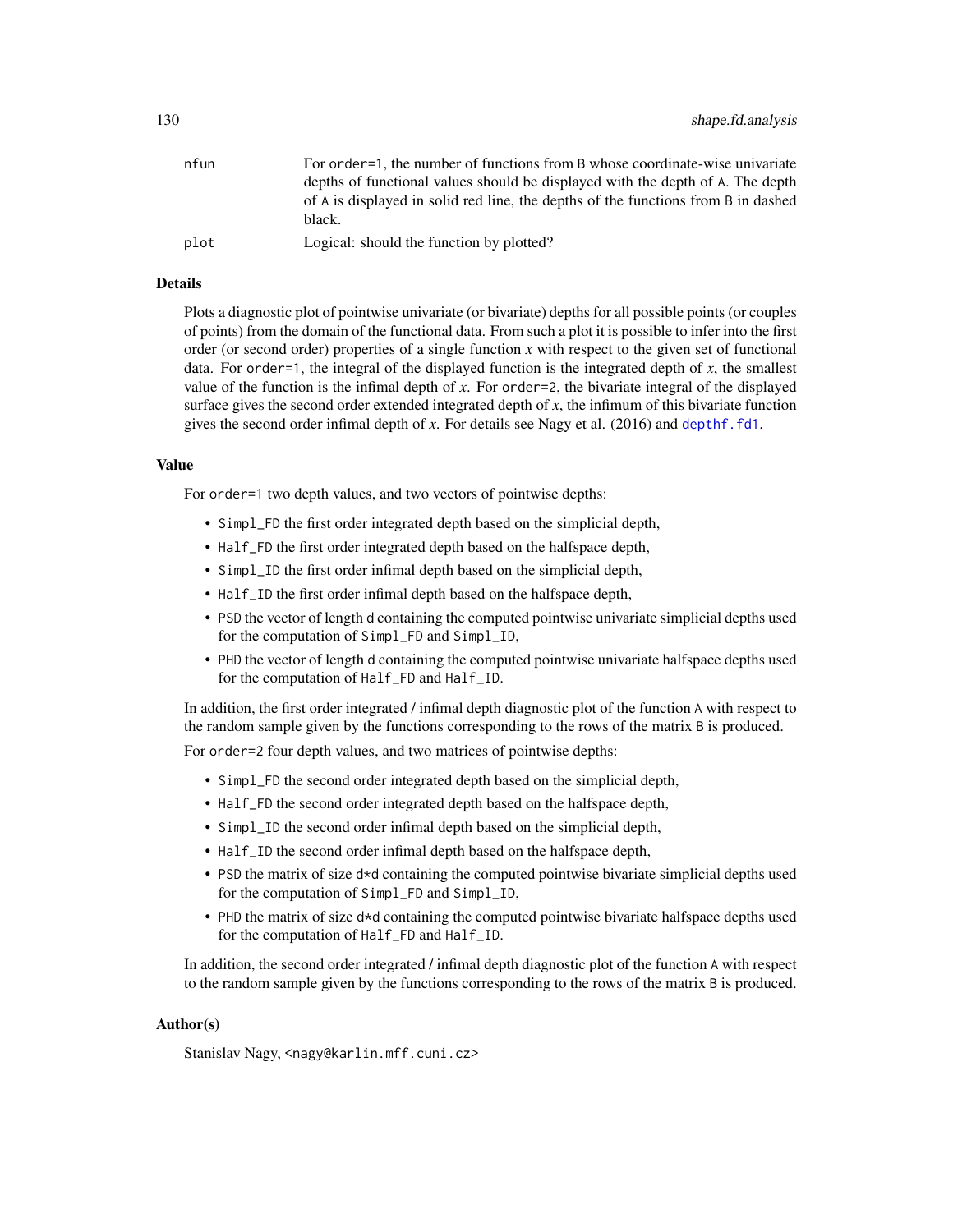# <span id="page-130-0"></span>shape.fd.outliers 131

# References

Nagy, S., Gijbels, I. and Hlubinka, D. (2017). Depth-based recognition of shape outlying functions. *Journal of Computational and Graphical Statistics*, 26 (4), 883–893.

# See Also

[depthf.fd1](#page-95-0)

#### Examples

```
datafA = dataf.population()$dataf[1]
dataf = dataf.population()$dataf[2:20]
shape.fd.analysis(datafA,dataf,order=1)
shape.fd.analysis(datafA,dataf,order=2,approx=0)
```
shape.fd.outliers *Functional Depth-Based Shape Outlier Detection*

# Description

Detects functional outliers of first three orders, based on the order extended integrated depth for functional data.

#### Usage

```
shape.fd.outliers(dataf, range = NULL, d = 101, q = 0.05,
 method = c("halfspace", "simplicial"), approx = 100, print = FALSE,
 plotpairs = FALSE, max.order = 3, exclude.out = TRUE,
 output = c("matrix", "list"), identifiers = NULL)
```
# Arguments

| dataf | Functional dataset, represented by a dataf object of their arguments and func-<br>tional values, n stands for the number of functions.                                                                                                                                                                                                                                                   |
|-------|------------------------------------------------------------------------------------------------------------------------------------------------------------------------------------------------------------------------------------------------------------------------------------------------------------------------------------------------------------------------------------------|
| range | The common range of the domain where the fucntions dataf are observed. Vec-<br>tor of length 2 with the left and the right end of the interval. Must contain all<br>arguments given in dataf.                                                                                                                                                                                            |
| d     | Grid size to which all the functional data are transformed. For depth com-<br>putation, all functional observations are first transformed into vectors of their<br>functional values of length d corresponding to equi-spaced points in the domain<br>given by the interval range. Functional values in these points are reconstructed<br>using linear interpolation, and extrapolation. |
| q     | The quantile presenting a threshold for the first order outlier detection. Func-<br>tions with first order integrated depth smaller than the q quantile of this sample<br>of depths are flagged as potential outliers. If set to NULL, the the outliers are<br>detected from the first order integrated depth after the log-transformation, as for<br>higher order outliers.             |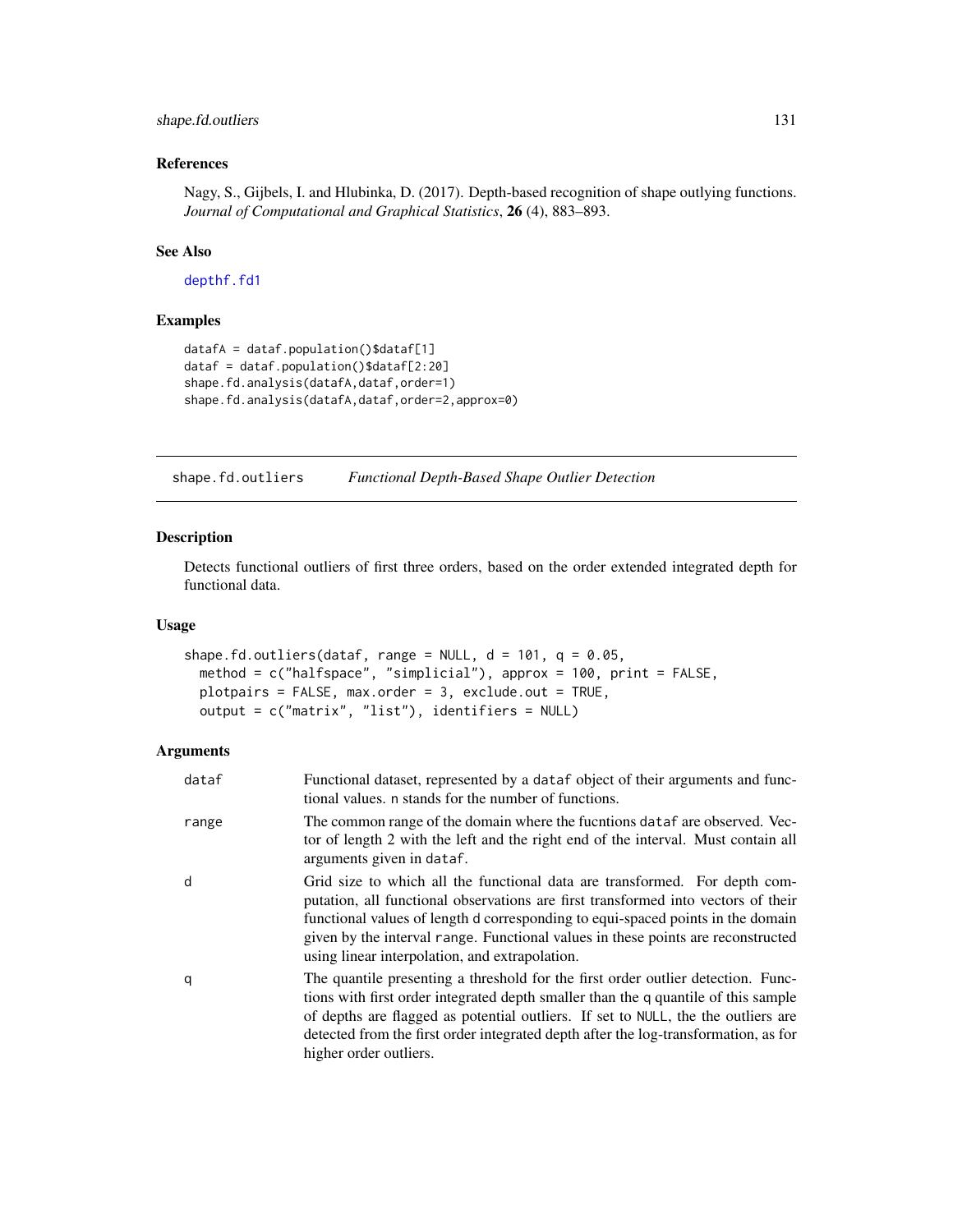<span id="page-131-0"></span>

| method      | The depth that is used in the diagnostic plot. possible values are halfspace for<br>the halfspace depth, or simplicial for the simplicial depth.                                                                                                                                                                                                                                                                                                                                                                                        |
|-------------|-----------------------------------------------------------------------------------------------------------------------------------------------------------------------------------------------------------------------------------------------------------------------------------------------------------------------------------------------------------------------------------------------------------------------------------------------------------------------------------------------------------------------------------------|
| approx      | For the computation of the third order integrated depth, the number of approxi-<br>mations used in the computation of the order extended depth. By default this is<br>set to 100, meaning that 100 trivariate points are randomly sampled in unit cube,<br>and at these points the trivariate depths of the corresponding functional values.<br>May be set to $\theta$ to compute the depth at all possible $d^3$ combinations of the<br>points in the domain. This choice may result in very slow computation, see also<br>depthf.fd1. |
| print       | If the rows of X are named, print=TRUE enables a graphical output when the<br>names of the outlying curves are displayed.                                                                                                                                                                                                                                                                                                                                                                                                               |
| plotpairs   | If set to TRUE, the scatter plot of the computed depths for orders 1, 2 and 3 is is<br>displayed. Here, the depths corresponding to the flagged outliers are plotted in<br>colour.                                                                                                                                                                                                                                                                                                                                                      |
| max.order   | Maximal order of shape outlyingness to be computed, can be set to 1, 2, or 3.                                                                                                                                                                                                                                                                                                                                                                                                                                                           |
| exclude.out | Logical variable; exclude the detected lower order outliers in the flagging pro-<br>cess? By default TRUE.                                                                                                                                                                                                                                                                                                                                                                                                                              |
| output      | Output method, can be set to matrix for a matrix with logical entries (TRUE for<br>outliers), or list for a list of outliers.                                                                                                                                                                                                                                                                                                                                                                                                           |
| identifiers | A vector of names for the data observations. Facilitates identification of outlying<br>functions.                                                                                                                                                                                                                                                                                                                                                                                                                                       |

#### Details

Using the procedure described in Nagy et al. (2016), the function uses the order extended integrated depths for functions, see [depthf.fd1](#page-95-0) and [shape.fd.analysis](#page-128-0), to perform informal functional shape outlier detection. Outliers of the first order (horizontal shift outliers) are found as the functions with q  $%$  of smallest (first order) integrated depth values. Second and third order outliers (shape outliers) are found using the extension of the boxplot method for depths as described in the paper Nagy et al. (2016).

#### Value

A matrix of logical values of size n\*4, where n is the sample size. In the first three rows indicators of outlyingness of the corresponding functions for orders 1, 2 and 3 are given, in the fourth row the indicator of outlyingness with respect to the comparison of the first, and third order depths is given. That is, the fist row corresponds to the first order outliers, the second row to the second order outliers, and the last two rows formally to the third order outliers. Please consult Nagy et al. (2016) to interpret the notion of shape outlyingness.

#### Author(s)

Stanislav Nagy, <nagy@karlin.mff.cuni.cz>

#### References

Nagy, S., Gijbels, I. and Hlubinka, D. (2017). Depth-based recognition of shape outlying functions. *Journal of Computational and Graphical Statistics*, 26 (4), 883–893.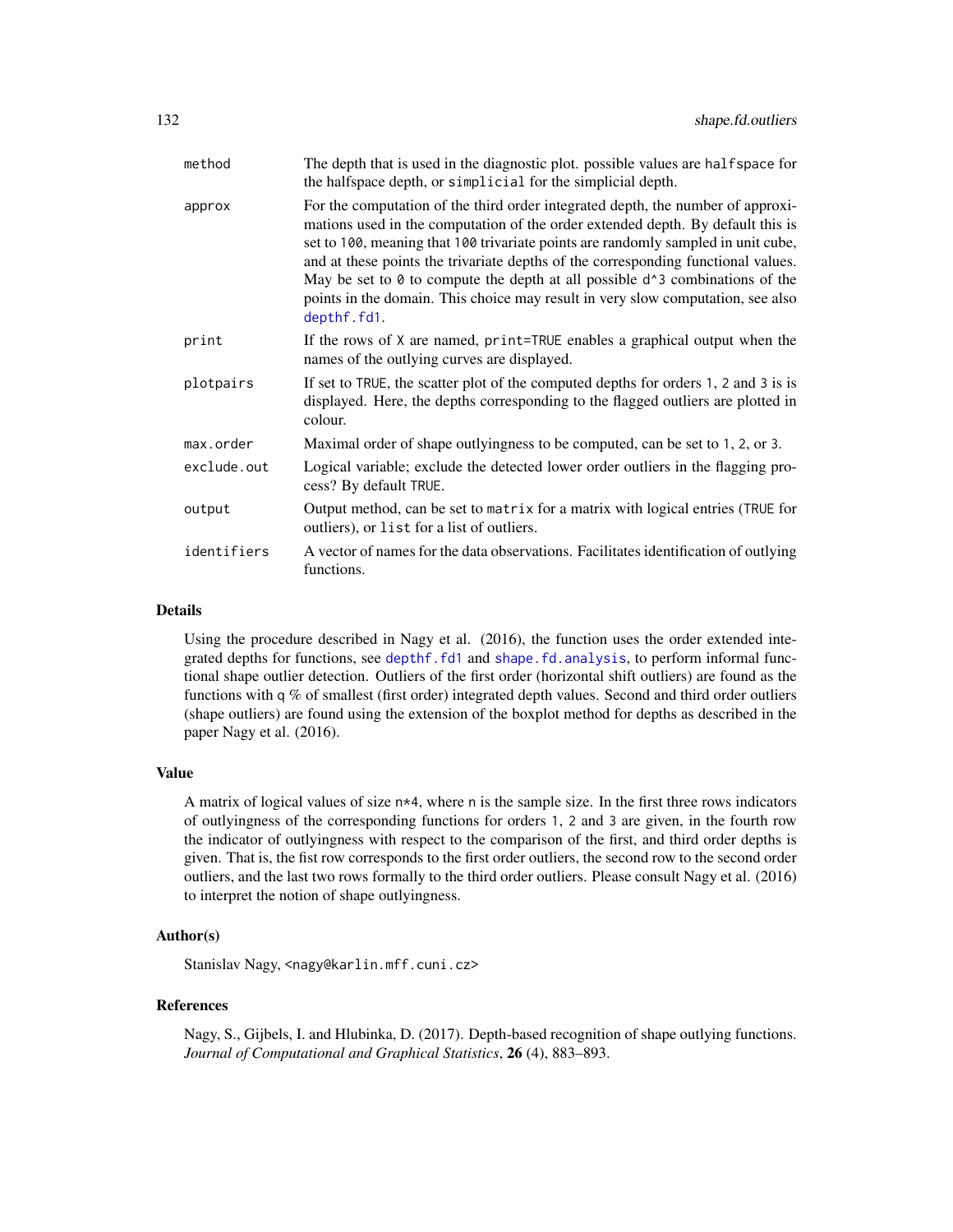# <span id="page-132-0"></span>shape.fd.outliers 133

# See Also

[depthf.fd1](#page-95-0), [shape.fd.analysis](#page-128-0)

```
n = 30
dataf = dataf.population()$dataf[1:n]
shape.fd.outliers(dataf,print=TRUE,plotpairs=TRUE,
identifiers=unlist(dataf.population()$identifier)[1:n])
```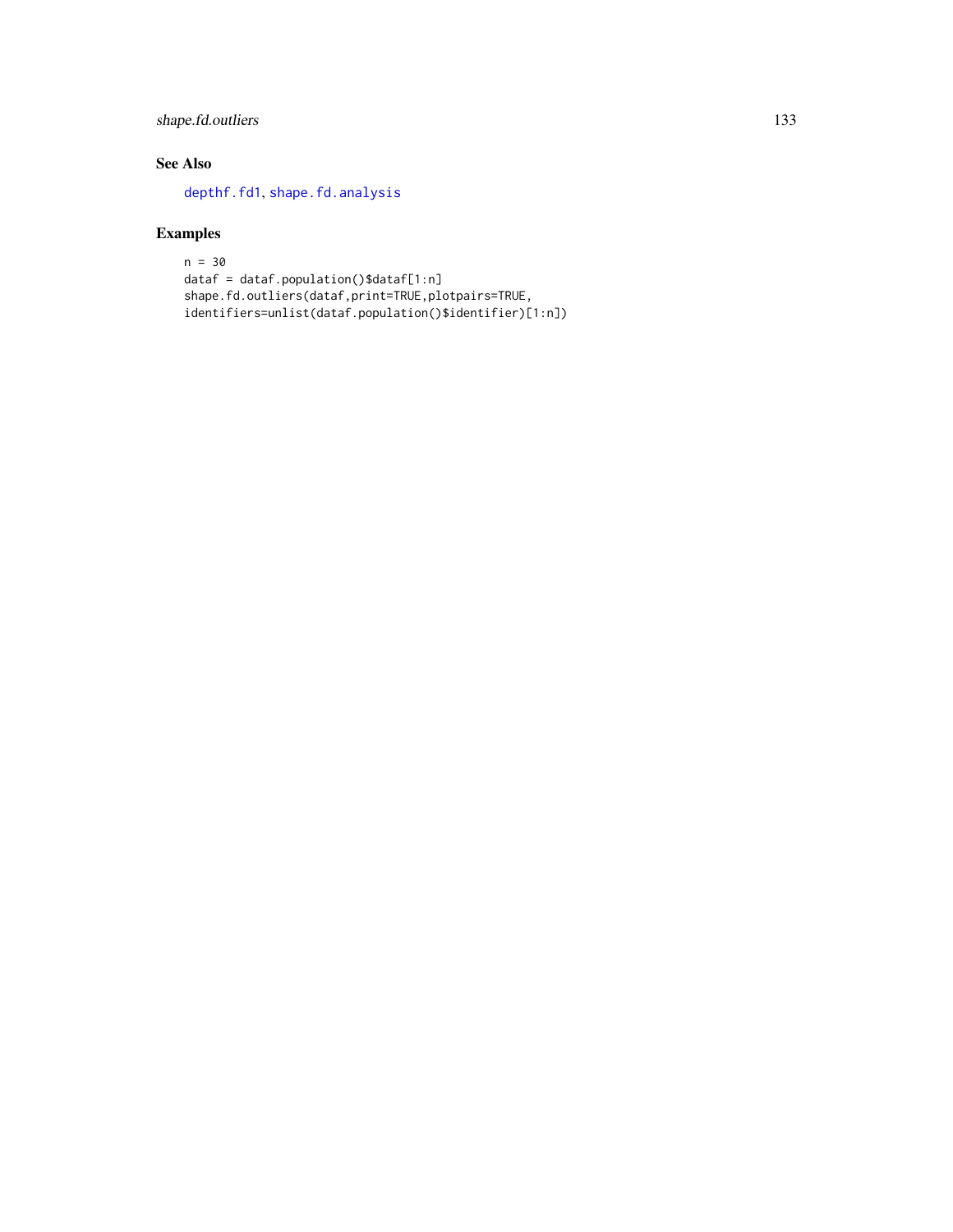# **Index**

```
∗ benchmark
   ddalpha.getErrorRateCV, 33
   ddalpha.getErrorRatePart, 34
   35
   45
   ddalphaf.getErrorRatePart, 46
   47
∗ classif
   compclassf.classify, 7
   compclassf.train, 8
   Custom Methods, 10
   ddalpha-package, 3
   ddalpha.classify, 31
   37
   ddalphaf.classify, 43
   49
   dknn.classify, 110
   dknn.classify.trained, 111
   dknn.train, 113
∗ custom
   Custom Methods, 10
∗ datasets
   dataf.\star17
   18
   dataf.growth, 19
   dataf.medflies, 20
   dataf.population, 22
   dataf.population2010, 23
   dataf.sim.1.CFF07, 25
   dataf.sim.2.CFF07, 26
   28
   getdata, 117
∗ depth
   Custom Methods, 10
   depth.sample, 70
   depthf.ABD, 94
   depthf.BD, 95
   96
   98
```
depthf.hM, [100](#page-99-1) depthf.hM2, [101](#page-100-0) depthf.HR, [103](#page-102-0) depthf.RP1, [104](#page-103-0) depthf.RP2, [106](#page-105-0) infimalRank, [120](#page-119-0) shape.fd.analysis, [129](#page-128-1) shape.fd.outliers, [131](#page-130-0) ∗ derivatives depthf.fd2, [98](#page-97-1) depthf.hM2, [101](#page-100-0) depthf.RP2, [106](#page-105-0) derivatives.est, [109](#page-108-0) ∗ fdata dataf, [15](#page-14-0) ∗ functional Cmetric, [6](#page-5-0) compclassf.classify, [7](#page-6-0) compclassf.train, [8](#page-7-0) dataf, [15](#page-14-0) dataf.\*, [17](#page-16-1) dataf.geneexp, [18](#page-17-0) dataf.growth, [19](#page-18-0) dataf.medflies, [20](#page-19-0) dataf.population, [22](#page-21-0) dataf.population2010, [23](#page-22-0) dataf.sim.1.CFF07, [25](#page-24-0) dataf.sim.2.CFF07, [26](#page-25-0) dataf.tecator, [28](#page-27-0) dataf2rawfd, [29](#page-28-1) ddalpha-package, [3](#page-2-0) ddalphaf.classify, [43](#page-42-0) ddalphaf.train, [49](#page-48-1) depthf., [92](#page-91-0) depthf.ABD, [94](#page-93-0) depthf.BD, [95](#page-94-0) depthf.fd1, [96](#page-95-1) depthf.fd2, [98](#page-97-1) depthf.hM, [100](#page-99-1)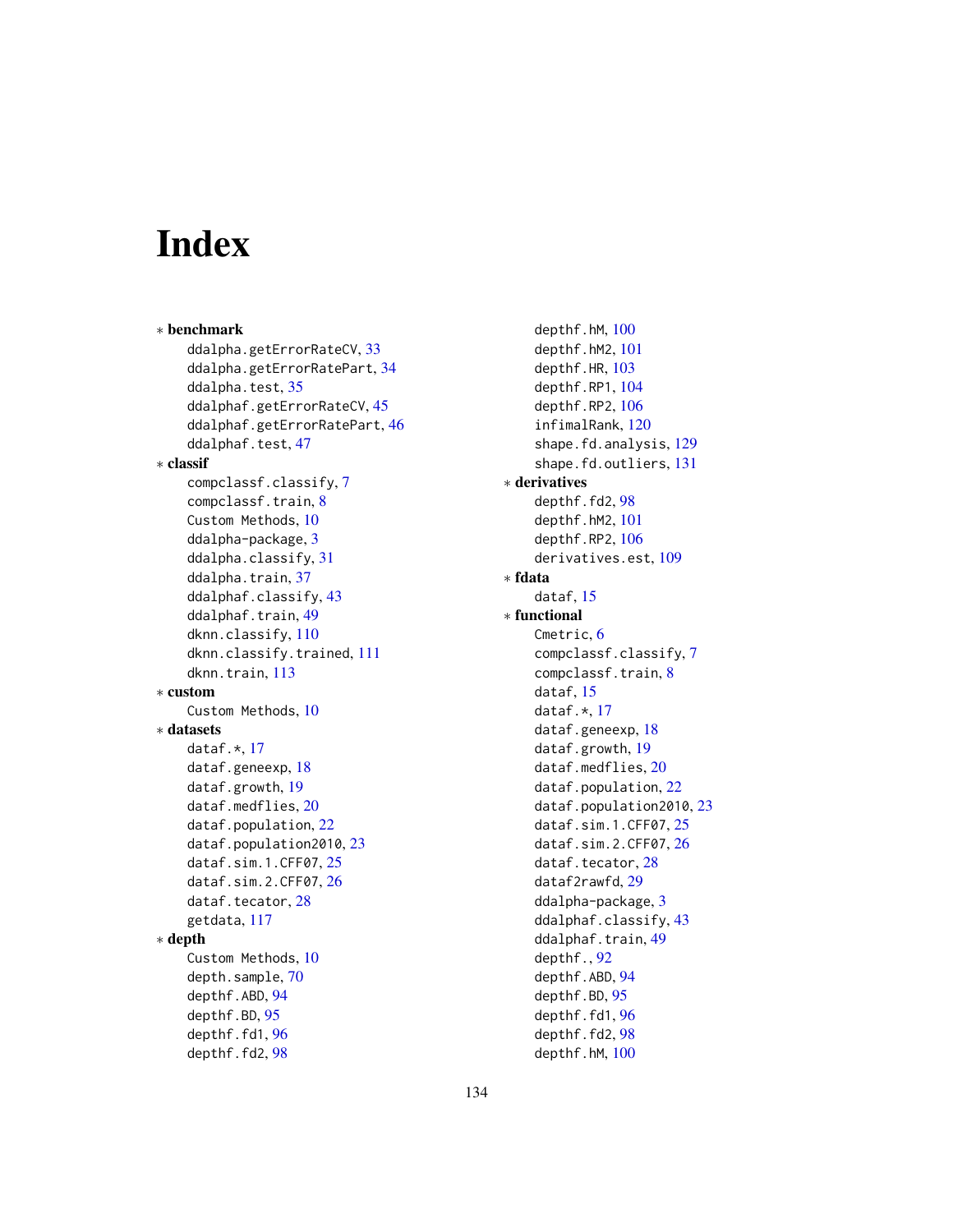#### INDEX 135

depthf.hM2, [101](#page-100-0) depthf.HR, [103](#page-102-0) depthf.RP1, [104](#page-103-0) depthf.RP2, [106](#page-105-0) depthf.simplicialBand, [107](#page-106-0) derivatives.est, [109](#page-108-0) FKS, [115](#page-114-0) infimalRank, [120](#page-119-0) L2metric, [122](#page-121-0) plot.ddalphaf, [124](#page-123-0) plot.functional, [125](#page-124-1) rawfd2dataf, [127](#page-126-0) shape.fd.analysis, [129](#page-128-1) shape.fd.outliers, [131](#page-130-0) ∗ kernel derivatives.est, [109](#page-108-0) FKS, [115](#page-114-0) ∗ metric Cmetric, [6](#page-5-0) L2metric, [122](#page-121-0) ∗ multivariate compclassf.classify, [7](#page-6-0) compclassf.train, [8](#page-7-0) ddalpha-package, [3](#page-2-0) ddalpha.classify, [31](#page-30-1) ddalpha.train, [37](#page-36-1) ddalphaf.classify, [43](#page-42-0) ddalphaf.train, [49](#page-48-1) depth., [51](#page-50-1) depth.betaSkeleton, [53](#page-52-0) depth.halfspace, [59](#page-58-0) depth.L2, [61](#page-60-0) depth.Mahalanobis, [63](#page-62-0) depth.potential, [65](#page-64-0) depth.projection, [67](#page-66-0) depth.qhpeeling, [69](#page-68-0) depth.simplicial, [71](#page-70-0) depth.simplicialVolume, [73](#page-72-0) depth.space., [75](#page-74-1) depth.space.halfspace, [76](#page-75-0) depth.space.Mahalanobis, [78](#page-77-0) depth.space.potential, [79](#page-78-0) depth.space.projection, [81](#page-80-0) depth.space.simplicial, [83](#page-82-0) depth.space.simplicialVolume, [84](#page-83-0) depth.space.spatial, [86](#page-85-0) depth.space.zonoid, [87](#page-86-0) depth.spatial, [89](#page-88-0)

depth.zonoid, [90](#page-89-0) dknn.classify, [110](#page-109-1) dknn.classify.trained, [111](#page-110-1) dknn.train, [113](#page-112-1) is.in.convex, [121](#page-120-0) ∗ nonparametric compclassf.classify, [7](#page-6-0) compclassf.train, [8](#page-7-0) ddalpha-package, [3](#page-2-0) ddalpha.classify, [31](#page-30-1) ddalpha.train, [37](#page-36-1) ddalphaf.classify, [43](#page-42-0) ddalphaf.train, [49](#page-48-1) depth., [51](#page-50-1) depth.betaSkeleton, [53](#page-52-0) depth.halfspace, [59](#page-58-0) depth.L2, [61](#page-60-0) depth.Mahalanobis, [63](#page-62-0) depth.potential, [65](#page-64-0) depth.projection, [67](#page-66-0) depth.qhpeeling, [69](#page-68-0) depth.simplicial, [71](#page-70-0) depth.simplicialVolume, [73](#page-72-0) depth.space., [75](#page-74-1) depth.space.halfspace, [76](#page-75-0) depth.space.Mahalanobis, [78](#page-77-0) depth.space.potential, [79](#page-78-0) depth.space.projection, [81](#page-80-0) depth.space.simplicial, [83](#page-82-0) depth.space.simplicialVolume, [84](#page-83-0) depth.space.spatial, [86](#page-85-0) depth.space.zonoid, [87](#page-86-0) depth.spatial, [89](#page-88-0) depth.zonoid, [90](#page-89-0) depthf., [92](#page-91-0) depthf.simplicialBand, [107](#page-106-0) dknn.classify, [110](#page-109-1) dknn.classify.trained, [111](#page-110-1) dknn.train, [113](#page-112-1) ∗ outlier shape.fd.analysis, [129](#page-128-1) shape.fd.outliers, [131](#page-130-0) ∗ package ddalpha-package, [3](#page-2-0) ∗ plot shape.fd.analysis, [129](#page-128-1) ∗ rank infimalRank, [120](#page-119-0)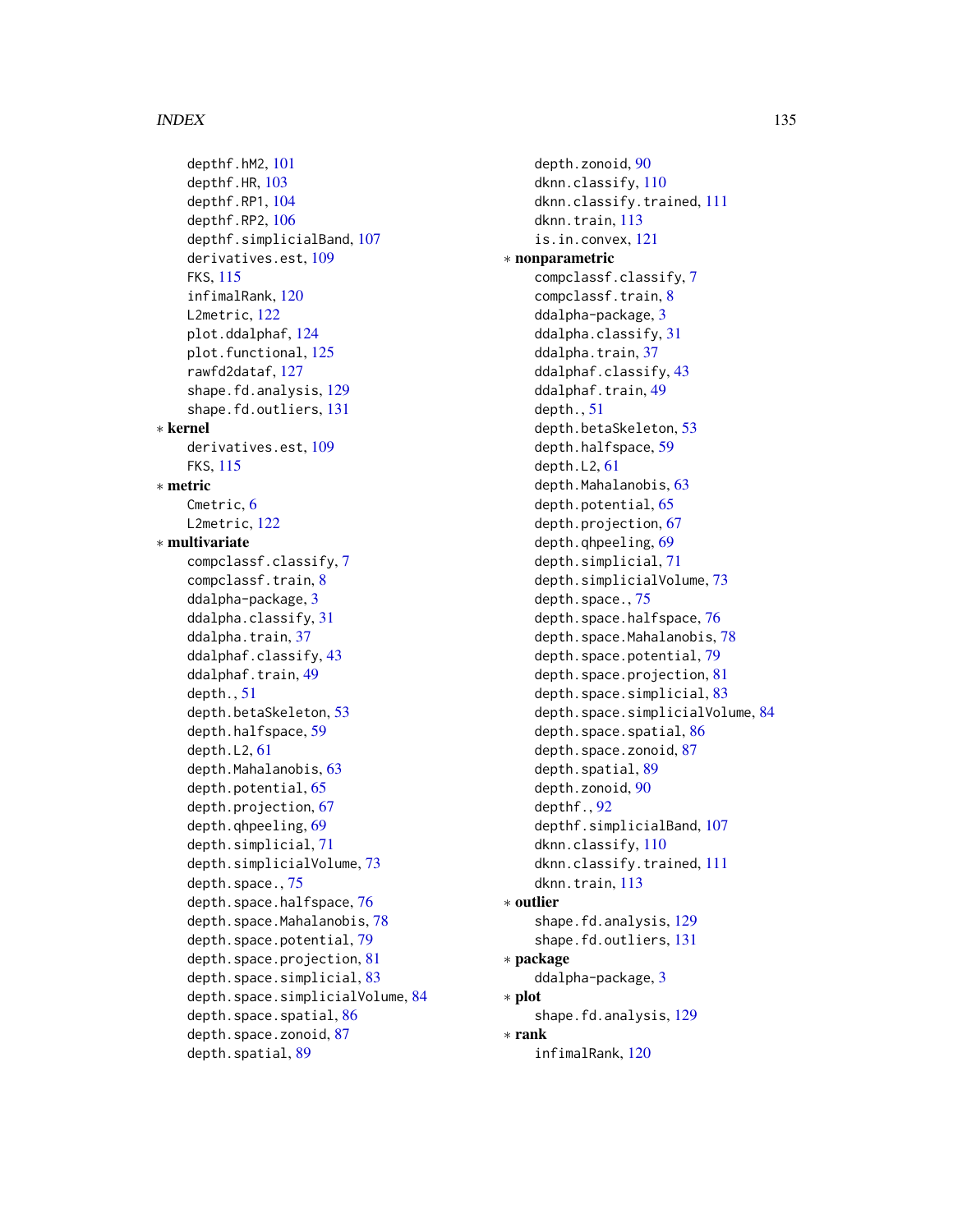136 INDEX

```
∗ robust
    compclassf.classify, 7
    compclassf.train, 8
    ddalpha-package, 3
    ddalpha.classify, 31
    37
    ddalphaf.classify, 43
    ddalphaf.train, 49
    depth., 51
    depth.betaSkeleton, 53
    depth.halfspace, 59
    depth.L2, 61
    depth.Mahalanobis, 63
    depth.potential, 65
    depth.projection, 67
    depth.qhpeeling, 69
    depth.simplicial, 71
    depth.simplicialVolume, 73
    depth.space., 75
    depth.space.halfspace, 76
    78
    depth.space.potential, 79
    depth.space.projection, 81
    depth.space.simplicial, 83
    depth.space.simplicialVolume, 84
    depth.space.spatial, 86
    depth.space.zonoid, 87
    depth.spatial, 89
    depth.zonoid, 90
    depthf., 92
    depthf.simplicialBand, 107
∗ shape
    shape.fd.analysis, 129
∗ smoothing
    FKS, 115
∗ visualization
    depth.contours, 55
    depth.contours.ddalpha, 56
    depth.graph, 58
    draw.ddplot, 114
    plot.ddalpha, 123
    plot.ddalphaf, 124
    plot.functional, 125
    resetPar, 128
alpha (ddalpha.train), 37
baby (getdata), 117
banknoten (getdata), 117
```
biomed *(*getdata*)*, [117](#page-116-0) bloodtransfusion *(*getdata*)*, [117](#page-116-0) breast\_cancer\_wisconsin *(*getdata*)*, [117](#page-116-0) bupa *(*getdata*)*, [117](#page-116-0) chemdiab\_1vs2 *(*getdata*)*, [117](#page-116-0) chemdiab\_1vs3 *(*getdata*)*, [117](#page-116-0) chemdiab\_2vs3 *(*getdata*)*, [117](#page-116-0) cloud *(*getdata*)*, [117](#page-116-0) Cmetric, [6](#page-5-0) compclassf.classify, *[4,](#page-3-0) [5](#page-4-0)*, [7,](#page-6-0) *[9](#page-8-0)* compclassf.train, *[4,](#page-3-0) [5](#page-4-0)*, *[7,](#page-6-0) [8](#page-7-0)*, [8,](#page-7-0) *[16](#page-15-0)*, *[45,](#page-44-0) [46](#page-45-0)*, *[48](#page-47-0)*, *[50](#page-49-0)* covMcd, *[38](#page-37-0)*, *[41](#page-40-0)*, *[54](#page-53-0)*, *[61](#page-60-0)[–63](#page-62-0)*, *[65](#page-64-0)*, *[73](#page-72-0)*, *[78](#page-77-0)*, *[80](#page-79-0)*, *[85,](#page-84-0) [86](#page-85-0)*, *[89](#page-88-0)* crab\_BvsO *(*getdata*)*, [117](#page-116-0) crab\_MvsF *(*getdata*)*, [117](#page-116-0) crabB\_MvsF *(*getdata*)*, [117](#page-116-0) crabF\_BvsO *(*getdata*)*, [117](#page-116-0) crabM\_BvsO *(*getdata*)*, [117](#page-116-0) crabO\_MvsF *(*getdata*)*, [117](#page-116-0) cricket\_CvsP *(*getdata*)*, [117](#page-116-0) Custom Methods, *[4](#page-3-0)*, [10,](#page-9-0) *[38,](#page-37-0) [39](#page-38-0)*, *[75](#page-74-1)* D1ss, *[110](#page-109-1)* D2ss, *[110](#page-109-1)* data *(*getdata*)*, [117](#page-116-0) dataf, [15](#page-14-0) dataf.\*, *[4,](#page-3-0) [5](#page-4-0)*, *[9](#page-8-0)*, *[16](#page-15-0)*, [17,](#page-16-1) *[19](#page-18-0)[–21](#page-20-0)*, *[23,](#page-22-0) [24](#page-23-0)*, *[26](#page-25-0)[–28](#page-27-0)*, *[50](#page-49-0)*, *[125,](#page-124-1) [126](#page-125-0)*

dataf.geneexp, *[17](#page-16-1)*, [18](#page-17-0) dataf.growth, *[17](#page-16-1)*, [19](#page-18-0) dataf.medflies, *[17](#page-16-1)*, [20](#page-19-0) dataf.population, *[17](#page-16-1)*, [22,](#page-21-0) *[24](#page-23-0)* dataf.population2010, *[17](#page-16-1)*, *[23](#page-22-0)*, [23](#page-22-0) dataf.sim.1.CFF07, *[17](#page-16-1)*, [25](#page-24-0) dataf.sim.2.CFF07, *[17](#page-16-1)*, [26](#page-25-0) dataf.tecator, *[17](#page-16-1)*, [28](#page-27-0) dataf2rawfd, *[7](#page-6-0)*, [29,](#page-28-1) *[123](#page-122-1)*, *[127](#page-126-0)* ddalpha *(*ddalpha-package*)*, [3](#page-2-0) ddalpha-package, [3](#page-2-0) ddalpha.classify, *[4,](#page-3-0) [5](#page-4-0)*, [31,](#page-30-1) *[33](#page-32-1)*, *[35,](#page-34-0) [36](#page-35-0)*, *[42](#page-41-0)*, *[77](#page-76-0)*, *[79](#page-78-0)*, *[81](#page-80-0)*, *[83](#page-82-0)[–85](#page-84-0)*, *[87,](#page-86-0) [88](#page-87-0)*, *[122](#page-121-0)* ddalpha.getErrorRateCV, [33,](#page-32-1) *[35,](#page-34-0) [36](#page-35-0)*, *[111](#page-110-1)[–113](#page-112-1)* ddalpha.getErrorRatePart, *[33](#page-32-1)*, [34,](#page-33-1) *[36](#page-35-0)*, *[111](#page-110-1)[–113](#page-112-1)* ddalpha.test, *[33](#page-32-1)*, *[35](#page-34-0)*, [35](#page-34-0)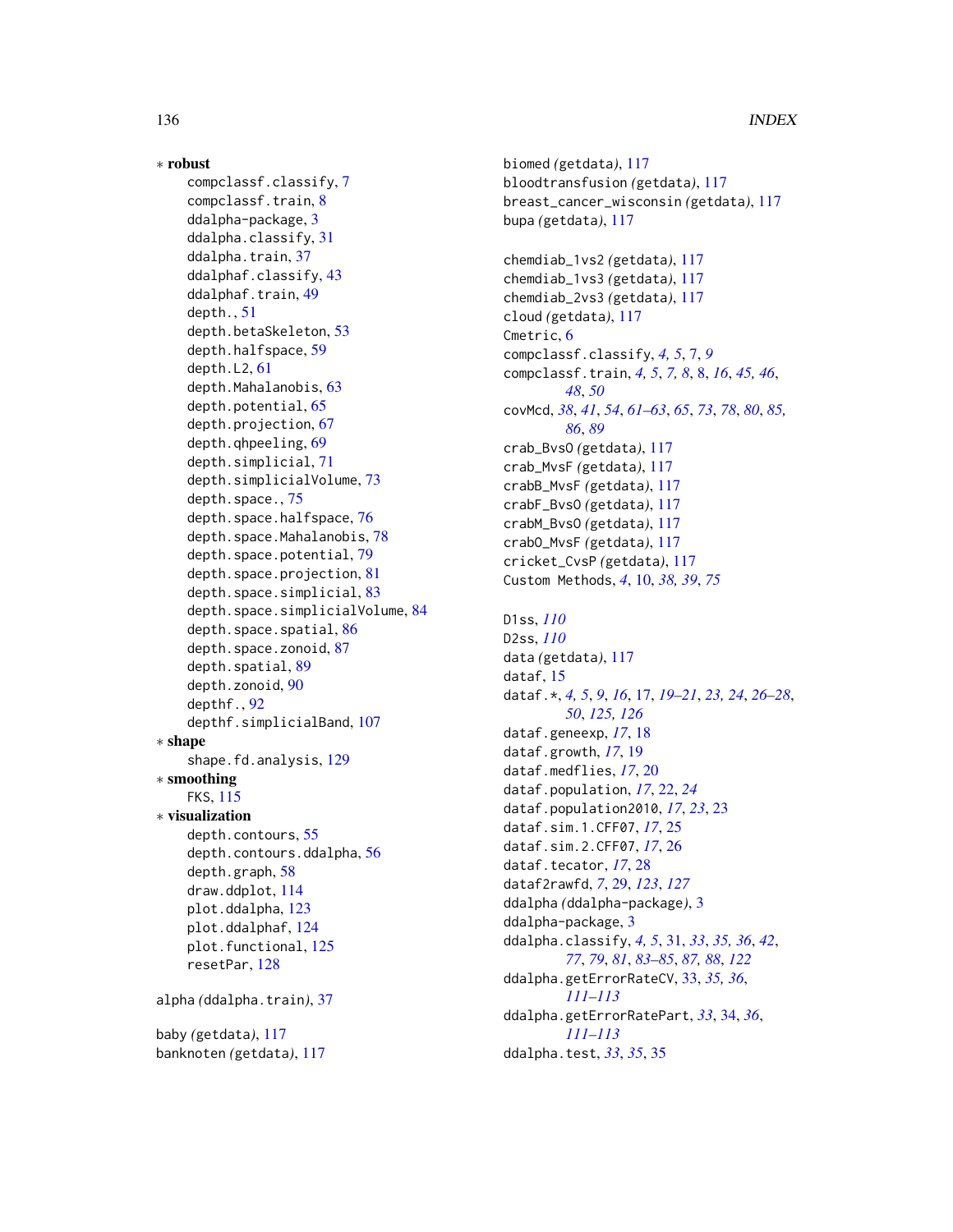ddalpha.train, *[4,](#page-3-0) [5](#page-4-0)*, *[10,](#page-9-0) [11](#page-10-0)*, *[13](#page-12-0)*, *[31–](#page-30-1)[36](#page-35-0)*, [37,](#page-36-1) *[57](#page-56-0)*, *[77](#page-76-0)*, *[79](#page-78-0)*, *[81](#page-80-0)*, *[83–](#page-82-0)[85](#page-84-0)*, *[87,](#page-86-0) [88](#page-87-0)*, *[111](#page-110-1)[–113](#page-112-1)*, *[115](#page-114-0)*, *[122](#page-121-0)*, *[124](#page-123-0)* ddalphaf.classify, *[5](#page-4-0)*, [43,](#page-42-0) *[45](#page-44-0)*, *[47,](#page-46-0) [48](#page-47-0)*, *[50](#page-49-0)* ddalphaf.getErrorRateCV, [45,](#page-44-0) *[47,](#page-46-0) [48](#page-47-0)* ddalphaf.getErrorRatePart, *[45](#page-44-0)*, [46,](#page-45-0) *[48](#page-47-0)* ddalphaf.test, *[45](#page-44-0)*, *[47](#page-46-0)*, [47](#page-46-0) ddalphaf.train, *[4,](#page-3-0) [5](#page-4-0)*, *[9](#page-8-0)*, *[15,](#page-14-0) [16](#page-15-0)*, *[44–](#page-43-0)[48](#page-47-0)*, [49,](#page-48-1) *[125](#page-124-1)* depth., *[4,](#page-3-0) [5](#page-4-0)*, *[42](#page-41-0)*, [51,](#page-50-1) *[55–](#page-54-1)[58](#page-57-1)*, *[124,](#page-123-0) [125](#page-124-1)* depth.betaSkeleton, *[52](#page-51-0)*, [53](#page-52-0) depth.contours, *[4](#page-3-0)*, [55,](#page-54-1) *[57](#page-56-0)*, *[124,](#page-123-0) [125](#page-124-1)* depth.contours.ddalpha, *[4](#page-3-0)*, *[56](#page-55-1)*, [56,](#page-55-1) *[123](#page-122-1)[–125](#page-124-1)* depth.graph, *[4,](#page-3-0) [5](#page-4-0)*, *[53](#page-52-0)*, *[56,](#page-55-1) [57](#page-56-0)*, [58,](#page-57-1) *[124,](#page-123-0) [125](#page-124-1)* depth.halfspace, *[39](#page-38-0)*, *[52](#page-51-0)*, *[54](#page-53-0)*, [59,](#page-58-0) *[62](#page-61-0)*, *[64](#page-63-0)*, *[66](#page-65-0)*, *[68,](#page-67-0) [69](#page-68-0)*, *[71,](#page-70-0) [72](#page-71-0)*, *[74](#page-73-0)*, *[77](#page-76-0)*, *[90,](#page-89-0) [91](#page-90-0)* depth.L2, *[52](#page-51-0)*, [61,](#page-60-0) *[69](#page-68-0)* depth.Mahalanobis, *[39](#page-38-0)*, *[52](#page-51-0)*, *[54](#page-53-0)*, *[60](#page-59-0)*, *[62](#page-61-0)*, [63,](#page-62-0) *[66](#page-65-0)*, *[68,](#page-67-0) [69](#page-68-0)*, *[72](#page-71-0)*, *[74](#page-73-0)*, *[78,](#page-77-0) [79](#page-78-0)*, *[90,](#page-89-0) [91](#page-90-0)* depth.potential, *[53](#page-52-0)*, *[55](#page-54-1)*, *[60](#page-59-0)*, *[62](#page-61-0)*, *[64](#page-63-0)*, [65,](#page-64-0) *[68](#page-67-0)*, *[70](#page-69-0)*, *[72](#page-71-0)*, *[74](#page-73-0)*, *[80,](#page-79-0) [81](#page-80-0)*, *[90,](#page-89-0) [91](#page-90-0)* depth.projection, *[39](#page-38-0)*, *[52](#page-51-0)*, *[54](#page-53-0)*, *[60](#page-59-0)*, *[62](#page-61-0)*, *[64](#page-63-0)*, *[66](#page-65-0)*, [67,](#page-66-0) *[69](#page-68-0)*, *[72](#page-71-0)*, *[74](#page-73-0)*, *[82,](#page-81-0) [83](#page-82-0)*, *[90,](#page-89-0) [91](#page-90-0)* depth.qhpeeling, *[53](#page-52-0)*, *[62](#page-61-0)*, [69](#page-68-0) depth.sample, [70](#page-69-0) depth.simplicial, *[39](#page-38-0)*, *[53,](#page-52-0) [54](#page-53-0)*, *[60](#page-59-0)*, *[62](#page-61-0)*, *[64](#page-63-0)*, *[66](#page-65-0)*, *[68,](#page-67-0) [69](#page-68-0)*, *[71](#page-70-0)*, [71,](#page-70-0) *[74](#page-73-0)*, *[84](#page-83-0)*, *[90,](#page-89-0) [91](#page-90-0)* depth.simplicialVolume, *[39](#page-38-0)*, *[53,](#page-52-0) [54](#page-53-0)*, *[60](#page-59-0)*, *[62](#page-61-0)*, *[64](#page-63-0)*, *[66](#page-65-0)*, *[68,](#page-67-0) [69](#page-68-0)*, *[72](#page-71-0)*, [73,](#page-72-0) *[85](#page-84-0)*, *[90,](#page-89-0) [91](#page-90-0)* depth.space., *[4,](#page-3-0) [5](#page-4-0)*, *[42](#page-41-0)*, [75,](#page-74-1) *[115](#page-114-0)* depth.space.halfspace, *[76](#page-75-0)*, [76](#page-75-0) depth.space.Mahalanobis, *[76](#page-75-0)*, [78](#page-77-0) depth.space.potential, [79](#page-78-0) depth.space.projection, *[76](#page-75-0)*, [81](#page-80-0) depth.space.simplicial, [83](#page-82-0) depth.space.simplicialVolume, [84](#page-83-0) depth.space.spatial, *[76](#page-75-0)*, [86](#page-85-0) depth.space.zonoid, *[76](#page-75-0)*, [87](#page-86-0) depth.spatial, *[39](#page-38-0)*, *[53,](#page-52-0) [54](#page-53-0)*, *[60](#page-59-0)*, *[62](#page-61-0)*, *[64](#page-63-0)*, *[66](#page-65-0)*, *[68](#page-67-0)*, *[70](#page-69-0)*, *[72](#page-71-0)*, *[74](#page-73-0)*, *[86,](#page-85-0) [87](#page-86-0)*, [89,](#page-88-0) *[91](#page-90-0)* depth.zonoid, *[39](#page-38-0)*, *[53](#page-52-0)*, *[55](#page-54-1)*, *[60](#page-59-0)*, *[62](#page-61-0)*, *[64](#page-63-0)*, *[66](#page-65-0)*, *[68](#page-67-0)*, *[70](#page-69-0)*, *[72](#page-71-0)*, *[74](#page-73-0)*, *[88](#page-87-0)*, *[90](#page-89-0)*, [90](#page-89-0) depthf., *[4,](#page-3-0) [5](#page-4-0)*, [92](#page-91-0) depthf.ABD, *[93](#page-92-0)*, [94,](#page-93-0) *[96](#page-95-1)*, *[108](#page-107-0)* depthf.BD, *[93](#page-92-0)*, *[95](#page-94-0)*, [95,](#page-94-0) *[108](#page-107-0)* depthf.fd1, *[30](#page-29-0)*, *[93](#page-92-0)*, *[96](#page-95-1)*, [96,](#page-95-1) *[100](#page-99-1)*, *[127](#page-126-0)*, *[130–](#page-129-0)[133](#page-132-0)* depthf.fd2, *[30](#page-29-0)*, *[93](#page-92-0)*, *[98](#page-97-1)*, [98,](#page-97-1) *[127](#page-126-0)*

depthf.hM, *[7](#page-6-0)*, *[93](#page-92-0)*, [100,](#page-99-1) *[102](#page-101-0)*, *[123](#page-122-1)* depthf.hM2, *[93](#page-92-0)*, [101](#page-100-0) depthf.HR, *[93](#page-92-0)*, [103](#page-102-0) depthf.RP1, *[93](#page-92-0)*, [104,](#page-103-0) *[107](#page-106-0)* depthf.RP2, *[93](#page-92-0)*, *[105](#page-104-0)*, [106](#page-105-0) depthf.simplicialBand, [107](#page-106-0) derivatives.est, [109](#page-108-0) diabetes *(*getdata*)*, [117](#page-116-0) dknn.classify, [110,](#page-109-1) *[112,](#page-111-0) [113](#page-112-1)* dknn.classify.trained, *[111](#page-110-1)*, [111,](#page-110-1) *[113](#page-112-1)* dknn.train, *[111,](#page-110-1) [112](#page-111-0)*, [113](#page-112-1) draw.ddplot, *[4,](#page-3-0) [5](#page-4-0)*, [114,](#page-113-1) *[123](#page-122-1)[–125](#page-124-1)* ecoli\_cpvsim *(*getdata*)*, [117](#page-116-0) ecoli\_cpvspp *(*getdata*)*, [117](#page-116-0) ecoli\_imvspp *(*getdata*)*, [117](#page-116-0) fdata, *[15](#page-14-0)* FKS, [115](#page-114-0) gemsen\_MvsF *(*getdata*)*, [117](#page-116-0) geneexp *(*dataf.geneexp*)*, [18](#page-17-0) getdata, *[4,](#page-3-0) [5](#page-4-0)*, [117](#page-116-0) glass *(*getdata*)*, [117](#page-116-0) groessen\_MvsF *(*getdata*)*, [117](#page-116-0) growth *(*dataf.growth*)*, [19](#page-18-0) haberman *(*getdata*)*, [117](#page-116-0) heart *(*getdata*)*, [117](#page-116-0) hemophilia *(*getdata*)*, [117](#page-116-0) indian\_liver\_patient\_1vs2 *(*getdata*)*, [117](#page-116-0) indian\_liver\_patient\_FvsM *(*getdata*)*, [117](#page-116-0) infimalRank, *[98](#page-97-1)*, *[100](#page-99-1)*, [120](#page-119-0) iris\_setosavsversicolor *(*getdata*)*, [117](#page-116-0) iris\_setosavsvirginica *(*getdata*)*, [117](#page-116-0) iris\_versicolorvsvirginica *(*getdata*)*, [117](#page-116-0) irish\_ed\_MvsF *(*getdata*)*, [117](#page-116-0) is.in.convex, *[4,](#page-3-0) [5](#page-4-0)*, *[42](#page-41-0)*, [121](#page-120-0) kidney *(*getdata*)*, [117](#page-116-0) knn, *[40](#page-39-0)* knn.cv, *[40](#page-39-0)* knnlm *(*ddalpha.train*)*, [37](#page-36-1) L2metric, [122](#page-121-0)

lda, *[40](#page-39-0)* lines.functional *(*plot.functional*)*, [125](#page-124-1)